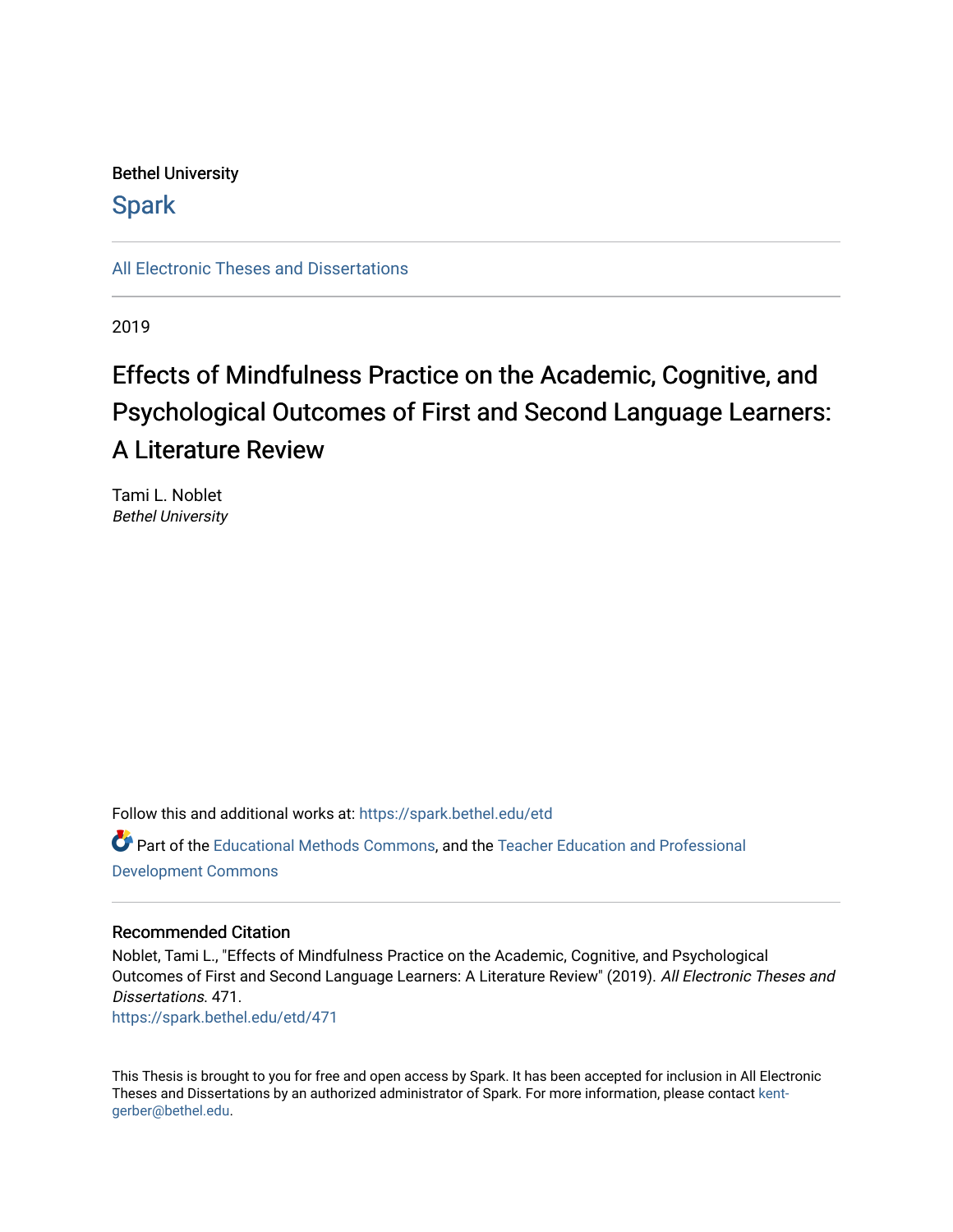# EFFECTS OF MINDFULNESS PRACTICE ON THE ACADEMIC, COGNITIVE, AND PSYCHOLOGICAL OUTCOMES OF FIRST AND SECOND LANGUAGE LEARNERS:

### A LITERATURE REVIEW

A MASTER'S THESIS SUBMITTED TO THE FACULTY OF BETHEL UNIVERSITY

BY

TAMI NOBLET

IN PARTIAL FULFILLMENT OF THE REQUIREMENTS

FOR THE DEGREE OF

MASTER OF ARTS

AUGUST 2019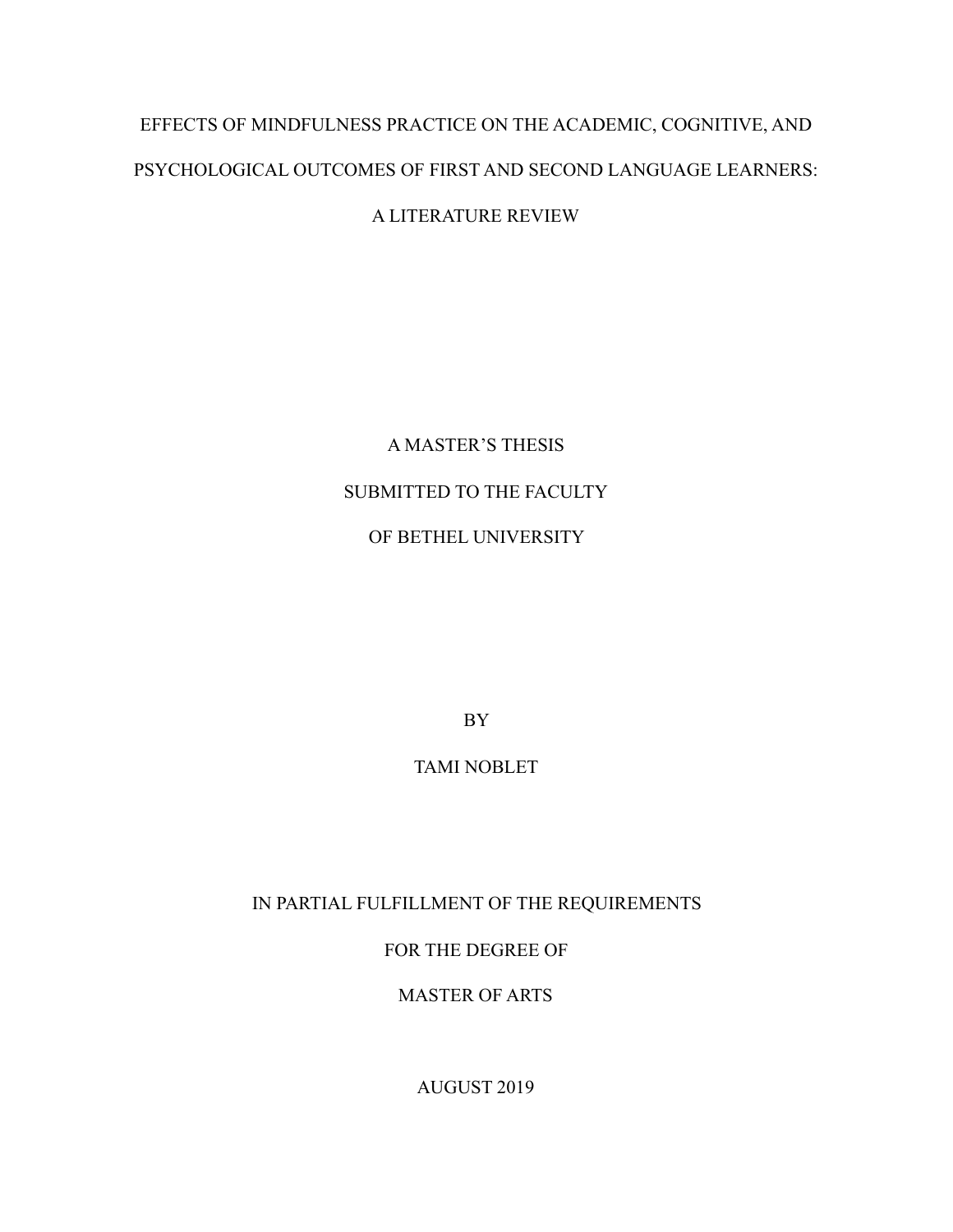#### Acknowledgements

I would like to express my deepest appreciation to my thesis advisor, Dr. John Bergeland, for his endless support and invaluable feedback throughout the entirety of the thesis writing process. I would also like to extend my sincere gratitude to my second reader, Dr. Lisa Silmser, for her time and constructive guidance in adding final revisions. A special thanks to my dear friend, Vicky Maharaj, who introduced me to the healing powers of yoga meditation when I needed it most and to my family and friends for offering much needed support. Lastly, I'd like to recognize the Bethel University Library staff for providing assistance in my thesis research and to my local Caribou baristas for providing a quiet and friendly space for my countless hours of research, reading, and typing.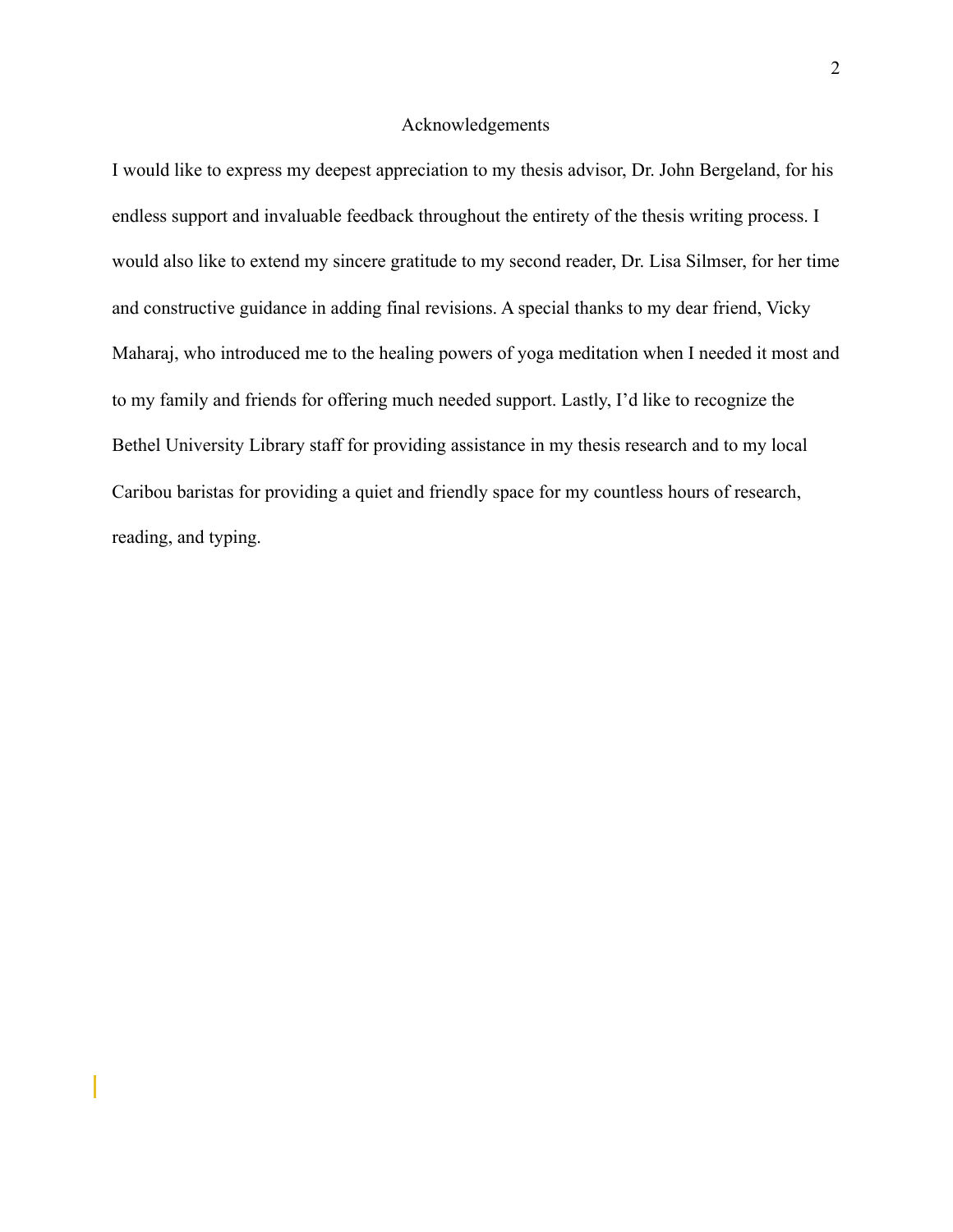#### Abstract

The purpose of this literature review on Mindfulness and metacognitive studies conducted in a school setting between 1983-2018 was twofold. The first was to investigate the effects of mindfulness on the academic, cognitive, and psychological outcomes of students in a school setting on the general student population as well as language learners. The second was to compare the effectiveness of various mindfulness techniques. In the majority of the studies, mindfulness, particularly Transcendental Meditation (TM), positively impacted student academic, cognitive, and psychological outcomes. Overall, this analysis supports the incorporation of routine mindfulness practice in any school curriculum.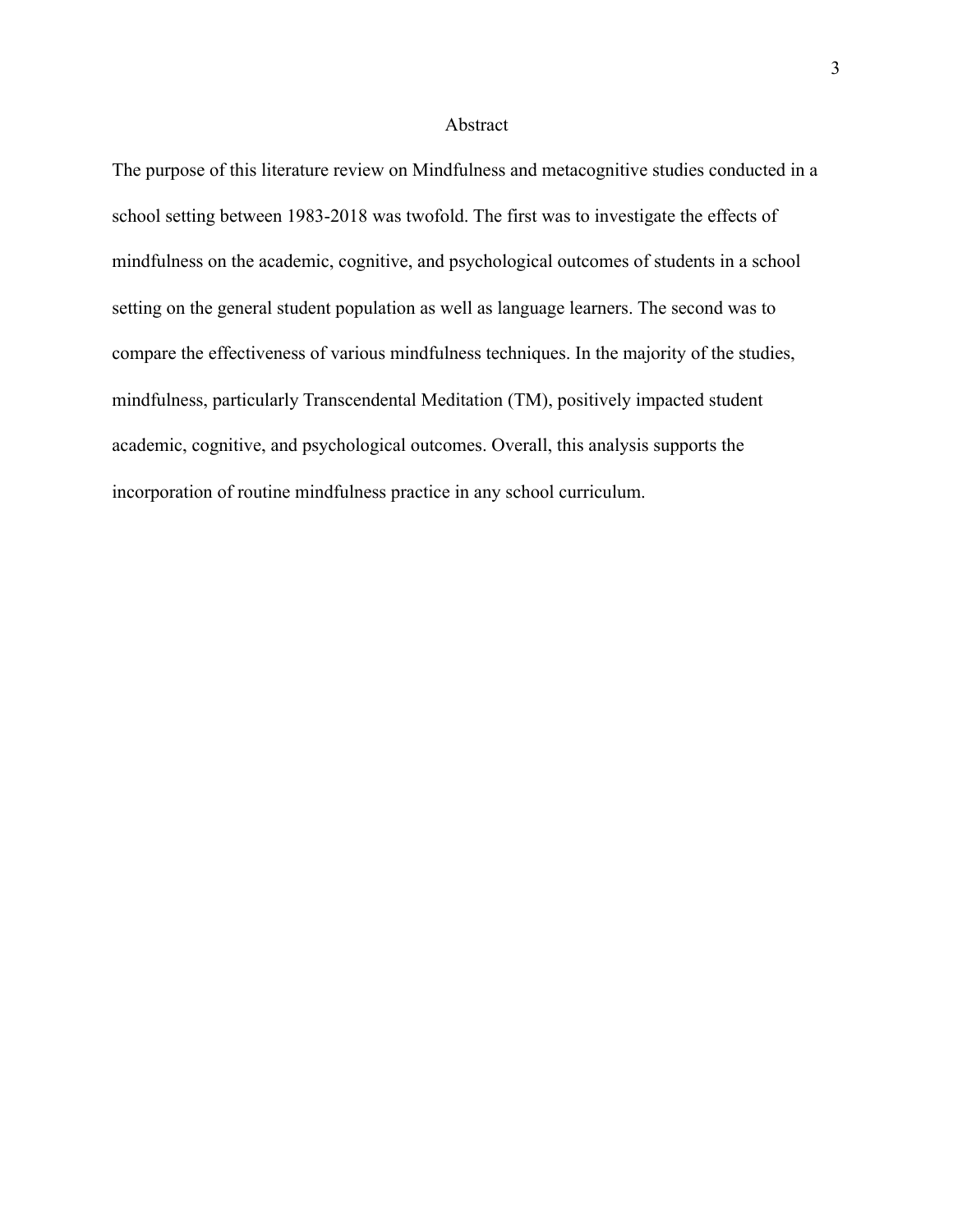### Table of Contents

| Acknowledgements                           | $\overline{2}$ |
|--------------------------------------------|----------------|
| Abstract                                   | 3              |
| Table of Contents                          | 4              |
| List of Tables                             | 6              |
| Chapter One: Introduction                  | 7              |
| Definitions                                | 8              |
| Mindfulness Intervention Programs          | 9              |
| <b>Study Outcomes and Significance</b>     | 12             |
| Grade Levels and Academic-Related Outcomes | 13             |
| Summary                                    | 13             |
| Chapter Two: Literature Review             | 14             |
| Narrowing Process                          | 15             |
| Article Selection                          | 17             |
| Mindfulness Without Movement Intervention  | 19             |
| <b>Transcendental Meditation</b>           | 19             |
| Other Mindfulness Programs                 | 27             |
| Mindfulness With Movement Interventions    | 39             |
| Yoga                                       | 39             |
| Mindful Movement                           | 53             |
| No Intervention                            | 55             |
| Survey                                     | 55             |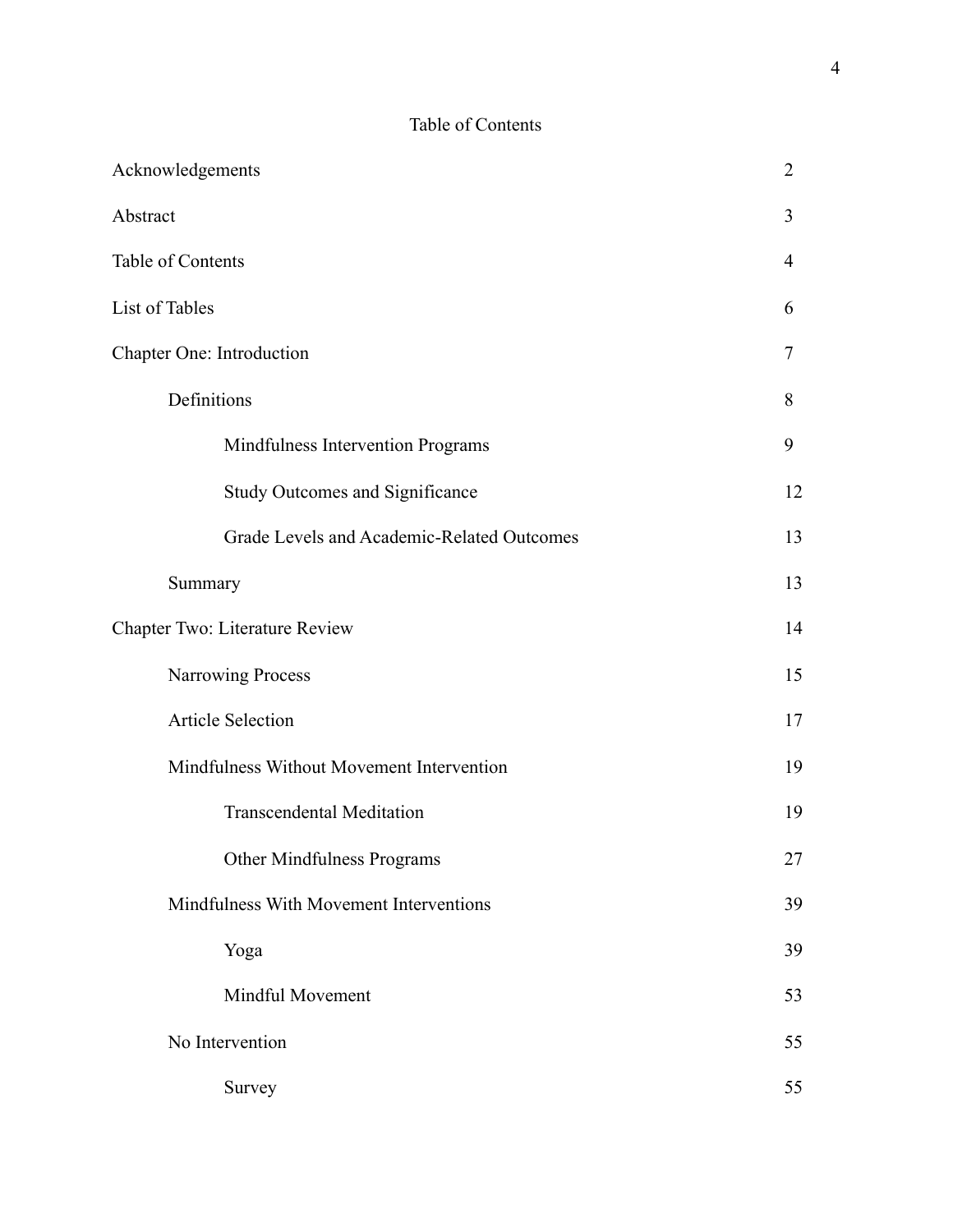| Meta-analysis of Mindfulness and Metacognition Interventions | 59 |
|--------------------------------------------------------------|----|
| Metacognition Interventions                                  | 62 |
| Chapter Three: Discussion and Conclusion                     | 65 |
| Mindfulness' Impact on Academics                             | 66 |
| Overall Impact                                               | 66 |
| Impact on L2 Learners                                        | 68 |
| <b>Comparing Techniques</b>                                  | 69 |
| Meditation Only                                              | 69 |
| <b>Movement Meditation</b>                                   | 71 |
| Metacognition                                                | 71 |
| Professional Application                                     | 72 |
| TM                                                           | 72 |
| MindUP                                                       | 73 |
| Limitations                                                  | 74 |
| Implications and Future Research                             | 75 |
| Conclusion                                                   | 77 |
| References                                                   | 79 |
| Appendix                                                     | 87 |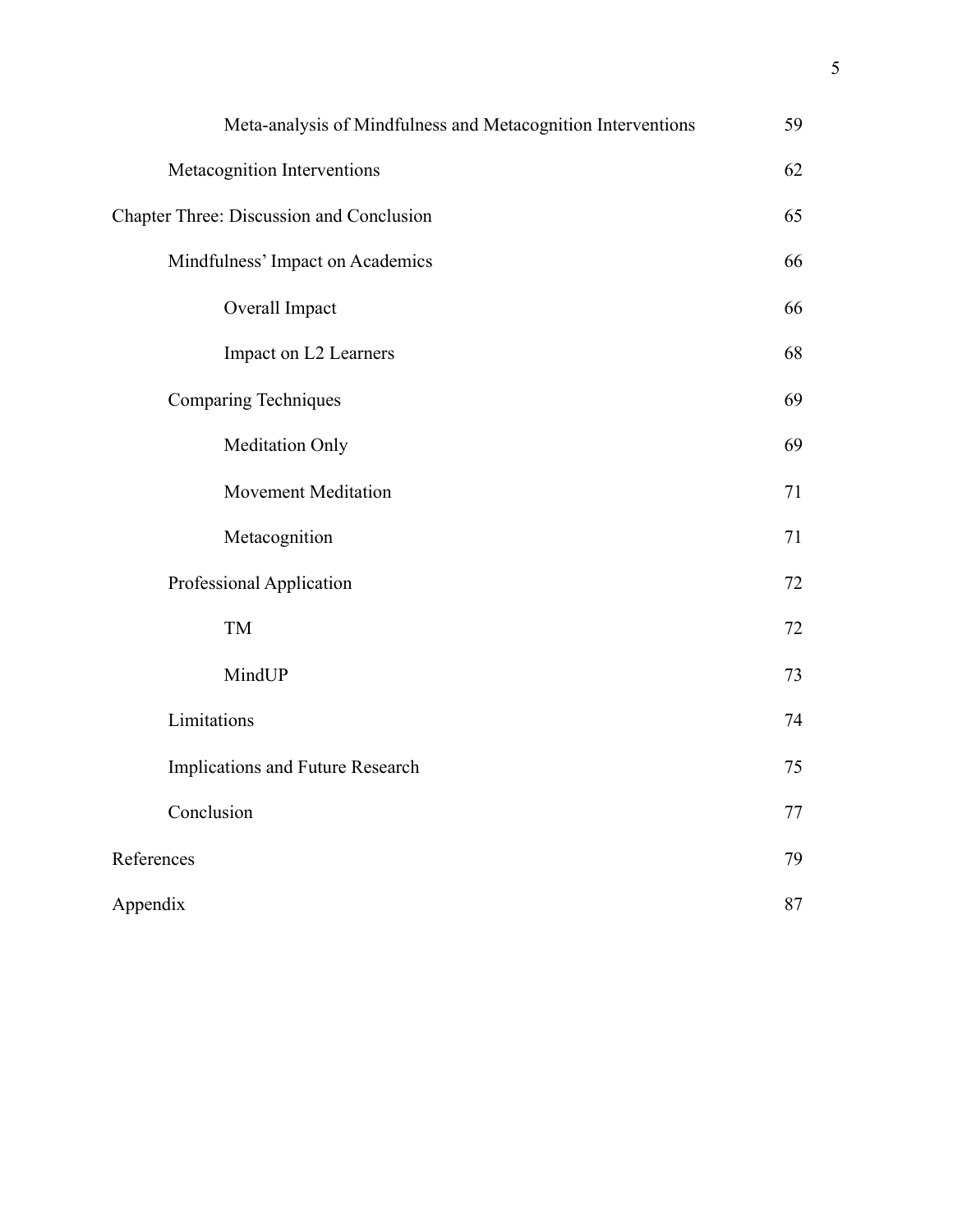## List of Tables

| Table 1: Summary of Transcendental Meditation (TM) Intervention        | 87 |    |
|------------------------------------------------------------------------|----|----|
| Table 2.1: Summary of Outcomes Reaching Statistical Significance in    |    | 88 |
| Mindfulness Studies                                                    |    |    |
| Table 2.2: Statistically Significant Within Group Outcomes in Yoga and |    | 89 |
| <b>Physical Fitness Groups</b>                                         |    |    |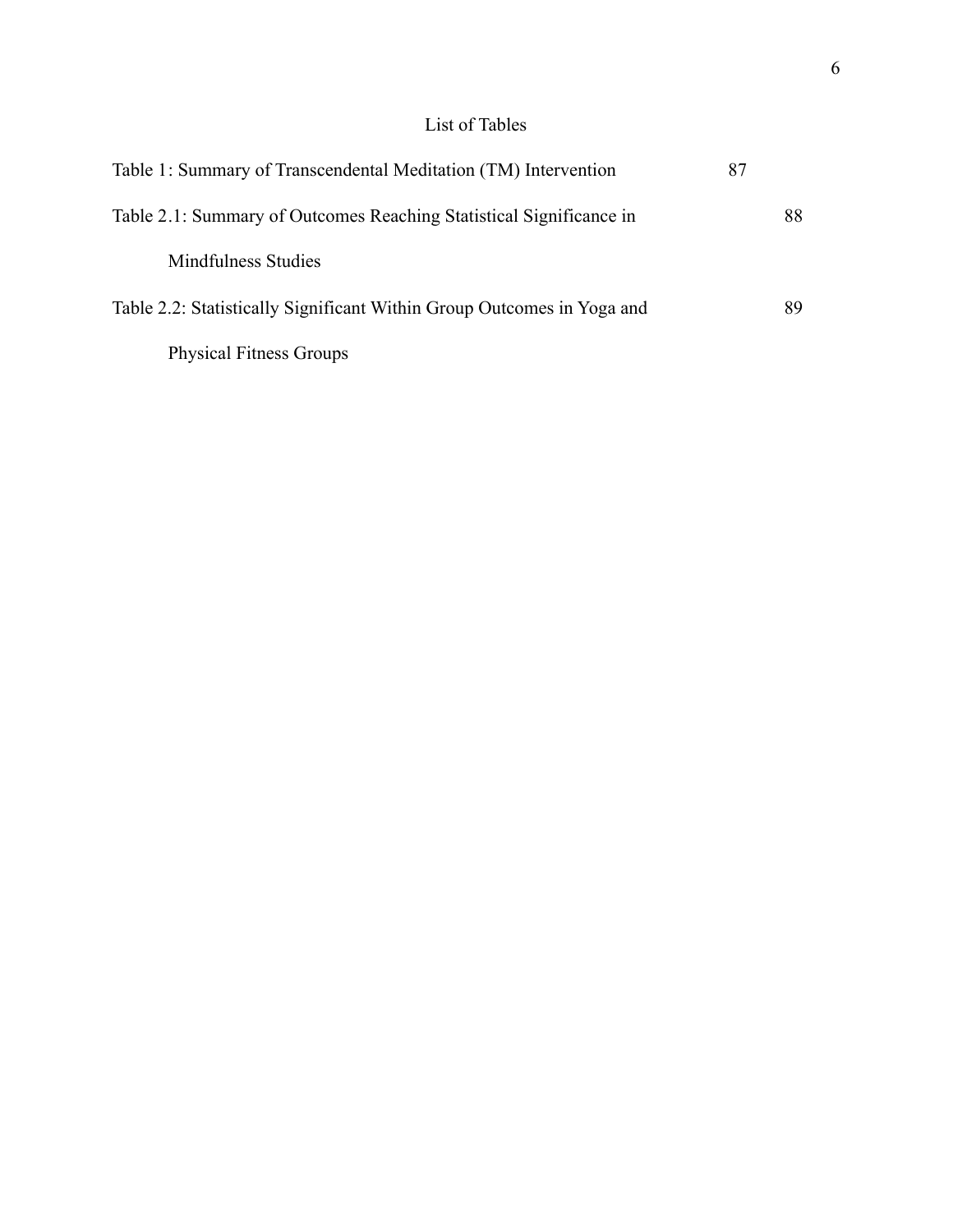#### **CHAPTER I: INTRODUCTION**

The practice of mindfulness is by no means a new phenomenon, yet it has only recently been implemented and studied in the context of western cultures and schools. Mindfulness or meditation are often used in order to reduce stress and become more in tune with one's inner thoughts and feelings. It is generally accepted that practicing mindfulness techniques (e.g. slowing one's breathing and focusing on the breath) leads to a greater feeling of calm (Ackerman, 2017). However, few studies have investigated the effects of mindfulness instruction on academic performance, specifically regarding second language learners.

In this literature review, I undertake an investigation of the following five questions: 1) What effect does mindfulness instruction have on the academic performance of second language (L2) learners? 2) What are the comparative effects of mindfulness instruction between L2 learners and non-L2 learners? 3) Which mindfulness techniques are most effective in improving academic performance of both L2 and non-L2 learners? 4) How do mindfulness and metacognition relate in regards to academic studies? 5) How does mindfulness instruction influence the use of meta-cognitive strategies in both L2 and non-L2 learning?

 I chose this research topic in order to combine two aspects of life and education that are relevant and important to me and our present society. As more and more students with native languages other than English emerge in our schools, it becomes increasingly important to identify potentially new and/or improved ways to ensure these students can be academically successful. As anyone who has attempted to learn a second, third, or more language(s) well knows, language learning can be daunting, especially when attempting to acquire the language while simultaneously learning in the L2. Prominent English language (EL) research notes an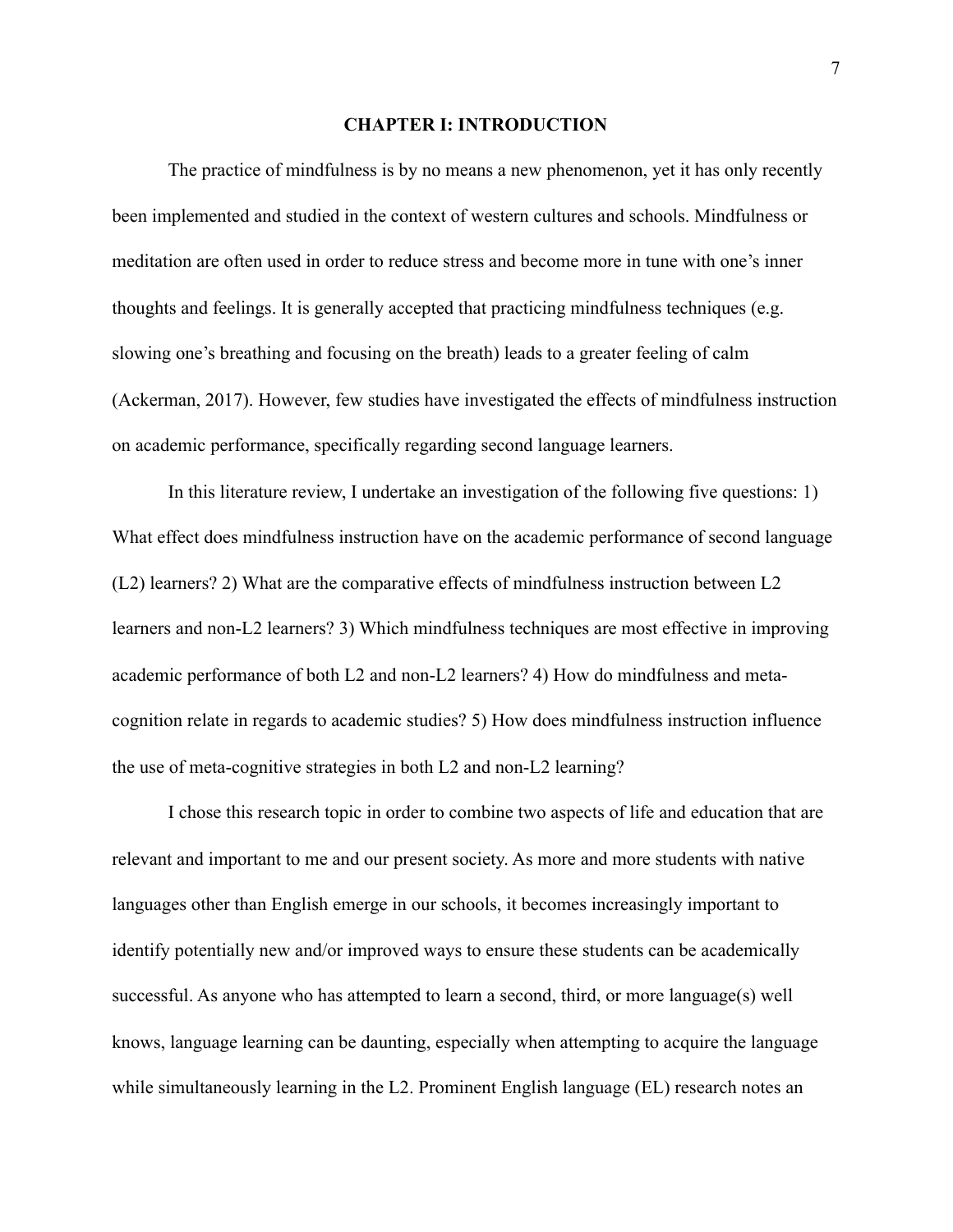important factor in students' ability to acquire a new language is the affective filter; that is, the level of comfort or stress a student feels towards speaking in a given environment (Fallah, 2016; Horwitz, Horwitz, & Cope, 1986; Onwuegbuzie, Bailey, & Daley, 2000; Sharkey & Layzer, 2000). Mindfulness and metacognitive instruction alone may not be the single most motivating factor in effective second language acquisition (SLA). However, this literature review seeks to identify the effect and magnitude mindfulness practice can have on both L2 and non-L2 learners' academic success in school.

#### **Definitions**

 Throughout this literature review, I frequently reference several terms and acronyms; most terms will relate either directly to language learning or mindfulness practice. Here is the list of language terms: English language (EL), foreign language (FL), English as a foreign language (EFL), second language (L2), and first language (L1). L1 refers to the language a person learned naturally from birth as it was the first language to which the individual was exposed and began to speak. L2 refers to any subsequent language(s) that is learned after having acquired a primary language (L1). In this context, L2 may signify a true second language, as well as any additional (e.g. third, fourth) languages a person may acquire. Foreign language (FL) refers to any language a person learns or speaks as an L2 while in a country where that particular language is not identified as a native language for its population. For instance, a student learning to speak German at a public high school in Minnesota would be learning German as a FL. Additionally, EFL refers to an L2 learner studying the English language outside the context of a native English speaking country.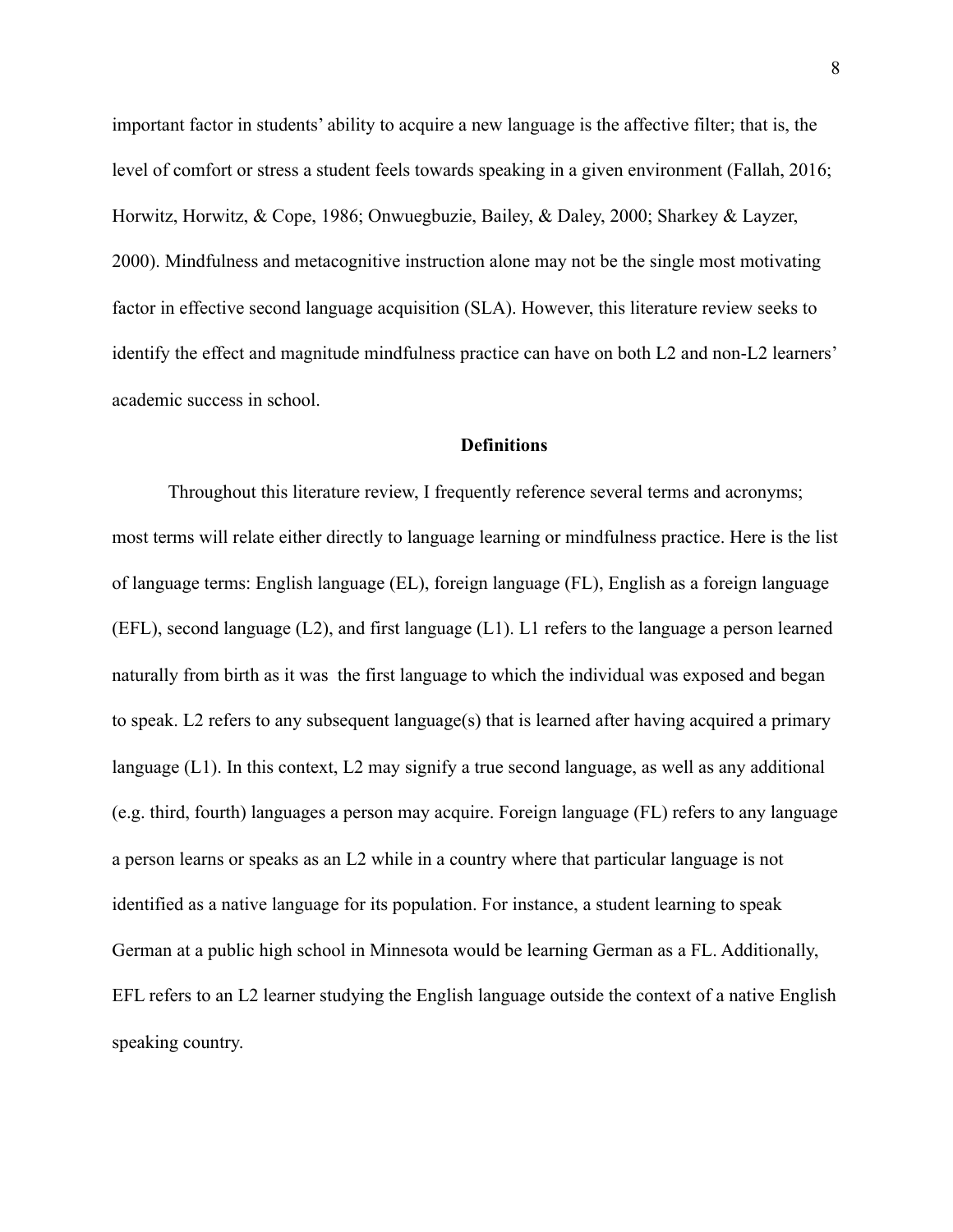As for mindfulness, renowned expert Kabat-Zinn (2005) stated, "Mindfulness is none other than the capacity we all already have to know what is actually happening as it is happening" (p. 109). In this regard, mindfulness is something that anyone can do, but it must be intentionally cultivated. Specifically, Kabat-Zinn further explained mindfulness is "a moment-tomoment, non-judgmental awareness, cultivated by paying attention in a specific way, that is, in the present moment, and as non-reactively, as non-judgmentally, and as open-heartedly as possible" (p. 108). Simply put, being mindful is the act of intentionally paying attention to one's self and one's surroundings at the present moment, without placing value to one's observations. Comparatively, Merriam-Webster Dictionary (2019) defined metacognition as the "awareness or analysis of one's own learning or thinking process." In this vein, both mindfulness and metacognition are closely related. Both require intentional awareness of one's thoughts; however, mindfulness also encompasses awareness of emotions, thoughts, and outside experiences, whereas metacognition focuses solely on the awareness of thought processes. As a result, metacognition can be classified as a subcategory of mindfulness.

#### **Mindfulness Intervention Programs**

 The studies in this literature review implemented several different forms of mindfulness intervention programs including: Transcendental Meditation (TM), Mindfulness-Based Stress Reduction (MBSR), Paws b, Call to Care-Israel (C2C-I), MindUP, Quiet Time, and yoga. Initial TM training is delivered by a certified TM instructor from the TM foundation. An email from Beth at the TM foundation to the author, explained that the initial training for TM lasts four consecutive days. Subsequent TM practice is continued on an individual or class level with guidance from the students' regular classroom teacher and follow-up meetings are held to check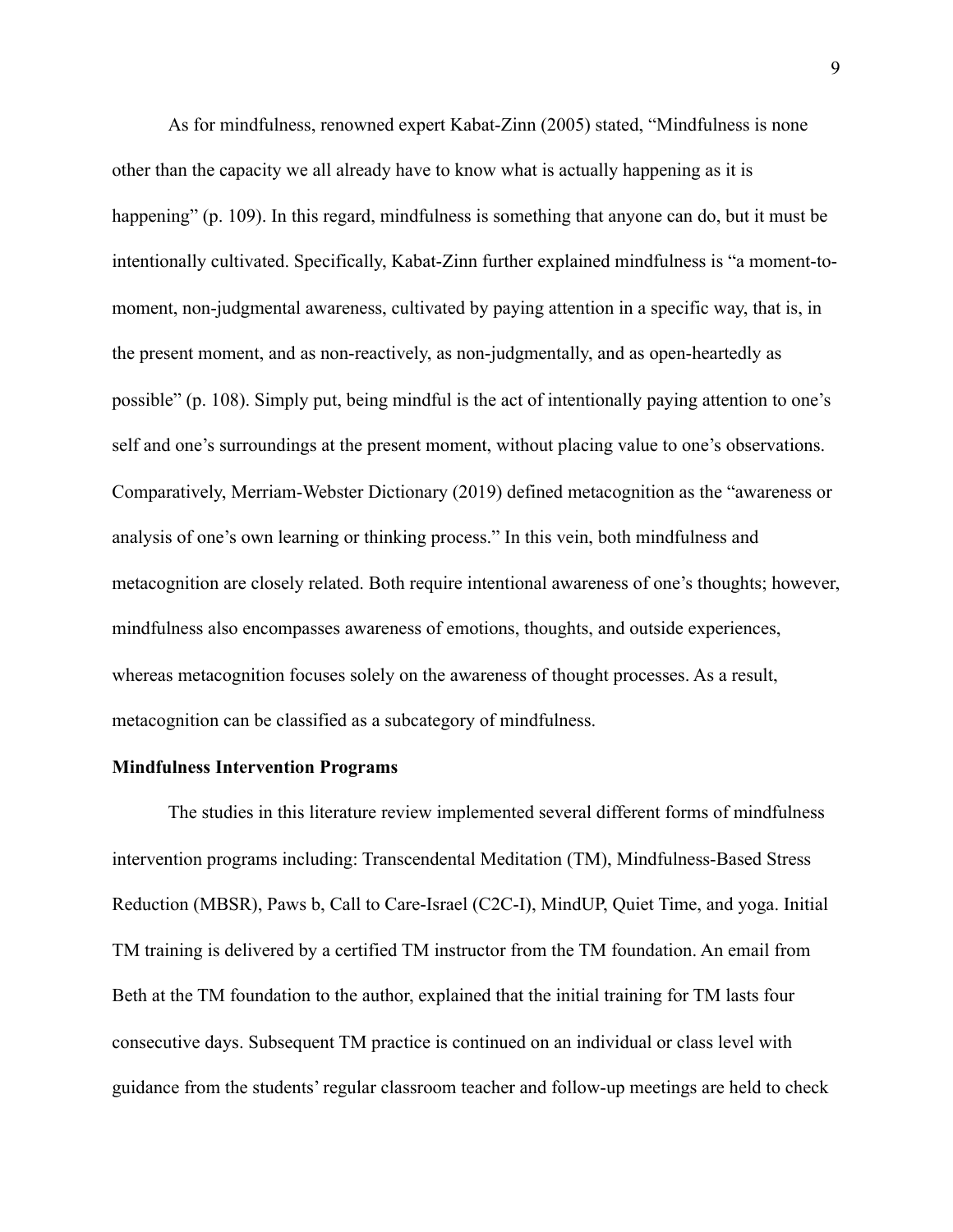practice with the TM instructor. See Table 1 in the Appendix for a detailed description of the seven-step initial training for TM.

 MBSR was created by Kabat-Zinn (1979) at the University of Massachusetts (UMASS, 2017). MBSR is an eight-week course, which integrates stress science and physiology to restore a sense of balance in an individual (Bakken, 2019). MBSR uses several different mindfulness practices in order to achieve this goal; yoga, guided meditation, body stretching, and mindful communication. Quiet Time is a TM program designed by the David Lynch Foundation (2019), which provides TM training for at-risk populations including schools, veterans, survivors of sexual assault, people with HIV, and incarcerated individuals. Quiet Time is available to these individuals living in Los Angeles, CA, Chicago, IL, and Washington D.C. in the United States, as well as parts of Africa and Jamaica.

 Paws b is an alternative mindfulness program offered for school children, specifically in the UK through the Mindfulness in Schools Project; though individuals interested in teaching mindfulness to middle school or high school students may alternatively attend online training through the organization's '.b' program. The Mindfulness in Schools Project (2019) explained that Paws b is specially designed for children ages 7-11, while .b teaches mindfulness practice to students ages 11-18. While both Paws b and .b curricula are designed to teach students about and how to practice mindfulness, the major difference is the consideration of age group in the length and delivery of each lesson; Paws b contains twelve 30-minute lessons for younger students and .b lessons contains ten 40-60 minute lessons for middle and high school aged students. Classroom teachers interested in teaching Paws b or .b to their students take an initial eight-week course to learn mindfulness themselves, then practice mindfulness on their own for two to three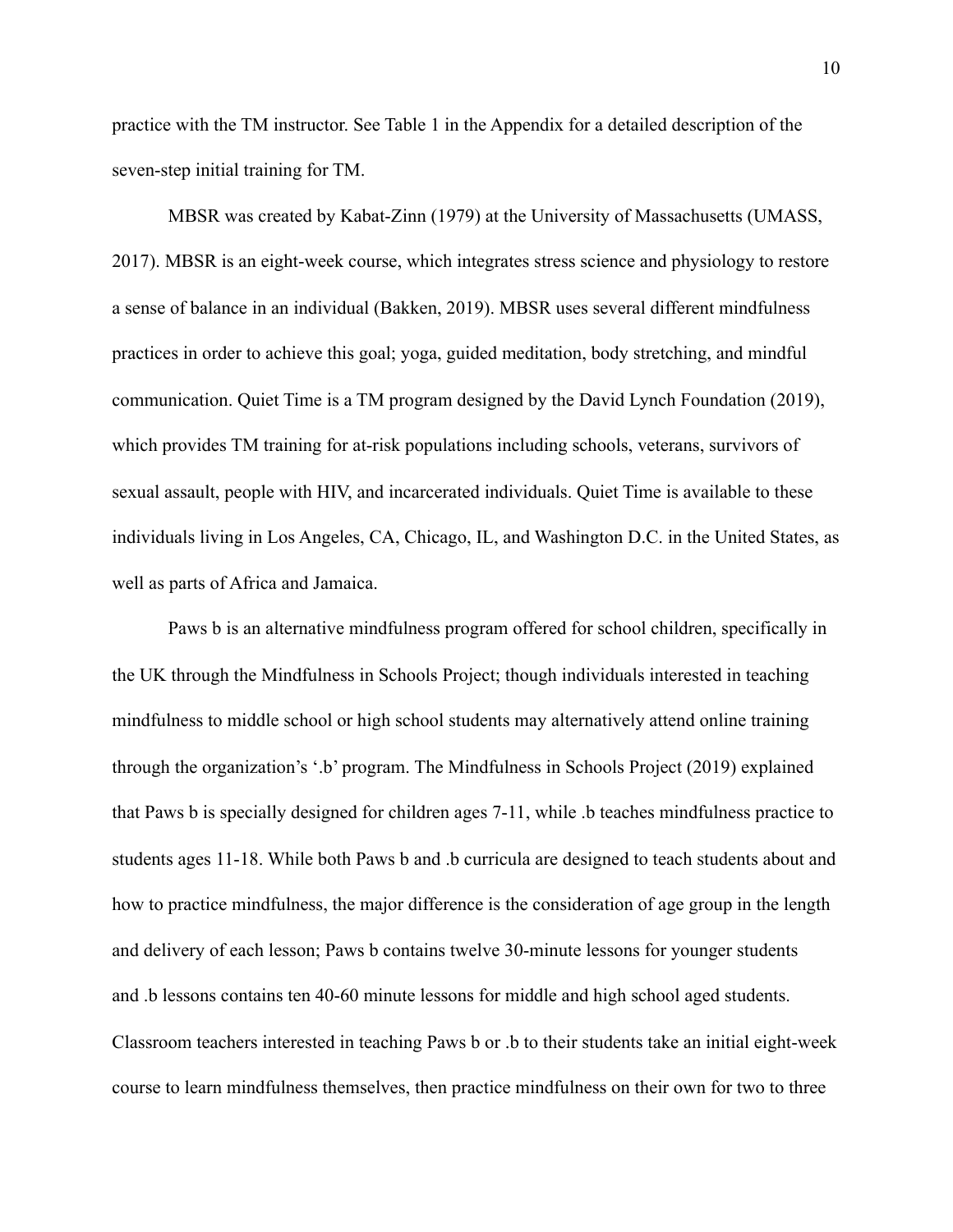months before they can become qualified to instruct children in the mindfulness curriculum. The goal of the mindfulness curriculum is to teach students to use focused attention and noticing of the present moment, instead of stressing about things that happened in the past or that may happen in the future.

 Another mindfulness program, Call to Care - Israel (C2C-I), is a legacy program of the Mind Life Institute. The Mind Life Institute (MLI) was developed in 1987 by three individuals: Tenzin Gyatso (the 14th Dalai Lama), Adam Engle (a lawyer and entrepreneur), and Fransisco Varela (a neuroscientist) to merge the practices of science technology and contemplative meditation so as to "advance progress in human well-being" (Mission section). C2C-I is a socioemotional learning program developed in 2013 under MLI to promote contemplative practice through mindfulness and compassion exercises. C2C is currently available in the United States, Bhutan, Israel, and Vietnam (Programs and Events section).

 MindUP is a part of the Goldie Hawn Foundation (2018); it is a school-wide mindfulness program geared to address socio-emotional issues during childhood (e.g. anxiety, depression). MindUP was developed in 2003 to help students cope with stress and to better manage their emotions through the practice of "optimism, resilience, and compassion" (About Us section).

Yoga has been described as "a profound meditation practice, especially when practiced mindfully, and develops strength, balance, and flexibility of mind even as it is developing those same capacities at the level of the body" (Kabat-Zinn, 2005, p. 273). According to the author, the key elements of yoga are breath and body awareness. It entails moving the body into various configurations while simultaneously focusing on one's breathing and breath quality.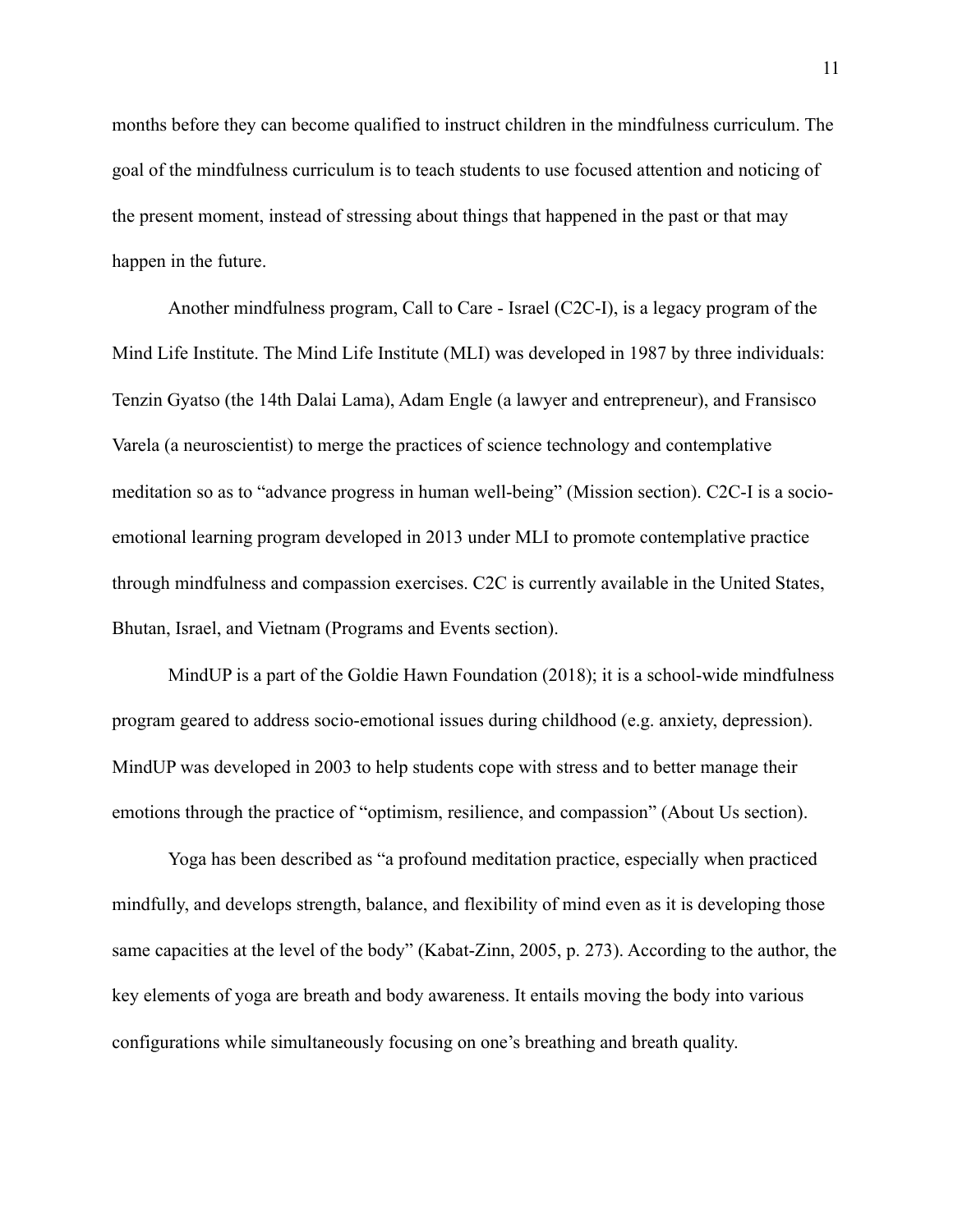Alternatively, in the Mindful Movement program students practice movement exercises related to academic learning, such as body movements that mimic letters of the alphabet.

#### **Study Outcomes and Significance**

Frequently used terms regarding study outcomes and their significance include: State Trait Anxiety Inventory (STAI), California Standards Test (CST), p-value, and Cohen's D. According to Spielberger and Spielberger (2010), the State-Trait Anxiety Inventory is a 20 question Likert-scale assessment used to identify both a person's emotional state during specific scenarios (S-Anxiety) and general emotional tendencies (T-Anxiety). Depending on the needs of the researcher, results can be viewed individually or as a combined score for state and trait anxiety. Another frequently used assessment in this review is the California Standards Test (CST). According to the California Department of Education (2015), the CST is a statewide assessment used in California (USA) which uses a scaled score (ranging from 150-600) to allow individual and group comparisons of student academic performance from year to year. The five CST performance levels are advanced, proficient, basic, below basic, and far below basic.

 Regarding statistical analysis, the p-value and Cohen's d are often used in educational research. P-value provides readers with the probability that outcomes are due to a study's intervention and not random chance (Kim, 2018). The threshold for statistical significance in most studies is either .05 or .01; for the present study a p-value of .05 or less is considered statistically significant. Although the p-value is commonly used within educational research, there has been some criticism as to its accuracy in studies with large sample sizes, so I also used Cohen's d to measure statistical significance throughout this analysis. While the p-value demonstrates statistical significance against the null-hypothesis (outcomes being due to random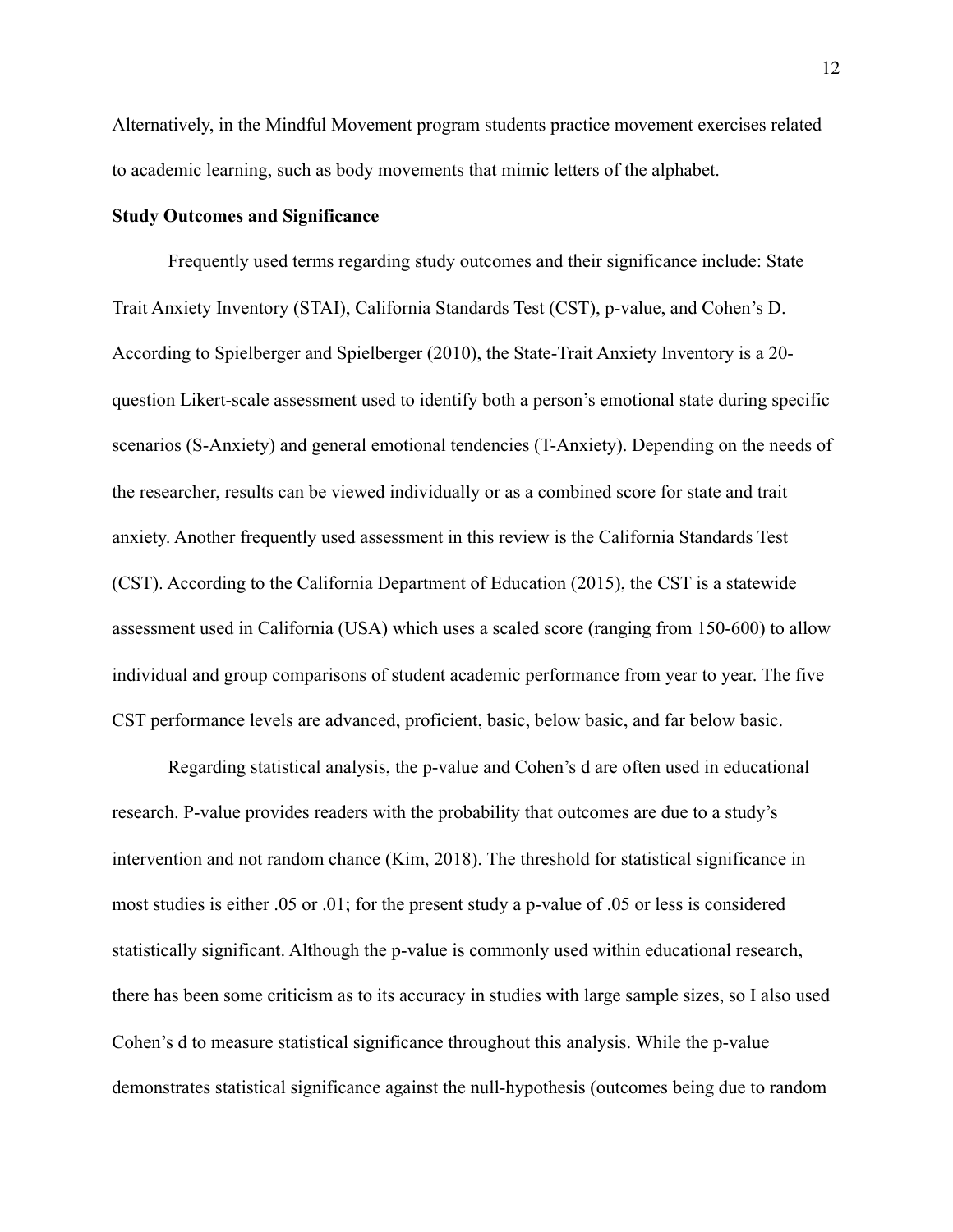chance), Cohen's d measures an outcome's effect size, or the degree to which an outcome is affected by the intervention (Harlow, 2018). Cohen's d effect sizes are measured at 0.2 (small), 0.5 (medium), and 0.8 (large). Effect sizes lower than 0.2 are considered non-significant and effect sizes greater than 0.8 are considered highly significant.

#### **Grade Levels and Academic-Related Outcomes**

 For the purposes of this review, student grade levels and categories of academic-related outcomes are as follows: Kindergarten (4-6 years of age), primary school (grades 1-8, 6-14 years of age), secondary (grades 9-12, 15-18 years of age); and university (undergraduate, 18-31 years of age). Academic outcomes include student grades in individual courses, gpa scores, teacher reports of academic performance, state standardized test scores, and performance tests measuring state academic standards. Cognitive outcomes include standardized tests measuring student executive function and other non-academic intelligences. Psychological outcomes include tests measuring emotional intelligence, anxiety, behavioral ratings, and student well-being.

#### **Summary**

In Chapter One, I outlined the purpose of this review, which was to investigate the effects of mindfulness practice on the academic-related outcomes of both L1 and L2 students in a school setting. I also provided definitions of the language and mindfulness terms that frequently appear in this review. In Chapter Two, I provide a detailed description of 27 empirical studies and two meta-analyses that investigated the effects of mindfulness and metacognition practice on student academic performance (academic, cognitive, and psychological) in school.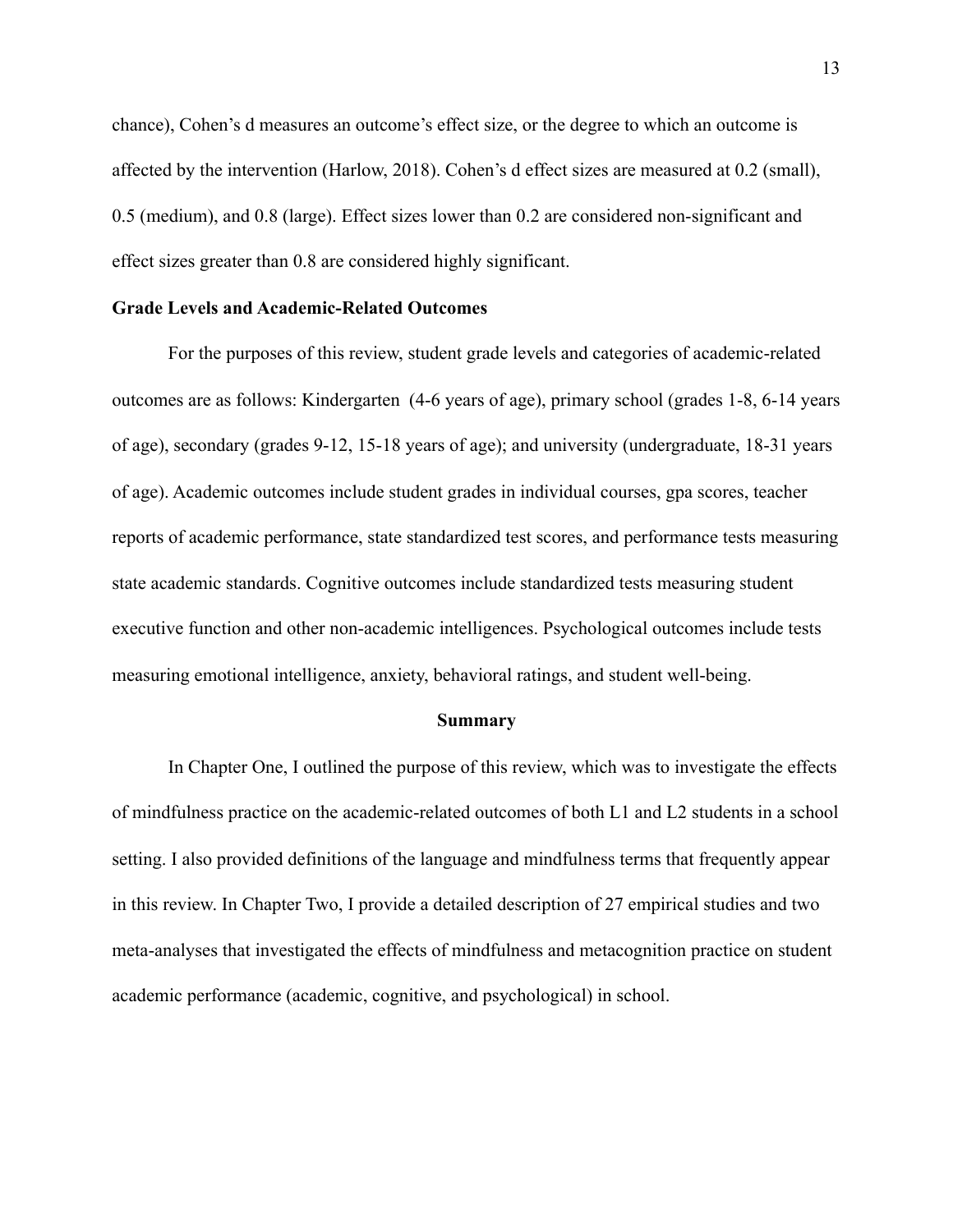#### **CHAPTER II: LITERATURE REVIEW**

The studies included in this review range from Kindergarten to the university level. The analysis originally targeted K12 studies, but later expanded to include three university level studies, to gather further data on second language learners (Fallah, 2017) and academic outcomes related to mindfulness (Hanley et al., 2015) and metacognition (Jaafar & Ayub, 2010). Only empirical studies using a mindfulness intervention or survey method and conducted within a school setting were included in the analysis, though the settings varied greatly due to location and school grade levels. Studies with fewer than ten participants were excluded from the analysis. Only studies with titles and descriptions explicitly matching the search parameters were further investigated prior to consideration for inclusion. Both keyword catalogue search and grandfather search methods were used to identify relevant studies for this review; articles available through the Bethel University library online catalogue were used in the study and relevant articles referenced in the present online searches were also utilized for this review.

Databases in the Bethel University online catalogue and accessed primarily for this literature review include: Gale Cengage Educator's Reference Complete, Elsevier ScienceDirect Journals, EBSCOhost PsychARTICLES, Gale Cengage Expanded Academic ASAP, SAGE JOURNALS Deep Backfile 2018, SAGE JOURNALS Premier 2019, SpringerLink Journals Complete, Education Database, and EBSCOhost MegaFILE. In addition to grandfather searches of studies selected for review, thesis projects of former Bethel University students were also included in the search. Primary keywords used to identify prospective empirical research were as follows: mindfulness, meditation, academic achievement/performance, second language learners, ESL, yoga, and education. In order to be included in the final data for this literature review,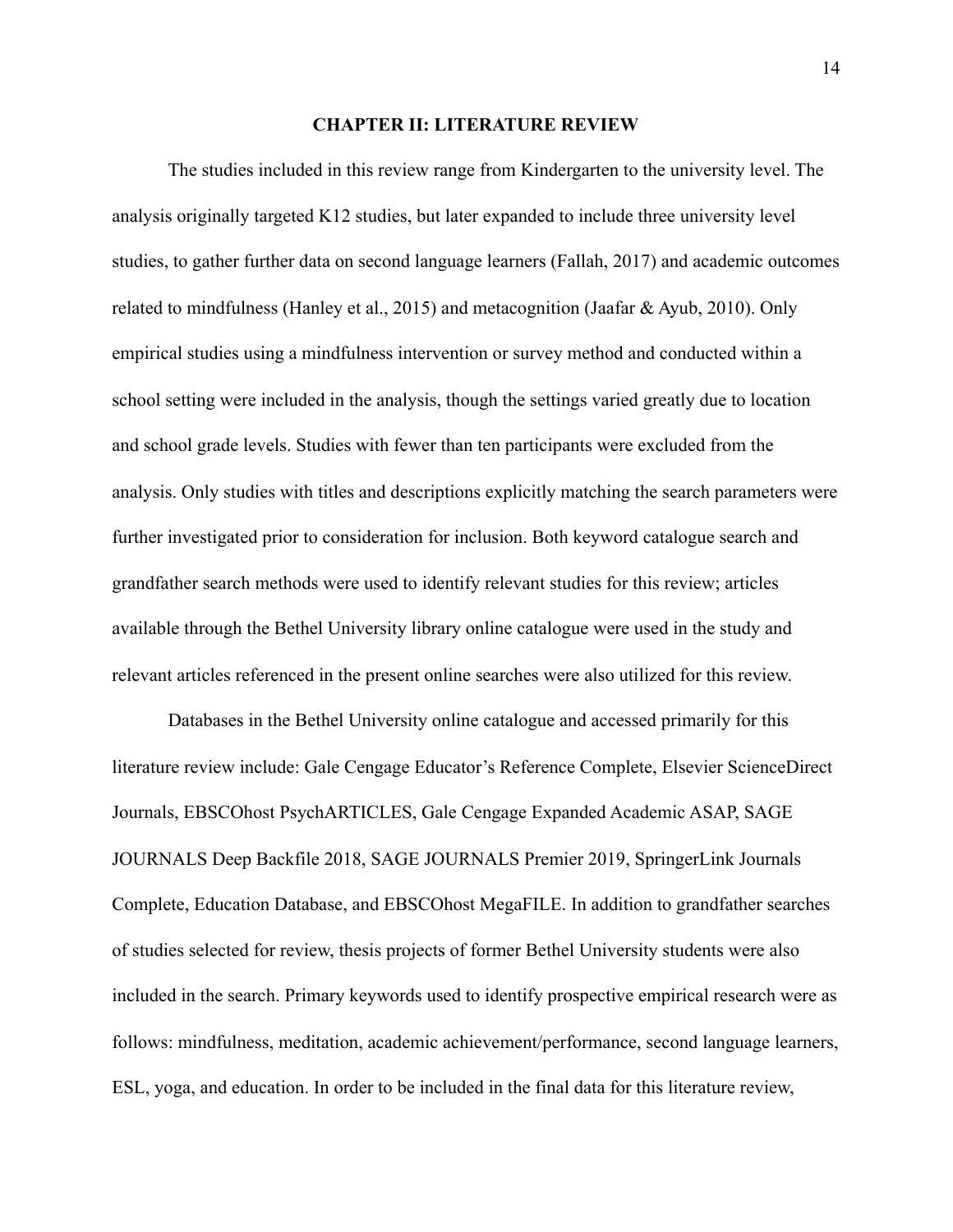empirical studies must have used some form of mindfulness measure and provided information on cognitive or academic measures (including student stress and anxiety levels, as these can be related to academic achievement in students), and studies must have been related to students in an academic setting (preschool to university level students).

#### **Narrowing Process**

My analysis first began with a keyword search for empirical studies of mindfulness interventions on academic performance of second language learners in a K12 setting; no relevant studies were found. I then expanded the search to include general K12 students in empirical studies of mindfulness interventions on academic performance; 15 studies met this criteria. Eight of these studies included either gpa or specific subject grades for students (Anila & Dhanalakshmi, 2016; Bakosh et al., 2015; Butzer et al., 2015; Franco et al., 2010; Kauts & Sharma, 2009; Lu et al., 2017; Schonert-Reichl et a., 2015; Wendt et al., 2015) and seven other studies included academic standardized test scores or non-grade teacher reports of academic performance (Beauchemin et al., 2008; Bennet & Dorjee, 2015; Harpin et al., 2016; Nidich et al., 2011; Shoval et al., 2018; Telles et al., 2013; Thomas et al., 2016).

As I needed additional data, I again expanded the search to include standardized cognitive test scores of intelligence and executive function (Tower of London and Visual Motor Inventory) (Rangan et al., 2008; So & Orme-Johnson, 2009; Spillios & Janzen, 1983; Tarrasch et al., 2017; Vickery & Dorjee, 2016). Once more, I expanded the search to include mindfulness studies with psychological outcomes, which exhibited similar qualities to previously included studies. Elder et al. (2011) used a TM intervention and measured two psychological outcomes (anxiety and mental health) that overlapped with ten other mindfulness studies measuring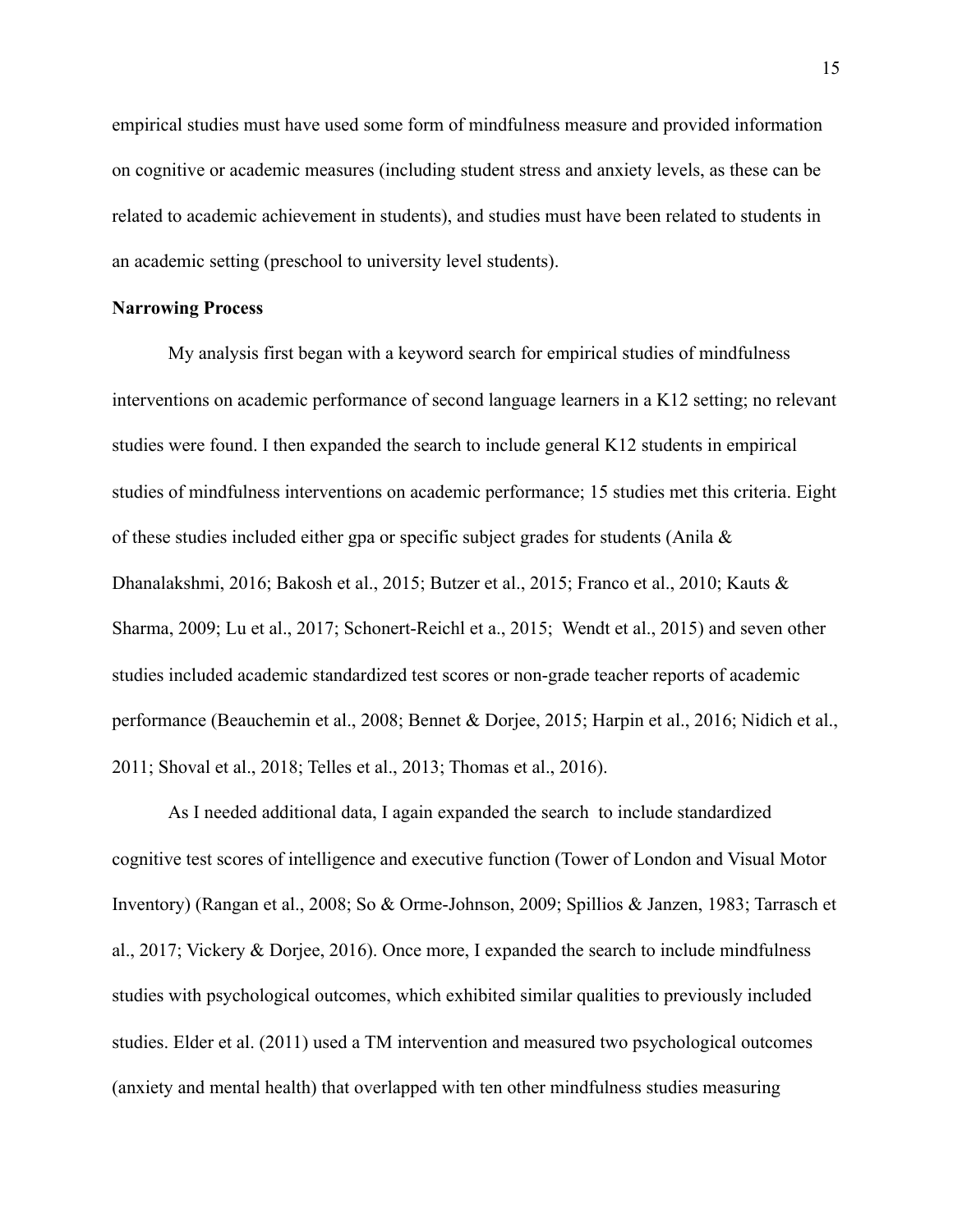cognitive and academic outcomes already selected for review (Anila & Dhanalakshmi, 2016; Beauchemin et al., 2008; Bennet & Dorjee, 2015; Franco et al., 2010; Schonert-Reichl et al., 2015; So & Orme-Johnson, 2001; Spillios Janzen, 1983; Tarrasch et al., 2017; Vickery & Dorjee, 2016; Wendt et al., 2015). Finnan (2014) was a qualitative study included in the review for its analysis of yoga's perceived effect on academics as reported by teachers and students, but was discluded from the statistical analysis, due to the qualitative nature of the study. Ehud et al. (2010) also included psychological outcomes only, but was included due to the similarity in outcomes measured and its potential to provide insight into mindfulness' effect on refugee L2 learners in the United States, as the study investigated the effects on 122 primary students after the Second Lebanon War.

I expanded the search one final time to include two university studies; one, which measured foriegn language anxiety of EFL Iranian students at the University of Zabol (Fallah, 2017), and the other, which measured the academic self-efficacy of 243 non-L2 university students. Two metacognition studies, Jaafar and Ayub (2010) and Van De Kamp et al. (2015) were included in addition to the Lan et al. (2014) meta-analysis to serve as a comparison to the meditative mindfulness studies (yoga, meditation, mindful movement), but are not exhaustive, as these studies were not the primary focus of this review. The metacognition studies and metaanalysis were included due to their similarity in outcomes measured to the mindfulness studies selected for the review (cognitive and academic) and relatively large sample size ( $N = 104 \&$ 203). Related studies not in this review include: Frumos (2015) due to lack of participant information, Wagener (2016) due to individualized quiz scores rather than overall course grades or gpa, and Kukreja, Saini, and Vig (2014) due to the study focusing on gender comparisons to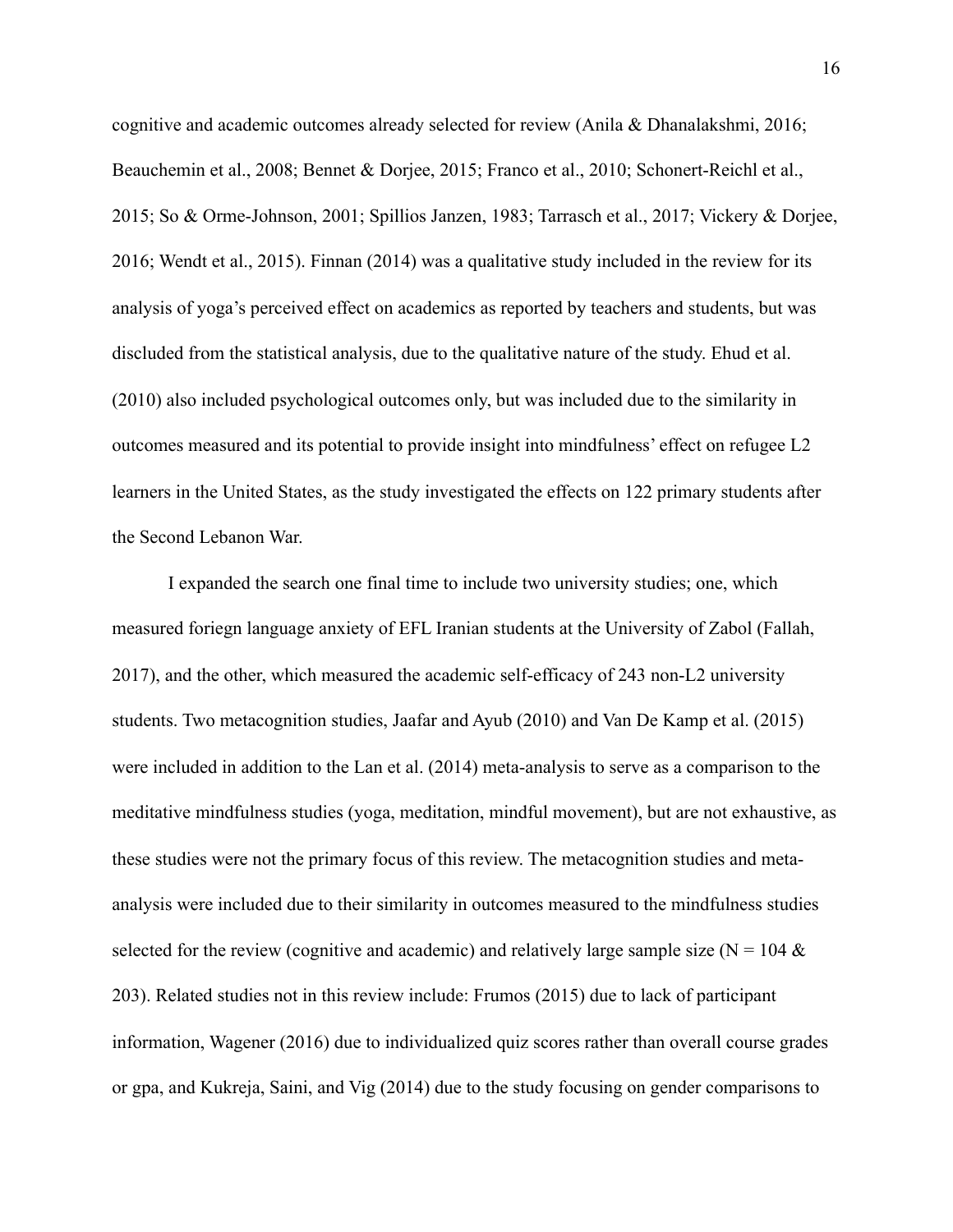metacognition and academics. Based on this review's focus on mindfulness meditation's effects on academic performance, one metacognition review, which closely matched in population and outcome type was selected for inclusion in this review; namely Jaafar and Ayub (2010) investigated academic outcomes of 203 university math students, Van De Kamp et al. (2015) investigated cognitive outcomes of 104 16-17 year old students attending an art class, and Lan et al. (2014) conducted a meta-analysis of 17 metacognition studies regarding reading comprehension outcomes, with two studies having L2 participants. A metacognition study on psychological outcomes was not included, because this review seeks to investigate the academic outcomes of mindfulness interventions.

#### **Article Selection**

All of the articles relate some type of academic-related measure to a form of mindfulness measure and include grade levels kindergarten through university (age range = 4-31 years). Twenty-five articles explicitly investigated student performance in regards to some form of mindfulness measure and two articles investigated the effects of metacognition interventions on academic related outcomes. Of these studies, 11 evaluate academic-related performance outcomes to meditation-only practice, 11 evaluate academic-related performance to yoga or mindful movement practices, three provided no intervention (but measure student mindfulness levels and academic-related performance), and two systematic reviews of mindfulness and metacognition studies on academic performance conducted by Lan, Lo, and Hsu (2014) and Maynard, Solis, Miller, and Brendel (2017) are included in this review. Two final empirical metacognition studies on cognitive and academic outcomes were also included.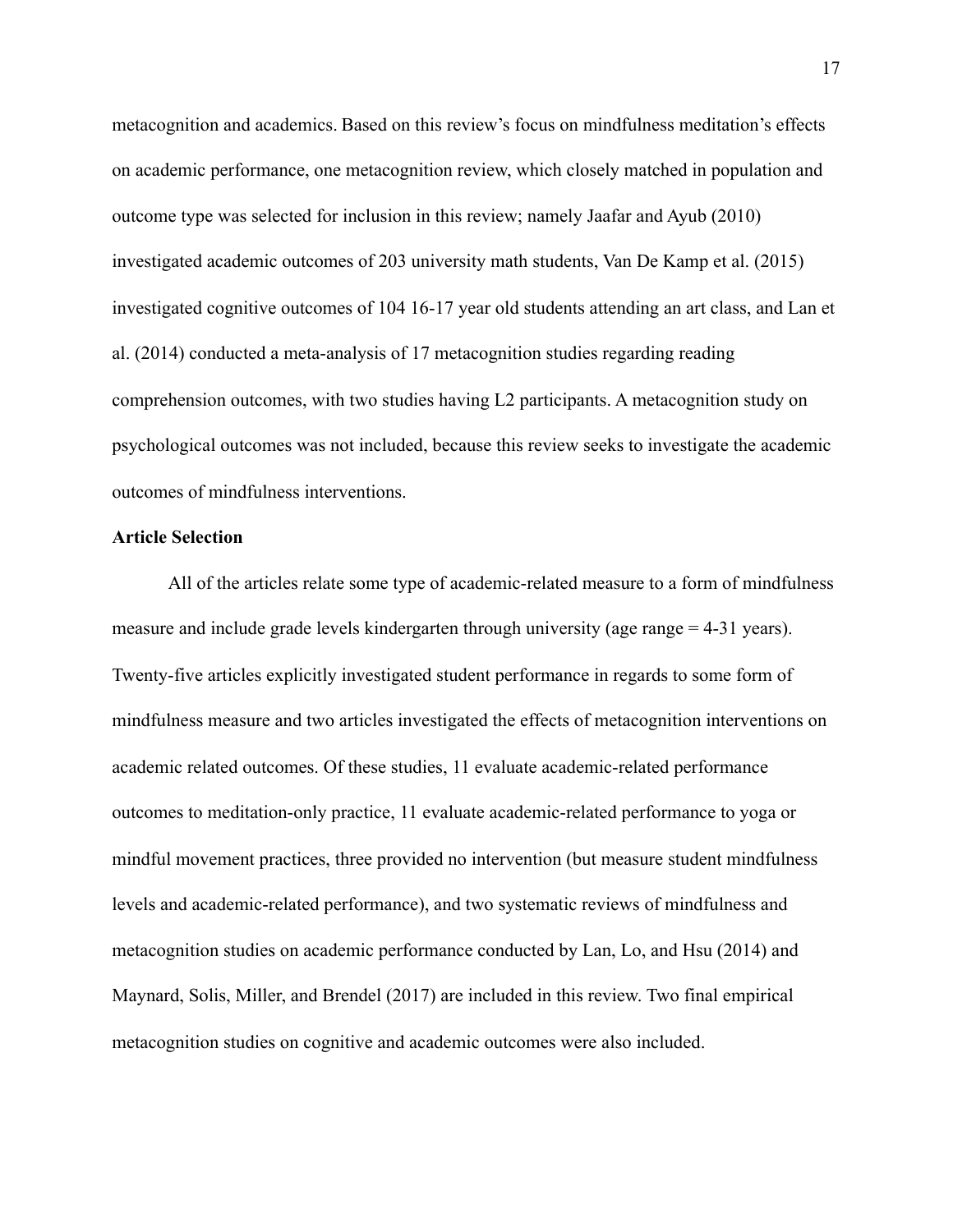The two meta-analyses were included in order to provide a comparison to the present review in terms of intervention effectiveness and magnitude. The Campbell Collaboration metaanalysis reviewed 61 studies related to mindfulness in schools, while the metacognition metaanalysis provides specific data on computer-based metacognition intervention, which was not investigated in the other metacognition studies (Lan et al., 2014; Maynard et al., 2017;). Schonert-Reichl et al. (2015) is the only study in this review which also appears in Maynard et al. (2017). Another study conducted by Bakosh, Snow, Tobias, Houlihan, and Barbosa-Leiker, (2015), which appears in Maynard et al. (2017) was discluded from the present review, because a more recent study by Bakosh et al. (2018), which followed a similar design and procedure was included in the present study instead. Significant differences between the present study and Maynard et al. (2017) are the presence of TM studies and the time of publication. TM studies were included in this review, but explicitly excluded from Maynard et al. (2017) due to the belief that TM is a religious practice; although, according to Nidich et al. (2011), TM practice is not related to or dependent upon religion. Three other studies analyzed by Maynard et al. (2017), which measured academic achievement outcomes to mindfulness interventions were also discluded from the present review, for because they were not available through the Bethel University catalog search (Flook, Frank, & McEachern, n.d.; Smith, Cunnington, McOuillin, & Crowder Bierman, n.d.; Wick, 2013).

Academic-related outcomes were measured for a total of 637 second language learners (five studies), including English L2 learners, EFL learners, and FL learners. L2 students across the studies ranged from primary to university level (age=9-31; grade level=4-undergraduate) and study type included TM and other meditation-only interventions, as well as mindfulness survey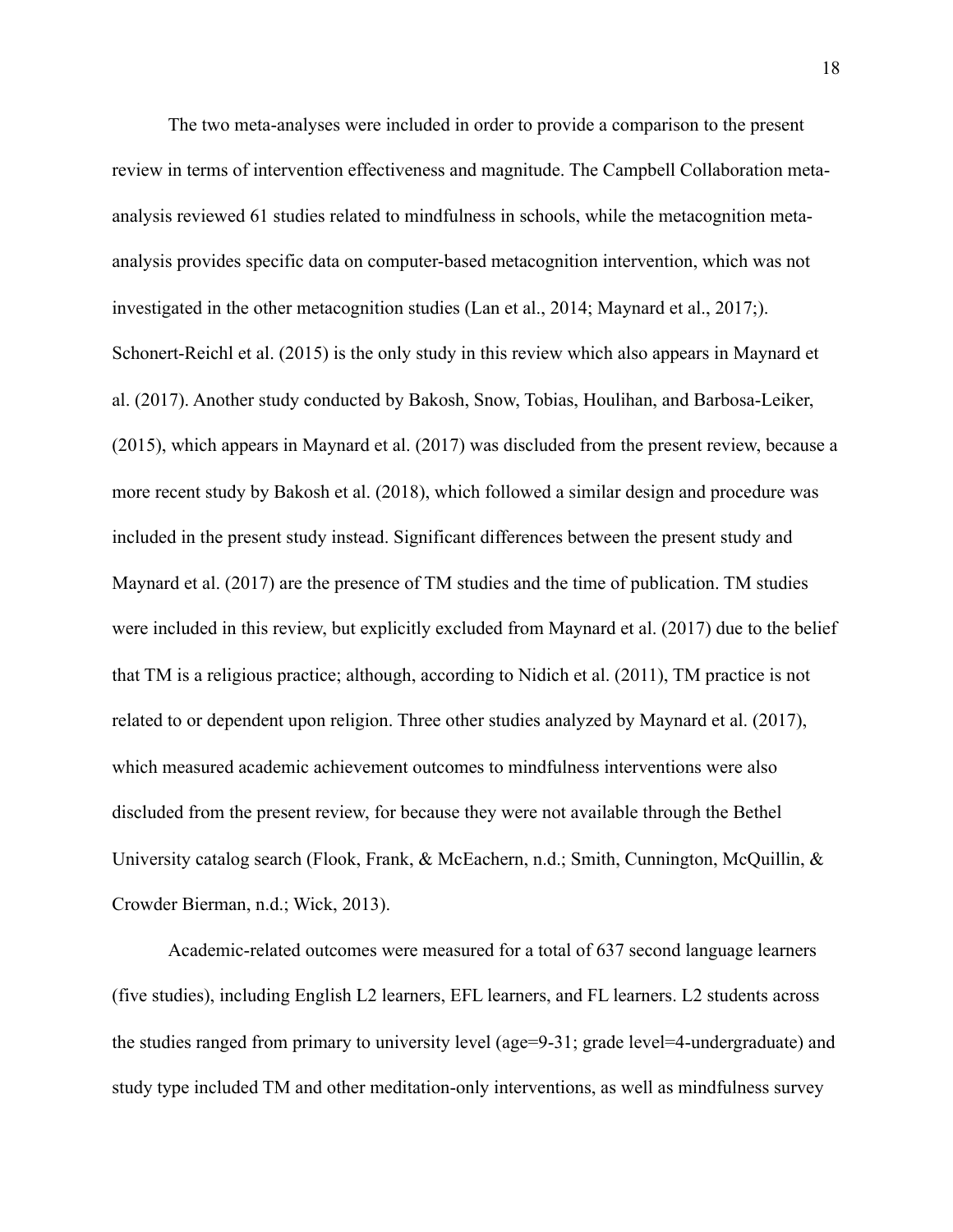without intervention. For a full outline of the statistical outcomes across studies, refer to Table 2.1 in the Appendix.

Chapter Two is divided into four main sections: 1) Mindfulness without Movement Intervention, 2) Mindfulness with Movement Intervention, 3) No Intervention, and 4) Metacognition Intervention.

#### **Mindfulness without Movement Intervention**

This section of the literature review includes 11 studies relating mindfulness meditation interventions in a school setting, which do not incorporate any movement element as part of the intervention. Subjects in the TM studies comprised 867 students (189 primary and 678 secondary) and other mindfulness interventions comprised 495 students (400 primary and 95 secondary). A total of 123 second language learners (62 EL; 61 FL) were included within three of the meditation studies; 28 L2 learners participated in the TM study, while 95 L2 learners participated in other mindfulness meditation studies. Countries included in the non-movement literature review span the USA, UK, India, Taiwan, Canada, Spain, Wales, and Israel; one article did not specify the location. Programs included in this review are TM, MindUP, Paws-b, Call-to-Care-Israel (C2C-I), relaxation therapy, and a mindfulness meditation program. See the definitions' section in Chapter One for overviews of each intervention type.

#### **Transcendental Meditation**

The official site of the Transcendental Meditation (TM) technique, Maharishi Foundation USA (2019), stated TM is an effortless technique that improves "creativity, clarity of mind, and practical intelligence" (section What is the TM Technique?, para. 2). As for mindfulness only interventions, four articles (six original studies) included the explicit use of TM as an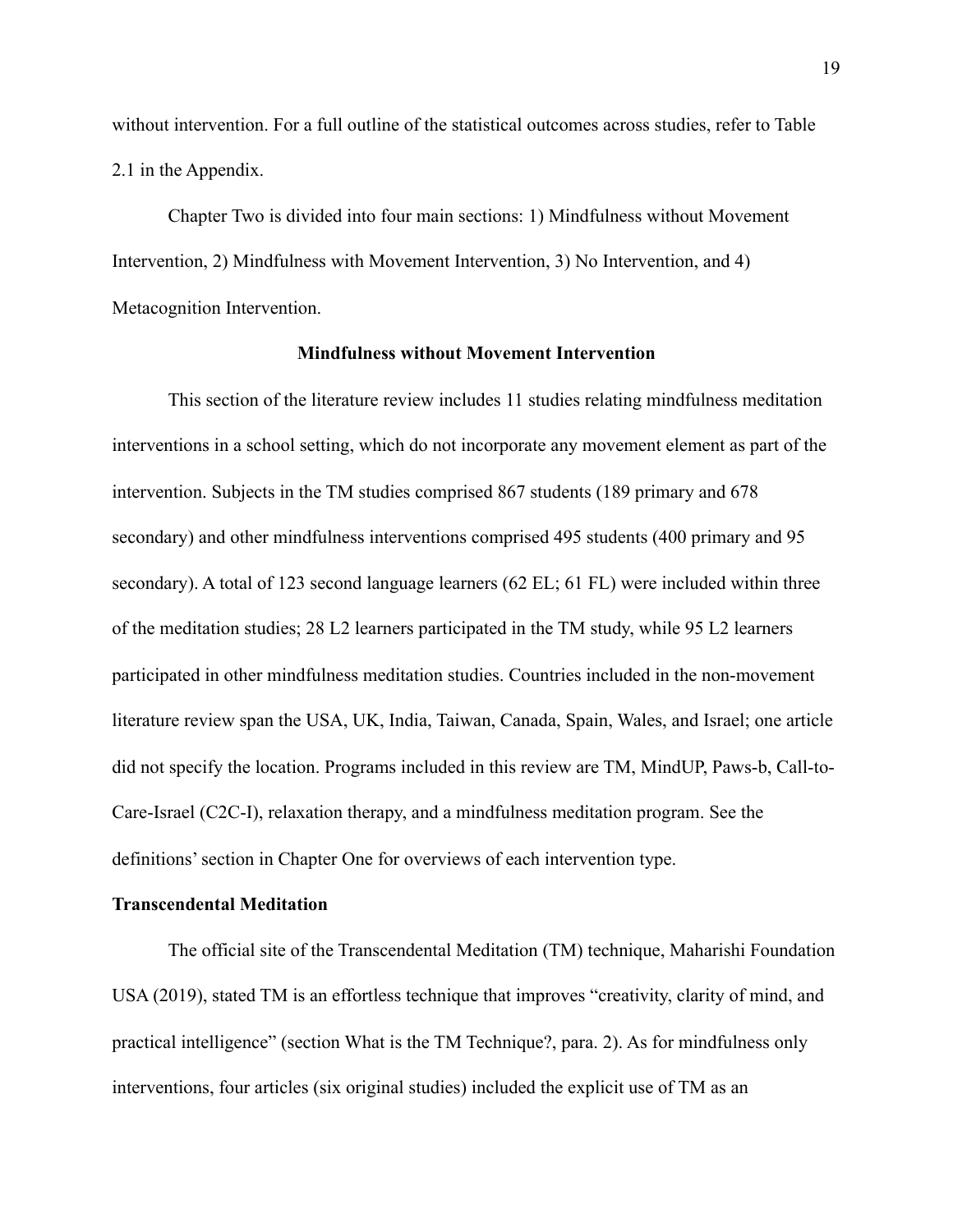intervention measure that assessed the academic and/or cognitive outcomes of 189 primary and 678 secondary school students. Each of the articles used the standard seven-step process and stated the TM intervention had been taught by trained TM instructors. Three of the studies (that were conducted in the United States) included TM practice as part of a school initiative called Quiet Time, while the final study (conducted in Taiwan) implemented TM as a part of the regular school curriculum.

Elder et al. (2011) investigated the effects of TM on the psychological outcomes of a group of 106 secondary students (mean age = 16.64 years; 68 TM, 38 control) in three U.S. states (Connecticut, South Dakota, and Arizona) over a four month period. The TM intervention was practiced twice daily in the morning and afternoon for 10-15 minute sessions after the initial seven-step training. Students were chosen from urban school settings in Connecticut (one school, primarily African-American minority) and Arizona (two schools, primarily Hispanic minority) and a rural school setting in South Dakota (one school, primarily Native American minority). Selection for participation was done through student volunteering; the TM intervention was conducted through the schools' QT program. Students not participating in the TM intervention group spent the same time period doing "other quiet activities in their seat such as resting, sitting quietly, reading, or working on homework" (p. 110). The researchers noted that while control students were engaging in quiet activities, they were not taught the TM method.

 Three separate measures were used to assess students' psychological outcomes in a pre-/ posttest manner: 1) Strengths and Difficulties Questionnaire (SDQ), 2) Spielberger State-Trait Anxiety Inventory for Children (STAI-C), and 3) Mental Health Inventory 5 (MHI)-5. The SDQ measure assessed student "psychological distress, or negative affect" and employed self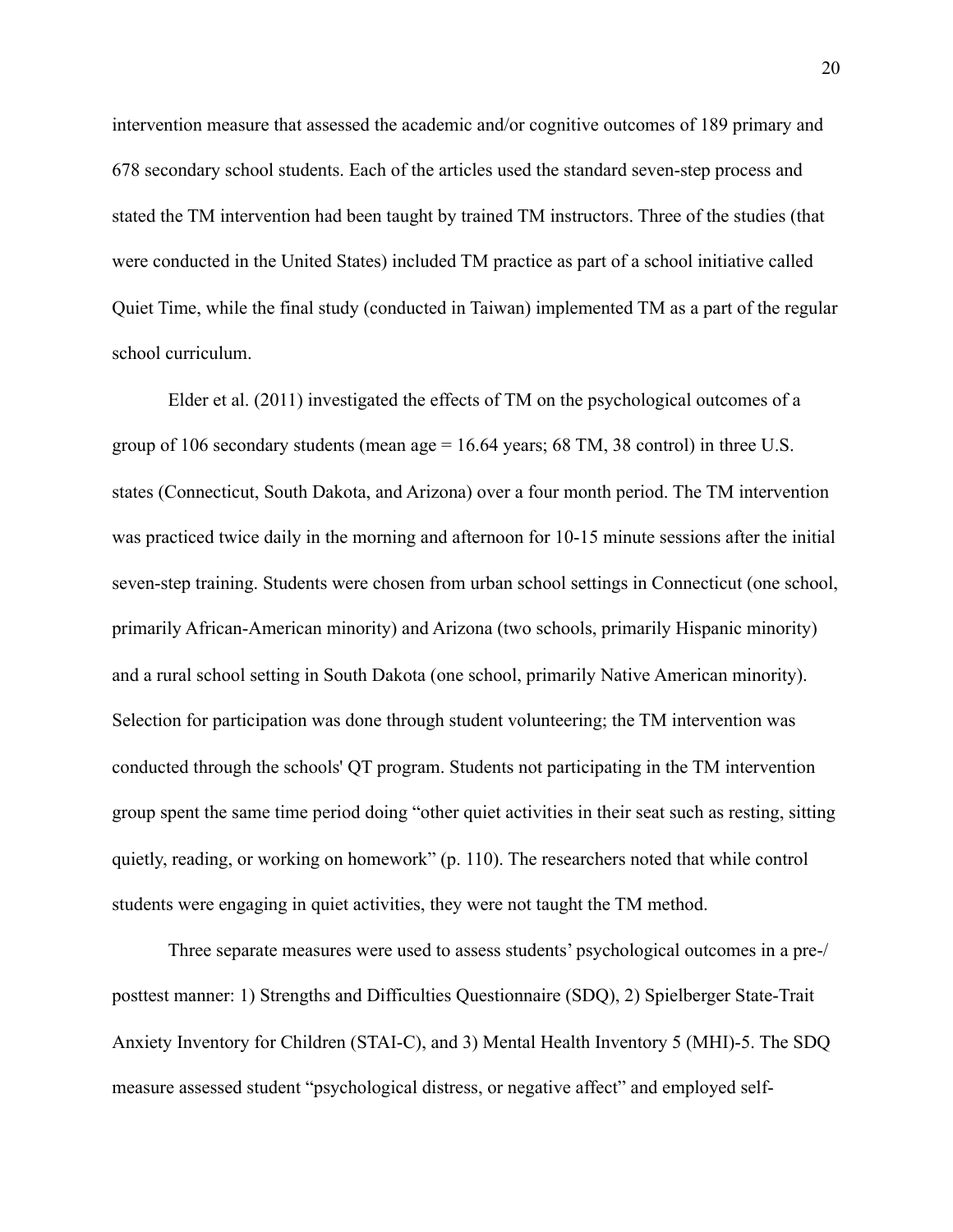reporting via a Likert scale. The STAI-C measure assessed student anxiety levels and includes a Likert scale as well. The full assessment was not administered, because researchers were interested only in students' general anxiety levels, so "only the trait anxiety scale" (p. 111) was used. Lastly, the MHI-5 measure assessed students' "overall mental health and depressive symptoms" (p. 112) using a Likert scale. Statistically significant improvements were found in the TM group in both SDQ ( $p < 0.01$ ,  $d = 0.51$ ) and STAI-C ( $p < 0.05$ ,  $d = 0.42$ ) measures and improvement, but not statistically significant improvement in TM students on the MHI-5 measure. After TM practice, the intervention students had significantly reduced psychological distress and anxiety levels.

Wendt et al. (2015) investigated the effects of TM on academic achievement and psychological outcomes of a group of 195 ninth grade secondary students, 28 of which were EL learners (124 TM, 53 control), from two schools in the same school district over a seven month period. The TM intervention was practiced twice daily in the morning and afternoon after the initial seven-step training period. Students were selected for study participation via volunteer recruitment; intervention-control status was split between schools, with one school serving as the intervention group and the other school as the control. At the intervention school, students were invited to "attend an introductory talk and a question answer session on the practice and benefits of TM" (p. 313). The school selected as the intervention school utilized the TM intervention as part of the school's regular QT practice. At the control school, researchers invited students to be a part of a study focusing on psychological and academic achievement outcomes.

 Methods were split between psychological (5) and academic (3) measures in regards to TM intervention. Psychological measures included: 1) Profile of Moods (POMS), 2) STAI-C, 3)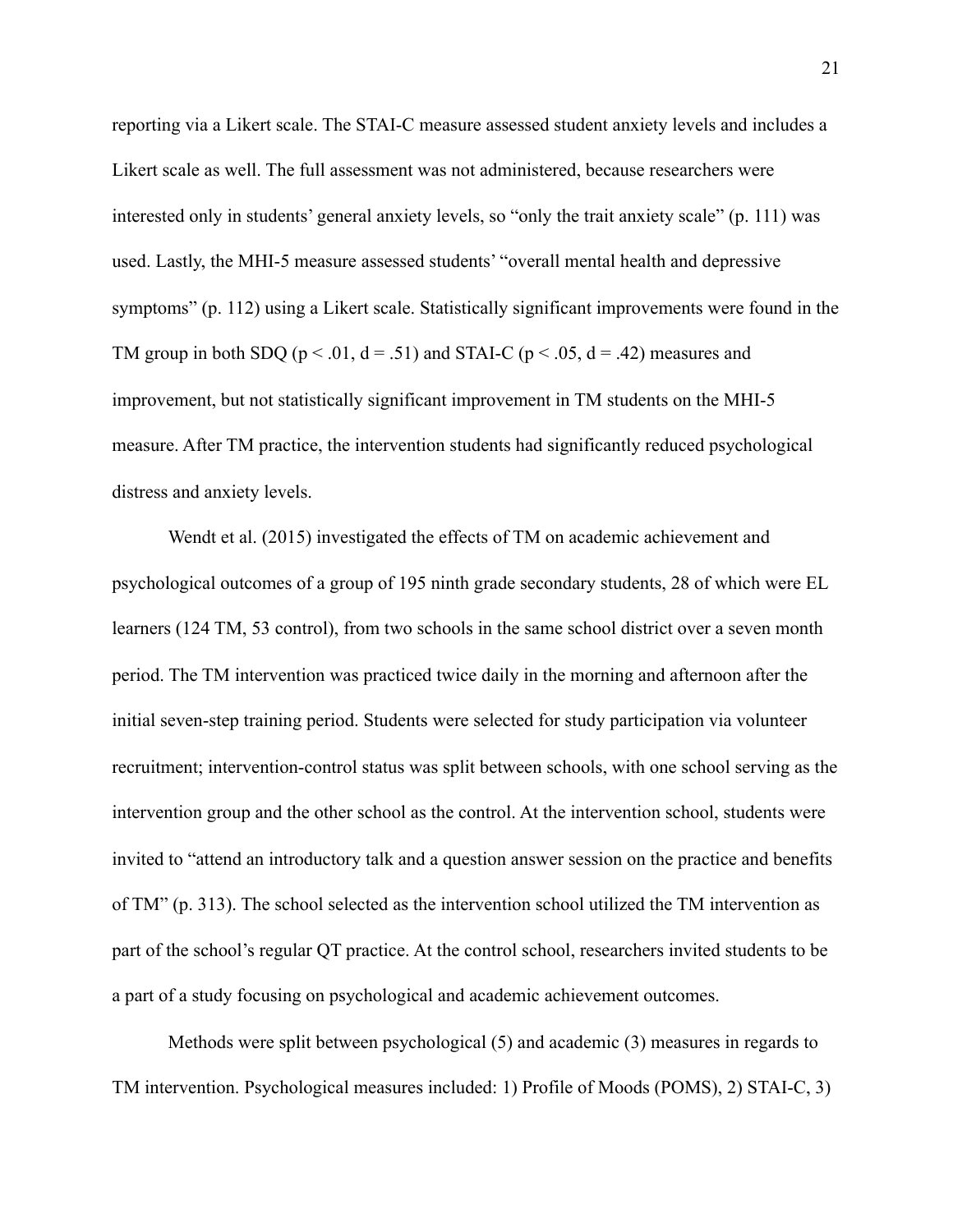Resilience Scale, 4) Self-Control Scale, and 5) Bar-On Emotional Quotient Inventory (BAR-On); while academic measures included: 1) Instruction Time, 2) English Language Arts (ELA) on the California Standards Test (CST), and 3) Grade Point Average (GPA). The POMS assessed student positive and negative moods using a Likert scale. The STAI-C assessed student anxiety levels, both general and environmental specific levels, using a Likert scale. The Resilience Scale assessed students "emotional capability to cope with stress and adversity" (p. 314) with a Likert scale. Self-Control was measured similarly using a Likert scale; it assessed students' self-control and resiliency levels. The Bar-On measured "emotional and social functioning" (p. 315) among students with a Likert scale. As for academic measures, instruction time was measured as a "percent of time the student received instruction and is equivalent to class attendance" (p. 315). ELA scores were measured based on the CST, which assesses students' proficiency regarding academic standards set by the state of California. Finally, GPA was determined based on final grades for the fall and spring semesters of the 2012-2013 school year.

 Regarding statistical outcomes from the study, Wendt et al. (2015) found statistically significant differences in resilience ( $p < .05$ ,  $d = .44$ ) and anxiety levels ( $p < .05$ ,  $d = -.59$ ) for between group comparisons. Specifically, students in the TM intervention group saw significant decreases in anxiety levels and higher levels of resilience compared to the control group. The researchers found statistically significant differences between the control and intervention groups at baseline and used "an analysis of covariance (ANCOVA)" (p. 315) in order to adjust for differences in the study's outcomes.

Nidich et al. (2011) investigated the effects of Transcendental Meditation (TM) practice on the academic outcomes of 189 sixth through eighth grade students (125 TM, 64 control) at a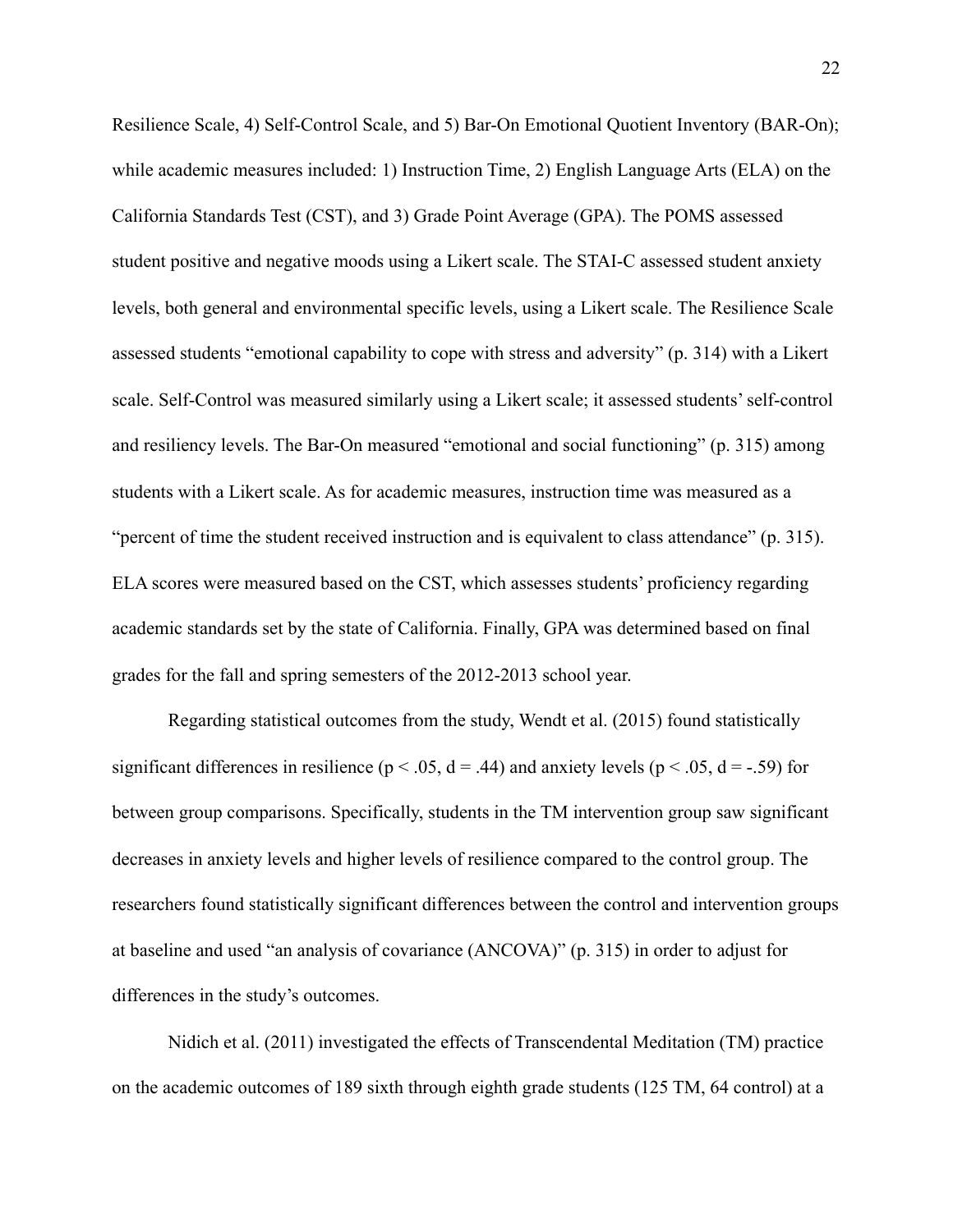single middle school over a four month period. The TM intervention was practiced twice daily in the morning and afternoon for 10-15 minutes each session. Sixth and seventh grade students served as the TM intervention groups and eighth grade served as the control group. The researchers noted the majority of students at the selected school predominantly had a minority background and low socioeconomic status. Additionally, the selected school "was in the lower half academically of all district middle schools" (p. 557). The TM group engaged in the TM intervention during the school's regular QT program and was administered over a three month period before the post-measures were assessed. All students participating in the study were below grade-level proficiency based on the California Standards Test (CST). A subgroup of 100 total participants was created within the study. These control and intervention students were "matched on both math and English performance level scores" (p. 557); all students in this subgroup were below grade level proficiency in both math and English .

 Measures included the California Standards Test (CST) as an overall score and individualized scores in math and English from the CST. California utilizes the CST to assess student grade level proficiency, similar to other state standardized tests used in the United States. This measure was recorded as a baseline from students' previous year of school and as a posttest upon completion of the TM intervention. Statistically significant improvements were found in all three measures for TM students ( $p < .01$ ) compared to controls; specifically, CST composite (d  $=$  .75), math (d = .82), and English scores (d = .44). Additionally, a higher proportion of TM students made a one performance level increase or more on the CST scaled score than controls. Specifically, 40.7% of TM "students gained at least one performance level in math compared to 15.0% of the non-meditating control students" (p. 559). Regarding English, 36.8% of TM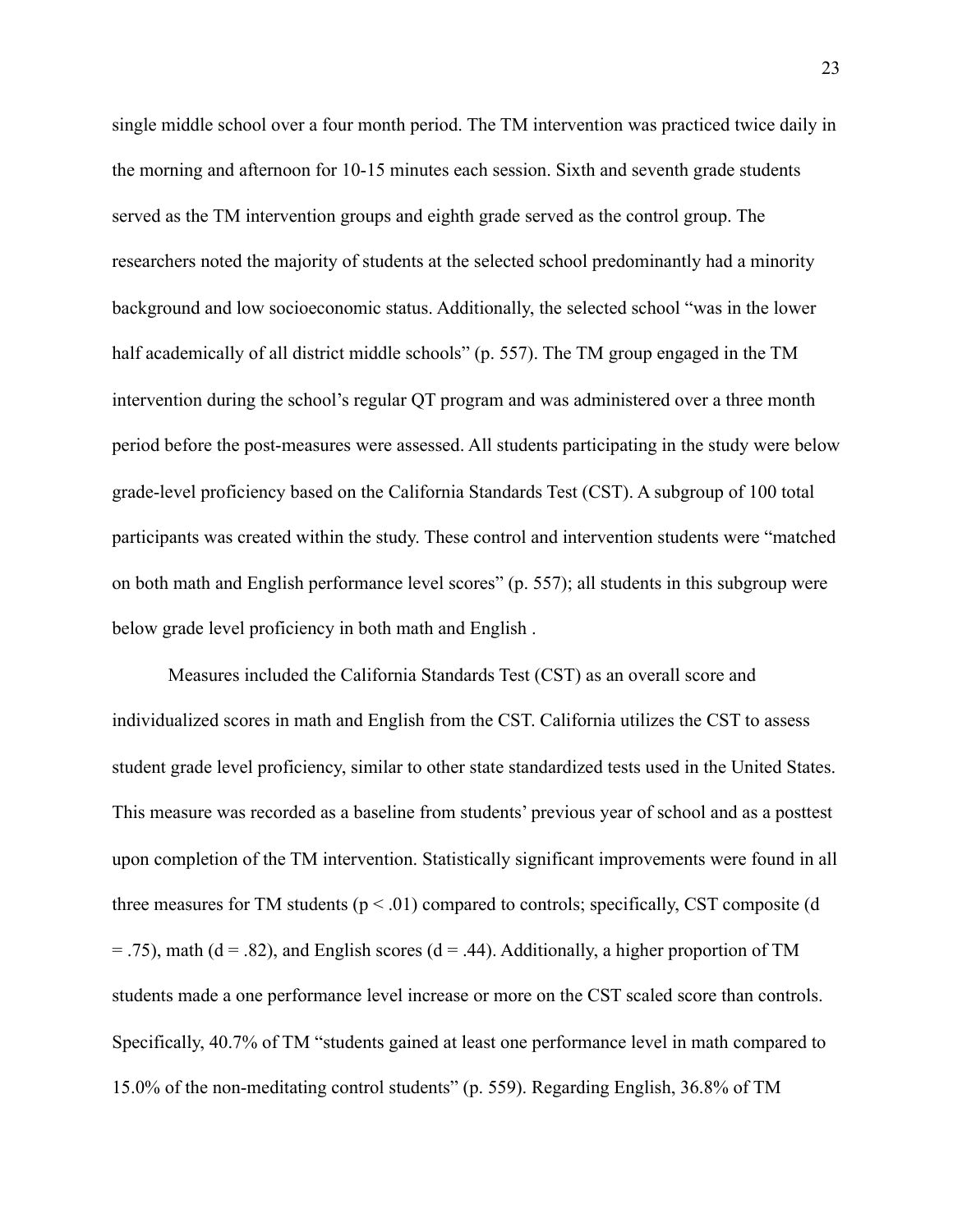students improved one level or more, while control students saw the same gains at a rate of 17.2%. Both the overall and subgroup data of 100 ability-matched students between the control and intervention group had congruent findings; namely, intervention students made statistically significant improvements on the math, English, and composite scores for the CST. Based on Cohen's d, intervention students had highly significant improvements in math and composite CST scores and a moderately significant improvement in English.

So and Orme-Johnson (2001) investigated the effects of TM on cognitive measures in three separate studies of secondary and vocational school Chinese students in Taiwan. Each of the experiments contained at minimum a TM intervention, no treatment control, and followed a pretest-posttest format. While each of the studies followed similar measures and procedures, some differences were present between the three studies.

Experiment one included a six month study of 154 secondary students (mean age  $= 16.5$ ) years), attending four separate classes within a single senior high school in the mid-northern region of Taiwan over a six month period. The experiment followed a pretest-posttest format; students were invited to attend the regular TM introductory lecture and then divided between students interested in learning the technique and those not interested. Students interested in learning TM were then randomly divided into the TM intervention group (n=56) and a waitlist control napping group (n=58); students uninterested in TM were utilized as a non-interest control group (n=40) The school in experiment one provided all students with a regular 30 minute break at the start of each school day, so 20 minutes of this time was utilized for implementing the TM intervention. Students in both the waitlist control and the non-interest groups remained in their respective classrooms and used the time for napping, while the TM group meditated in the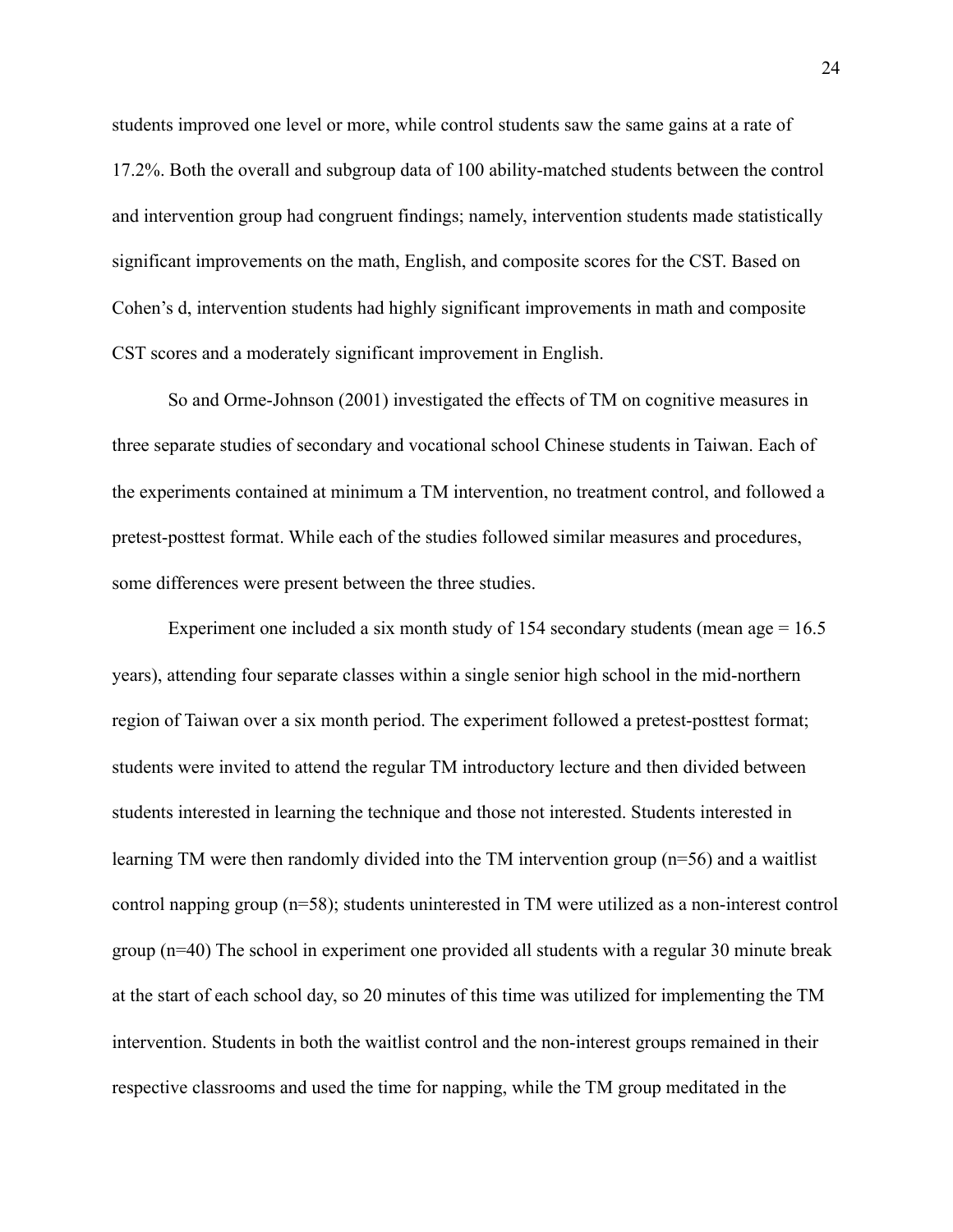hallway. Students practiced or napped at school daily in the morning and were instructed to continue their second meditation practice at home each day. Teachers reported that "over 85% of the students followed the schedule regularly" (p. 426).

 Experiment two included a six month study of 118 female students (mean = 14.6 years of age) from three different classes within a single junior high school in Taipei, Taiwan. Experiment two also had three groups within the experiment: a TM intervention group (n=37), a no treatment group ( $n=40$ ), and a "comparison group of contemplation meditation" ( $n=41$ ) (p. 427). Students in experiment two were randomly selected by class to either the TM or non treatment group. The contemplation group was added to the study due to another school teacher's interest in meditation. The contemplation students learned the contemplation technique over five class sessions, which were taught by the students' regular classroom teacher. The contemplation meditation was similar to TM in that it "was practiced mentally, sitting with eyes closed, and was said to eventually lead the mind to experience the 'Tao,' which equates to 'pure intelligence,' the goal of TM practice" (p. 429). Like the first experiment, the TM and contemplation practices were practiced daily in the mornings at school before the school day and students were instructed to practice at home in the afternoons for 15-20 minute sessions each. Experiment three included a 12-month study of 99 male vocational students (mean age=17.8 years) from two classes at a single vocational school in Tainan, Taiwan. Students were divided randomly by class into a TM intervention group (n=51) and a no treatment control group (n=48). All other methods and procedures were kept the same as in experiment two.

 All three experiments used the same measures: 1) Culture Fair Intelligence Test (CFIT), 2) Time Inspection (IT), 3) Constructive Thinking Inventory (CTI), 4) Group Embedded Figures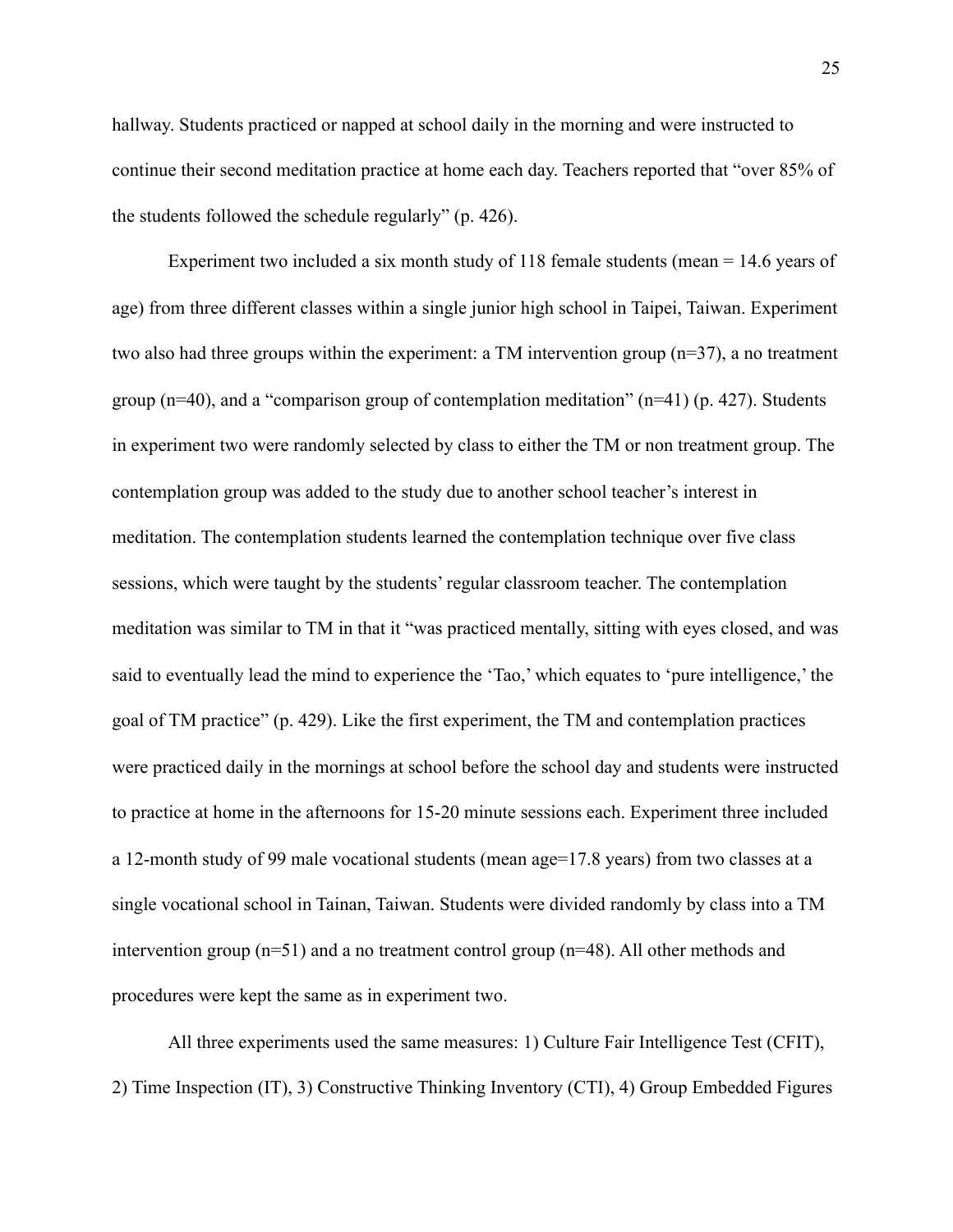Test (GEFT), 5) Test for Creative Thinking-Drawing Production (TCT-DP), and 6) State-Trait Anxiety Inventory (STAI). Collectively, the six measures assessed students' levels of cognitive, emotional, and social skills. Cognitive measures used in the studies include the CFIT, IT, measuring reasoning skills and "speed of information processing" respectively, while GEFT "cuts across many dimensions of cognitive functioning, personality and social behavior" (p. 421). GEFT assesses cognitive, personality, and social skills, while TCT-DP assesses "wholebrain activity," and CTI assesses student "attitudes" and "practical intelligence" (p. 421). Anxiety levels of students was assessed using STAI.

 Regarding experiment one, So and Orme-Johnson (2001) found when comparing the TM group to the napping group, TM students made statistically significant gains in all but one of the assessments: GEFT, IT, STAI, and CTI ( $p < .001$ ), and TC-DP ( $p = .003$ ); the CFIT measure was nonsignificant. When comparing TM students to the no interest group, students in the TM intervention group exhibited statistically significant gains on all measures: IT, STAI, CTI ( $p <$ ). 001), GEFT (p = .002), CFIT (p = .013), and TC-DP (p = .005) (p. 427).

 In experiment two, when comparing the TM group to the contemplation group, TM students had statistically significant improvement on five of the measures: 1) TCT-DP (p < . 0001), 2) STATE ( $p < .001$ ), 3) TRAIT ( $p = .002$ ) 4) IT ( $p = 0.46$ ), and 5) CTI ( $p = .004$ ). The TM students compared to the no treatment group had statistically significant gains on all seven of the study's measures: GEFT ( $p = .011$ ), CFIT ( $p = .032$ ), IT and CTI ( $p < .001$ ), TCT-DP ( $p < .$ 0001), STAI ( $p = 0.016$ ). When comparing the contemplation and no treatment groups, the contemplation group saw only one variable with statistically significant gains, namely IT ( $p =$ . 005).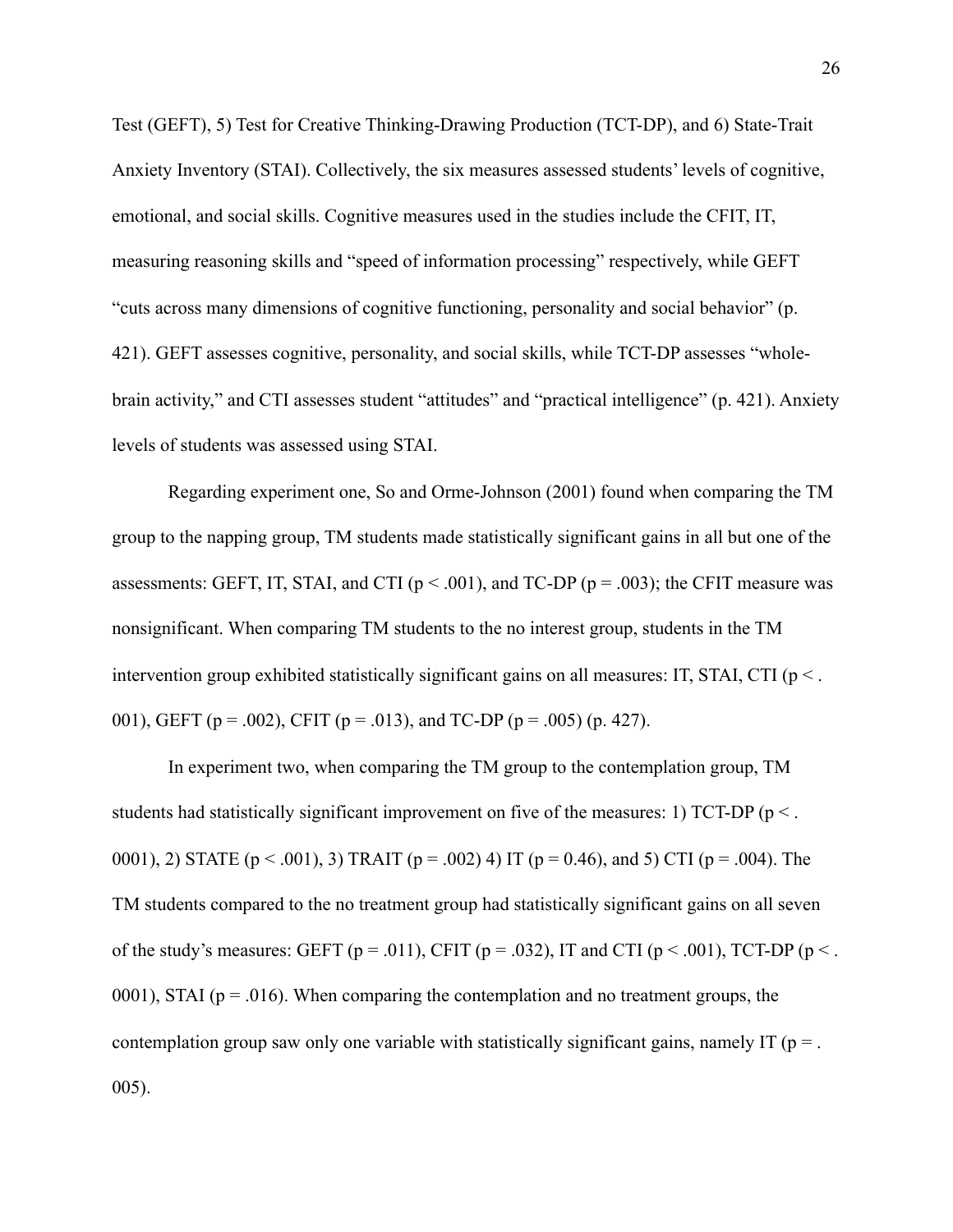Experiment three, had similar results to experiments one and two, namely TM practicing students made statistically significant improvements on all seven variables over the no treatment group at posttesting: GEFT, TCT-DP, STAI, CTI ( $p < .001$ ), CFIT ( $p = .035$ ), and IT ( $p = .002$ ). In experiment three, there was not a third active control as was present in experiments one (napping) and two (contemplation) for further comparison.

 Average effect sizes for the three intervention groups combined when compared to the no-interest control groups are as follows: TCT-DP  $(d = .77)$ , CTI  $(d = .62)$ , GEFT  $(d = .58)$ , STATE (d = .53), TRAIT (d = .52), IT (d = .39), and CFIT (d = .34). Based on the p and dvalues, students in the experimental groups had highly significant improvements in creative thinking, attitude, and practical intelligence on the TCT-DP, CTI, and GEFT; meditating students also saw moderately significant improvements in information processing time and general intelligence on the IT and CFIT outcomes.

#### **Other Mindfulness Programs**

Schonert-Reichl et al. (2015) investigated the effects of a meditation program (MindUP) on both cognitive and psychological outcomes of 99 fourth and fifth grade primary students, 34 of which were EL learners, (mean age =10.24 years) in Canada over a 12-week period. Intervention students participated in one 40-50 minute mindfulness lesson per week and researchers encouraged teachers to include three-minute mindfulness practices three times per day for students. Four schools were included in the study (each from a similar, middle-class socioeconomic neighborhood) with a single class from each school eligible for participation. Each classroom was randomized by a coin flip as either control (two schools) or intervention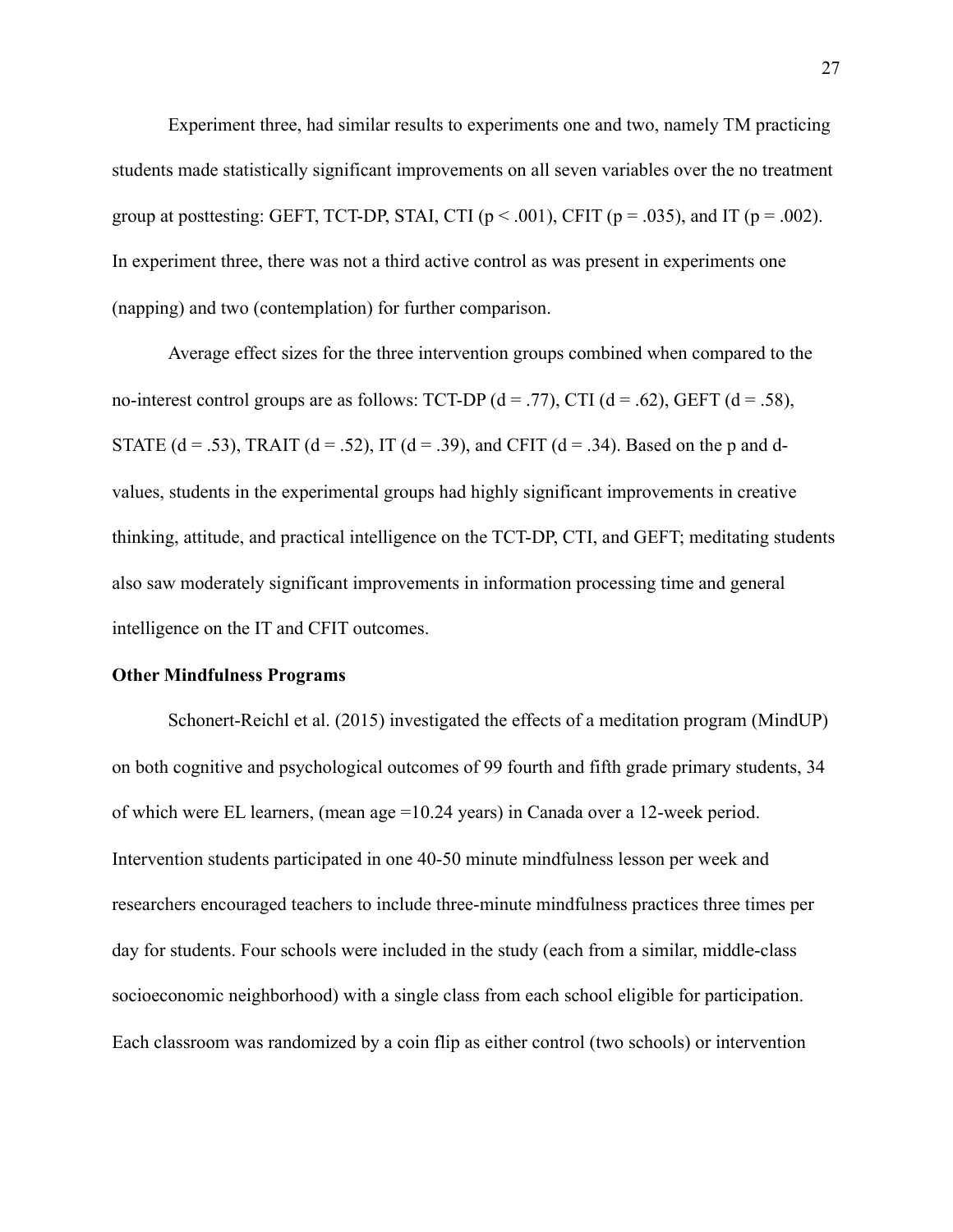(two schools). Schools designated as controls continued with their regular school curriculum, while the two intervention schools adopted the MindUP curriculum into the regular school day.

 Measures included in the study were as follows: 1) flanker task, 2) hearts and flowers task, 3) saliva cortisol levels, 4) Interpersonal Reactivity Index (IRI), 5) Resiliency Inventory (RI), 6) Marsh's Self-Description Questionnaire (SDQ), 7) Seattle Personality Questionnaire for Children (SPQC), 8) Mindfulness Attention Awareness Scale for children (MAAS-C), 9) Social Goals Questionnaire, 10) peer acceptance, and finally, 11) math end of year grades. The flanker test and the hearts and flowers test were both computer-based programs used to measure students' executive function skills, and cortisol levels were used to assess patterns with aggression. Psychological functions, such as empathy, optimism, and self-emotions were measured using the IRI, RI, and SPQC assessments and mindfulness measures were done using the MAAS-C. School self-concept and social responsibility were measured using the SDQ and Social Goals Questionnaire. Students were also given a questionnaire denoting their likability by peers. Finally, student academic performance was measured based on their final math grades for the school year.

 Statistically significant findings were made between groups in the executive and psychological functions. While there was no significant difference between the MindUP and control groups in the accuracy of responses in the flanker test and hearts and flowers test, there was a statistically significant difference between response times for the groups, with the MindUP group having faster reaction times than the control group: flanker switch ( $p = .04$ ,  $d = -.21$ ), incongruent and reverse flanker ( $p = .04$ ,  $d = .22$ ). The MindUP intervention significantly improved students' capacity to focus and reduce outside distractions. MindUP students also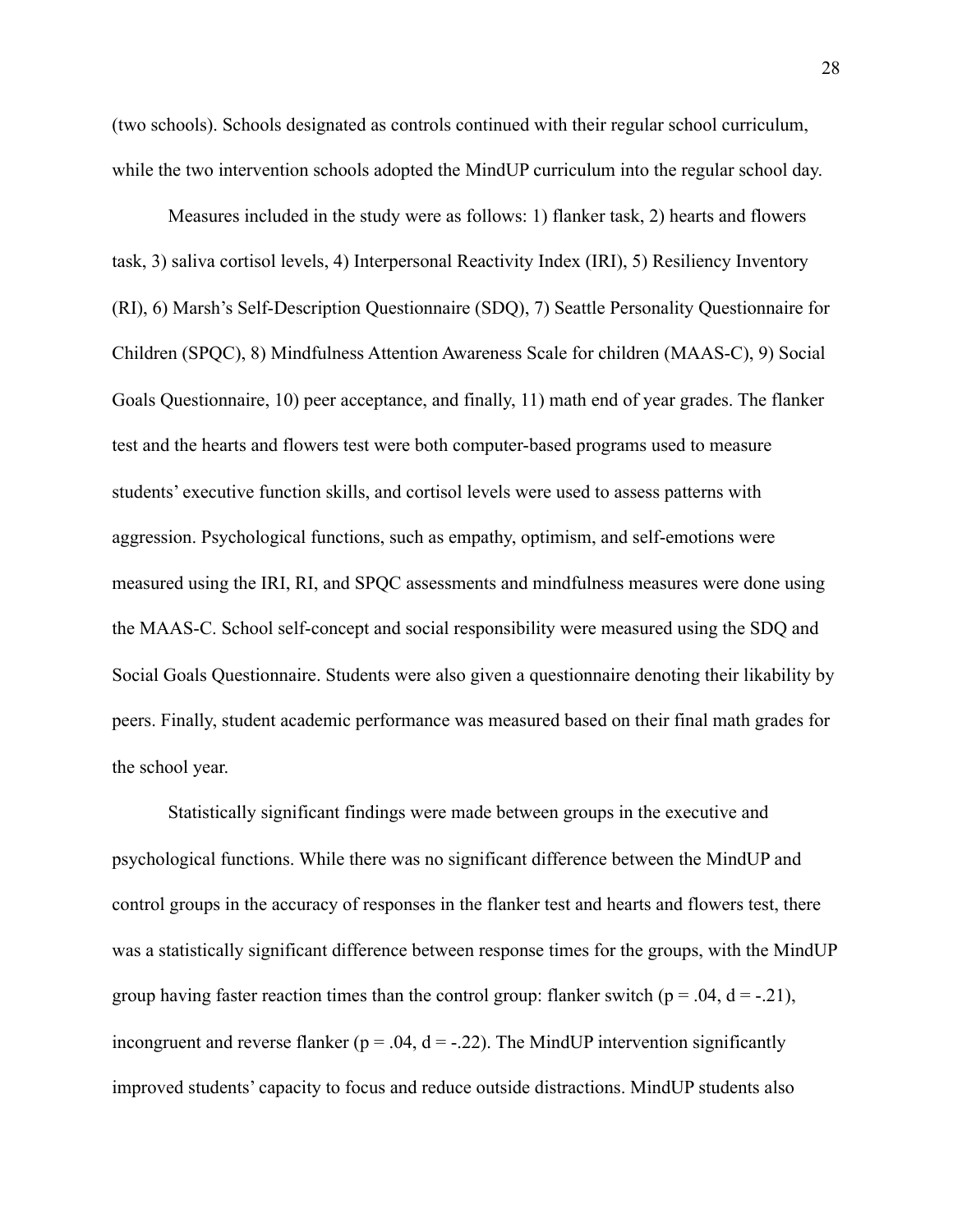demonstrated a statistically significant improvement compared to controls in the following: empathy (p = .03, d = .42), perspective-taking (p = .04, d = .4), optimism (p = .02, d = .48), emotional control ( $p = .004$ ,  $d = .59$ ), school self-concept ( $p = .02$ ,  $d = .5$ ), and mindfulness ( $p = .$ 006,  $d = .55$ ), and decreased depressive symptoms ( $p = .04$ ,  $d = -.45$ ). Lastly, while the MindUP children showed a statistically significant higher tendency to "start fights" at pretest compared to control students, MindUP students made significant improvements compared to controls on the majority of the peer-nominated prosocial behavior and aggressive behavior outcomes: sharing (p  $= .04$ ,  $d = .42$ ), trustworthiness (p = .001, d = .76), helpfulness (p = .001, d = .72), taking other's views (p = .001, d = .87), breaks rules (p = .006, d = -.55), starts fights (p = .001, d = -.71) and popularity ( $p = .05$ ,  $d = .44$ ). Overall, MindUP students made moderately significant improvements in response time to a stimulus, highly significant improvements in emotional control, mindfulness, trustworthiness, helpfulness, and taking other's views, as well as a highly significant reduction in breaking school rules and starting fights.

An earlier study by Schonert-Reichl and Lawlor (2010), which followed the same procedure with 246 (139 MindUP, 107 C; 63% English L2) 4th-7th grade students from 12 schools, found statistically significant outcomes in optimism (subscale of RI;  $p < .05$ ) and in social and emotional competence in the Teachers' Rating Scale of Social Competence (TRSC) (p < .001). Fourth and fifth grade intervention students made statistically significant improvements in school and general self-concept (SDQ), while the sixth and seventh grade intervention students decreased in SDQ measures ( $p < .05$ ). SDQ results for all intervention students combined was non-significant. Positive and negative affect (PANAS) was also measured, but results were non-significant for the intervention students. These results are included as a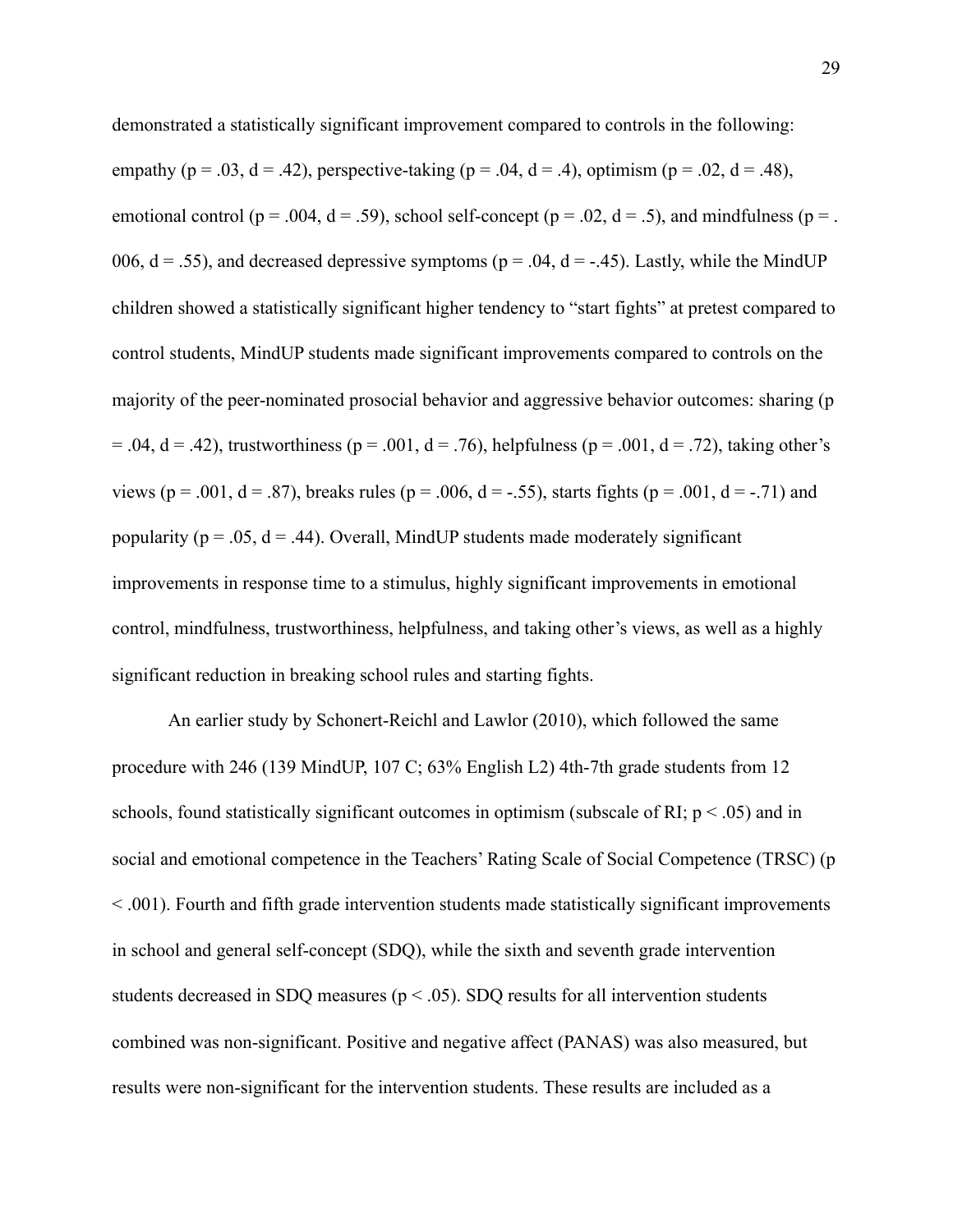comparison to the Schonert-Reichl et al. (2015) study, but Schonert-Reichl and Lawlor (2010) data is excluded from the statistical analysis in Chapter Three due to the presence of the presence of Schonert-Reichl et al. (2015)'s more recent study.

Harpin, Rossi, Kim, and Swanson (2016) investigated the effects of a meditation program combining the MindUP and Mindful Schools curriculums on psychological and cognitive outcomes among a group of 30 fourth grade primary school students in Denver, Colorado, USA. The school was selected due to "an ongoing instructional relationship with one of the investigators" and the two classrooms utilized in the study were selected by the school principal "based on similar student characteristics" (p. 151). While this raises some concern in regards to selection bias, the author does not specify that the school had any previous experience with mindfulness practice, does not further explain the nature of and extent of the author's relationship with the school, and since the intervention was implemented by the students' regular classroom teacher not the author, selection bias is not expected to be a major factor in the study outcomes. One of the classrooms served as the intervention group (n=18) and received mindfulness training over a 10-week period with 20-30 minute mindfulness classes twice weekly during the morning greeting period; while the other classroom (n=12) served as the control and maintained a regular school schedule and curriculum. The meditation intervention utilized in the study was a hybrid of the MindUP and Mindful Schools curricula, two that are commonly used for mindfulness instruction in US schools and taught by certified mindfulness instructors.

 Measures used included: 1) Fasttrack Teacher Social Competence (FTSC), 2) Child Assent Mindfulness Measurement Survey (CAMM), and 3) Mindful Schools Survey. According to Gifford-Smith (2000) the FTSC assesses students over the course of one academic year in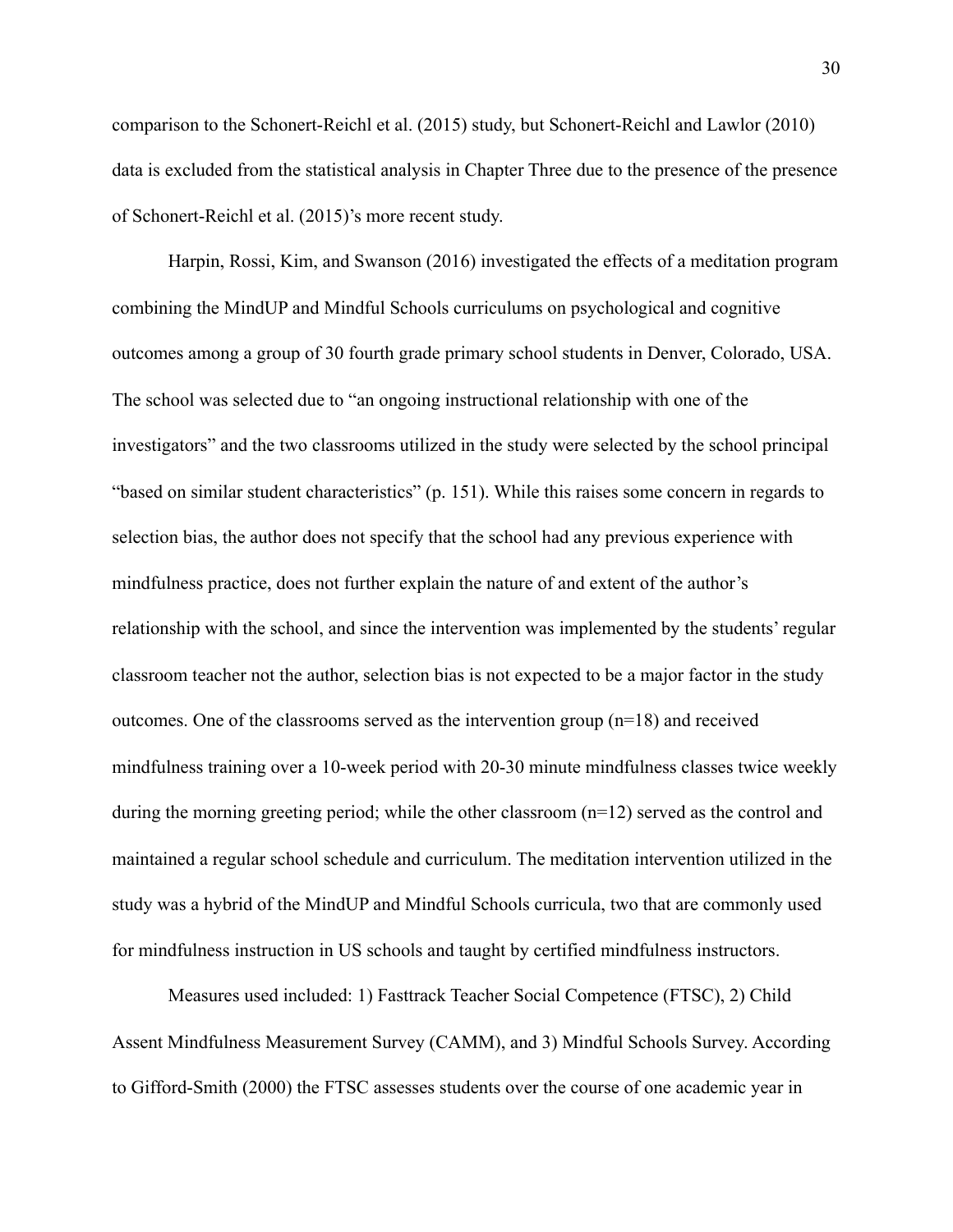academic performance, social skills, and emotion regulation. The CAMM was used to measure students' mindfulness levels, while the Mindful Schools Survey was used to assess student and teacher feelings towards the meditation program upon completion of the intervention.

A statistically significant difference in posttest outcomes for the FTSC ( $p = .00$ ) and positive feelings was reported from the Mindful Schools Surveys (p. 153). According to the Mindful Schools Survey, "100% of [meditating students] said that they 'enjoyed Mindfulness classes,' 'would use Mindfulness again in the future,' and agreed that 'more children should learn Mindfulness'" (p. 153). In addition to the positive feelings towards mindfulness in the intervention group, 75% of these students reported teaching mindfulness techniques to others not included in the study.

Franco, Mañas, Cangas, and Gallego (2010) investigated the effects of a mindfulness program, Meditación Fluir, on the academic and psychological measures on a group of 61 first year secondary students (mean =16.75 years of age) from three separate schools in Almería, Spain. The study used a random controlled trial, and students who had prior experience with meditation were disqualified from participation. Participating students were allocated to either a meditating experimental group ( $n=31$ ) or a waitlist control ( $n=30$ ) that received meditation training after the end of the three month experiment. The intervention consisted of a 1.5 hour formal meditation class administered once weekly over a period of ten weeks, with additional daily practice of 30 minutes. The program, Meditación Fluir, is described as a meditation technique that does not attempt

to try and control thoughts or change them or place them with others, but on the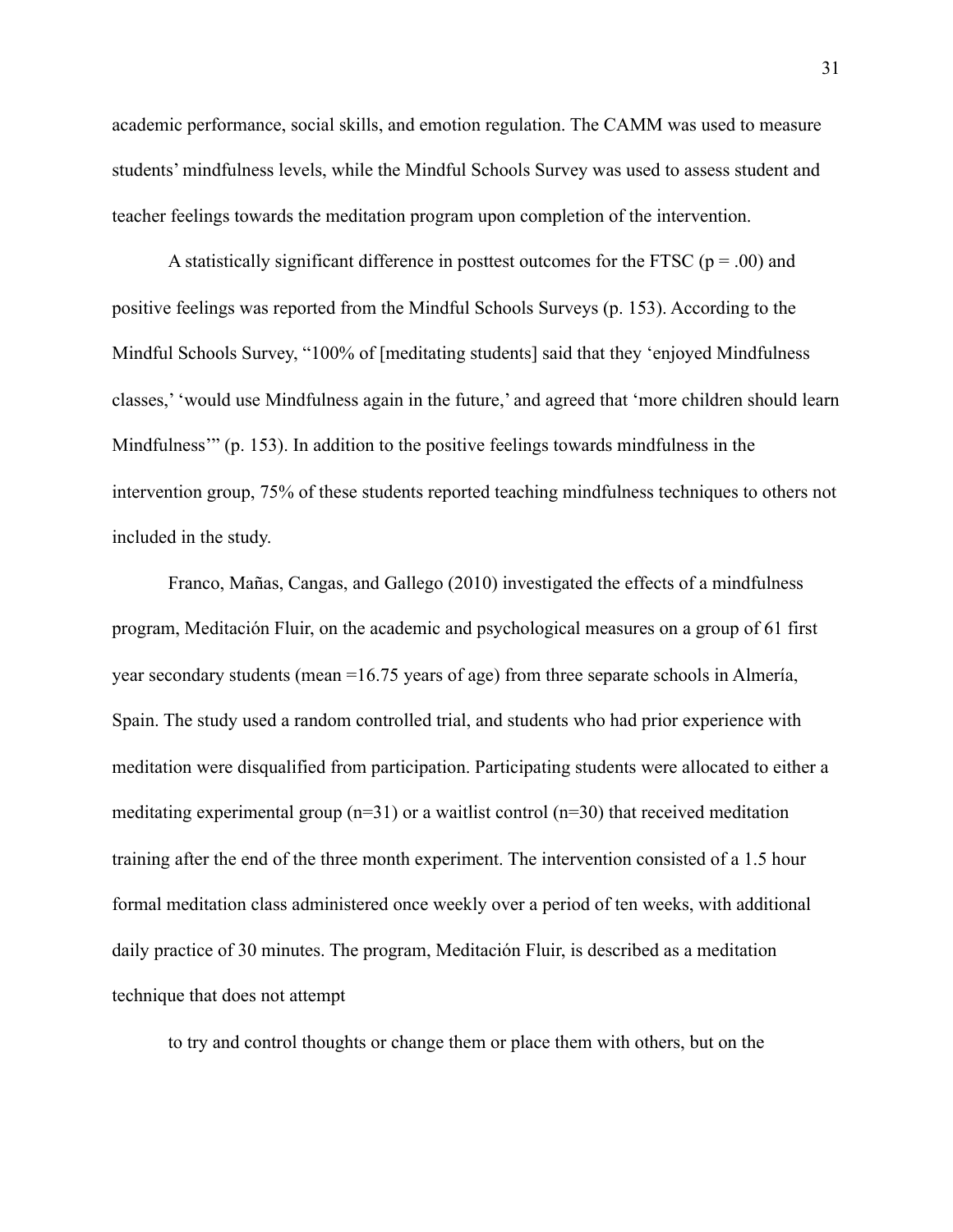contrary, just let them alone, and accept any idea that might appear or emerge spontaneously, developing a state of full attention to this mental activity, while being aware that they are transitory and nonpermanent. (p. 86)

Further, the Meditación Fluir uses mantras as well as breath and body awareness as central components of its technique. It is unspecified within the study where the intervention and practice sessions occurred or by whom the intervention was administered.

 Measures used included: academic performance, Self-Concept Questionnaire (academic, social, emotional, family, and composite), and STAI. All measures utilized a pre/posttest method. Students' academic performance was assessed by grades in all school subjects (Spanish language (L1), foreign language (L2), and philosophy), and additionally a composite gpa score. Pretest academic scores were accessed through student tutors of students' first-quarter grades of the same year and posttest were accessed again upon completion of the study. The Self-Concept Questionnaire was used to assess student self-awareness in the areas of "academic, social, emotional, and family" (p. 85). The STAI was administered using the Spanish language version (Cuestionario de Ansiedad Estado-Rasgo) and assessed students' general and situational anxiety.

 Franco et al. (2010) found statistically significant outcomes for all measures, when comparing the intervention students to controls. When analyzing for effect sizes of variables in the experimental group, Spanish language (L1) ( $p = .001$ ,  $d = 1.03$ ), emotional self-concept ( $p = .$ 001,  $d = 1.85$ ), total self-concept ( $p = .001$ ,  $d = 1.63$ ), and academic performance ( $p = .001$ ,  $d =$ 1.57) had the largest effect sizes, followed by academic self-concept ( $p = .001$ ,  $d = 1.17$ ) and philosophy ( $p = .001$ ,  $d = 1.03$ ) (p. 90). Significant effect sizes for the remaining outcomes include: foreign language (L2) ( $p = .001$ ,  $d = .76$ ), social self-concept ( $p = .003$ ,  $d = .4$ ), family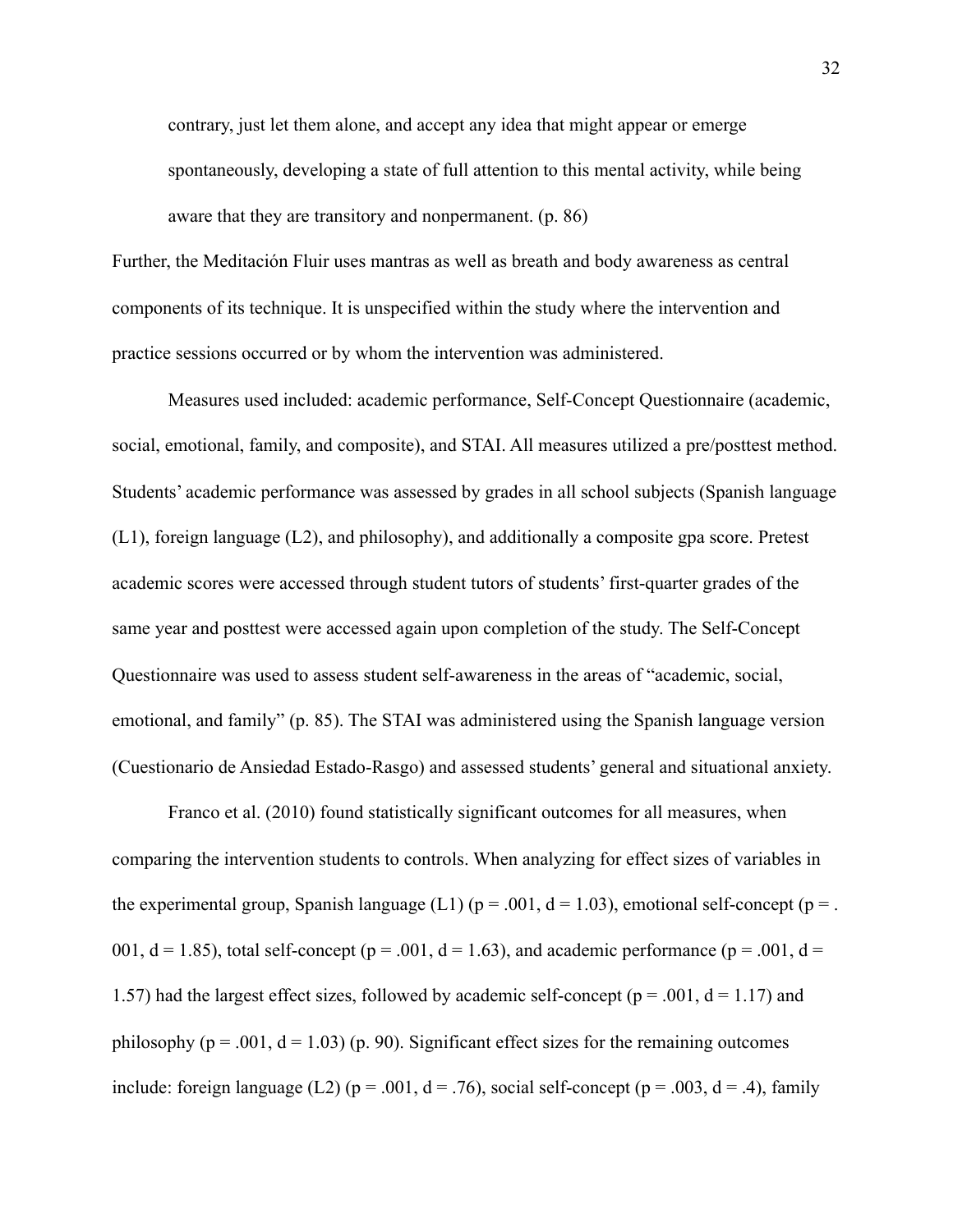self-concept (p = .049, d = .64), STATE (p = .001, d = .43), and TRAIT (p = .001, d = .84).

Furthermore, the researchers broke subject data into subgroups based on pretest scores (low, medium, high) for each of the variables measured in the study. When dividing subject data based on these parameters, the effect size for academic performance was largest for "the subgroup with medium academic performance (d=3.05), followed by the subgroup with a high score (d = 2.49)" (p. 91). Regarding self-concept, the largest effect size was evidenced in "the subgroup with the originally low self-concept (d=5.12), followed by the medium score group (d = 2.78)" (p. 91). Lastly, the meditation program benefitted high-anxious students the most, when compared to students with initially low-anxious scores at the outset of the study.

Vickery and Dorjee (2016) investigated the effects of the Paws b meditation intervention on the metacognitive and psychological outcomes of 18 primary school students (mean age  $= 7.9$ ) years; age range = 7-9 years) from three separate schools in North Wales over a three month period. Schools were included on a voluntary basis. The first two schools that responded as willing participants were allocated to the intervention group ( $n = 33$ ) and practiced 12 total 30minute mindfulness lessons and a 5-10-minute additional practice weekly; the third school was allocated to the control group ( $n = 38$ ). Classroom teachers in the school were trained and implemented the Paws b curriculum to students.

 The following five assessments were employed: 1) Child Adolescent Mindfulness Measure (CAMM), 2) Emotion Expression Scale for Children (EESC), 3) Sterling Children's Well-Being Scale, 4) The Positive and Negative affect Scale for Children (PANAS-C), and 5) Behavior Rating Inventory of Executive Function - Teacher and Parent Versions (BRIEF-T/ BRIEF-P). The researchers used the CAMM likert model to measure student mindfulness levels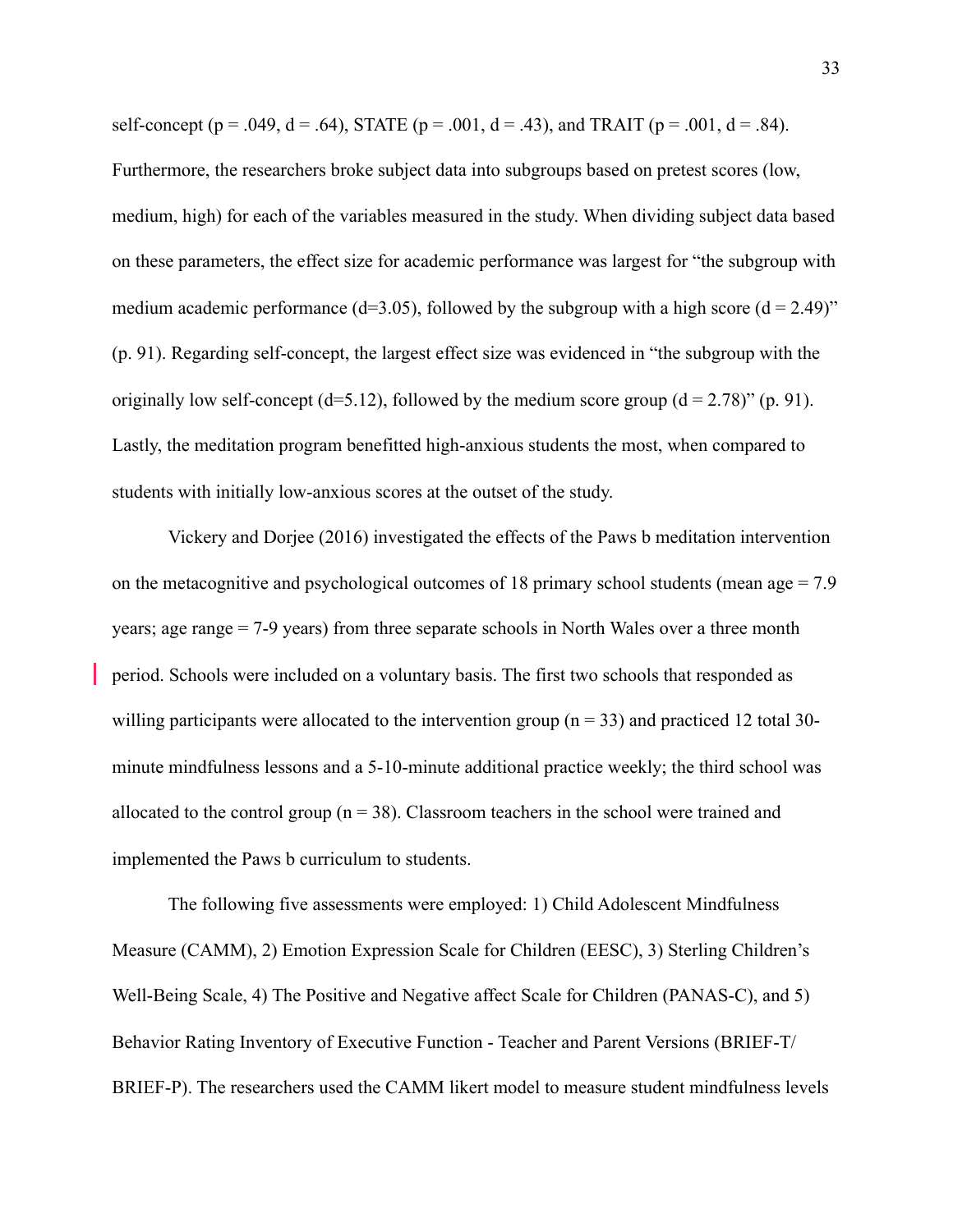and the EESC and SCWBS measures both assessed student emotion and "psychological wellbeing" (p. 4). Similarly, the PANAS-C was used to assess the "emotional expressiveness" (p. 5) of the young students. The BRIEF-T and BRIEF-P were both utilized to assess student metacognitive functions related to executive functioning.

 In three of the five measures, the experiment groups made statistically significant improvements. First, CAMM scores showed no statistically significant improvements from preto post-testing, but they did find a statistically significant improvement in the post-follow up assessment for the intervention group over control ( $p < .001$ ,  $d = -.46$ ). As for the PANAS-C measure, the researchers found "a significant time by group interaction" (p. 8) at follow-up again  $(p = .003)$ , but not at post testing  $(p, 8)$ . In the PANAS-C measure, the experimental group had lower negative affect outcomes than controls ( $p = .001$ ,  $d = .84$ ). Lastly, there was a statistically significant improvement by time ( $p = .02$ ), time by rater ( $p = .03$ ), and time by group by rater ( $p = .02$ ) = .01) in the experimental group compared to controls in both the BRIEF-T and BRIEF-P. Further, the experimental group showed that teacher ratings ( $p = .002$ ,  $d = 1.08$ ) significantly decreased between pre-post assessments, while parent ratings increased ( $p = .03$ ,  $d = -.61$ ), which indicates, according to teacher ratings, the experimental group had significant improvements in their metacognitive abilities.

Tarrasch, Margalit-Shalom, and Berger (2017) investigated the effects of the Call to Care Israel (C2C-I) meditation intervention on the cognitive and psychological outcomes of 216 fourth and fifth grade (age range  $= 9-11$  years; mean age  $= 10.43$  years) Jewish-Israeli primary school students (107 female) from three different schools in Central Israel (Participants section, para. 1). The three schools included in the study were selected due to the schools' interest in the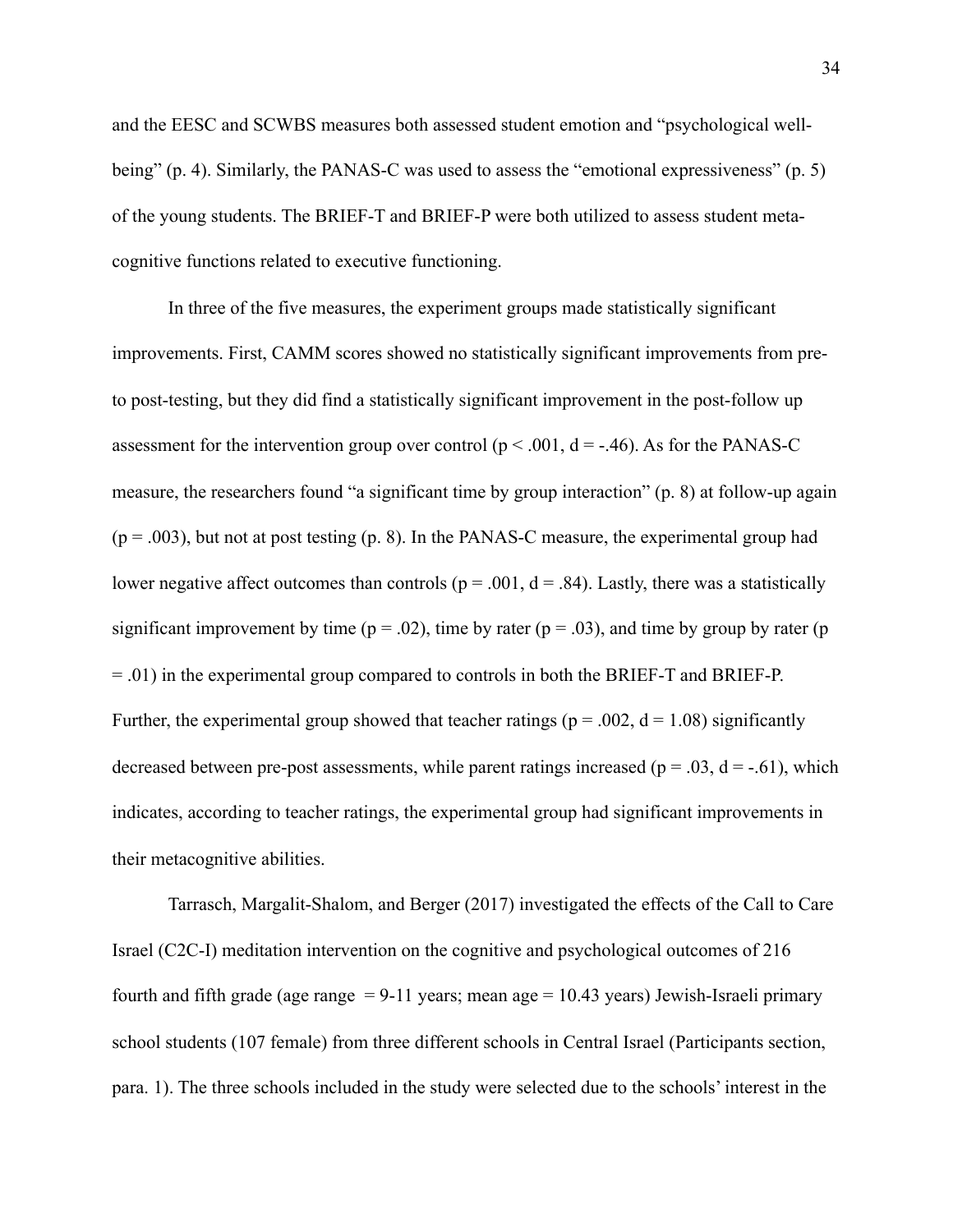mindfulness program; with one school volunteering as a random control trial, and the latter two schools serving as waitlist controls (138 meditating; 78 WLC). C2C-I was co-created by experts in mindfulness in Israel, members of the Mind and Life Institute in Virginia (USA), and the Enhancing Resiliency Among Students Experiencing Stress program. The C2C-I is intended "to help children develop mindfulness skills and to cultivate a caring and compassionate school climate between the students, teachers and parents as well as to promote academic achievement and foster ethical behavior" (Intervention section, para. 1). The intervention program took place over a period of seven months, and included 24, 45-minute weekly meetings. The intervention was conducted by C2C-I trained administrators with classroom teachers attending the weekly meetings along with students. The weekly meetings focused on the following three concepts: 1) understanding the necessity of accepting care, 2) learning to cope with difficult situations, and 3) promoting empathy towards those outside one's immediate social circles.

 Measures used included both cognitive and psychological assessments. Students' cognitive abilities were measured in the study using the Beery-Buktenica Developmental Test of Visual-Motor Integration (VMI). The VMI measures students' ability to plan, concentrate, and control their visual and motor abilities in order to duplicate a series of geometrical images, which grow more difficult as the student progresses through the task. Tarrasch et al. (2017) assessed students' psychological outcomes using the Spence Children's Anxiety Scale (SCAS), which uses a Likert scale and measures overall anxiety levels. Mindfulness levels were measured using the Five Facet Mindfulness Questionnaire (FFMQ) which is a self-survey that assesses the mindfulness level of students.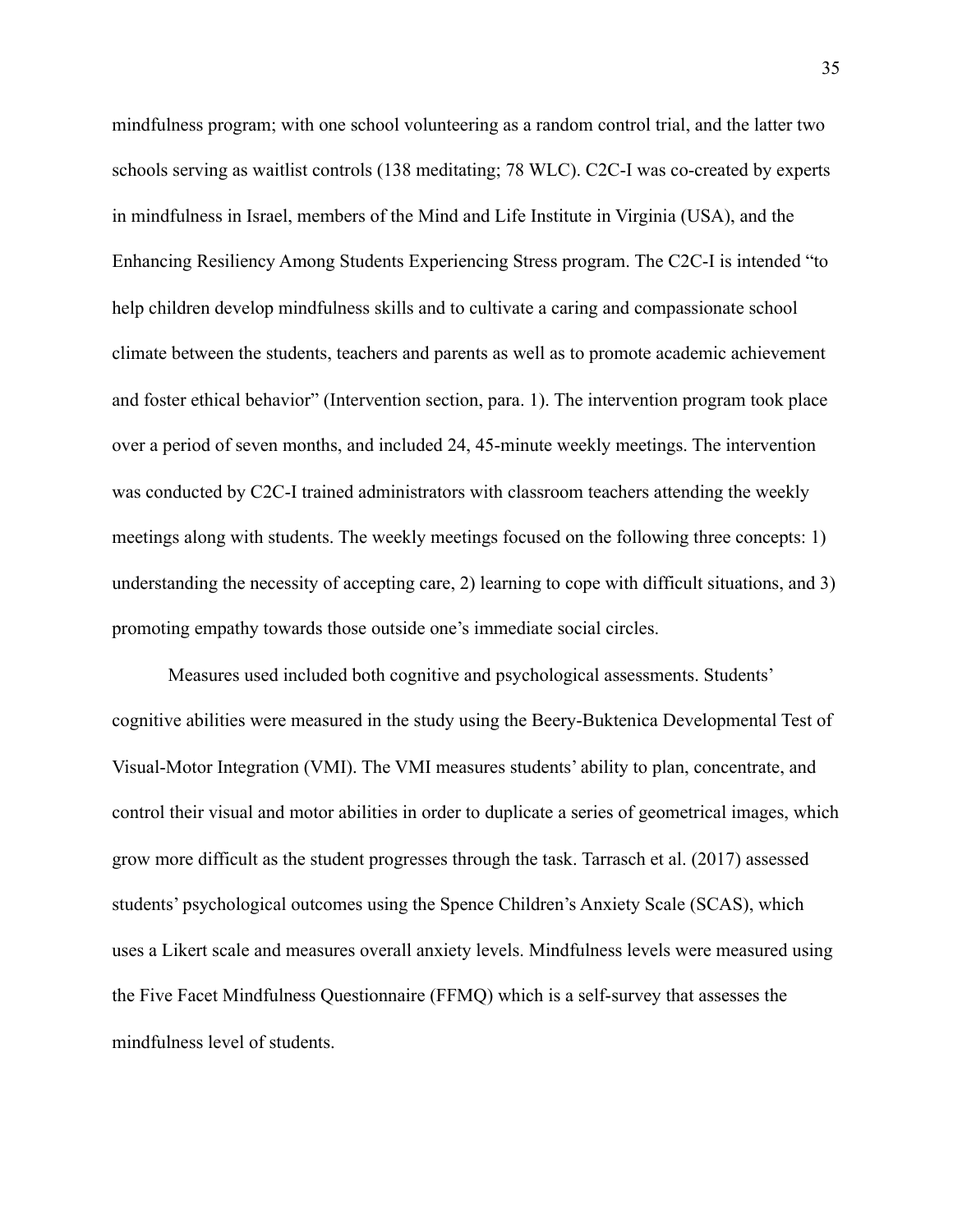Statistically significant improvements were found on all four measures in the C2C-I group when compared to the control: visual, motor, anxiety, and mindfulness ( $p < .001$ ). Both visual and motor control made significant improvements in the C2C-I group compared to control, and both had statistically significant decreases in anxiety levels. Similarly, students in the C2C-I group exhibited statistically significant increases on the FFMQ assessment, measuring mindfulness levels of students.

Spillios and Janzen (1983) investigated the effects of a relaxation therapy method on the academic and psychological outcomes of a group of 36 male primary students (age range = 9.75-12.5) with specific learning disabilities from four different schools (eight classes total) in Alberta, Canada over a six-week period. Experienced relaxation therapy teachers conducted 12 total 20-30-minute intervention sessions twice weekly. Students selected for the present study attended all-day special education classes within the public school setting and were significantly behind their peers in math and language arts. Students included in the study were male, between 9-13 years old, have a full-scale IQ based on the Wechsler Intelligence Scale for Children - Revised (WISC-R), and had no record of social or emotional behavior issues. The students in the study were randomized into one of four groups with two serving as the control and two as the experimental group, receiving the relaxation therapy intervention. Student pretesting proceeded as follows: 1) students received the A-State assessment in a stress-free environment, 2) the A-Trait assessment was administered, 3) students took the A-State assessment again in a stressful environment, 4) the Peabody Individual Achievement Test was given to students. Two teachers with experience in relaxation therapy administered the intervention which lasted a total of six weeks and included two 20-30 minute sessions per week.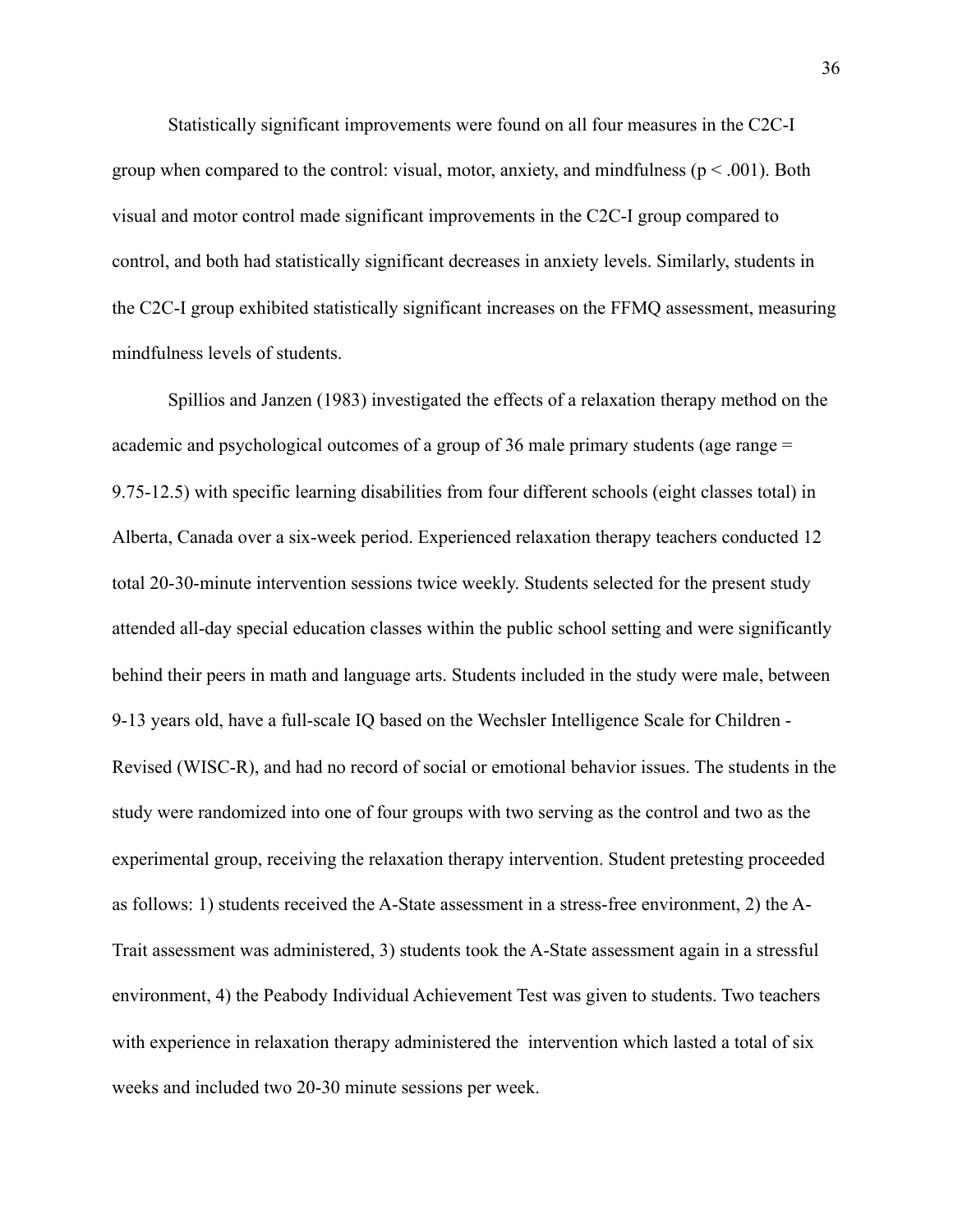Measures included both academic and psychological outcome assessments. The Peabody Individual Achievement Test (PIAT) was used for assessing academic achievement in reading comprehension, math, spelling, and general information and the STAI was used to assess students' general and situational anxiety levels. Additionally, researchers employed the WISC-R to assess the acceptability of the initial randomization of the groups, which was determined initially to have created a bias between groups, and were thus "reformulated" (p. 103) to create the final groupings for the study.

 No statistically significant differences were found between control and intervention groups on any of the original study measures. However, when student data was "divided into high and low anxious, some differences between achievements the PIAT were evident" ( $p = .02$ ) (p. 105). Specifically, students with low levels of anxiety had lower post-test scores, but improved significantly on the general information subtest of the PIAT measure. Additionally, "in the A-State calm condition, high anxious students made greater gains on the Mathematics subtest only" (p. 105) with all other subjects having no statistically significant differences.

 Beauchemin, Hutchins, and Patterson (2008) investigated the effects of a mindfulness meditation intervention on the academic, psychological, and social skills of 34 students (mean age = 16.61 years, age range = 13-18 years;  $39\%$  female) with learning disabilities (LD) who were attending a "private residential school in Vermont specializing in serving students who have a primary diagnosis of LD" (pp. 38-39). Fifty-three percent of the students reported having prior experience with meditation or relaxation therapy. Included in the study were two classroom teachers who received mindfulness meditation training from mindfulness meditation instructors. A pretest/posttest model was employed with the intervention group only and all students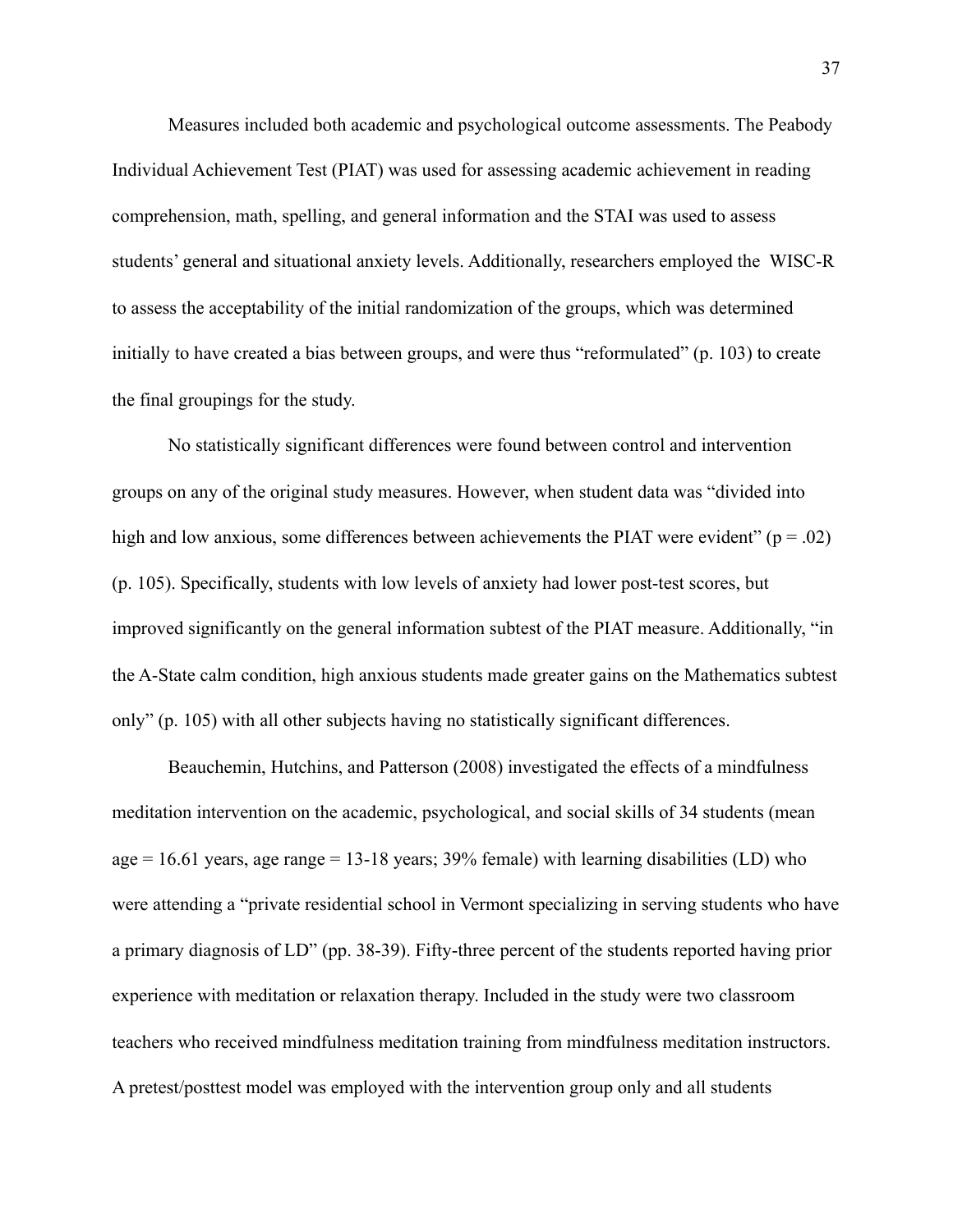participated on a volunteer basis. The two teachers included in the study received a two-hour initial training on mindfulness meditation, while students received two separate initial training sessions for a total of 45 minutes, which was lead by the mindfulness meditation instructor as well as classroom teacher. The initial student sessions consisted of students sitting with optionally closed eyes while focusing on their breathing. "After successfully developing a sense of calm," from the breathing meditation, students were then instructed to take "note of their thoughts and feelings as they occur, thereby increasing awareness" (p. 40). After the initial training sessions, classroom teachers then continued with the mindfulness meditation instruction everyday over a period of five consecutive weeks. Sessions were done for the first 5-10 minutes of each class period.

 Measures used included a range of academic, psychological, behavioral, and attitudinal assessments.. The Social Skills Rating System (SSRS) was utilized in order "to assess the perceived frequency and importance of behaviors influencing student functioning" (p. 39). The "teacher form contains three sub scales to assess social skills, problem behaviors, and academic performance, whereas the student form focuses solely on perceived social skills" (p. 39). The STAI was utilized to assess both general and situational anxiety levels and finally, an attitudinal evaluation was administered using a Likert scale to assess students' feelings on "their own focus in class, rate their enjoyment of the intervention, and to assess the likelihood of continuing to use MM on their own" (p. 39).

 The researchers found statistically significant improvements on all measures assessed in the study. Students anxiety levels in both state and trait sub scales decreased from pre- to post testing (p < .05) and student SSRS scores also showed statistically significant improvement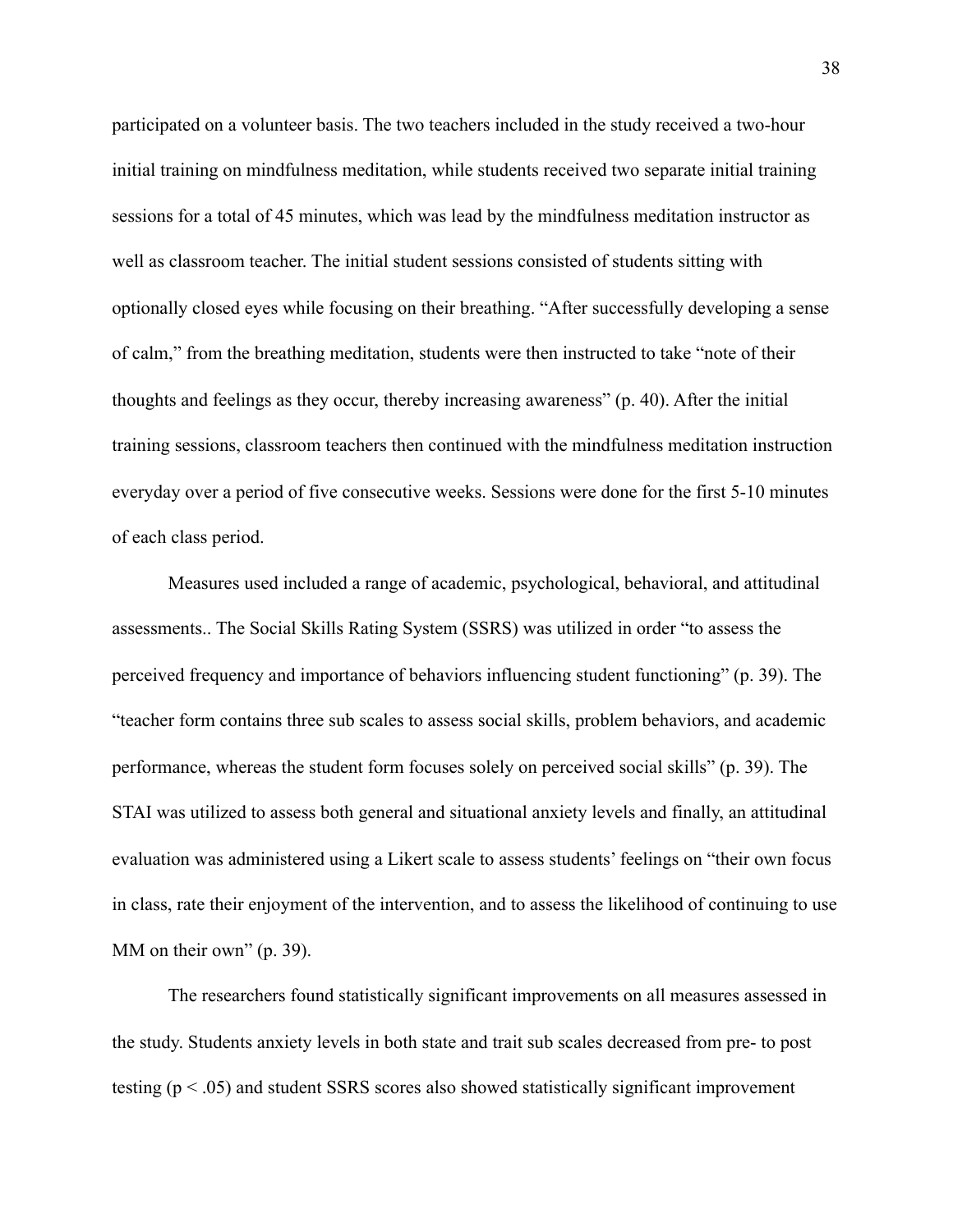between pre- and post testing ( $p < .05$ ). Additionally, all subscales (social skills, behavior problems, and academic performance) on the teacher SSRS showed statistically significant improvements between pre- and post testing ( $p < .05$ ). Specifically, students social skills improved, problem behaviors decreased, and academic achievement improved.

# **Mindfulness with Movement Intervention**

This section includes 11 studies published between 2008-2018. Ten of these employed yoga as the intervention (including MBSR), while one used a program called Mindful Movement as its intervention element; both types of intervention incorporated some form of movement alongside a mindfulness element as the intervention technique. All students involved in these studies ranged from Kindergarten to 11th grade ( $n = 2,225$ ; participants = 4-18 years of age). Specified locations for the studies included the United States, United Kingdom, Israel, and India. **Yoga** 

Butzer, Van Over, Noggle, Taylor, and Khalsa (2015) investigated the effects of a yoga intervention on the academic achievement of 95 ninth through eleventh grade students from one high school in Massachusetts (USA) over a 12-week period. Students with experience in yoga during the previous semester or who had a medical or psychological disability which would interfere with the study were disqualified from participation. Students were randomly assigned to either the yoga intervention group ( $n=44$ ) or the control "PE-as-usual" group ( $n=51$ ) (p. 2). Students in the yoga group followed a yoga program based on Kripalu Yoga in the Schools (KYIS) and lead by two specially trained instructors in the yoga program. Intervention students attended the yoga class in place of their regular gym class two to three times weekly for 35-40 minute sessions. The yoga intervention consisted of "5 minutes of centering and breathing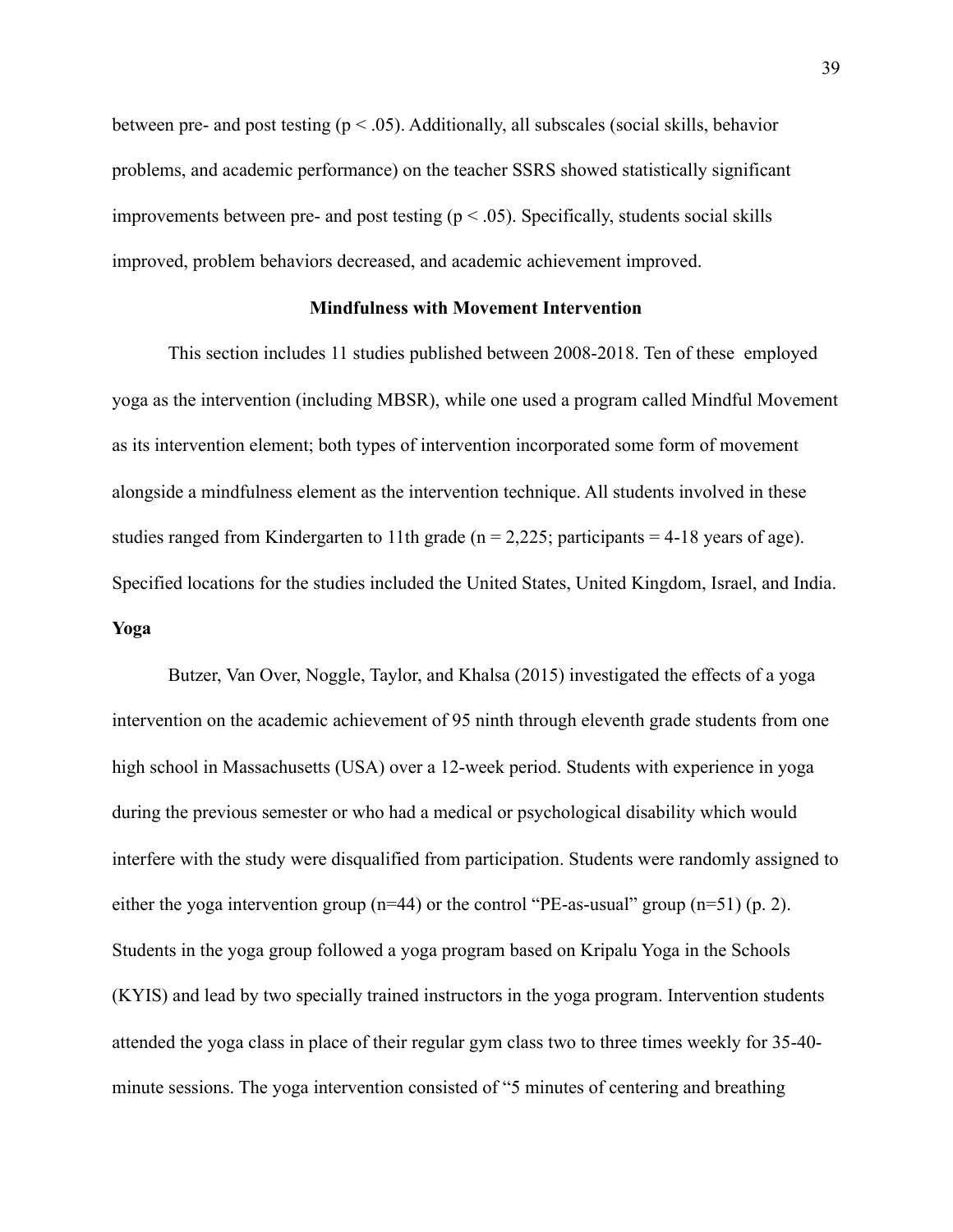exercises, 5 minutes for an experiential game/activity, 5 minutes of warming up in basic yoga positions, 15 minutes of additional yoga postures, and 5 minutes of supine relaxation that included body scanning and breathing awareness" (p. 2) with mindfulness interwoven into the intervention. Control students continued regular gym classes, without any instruction in yoga.

 GPA scores were obtained as a posttest measure only to assess student academic achievement in relation to the yoga intervention. GPA was used as the sole measure due to the researchers' dissatisfaction with combining academic achievement and psychosocial outcomes in the researchers' previous study on the same subject. As a whole, students in the study had a negative change in academic achievement over the course of the academic year, but there was a statistically significant difference between groups in the rate of change during the intervention period. While the control group continued a steady downward slope over the course of the study, the GPA scores of the intervention group remained constant for the first three-fourths of the study  $(p = .03)$  before declining at the start of the final quarter of the academic year.

In a related study, Ehud, An, and Avshalom (2010) investigated the effects of a yoga intervention on the emotional outcomes of 122 third (n=28), fourth (n=42), and sixth (n=52) grade students (age range = 8-12 years) from two schools in Safed, Israel. The yoga intervention, "*Here and Now: Yoga in School*" was used in the study and was developed as a means "to reach Israeli schoolchildren who otherwise would have no access to long-term therapeutic modalities" (p. 44) after the end of the Second Lebanon War. All students included in the research comprised the intervention group and were taught by a trained yoga instructor for 13 separate yoga sessions over a four month period; school inclusion in the study was based on individual school principals' permission.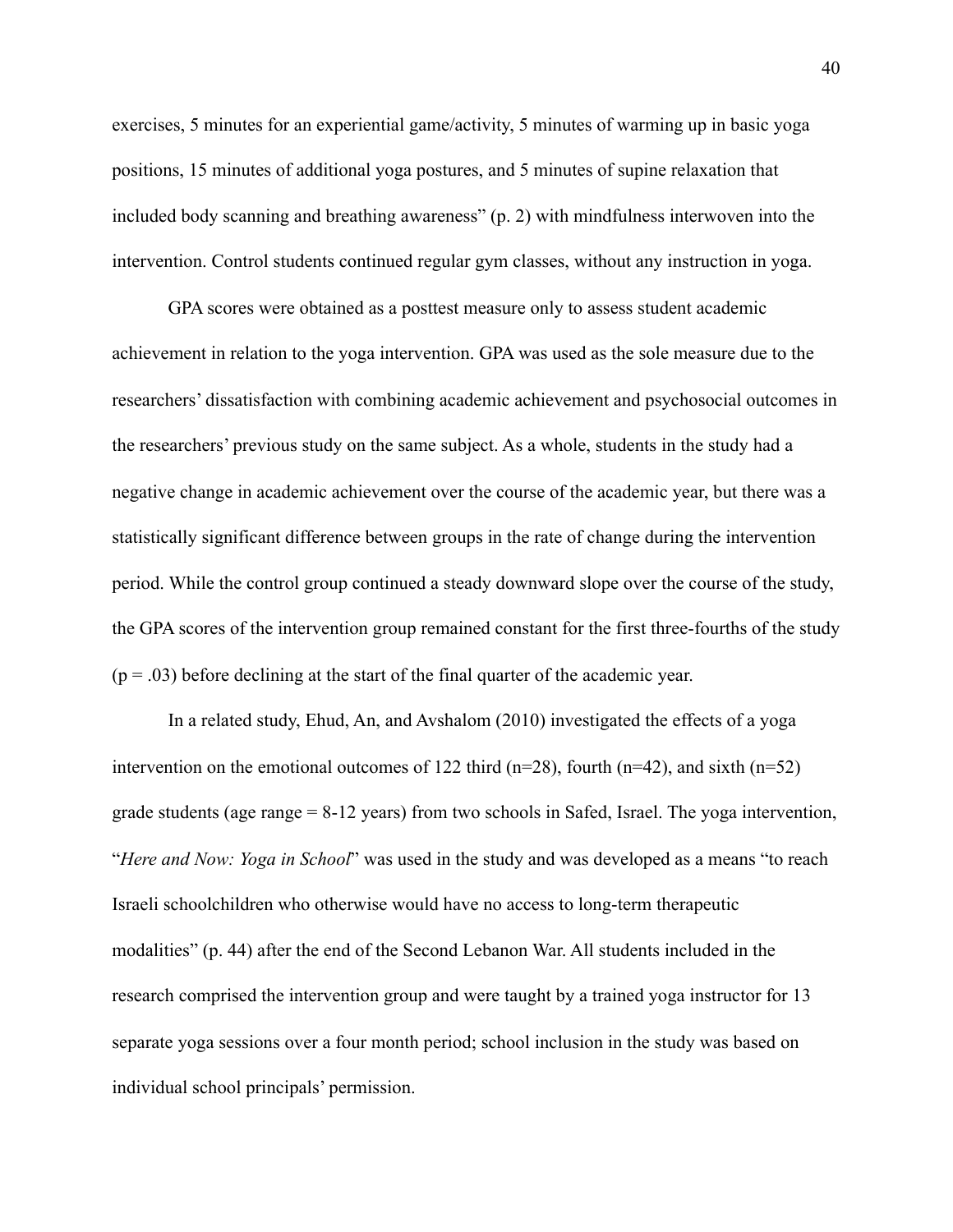Three adapted questionnaires measuring student emotional outcomes were used in the study: 1) WHO (Five) Well-Being Index, 2) Connors Abbreviated Symptoms Questionnaire, and 3) a satisfaction questionnaire. The Connors Abbreviated Symptom Questionnaire was used in order to identify student behaviors in the classroom. The adapted WHO (Five) Well-Being Index and Conners Abbreviated Symptoms Questionnaire were given to students both pre and posttest, while the satisfaction questionnaire was administered posttest to determine students' acceptability of the yoga program.

 General results of the intervention group showed statistically significant improvements on measures of attention span ( $p = .024$ ), restlessness ( $p = .001$ ), and inattentiveness ( $p = .033$ ). Other measures made positive improvements, but non-significant. The researchers conducted a second analysis of data by dividing students by grade and found that while all three grades had statistically significant ( $p < .05$ ) changes from pre-posttest, third and sixth grade students had statistically significant improvements in frustration levels, amount of crying, dramatic mood changes, and explosive outbursts; meaning 3rd and 6th grade students had less of these negative behaviors after the yoga intervention. Alternatively, the fourth grade students had statistically significant declines in these same behavior outcomes; which indicates that 4th grade students had more negative behaviors after the yoga intervention. The authors noted the difference in grade level findings may have been due to the subjectivity of individual teachers making the observations.

Alternatively, Finnan (2015) investigated the qualitative longitudinal effects of a yoga intervention on five primary school classrooms within a single US school over a two year period. The primary school hosted a total of 400 students; classrooms included in the intervention had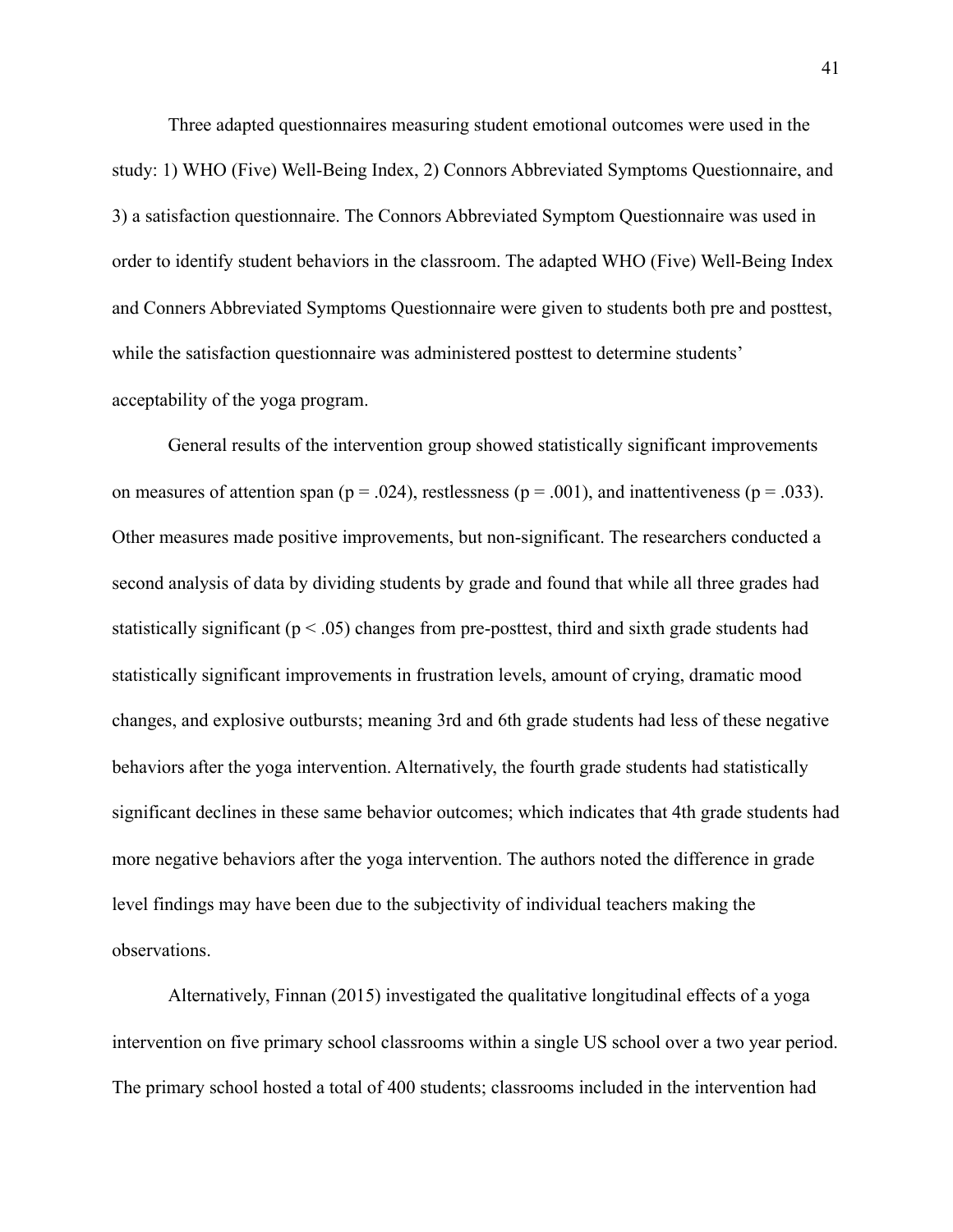approximately 20 students each, but class sizes varied slightly between classrooms and year of the study (approximately 60 students total). During the first two years of the intervention, data was collected from a second, third, and fourth grade classroom and a third and fourth grade classroom during the last two years of the intervention. The yoga intervention followed the Yoga Kidz curriculum and consisted of one 40-minute lesson per week; the third and fourth grade classrooms received 30 individual yoga lessons over the two year intervention period. The Yoga Kidz curriculum focused on six key pillars: physical fitness, emotional fitness, mental fitness, focus, perseverance, and positive relationships. Each yoga session generally included stretching, breathing, standing and seated yoga poses, and ended with relaxation. In addition to the regular Yoga Kidz intervention classes, the curriculum also provided classroom teachers with "yoga snacks" (p. 34) which were designed to help students refocus during regular classroom instruction.

 Researchers used a qualitative method to assess student academic and emotional outcomes through observation data collection. Yearly interviews were conducted with all persons involved: classroom teachers, principal, yoga instructors, and students. Audio-recorded interviews were conducted with classroom teachers, yoga instructors, and the principal, while student interviews were recorded via written response. Both intervention and non-intervention classroom teachers participated in an eight-question survey during a 2014 faculty meeting as a means for comparison between intervention and non-intervention classrooms. Key measures regarding student learning outcomes were as follows:

(a) what students learned, specifically focus, perseverance, and positive social relations (b) the learning process and context, (c) what was learned during yoga (through explicit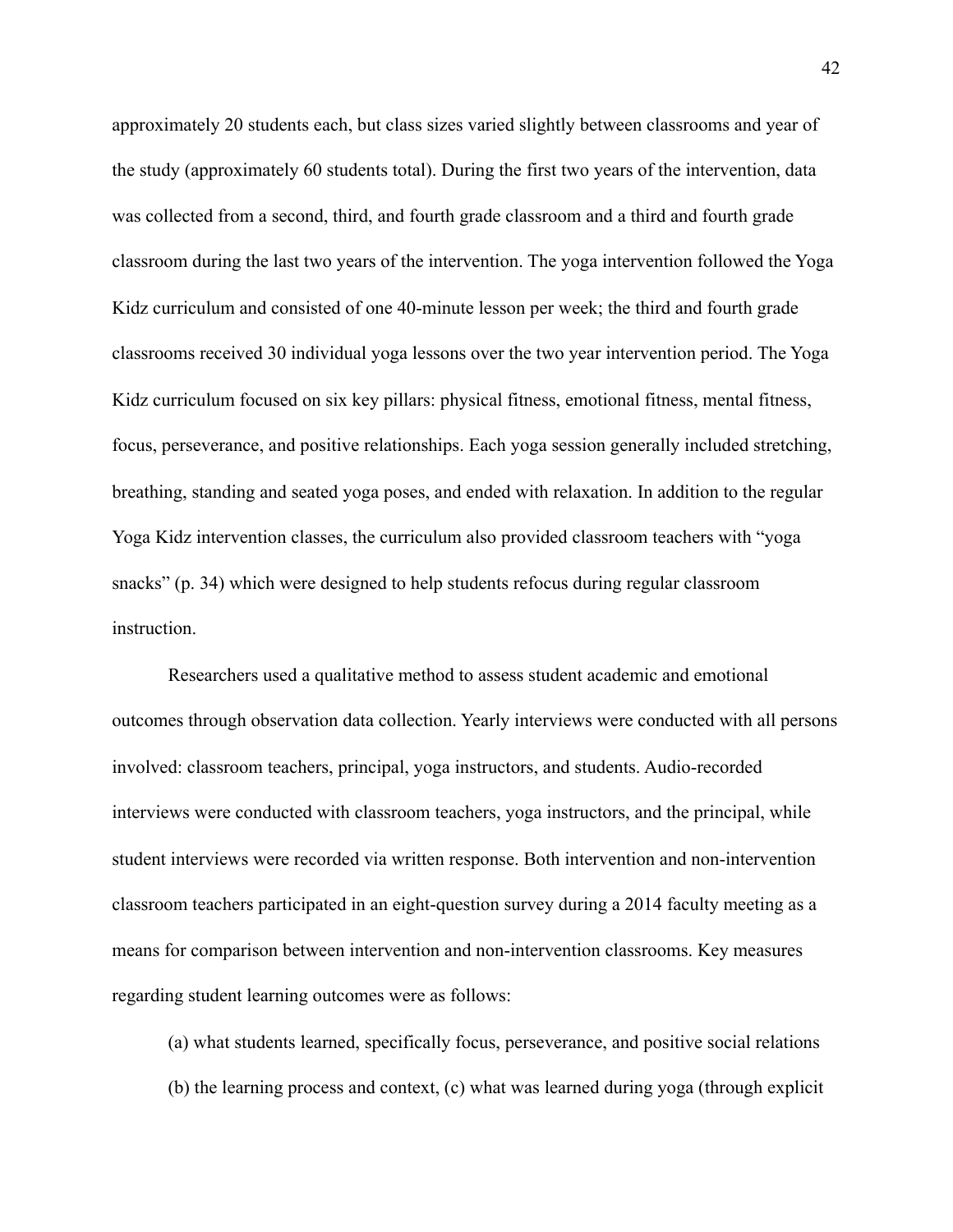teaching and practice) and what carried over into the academic classroom, and (d) important elements of the institutional context. (p. 33)

 Major findings of the study were that yoga provided a sense of accomplishment in students, encouraged positive social relationships between peers and between students and teachers, and aided in focus and calmness in the academic setting. The authors provided several anecdotes and observations on each; here are some exemplars. One third grade intervention teacher commented on his students working on difficult yoga poses, "When [students] realize they can and the more they try and the more they're focusing on something and using their breathing, it gives them a sense of accomplishment to accomplish something that when they first looked at it, seemed impossible" (p. 36). Regarding positive social relationships, one student commented positively about her teacher joining the yoga practices as a participant; she noted, "Adults can learn too" (p. 37). Students were also observed seeking confirmation from their peers by "correcting their position to match that of a classmate" (pp. 37-38) and in looking to their classmates before deciding to join in. The yoga practices created a sense of community for students, in which it was safe and acceptable to practice yoga, even when parts of the practice were difficult. Both students and teachers felt that skills learned in the yoga sessions carried over into the regular academic setting. One teacher commented on her relief to practice yoga early in the day to foster a more peaceful learning environment for her students. She noted, "There have been a couple of times this year when we've gone and it's kind of been crazy before we go and then the whole rest of the day is just calm" (p. 38). A student comments on how he uses his yoga practice when preparing for stressful academic tasks, "If you are about to do a test you can take deep breaths. Sometimes it helps you remember" (p. 39). Another student commented on yoga's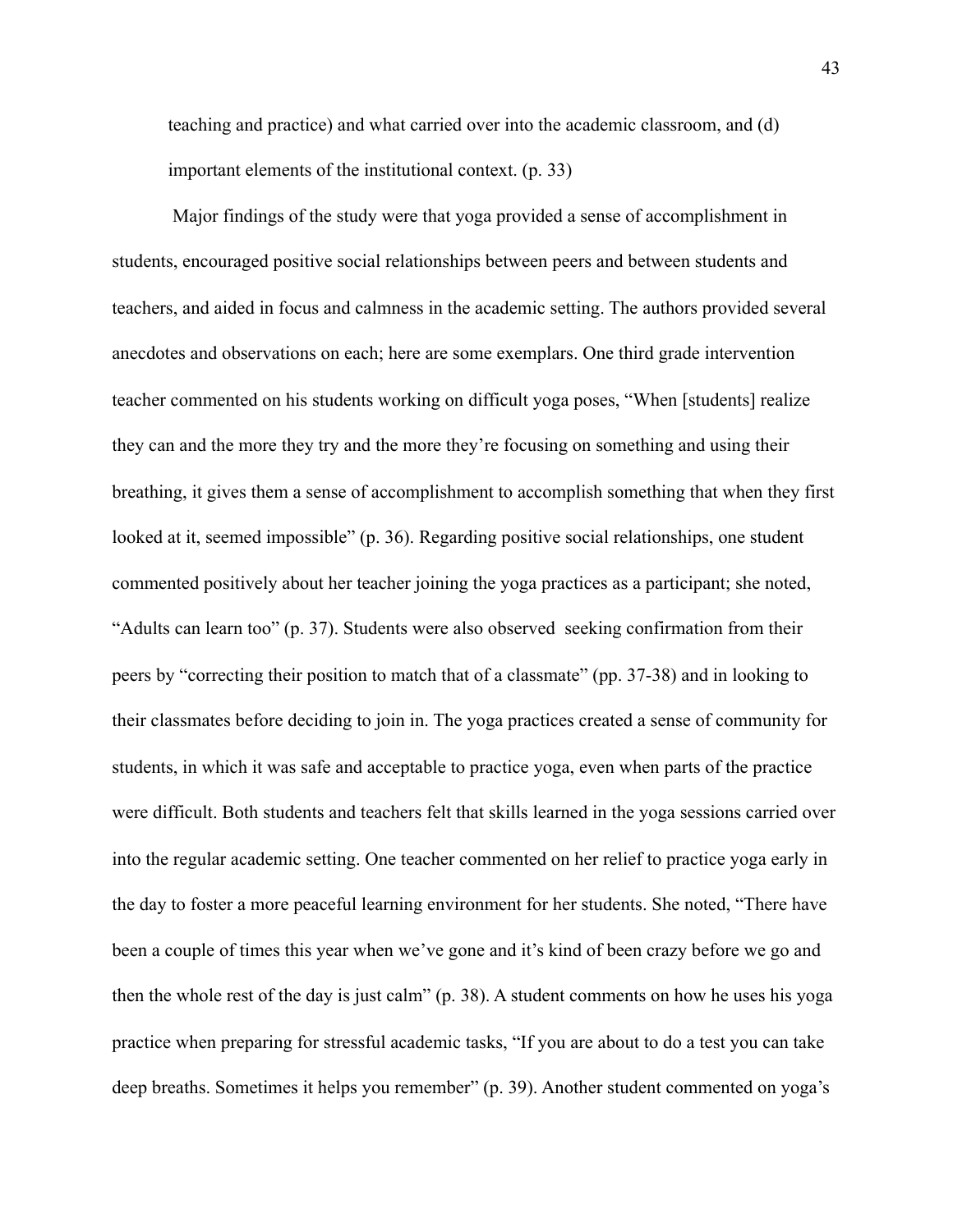utility to help her focus during regular classroom lessons, "When I'm struggling, I try to remember the poses and the breathing to help me pay attention" (p. 39). Lastly, the school principal weighed in on the utility of including yoga instruction, despite the tradeoff of less academic instructional time with students:

We really thought it was a great tool to give our kids when they're faced with lives that are normally chaotic and school that might be really stressful because a lot of the work is difficult work, and they might be below grade level and are faced with poor models of anger management at home. If a kid doesn't know how to do a math problem, we teach them the math problem. If they don't know how to respond when they feel angry, we typically don't teach them; we just say go home; you're suspended for a few days because you can't be angry here. (p. 40)

Kauts and Sharma (2009) also investigated the effects of a yoga intervention on the academic performance of 800 ninth grade students (age range = 14-15 years; 400 female) from eight public schools in Jalandhar, Punjab, India. Students were grouped into high and low stress level students based on the Bisht Battery of Stress Scale (BBSS) given as a pretest and then divided evenly into the control and experimental group, so that each group had an equal number of high and low stress students. Students in the intervention group participated in a yoga routine for one hour each morning over a seven-week period. The yoga intervention consisted of the following elements: yogasana, pranayama, meditation, prayer, and a value orientation.

 Two separate measures were used to assess student stress and academic levels. The BBSS was used as a pretest to identify students with high and low stress for initial placement in the study. Also, an academic performance test was conducted at pre and post testing in both the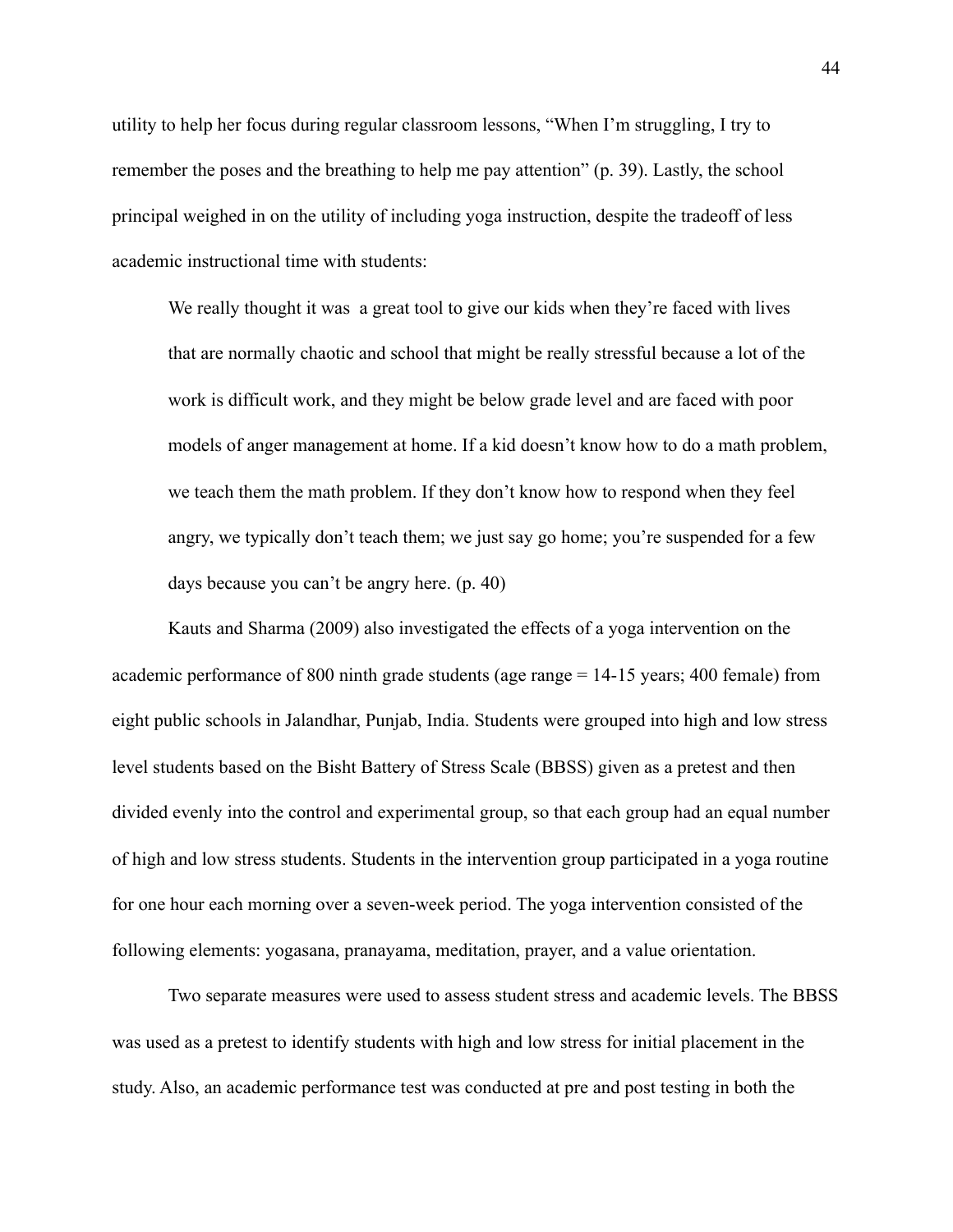intervention and control groups. Academic performance was assessed in math, science, and social studies, as well as in a combined score of the three subjects. Researchers found statistically significant improvements of academic performance scores in combined, as well as individual subjects, for intervention students compared to controls ( $p = .01$ ). There was additionally a statistically significant difference in combined academic performance scores when comparing students with high and low stress ( $p = .05$ ); low-stress students had higher academic performance scores than high-stress students overall.

Rangan, Nagendra, and Bhat (2008) similarly investigated the effects of a yoga integrated education program on the cognitive outcomes of 98 male students (age range = 11-13 years; 49 yoga, 49 control) from two separate schools in India over a one year period. The control school in the study followed a Modern Education System (MES), while the intervention school followed the Gurukula Education System (GES). The GES school used "yogic postures (asanas), voluntary regulated breathing (pranayama), meditation (dhyana), recitation of mantras (japa), yogic prayers, worship (puja) and Yogic games (team games played on Yogic principles)" (p. 62). Students practiced yoga 95 minutes each day, split into 15-30-minute sessions throughout the day. Alternatively, the MES school in the study used "physical exercises, mathematical puzzles, music, prayer and normal sports" (p. 62). Students were excluded from the study if they had either a congenital defect or were taking medications that "affect planning or cognitive abilities" (p. 61).

 The Tower of London test was used to assess students' cognitive outcomes in four parts: "planning time, execution time, mean total time, and the number of moves" (p. 61). Assessments were given to all students before the start and after the end of the academic year of the study.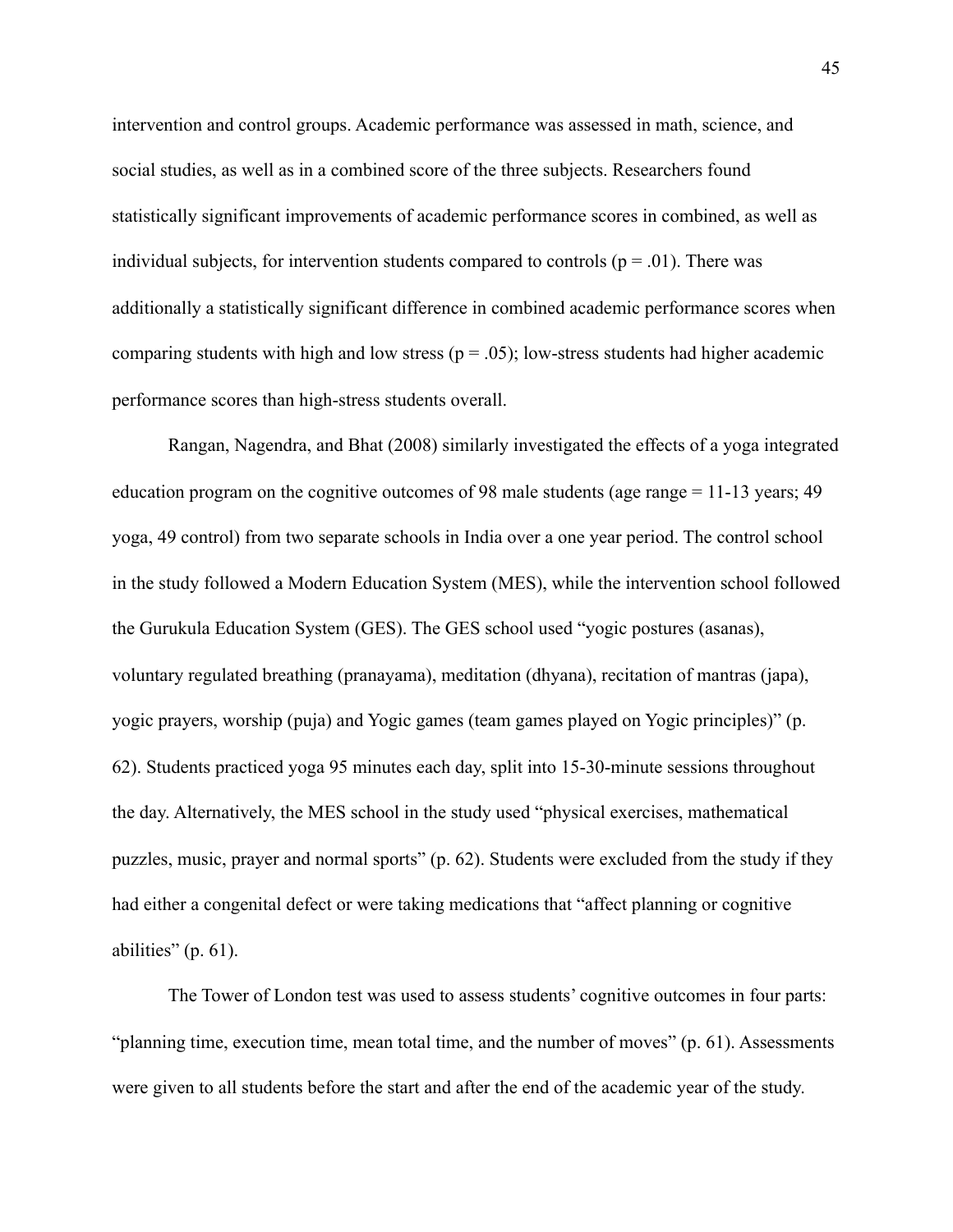Planning time was measured by assessing the time needed for students to plan a goal and identify intermediary steps to solve a given problem. Execution time was measured by assessing the amount of time students took to solve the given problem they had planned out, which researchers noted sometimes required students to make adjustments to their original plan. Lastly, number of moves was assessed by calculating the number of moves students took in order to solve the given problem; researchers noted that better planning ability generally reduces the number of moves needed to solve the problem.

Both control and intervention groups made statistically significant improvements from pre to post test and GES students had statistically significant improvements over controls in three out of four trials in execution ( $p \le 0.036$ ) and mean total time ( $p = 0.04$ ) and one out of four trials in planning time ( $p = .034$ ); but average differences in outcomes between groups proved non-significant (p. 63). Both groups had similar planning times, but the GES group performed each assigned task much more quickly than the MES group. The researchers highlighted this point, stating, "Yoga practice translated into increased accuracy of planning, improved speed of action, and to some extent, more precise task execution" (p. 63).

 Telles, Singh, Bhardwaj, Kumar, and Balkrishna (2013) investigated the effects of a yoga intervention on the physical, cognitive, academic, and emotional outcomes of 98 randomly selected third through seventh grade students (age range = 8-13 years; 38 female) from a school in Haridwar, India over a three month period. All students had to have attended a primary school near the yoga center conducting the present research and been willing to follow the research parameters. No students had any physical or mental disabilities, including color blindness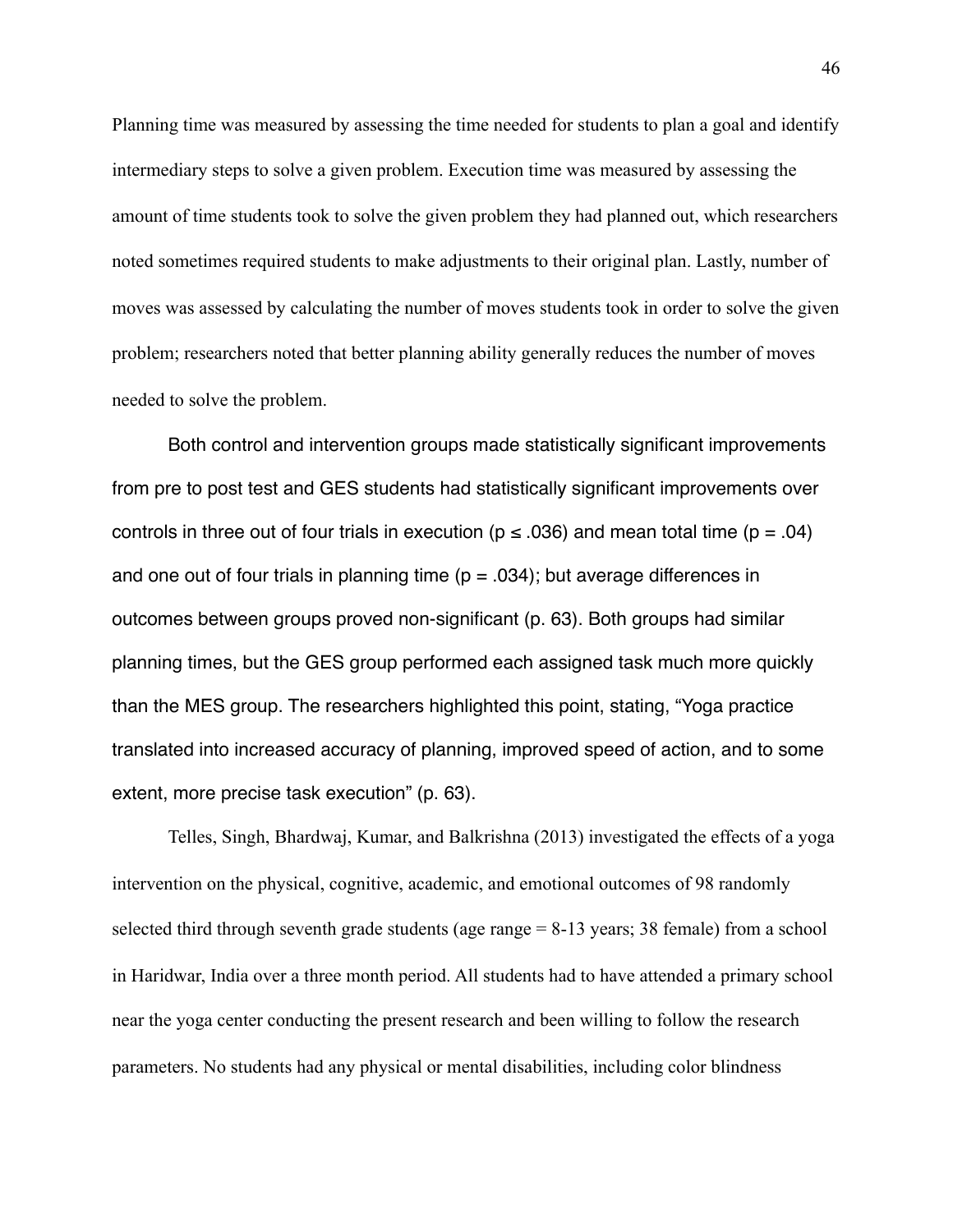according to research investigation. Students were divided randomly to either the yoga intervention group (n=49) or the control physical exercise group (n=49). All students practiced either a 45-minute yoga or physical exercise class five days per week for the duration of the intervention; yoga sessions were broken up into 3-5 minute increments throughout the school day and was taught by a trained yoga instructor. The yoga intervention included "pranayamas (yoga breathing techniques), sithilikarna vyayama (loosening exercises), asanas (physical postures), chanting and yoga relaxation techniques" (Interventions section, para. 1). Yoga was unique from the physical exercise program in that yoga focused on student awareness, relaxation, and breathing.

 Measures included physical fitness, emotional, cognitive, and academic outcomes. Assessments of physical fitness were an anthropometry test which measures BMI, a flamingo balance test measuring the number of falls in 60 seconds standing on one leg, a plate tapping test measuring the amount of time students took to alternatively tap between two points on a plate, a standing broad jump, a handgrip test, a trunk strength test, a bent arm hang, and a 10 x 5 meter shuttle run. The Stroop color and word test was used to assess student cognitive functions. The Battle's self-esteem questionnaire (Indian adaptation) was used to assess students' self-esteem and students' academic outcomes were assessed via teacher observations. Academic measures included obedience, academic performance, attention, punctuality, and behavior with friends and teachers.

 The only statistically significant finding between groups in the posttest was higher selfesteem levels in the control group (physical fitness) compared to the intervention group ( $p < .05$ , d - .2214). Both the yoga and physical fitness groups had within-group statistically significant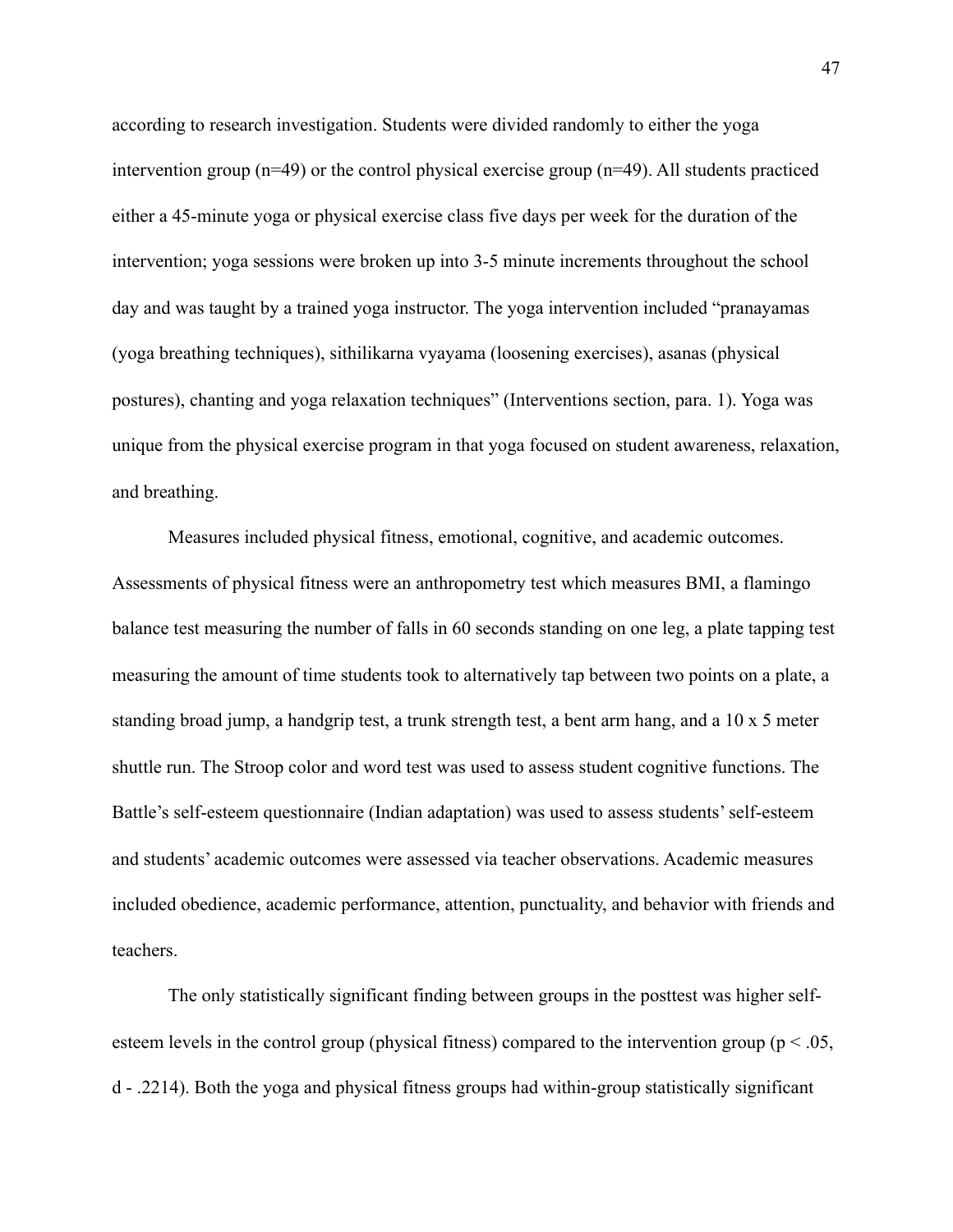improvements in physical, cognitive, psychological, and academic outcomes, meaning both groups made similar statistically significant improvements over the course of the study. For a complete summary of within-group significant outcomes, refer to Table 2.2 in the Appendix.

 Thomas, Centeio, Kulik, Somers, and McCaughtry (2016) investigated the effects of a yoga intervention on the academic achievement and cognitive outcomes of 40 third-grade students (mean age = 8 years, 22 female) from one school over a ten-week time period. Students in the experiment were divided between a yoga practicing intervention and control group; intervention students practiced 20-minute yoga sessions twice weekly and additionally learned "daily breathing exercises, relaxation techniques, and yoga poses" (p. A-68).

 Six total measures were included in the study; three measured academic achievement and three measured cognitive outcomes. Each measure was assessed on a pretest/posttest basis for both groups. Academic achievement measures were the "AimsWeb Math Computation [MC], Dibels Reading Comprehension [RC], and Oral Fluency [OF]" while the cognitive measures were "Stroop [ST], Trials [TR], and Letter Comparison [LC]" (p. A-68). Elaboration or definitions of each measure were not provided in the original research article.

 Results of the study did not show any statistically significant differences at post testing between groups. Researchers noted that while no statistically significant changes were found, "many of the variables showed positive gains over time and in relation to the control group" (p. A-68). Future studies over a longer period of time and with a larger sample size may affect future outcomes of yoga intervention on academic and cognitive measures.

 Three MBRS studies with yoga elements were reviewed, the first being Bakosh, Mortlock, Querstret, and Morison (2018), who investigated the effects of an audio-based MBSR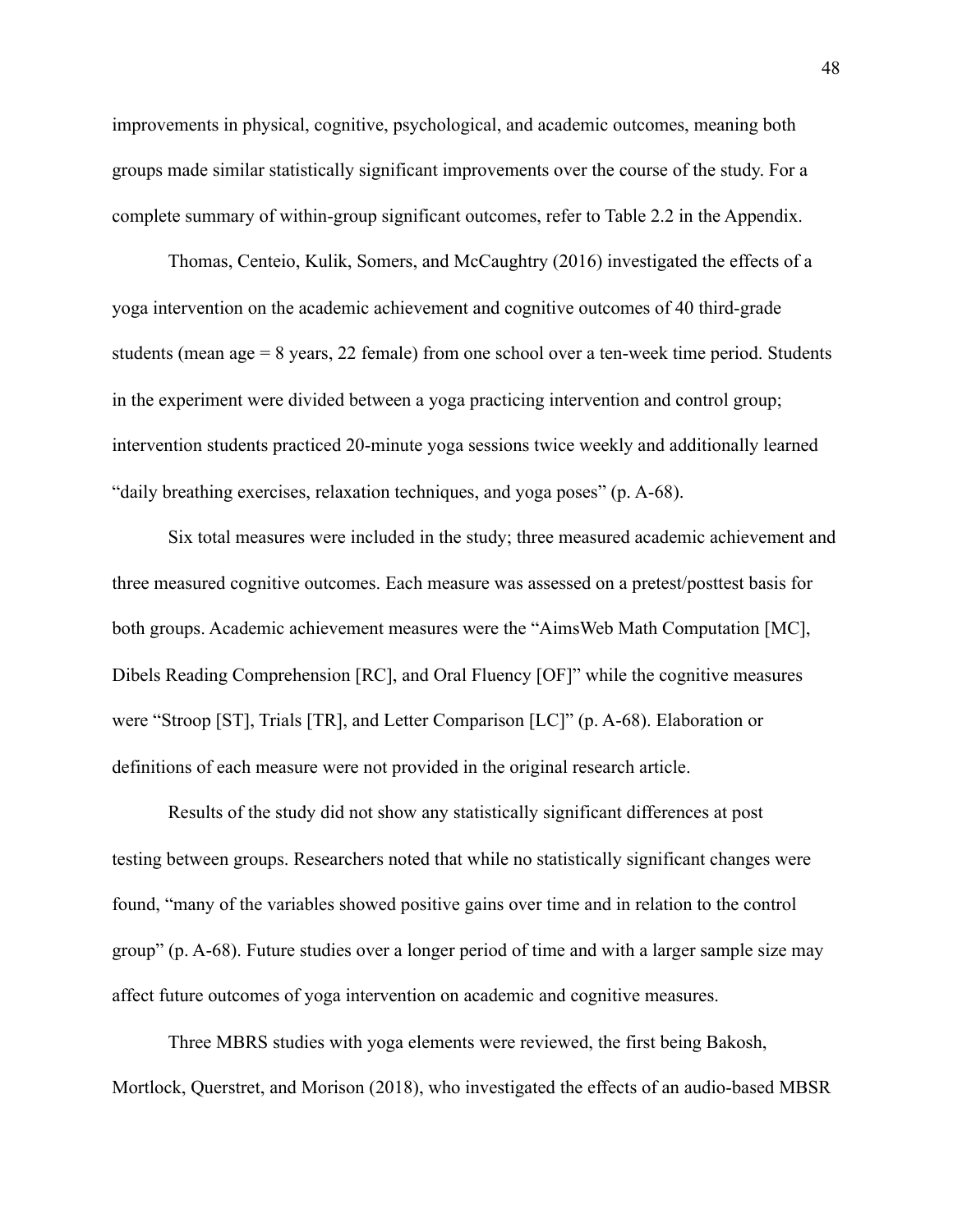program on academic performance of 337 first through fifth grade students (167 MBSR, 170 WLC) over a ten week period. Students in the study attended two separate schools (16 classrooms total); one suburban school in Illinois and one rural school in New York state. The MBSR program was created by one of the present researchers, with experience in teaching MBSR, with the help of another trained MBSR interventionist; the program was based on practices developed by the original creator of MBSR, Jon Kabat-Zinn. The study's MBSR program included 90 ten-minute audio lessons on mindfulness; each audio lesson also included a two-minute journaling element at the end of each session. Teachers in the intervention groups were instructed to play one track per day during a "normal transition time" (pp. 36-37). Classrooms participating in the study did so based on a volunteer process and individual classrooms selected for study were randomized by grade into two groups: MBSR intervention or waitlist control. Students in both groups were subjected to pre/posttesting assessments of gpa and individual subject grades; the intervention group received MBSR intervention immediately over a 10-week period, and the WLC group received intervention upon completion of the intervention study. Before beginning the intervention, all teachers were invited to attend a 60-minute training session, providing "general information related to mindfulness and the research protocol" and intervention teachers were invited to remain for the entirety of the 60 minute session, while WLC teachers attended only the first 30 minutes of the session. Upon commencement of the intervention, teachers were provided an intervention classroom kit with the mindfulness audio tapes and speaker system, an instruction guide, a classroom set of journals, and some focusing materials, such as a rain stick that the teacher and students could use throughout the day.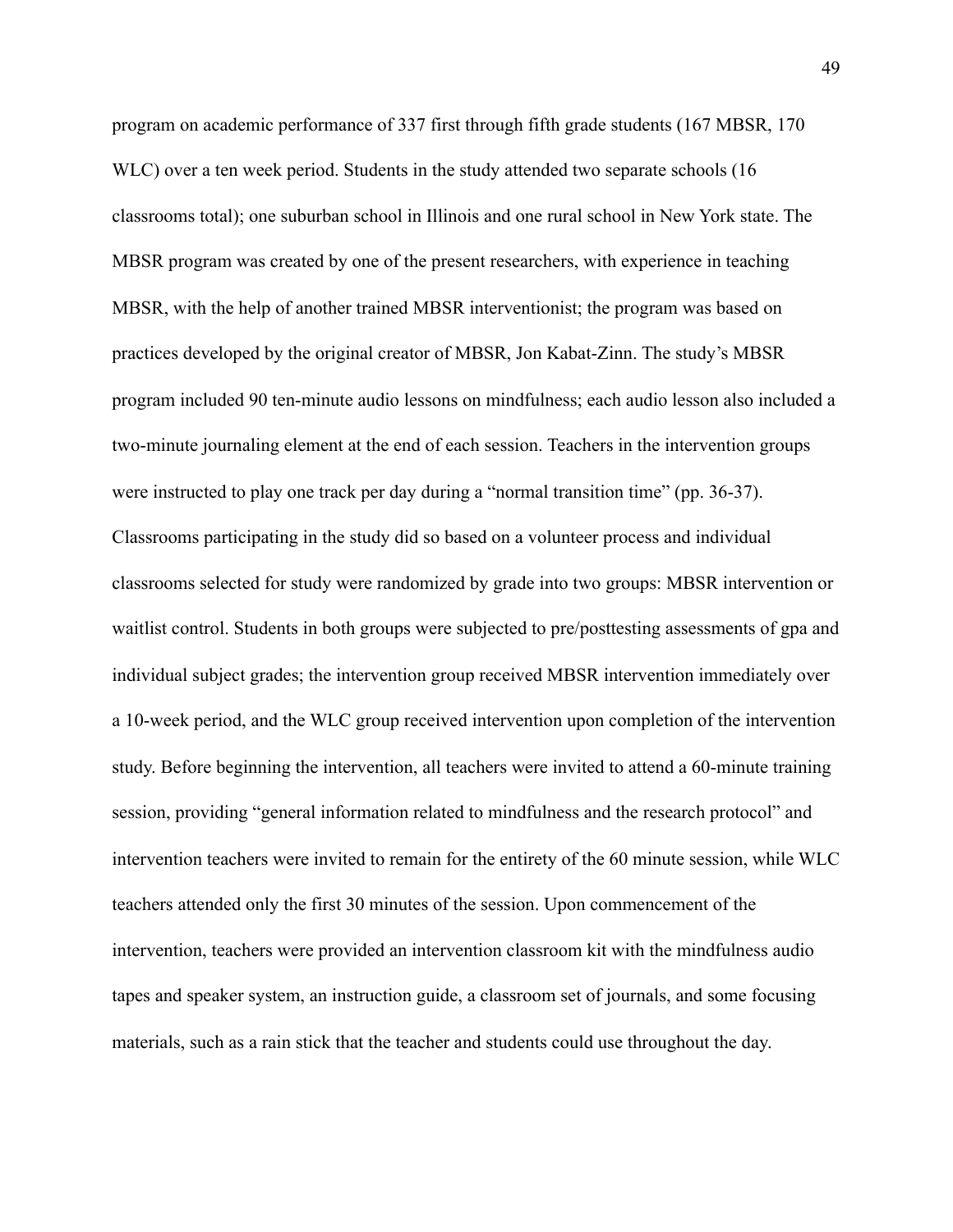Measures used included overall gpa scores and individualized subject grades. The majority of subjects assessed were measured by both schools in the areas of math, science, social studies, reading, and writing. Additionally, school one included a spelling grade, while school two included a verbal communication grade. No psychological measures were assessed.

 Compared to the control group, statistically significant improvements were found in three of the measures in school one and in one of the measures in school two. School one saw statistically significant improvements in math ( $p = .05$ ,  $d = 3.66$ ), social studies ( $p = .008$ ,  $d =$ 5.26), and gpa ( $p = 0.01$ ,  $d = 2.72$ ), while school two saw statistically significant improvement in math only ( $p = .001$ ,  $d = .68$ ). In contrast, Bakosh, Snow, Tobias, Houlihan, and Barbosa-Leiker (2015) conducted a study of the same design and location with 93 third grade students and found out of the math, science, social studies, reading, and writing outcomes, students in the intervention group made statistically significant improvement in reading ( $p = .003$ ) and science  $(p < .0005)$ . Since the results of Bakosh et al. (2015) are from a smaller sample size and the study design was reimplemented in Bakosh et al. (2018), the Bakosh et al. (2015) results are included simply for comparison and are not included in the final data analysis in Chapter Three. Data from Bakosh et al. (2015) is included in the Maynard et al. (2017) meta-analysis on mindfulness.

Another MBSR study conducted by Anila and Dhanalakshmi (2016) investigated MBSR effects on the psychological and academic outcomes of 51 secondary students (age range = 15-18 years) from three schools in Kerala, India. Six schools in the same district were contacted by the researcher, with three providing permission to conduct the MBSR study; afterwhich, the researchers chose 51 students (26 MBSR, 25 C) from a pool of 300 based on individuals who had "high anxiety, low self-control, and low academic performance" (p. 391) based on anxiety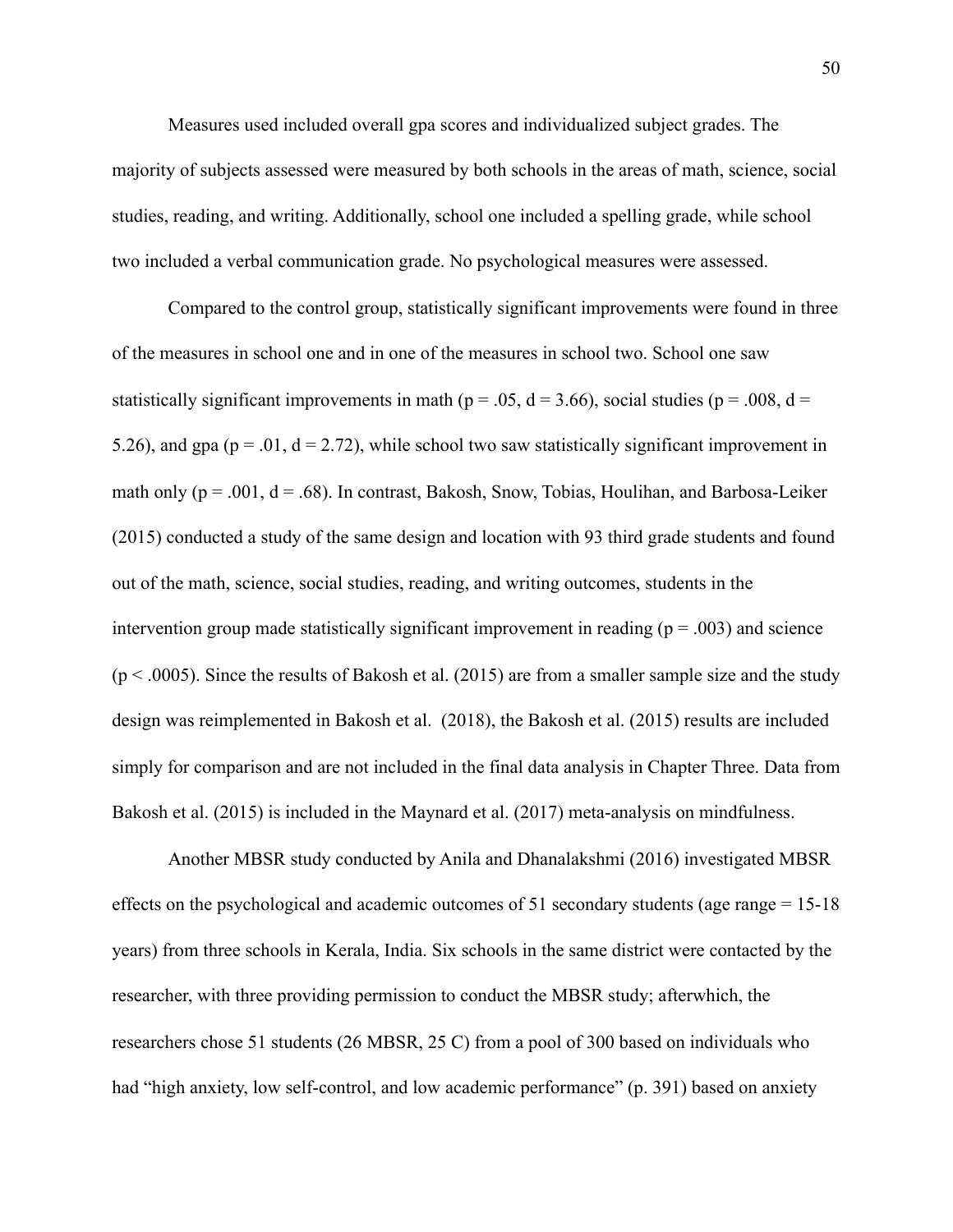and self-control questionnaires. MBSR students attended 45-minute before school intervention sessions for eight weeks (frequency not noted by researcher). The intervention included the following practices: 1) body scan, 2) mindful yoga, and 3) sitting meditations.

A total of two psychological and one academic outcomes were included in the study. Psychological outcomes included the STAI, and Tangney's Self-Control Scale, while the academic outcome was a school report on student "continuous assessment" (p. 391). STAI measured students' anxiety levels, while Tangney's Self Control Scale assessed students' selfcontrol, using a self-report Likert-scale.

Results showed that MBSR students had statistically significant improvement on all measures compared to control; anxiety ( $p < .001$ ;  $d = 2.12$ ), self-control ( $p < .001$ ;  $d = 1.72$ ), and academic performance ( $p < .001$ ;  $d = 2.37$ ). These results show that MBSR students had a large reduction in anxiety levels, greatly increased in managing emotions and behavior, and had a large improvement in overall academic performance.

Bennett and Dorjee (2015) conducted a similar MBSR study, which measured the psychological, physiological, and academic outcomes of 24 secondary students (mean age = 17.7 years; range = 16-18 years) at one secondary school in England. Eligible students were between 16-18 years of age, were enrolled in at least three General Certificate of Education (CGE) courses, and have obtained a minimum of a C-grade in at least five GCE courses. Students who were taking medication or receiving mental health counseling were excluded from the study. Students were divided into MBSR ( $N = 11$ ; female = 5) and control ( $N = 13$ ; female = 8) groups. Student data was collected in a pre-, post-test, and three-month follow-up format and the intervention lasted a total of eight weeks, with a single two-hour weekly MBSR session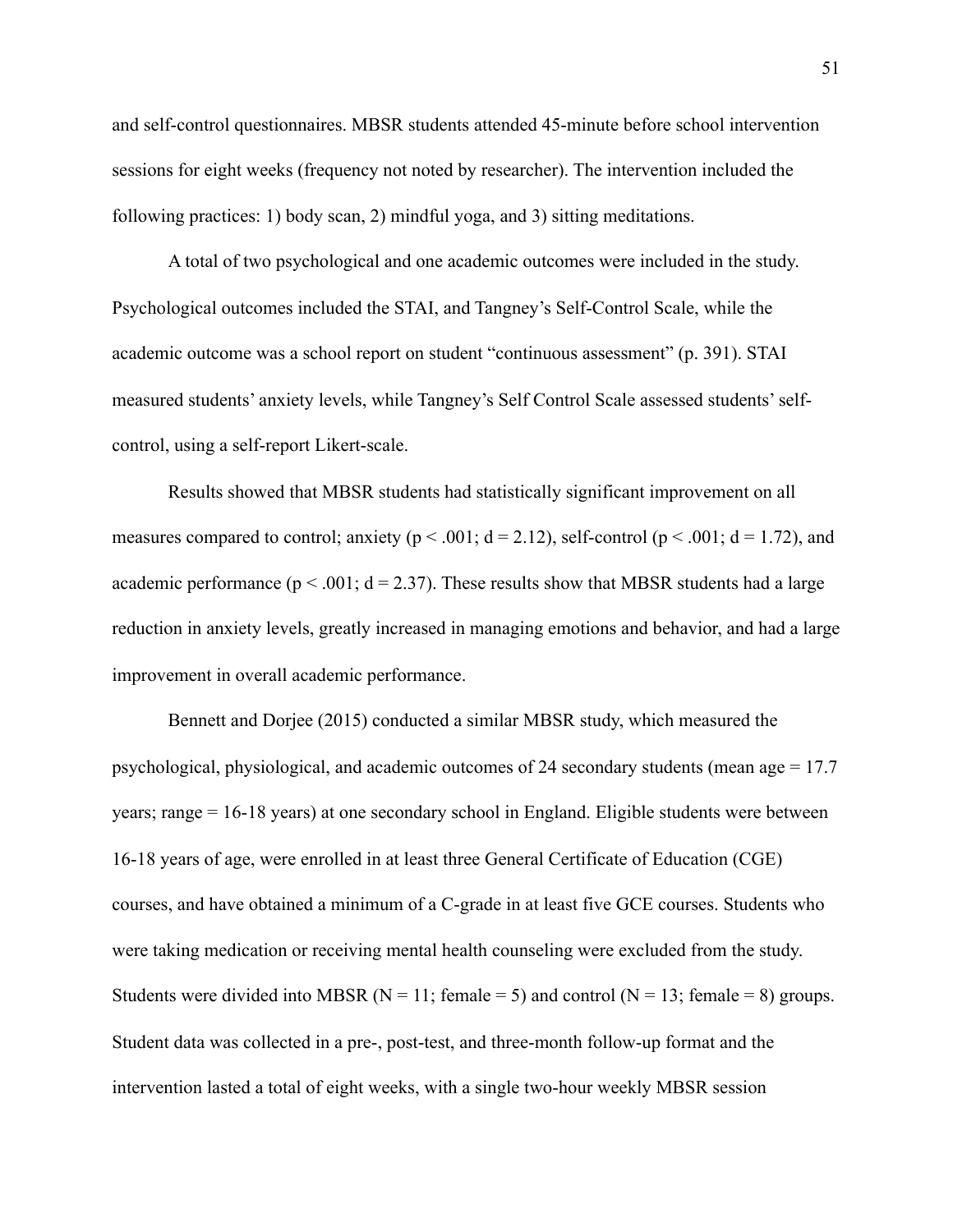conducted by a trained MBSR instructor at the end of the school day. Students practiced body scan, mindful movement, and mindful sitting as a part of the intervention practice.

Outcomes fell into the following three categories: 1) psychological, 2) physiological, and 3) academic. Psychological outcomes were measured by the Depression, Anxiety, Stress Scale-21 (DASS-21) and WHO-5. The DASS-21 is divided into depression, anxiety, and stress sub-outcomes for the analysis and WHO-5 is a Likert-scale well-being assessment. Physiological outcomes included the body barometer to measure stress and medical absence report to measure the percent of students who were absent in both the control and intervention groups during the intervention session times. Academic outcomes included three separate measures: 1) Fischer Family Trust (FFT), 2) Half-Term Assessments (HATs), and 3) General Certification of Education (GCE). The FFT is a standardized test used in the UK to measure and predict future academic performance in specific subjects if the student maintains a consistent academic level in the given subject. HATs is another standardized test used in the UK to assess continuous academic performance in all subject areas; during the academic year, students take HATs every six to eight weeks in the UK. The GCE assesses grade levels in specific subjects; students choose which subjects they prefer to have GCE their assessed.

Outcomes for psychological and academic outcomes did not prove significant ( $p > .05$ ). Though p-values proved non-significant, effect sizes were moderate in the psychological subscales of depression (d = .57) at posttest as well as in depression (d = .58) and anxiety (d = . 74) at follow-up. Effect size for GCE at follow-up was also moderate at follow-up ( $d = .61$ ). The variance in significance between p-value and effect size warrants further investigation and may be affected by the small sample size of participants included in the study.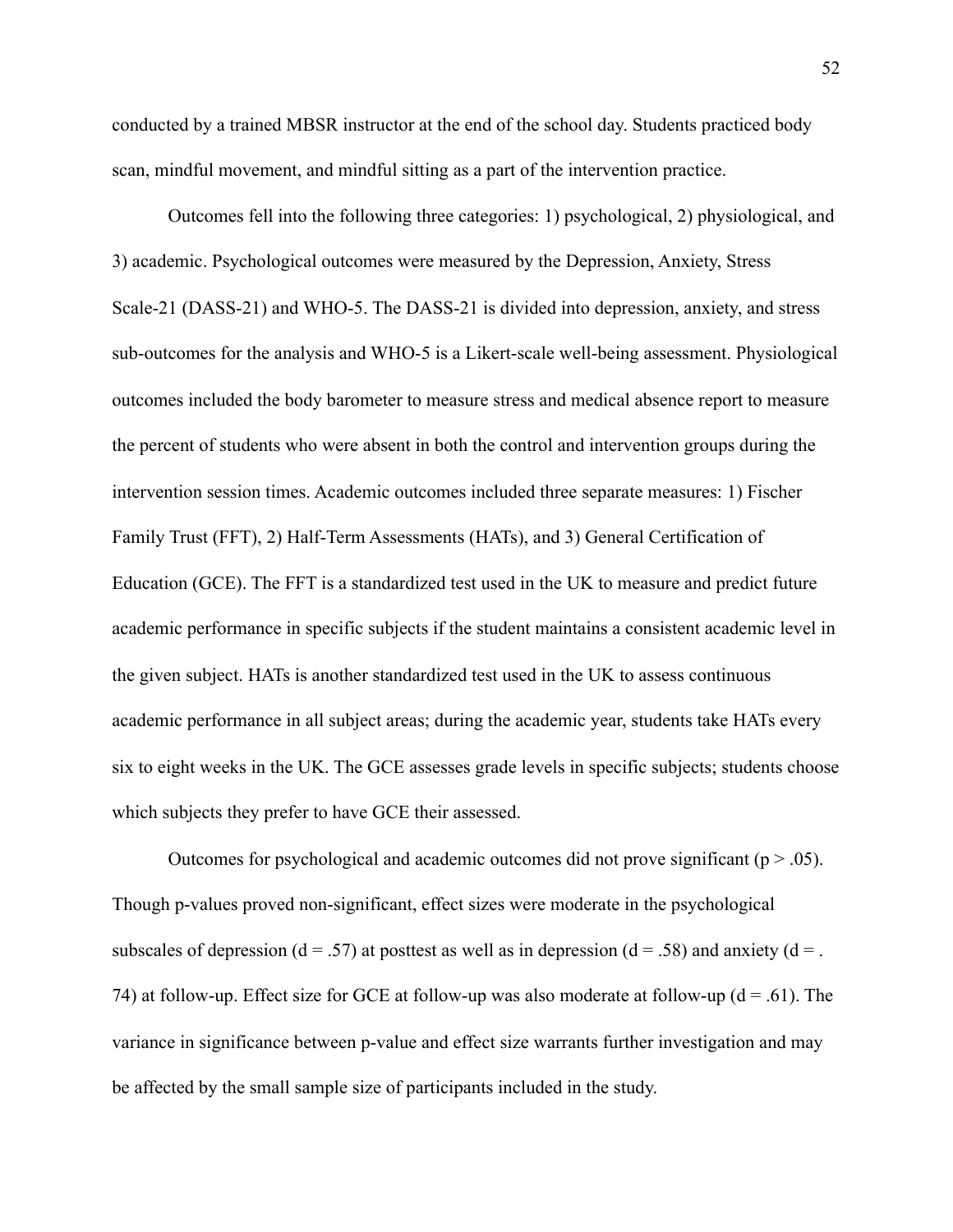## **Mindful Movement**

Shoval, Sharir, Arnon, and Tenenbaum (2018) investigated the effects of a mindful movement (MM) intervention on the cognitive outcomes of 160 kindergarten students (age range = 4-6 years, 65 female) from nine different Kindergartens within the same school district over the course of one academic year. Two Kindergarten-only schools served as the intervention MM group (n=61), two other Kindergarten-only schools served as the active control movement for its own sake (MS) group (n=54), and five other Kindergarten-only schools served as the control group (n=45). Both the MM and MS groups had 90 minutes of indoor and 90 minutes of outdoor movement activities each day, while the control group focused primarily on traditional academic study with a 45-minute outdoor recess each day. The MM group had movement activities which integrated movement into academic learning opportunities, such as numbering classroom objects and balancing on letter-shaped blocks; students had access to playground equipment both indoors and outdoors. Intervention teachers trained in MM and MS over a two year period for a total of 60 hours before beginning the intervention.

 Five academic measures were assessed at pretest after the first month of the academic school year and again at posttest within the first week of the final month of the academic school year (p. 358). The researchers chose each of the measures due to the tests' abilities to assess kindergarten curricular outcomes. The academic measures were the Mathematics Achievement Test (MAT), the Comprehension Reading Test (CRT), Standard Progressive Matrix of the Raven A+B Test and C Test (SPM Matrix), and the Sequencing Test of Ordinal Numbers. The MAT assessed students' achievement in math, the CRT assessed students' ability to sort pictures related to given concepts and phonological awareness, the SPM Matrix assessed students' non-verbal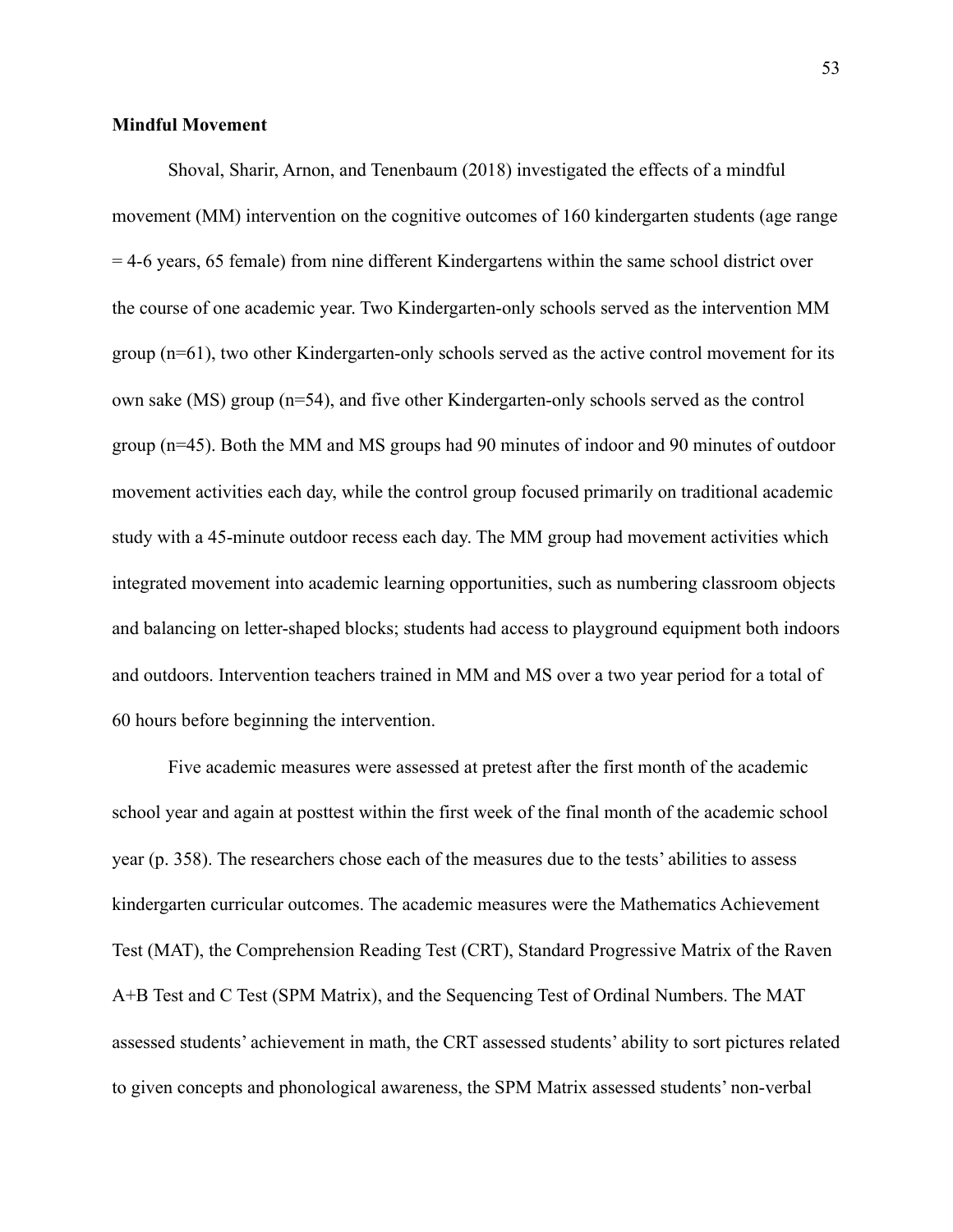intelligence, and the Sequencing Test of Ordinal Numbers assessed students' ability to identify objects based on their ordinal position in a pictured row of objects.

 Results showed the MM group improved significantly more overall than both the MS and control groups across all outcomes; the following statistical outcomes reflect the MM intervention group in comparison to both the control and MS control groups. The initial analysis showed the MM group had statistically significant greater gains on the MAT (both  $p < .04$ ; MS d  $= .48$ , control d  $= .37$ ) and sequencing scores (both p  $\lt$  0.016; MS d  $= .27$ , control d  $= .31$ ); oneway ANCOVA tests revealed MM students had statistically significant gains on all measures when compared to both the MS and control groups. Time by condition results showed that both MM had greater improvements on the Matrix A+B ( $p < 009$ ), and C test ( $p < .006$ ) than the MS  $(d = .47)$  and control groups  $(d = .35)$ ; but both the MM  $(d = .61)$  and MS groups  $(d = .57)$  made significantly greater improvements on the Matrix C than did the control group. Furthermore, researchers analyzed the percentage of students in each group who made improvements from pre-/posttesting versus those whom did not make improvements. The researchers found 80.3% of MM students had statistically significant improvements on MAT scores ( $p < .05$ ): improvement for the MS was 59.3% and control was 55.6%). In the sequencing test, 62.3% of MM students made statistically significant improvement ( $p < .01$ ) and improvement for the MS group was 38.9% and control was 22.2%. Lastly, 70.5% of MM students made statistically significant improvements on the CRT test ( $p < .05$ ); 58.8% of MS students and 53.3% of control students made significant improvement. Overall, MM students made greater improvement in math, sequencing, and non-verbal intelligence compared to both the control and movement for its own sake (MS), but the MS group did have a greater improvement in a subtest of the non-verbal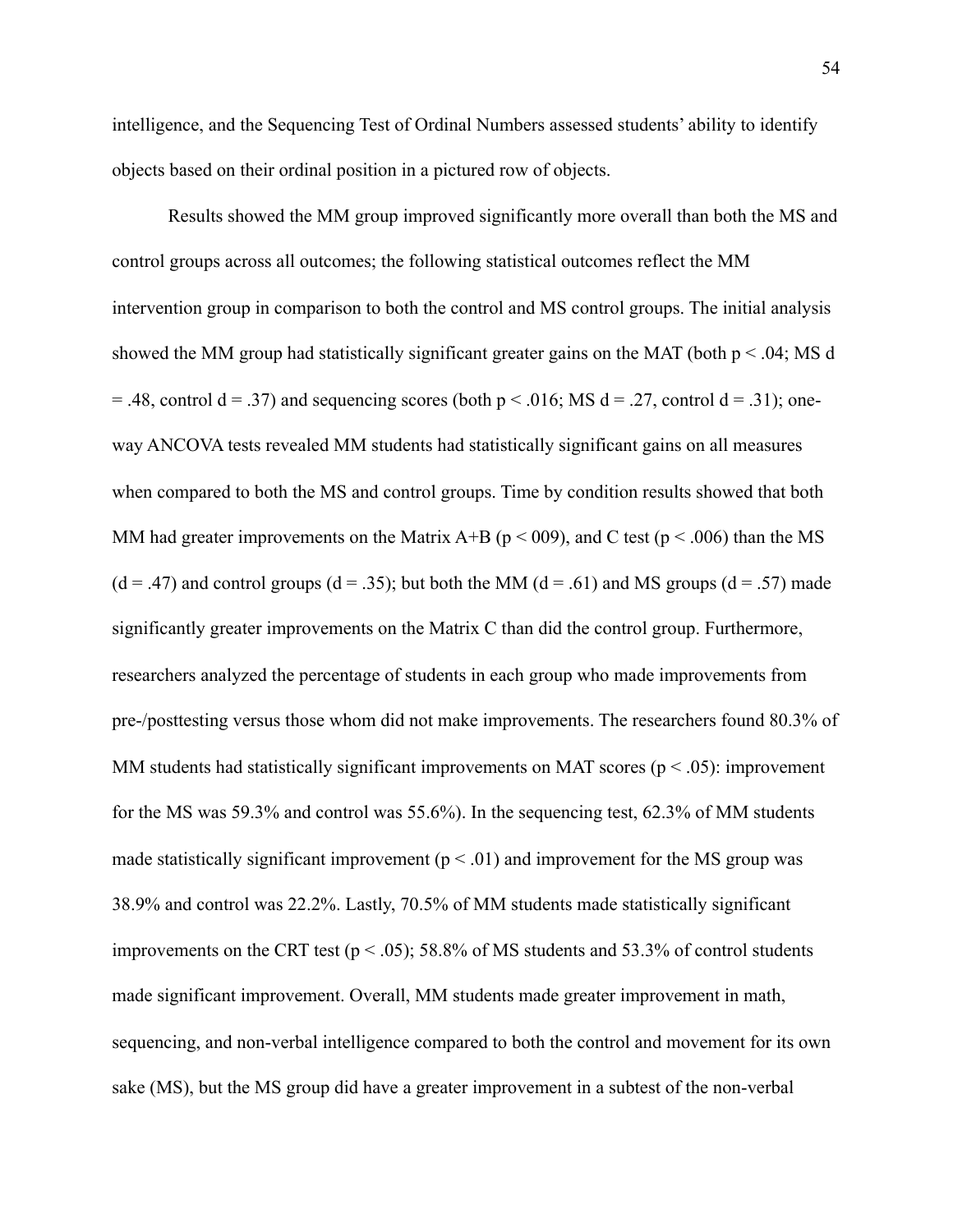intelligence compared to control. Additionally, it should be noted that within each of the subject groups, a greater proportion of MM students had statistically significant improvement in reading, math, and sequencing; followed by MS students having a greater proportion of improvement compared to control in the same measures.

## **No Intervention**

Three studies assessed the relation between mindfulness and academic outcomes via student survey responses. These three studies included a total of 757 students; 219 assessed primary school students and 538 assessed university students. Two of the studies included academic-related outcomes for 514 EFL students at the primary and university level (Fallah, 2016; Lu, Huang, & Rios, 2017). Additionally, a summary of a meta-analysis conducted by the Campbell Collaboration on mindfulness in schools is included as a reference and comparison to the present literature review.

#### **Survey**

Fallah (2016) investigated the relation between mindfulness and the emotional outcomes of 295 undergraduate EFL students (age range = 18-31 years; mean age = 20.24 years; 151 female) at the University of Zabol in Zabol, Iran. All students were selected through convenience sampling in predominantly non-English study majors. All students had never travelled outside of Iran, but had studied EFL in school for six consecutive years during middle and high school. Students took three questionnaires within a two-week time frame; each questionnaire took approximately 20 minutes to complete.

 Measures used in the study included the Mindfulness Attention Awareness Scale (MAAS), the Coping Self-Efficacy Scale (CSES), and the Foreign Language Classroom Anxiety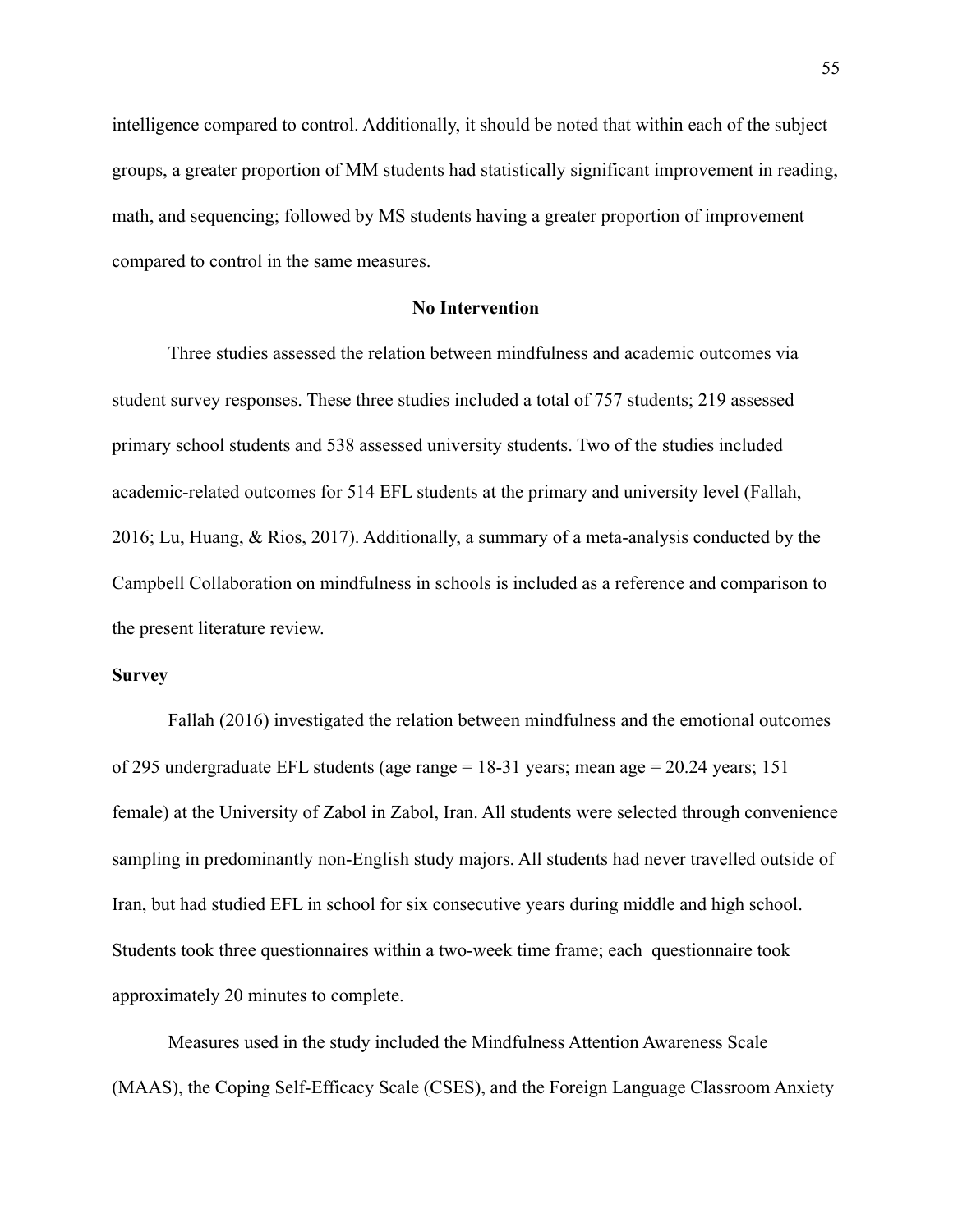Scale (FLCAS). The MAAS measured the students' levels of mindfulness, the CSE scale measured students' levels of self-coping skills, and the FLCAS measured students levels of anxiety within the foreign language classroom setting.

 All three measures revealed statistical significance. Mindfulness had a significant and positive association with CSE ( $p < .01$ ) and a statistically significant negative association was found from mindfulness to foreign language anxiety (FLA) ( $p < .01$ ). Similarly, CSE also had a statistically significant negative association with FLA ( $p < .001$ ). The researchers also found that mindfulness had a statistically significant positive influence on CSE, which influenced a reduction in FLA ( $p < .001$ ).

Hanley, Palejwala, Hanley, Canto, and Garland (2015) investigated the relationship between mindfulness levels and emotional and cognitive measures of 243 undergraduate students (mean age = 20 years, 85% female) in the College of Education program at a single university. Students volunteered for the study and received research credit, which was a requirement for their undergraduate study; students opting out of the study were given alternative assignments to fulfill the research requirement and are not included in the total number of subjects for this report. Students completed two pretests, one for dispositional mindfulness and one for positive reappraisal and thereafter completed a short general information quiz. After completing the short informational quiz, all students were informed they had scored 53%, regardless of how well they had actually performed on the quiz. As a posttest measure, students took assessments on academic self-efficacy and state affect (a subsection of the STAI) to identify how the news of their recent quiz failure affected their sense of their own academic abilities.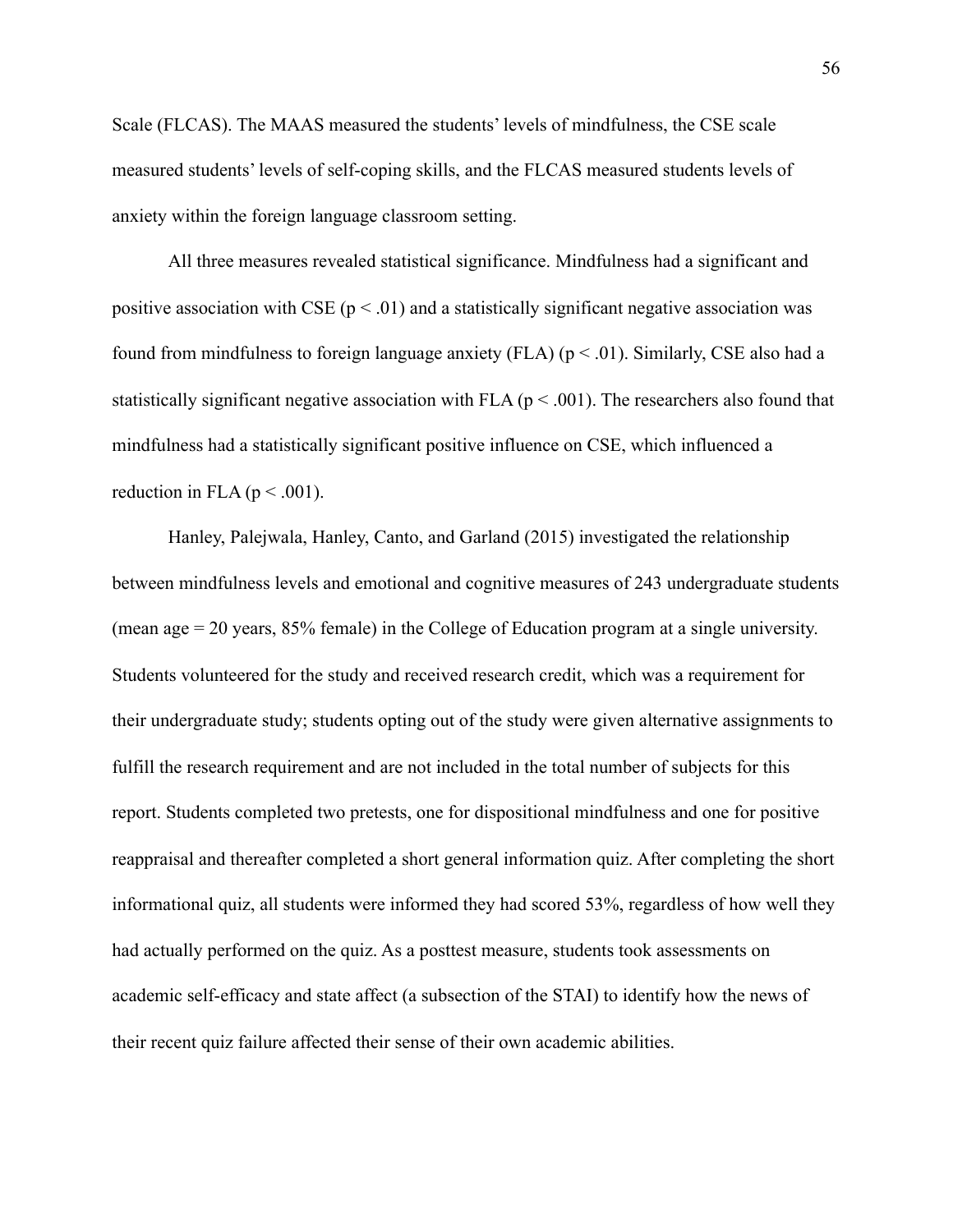Four measures were used to assess both emotional and cognitive outcomes. The Positive and Negative Affect Scale (PANAS), assessed students' levels of positive and negative feelings; the Five Facet Mindfulness Questionnaire (FFMQ) assessed students' levels of mindfulness, including observing, describing, acting with awareness, and non-acting. The Cognitive Emotion Regulation Questionnaire (CERQ), assessed students' awareness of self-coping strategies after a negative experience (Garnefski & Kraaij, n.d.). The College Academic Self-Efficacy Scale (CASES) measured students' confidence in their abilities to perform various academic tasks. Lastly, the general information quiz included 15 multiple-choice questions; for example, "How many rings are on the Olympic flag? What is a rhinoceros' horn made of?" (p. 333). After taking the short quiz and receiving their failing scores, students were asked to complete a short written response about their performances. Only four students questioned the validity of their scores in the written response, while the majority of students attributed their failing score to not remembering the material or not having been warned to study particular topics on the quiz.

The researchers found mindfulness to be positively related to academic selfefficacy overall. Observing ( $p < .05$ ,  $d \ge .13$ ), describing ( $p < .001$ ,  $d \ge .26$ ), and acting with awareness ( $p < 0.05$ ,  $d = 0.15$ ) of the dispositional mindfulness spectrum were positively and statistically significantly associated with students' academic self-efficacy levels, though some size effects were non-significant. A direct positive and statistically significant association was found between observing ( $p < .001$ ,  $d = .2$ ), describing ( $p < .001$ ,  $d = .$ 24), and non-reacting ( $p < .001$ ,  $d = .22$ ) with positive reappraisal. Additionally, the researchers found a positive and statistically significant indirect effect of observing ( $p < .05$ ,  $d = .03$ ), describing ( $p < .05$ ,  $d = .04$ ), and non-reacting ( $p < .05$ ,  $d = .03$ ) on students' academic self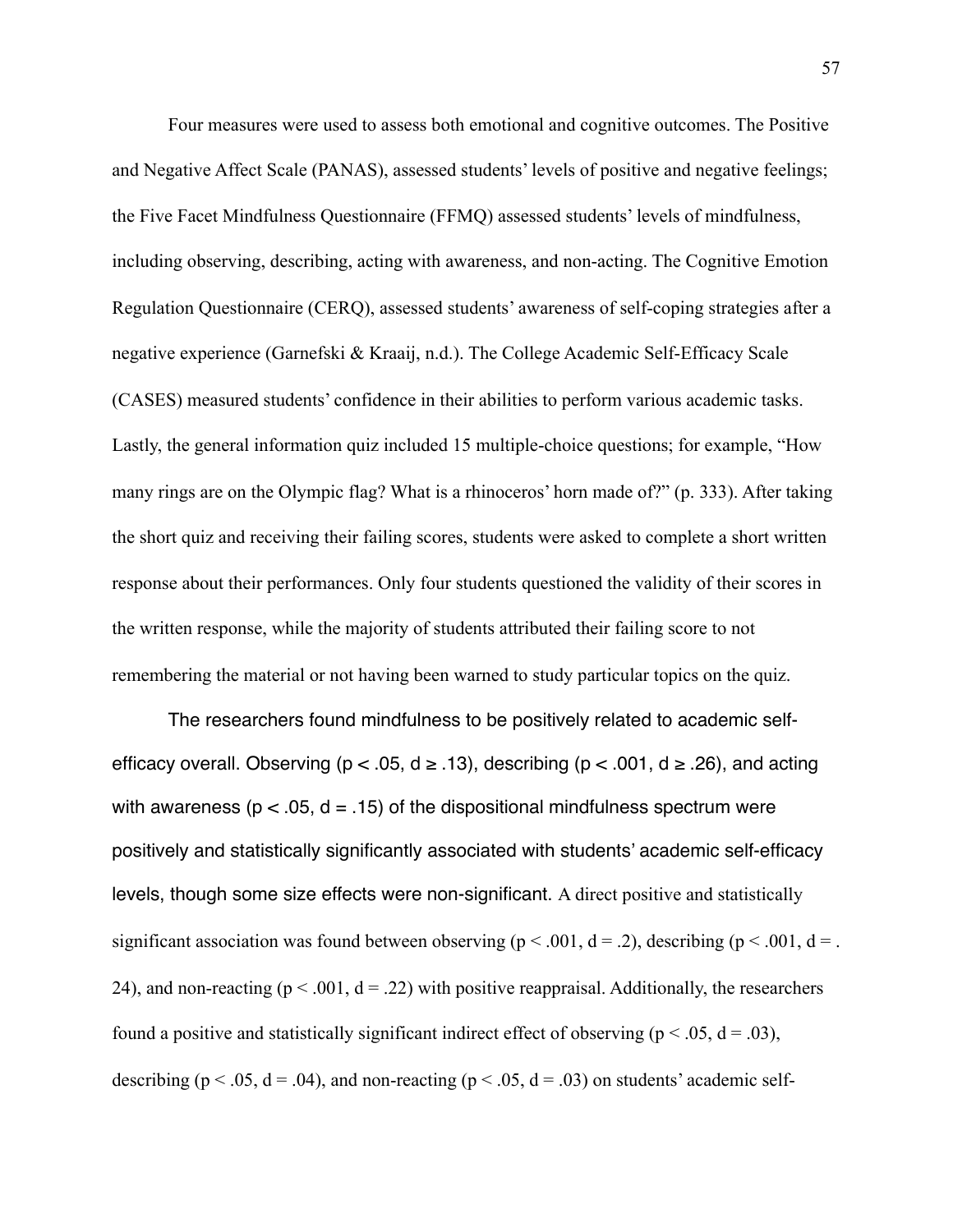efficacy levels. Overall, students with greater abilities in observing, describing, and acting intentionally were more likely to believe in their own academic ability. Additionally, students with higher levels of observing, describing and abilities to respond in a non-reacting manner to everyday situations were more likely to cope successfully with negative feedback.

 Lu, Huang, and Rios (2017) investigated the relationship between mindfulness and the academic and cognitive measures of 219 fifth grade migrant students (93% age range = 11-12 years; 48% female) from five classes in two elementary schools in Beijing, China. The first school consisted of four classes ( $n = 187$ ) and the second school consisted of one class ( $n = 32$ ). All fifth grade students at the two schools were invited to participate on a volunteer basis. Students took two assessments to measure cognitive function and mindfulness levels and the researchers accessed academic performance based on the students' most recent test scores in the targeted subjects.

 The researchers assessed students' academic performance, cognitive measures, and mindfulness levels. Academic performance was measured by accessing the students' most recent test scores in Chinese (L1), math, and English (L2). Academic scores were based on a 0-100 point scale (100 = best). Cognitive performance was measured by the Task Completion and Behavior Scale, which students' abilities in organization, attention control, and persistence in task completion. Lastly, the Mindful Attention Awareness Scale (MAAS) was used to measure students' mindfulness levels.

 Overall, students exhibited high levels of mindfulness, academic performance, and cognitive function. On a 15-90 point scale, students self-rated on average 71.3 for mindfulness. On a 0-15 point scale, students self-rated on average 12.2 for cognitive function. As for academic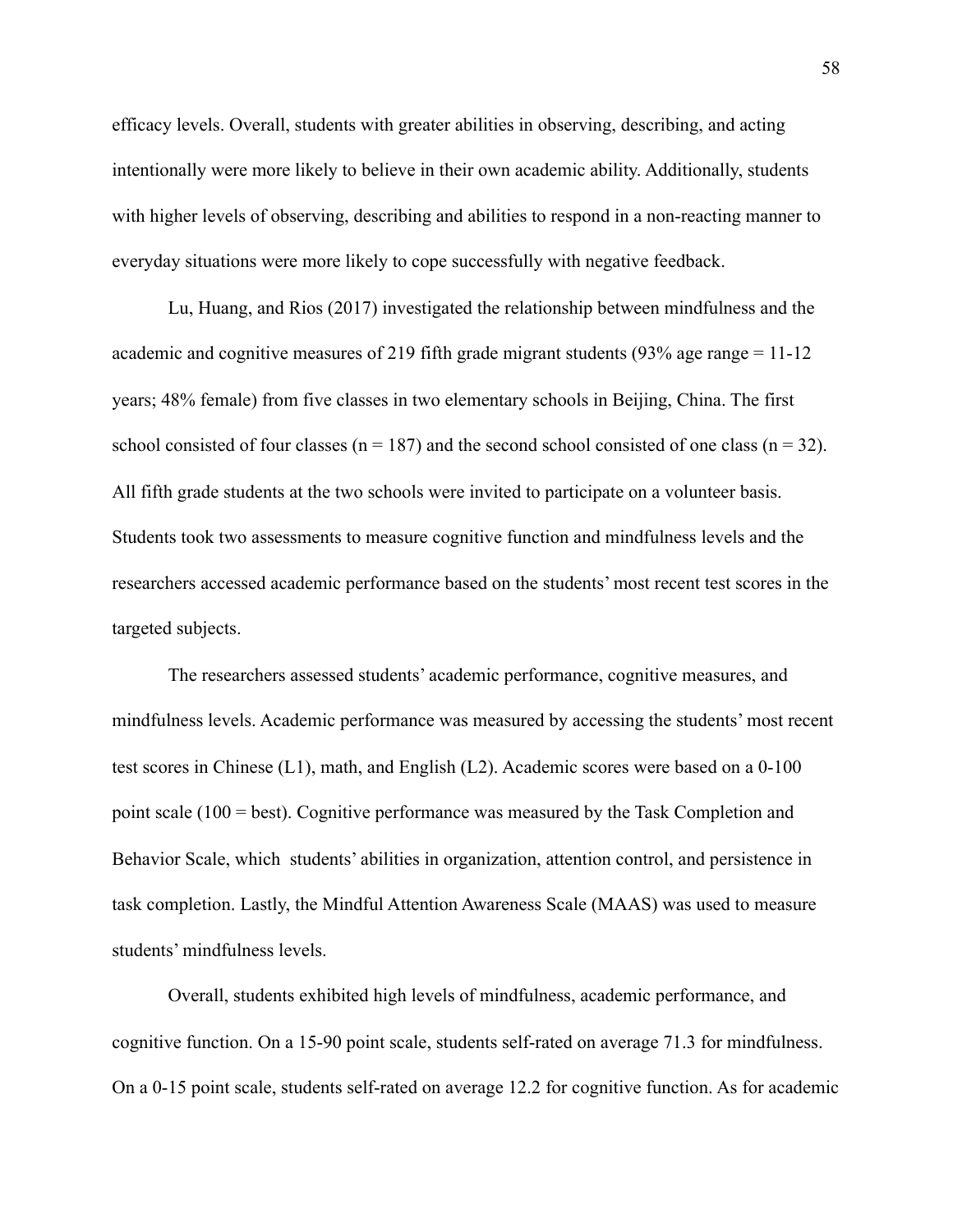performance, on a 0-100 point scale, students averaged 82.6 in Chinese, (L1) 81.3 in math, and 76.4 in English (L2). When comparing the range of mindfulness levels, the researchers found a positive statistically significant relationship between mindfulness and academic performance (p  $\leq$  0.01), as well as mindfulness and executive function ( $p \leq$  0.05). The researchers found a 0.6 point increase in executive function for every 10 point level increase in mindfulness and a 1.7 point increase for Chinese, a 2.5 point increase in math, and a 2.4 point increase in English for every 10 point increase in student mindfulness levels. The researchers noted however, that when controlling for the executive function to academic performance, the mindfulness levels became negligible; meaning both executive function and mindfulness measures positively related to academic outcomes, but higher mindfulness levels did not bolster academic performance of students who also had high executive functioning.

## **Meta-analysis of mindfulness and metacognition intervention**

Maynard, Solis, Miller, and Brendel (2017) conducted a meta-analysis of the cognitive, academic, socioemotional, and behavioral outcomes of a total of 6,207 primary and secondary students within 44 separate mindfulness intervention studies conducted from 1990-2016. All studies included in the meta-analysis followed either a randomized controlled trial or quasiexperimental design. The median age of students in the samples was 12.64 years of age and the majority of students were either primary (33%) or high school (33%); the remainder of students were either pre-school or middle school students. All interventions included some form of mindfulness component, but TM interventions were explicitly excluded from the meta-analysis, due to "concern about the religious aspect of TM" (p. 25). The length of interventions ranged from 4-28 weeks with 6-125 administered intervention sessions at a rate of once every second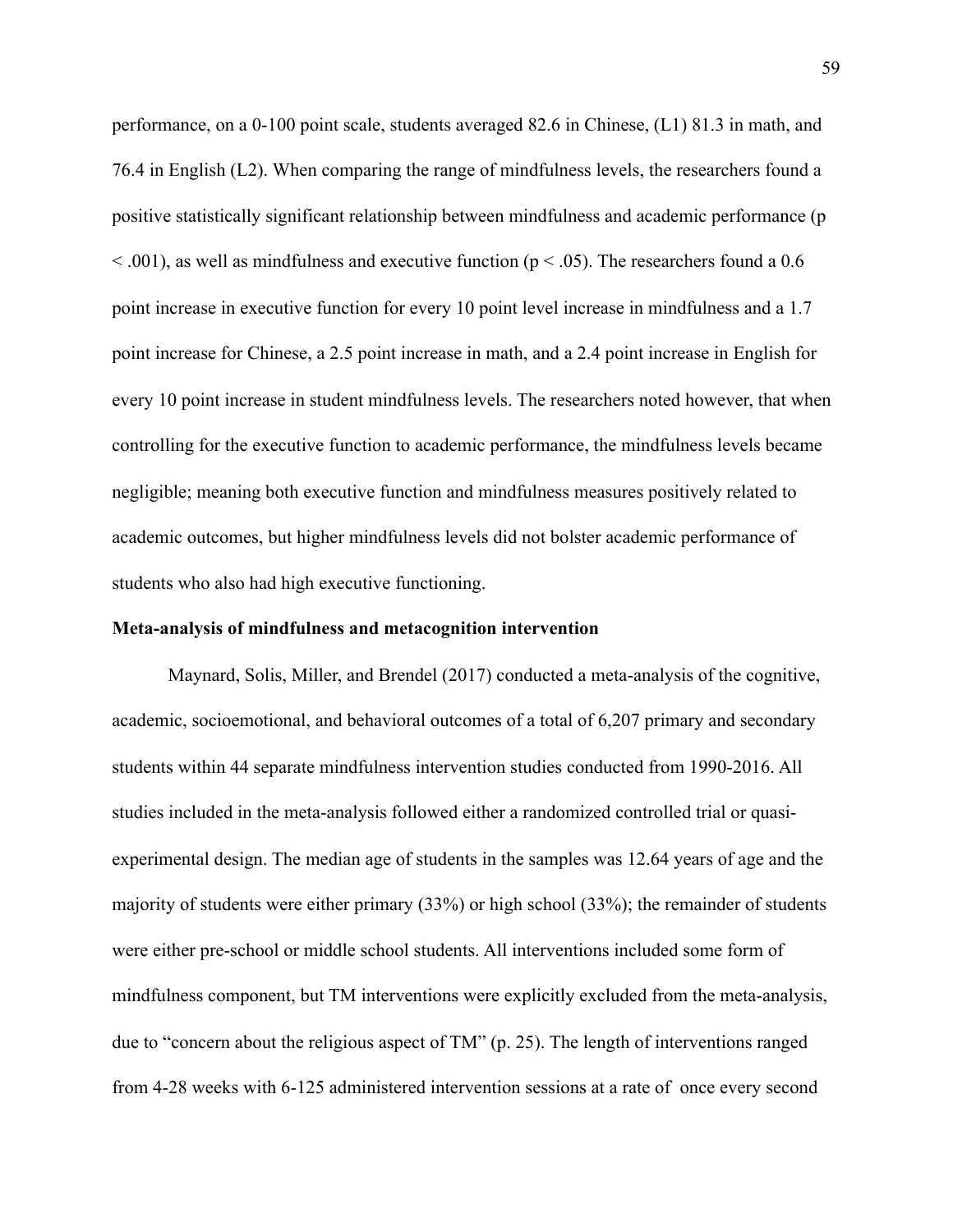week to five times weekly. The average amount of time spent practicing the mindfulness intervention was 13 hours across all studies. The most frequently used types of mindfulness interventions were breath awareness practice (86%), meditation (84%), relaxation practice (61%), body scan (45%) and at-home practice recommendation (45%). Yoga, behavior and cognitive techniques, aromatherapy, and other talk therapies were used in less than half of the studies. Ten studies included twenty measurements for cognitive outcomes across the metaanalysis ( $p = .01$ ) and twenty-eight studies included 168 socioemotional measurements ( $p < .001$ ) (pp. 39-41). A few of the key intervention programs used in the studies were "Mindfulness Based Stress Reduction (MBSR), Mindfulness Based Cognitive Therapy (MCBT), Learning to BREATHE, Inner Kids Program, and Acceptance and Commitment Therapy (ACT)" (p. 25).

 The outcomes measured fell into five broad categories: 1) cognitive, 2) academic performance, 3) behavioral, 4) socioemotional, and 5) physiological. Cognitive outcomes included assessments on executive function, attention span, and memory. Academic performance outcomes included standardized assessments, grades in individual content areas, reading levels, and student grades. Behavioral outcomes included student aggression, disciplinary referrals, compliance to rules, attendance, and the amount of time on task. Socioemotional outcomes included anxiety and stress, engagement, social skills, self-esteem, emotion regulation, and grit. Physiological outcomes included heart rate measurements, cortisol levels, and brain activity levels. Statistically significant positive results were found in the cognitive and socioemotional outcomes across the studies.

 Lan, Lo, and Hsu (2014) conducted a meta-analysis of 17 studies within 14 articles of the effects of meta-cognitive interventions on student reading comprehension. Only articles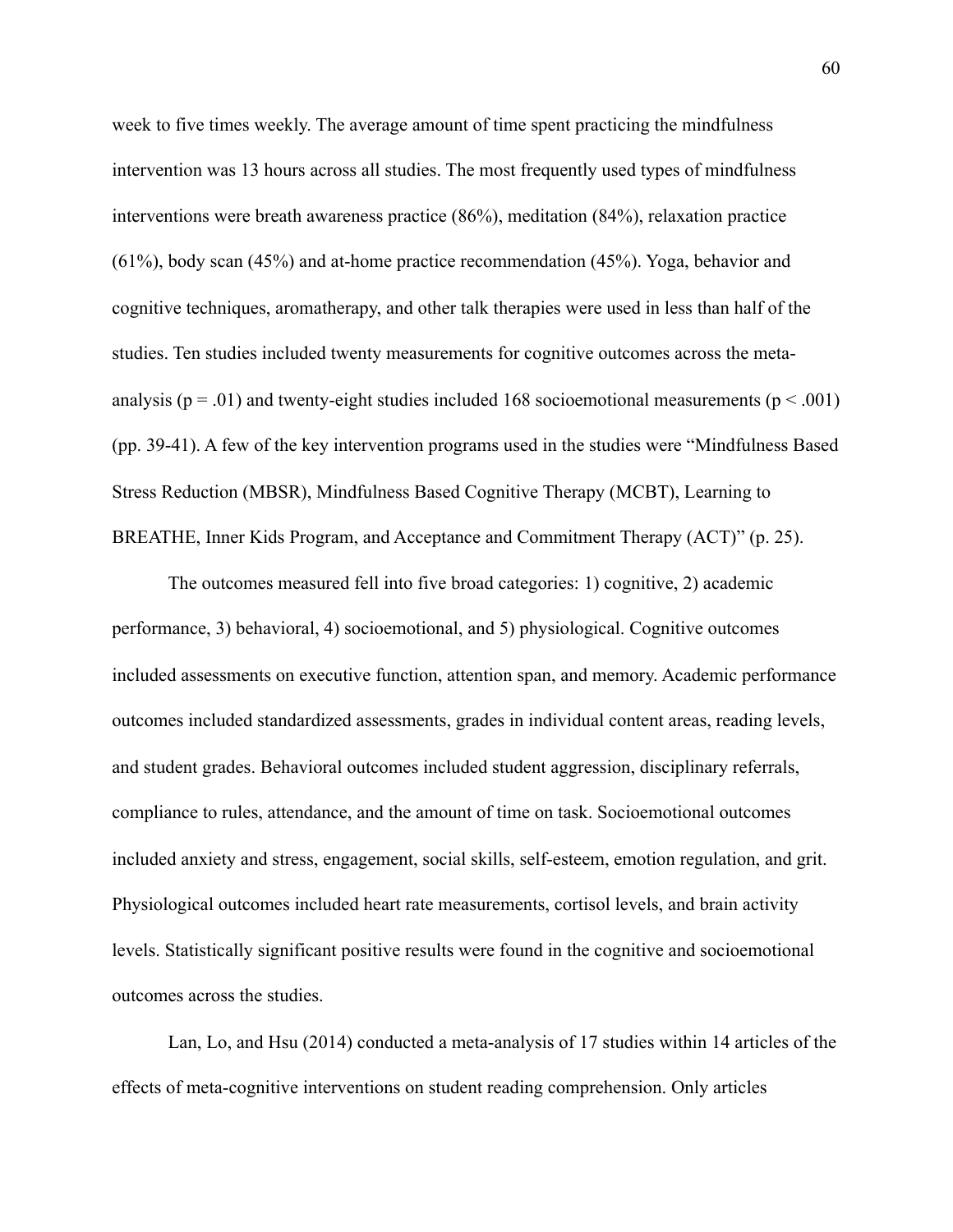including a computer element, reading comprehension, and a form of meta-cognitive intervention were included in the final analysis. A total of 1,210 participants were included in the studies within the meta-analysis. They ranged from primary school to undergraduate level; the majority were university students (51%), then secondary (34%), and primary (15%). The researchers also noted that while the majority of studies either listed English as the native language of participants or the L1 was unspecified, four of the studies included bilingual or second language learners. The meta-cognition intervention frequency ranged from once in ten of the studies to up to four times in the remaining studies. The intervention instruction time ranged from 30-125 minutes and ranged from one day to 9.5 weeks in duration.

 The researchers divided the results of each study into four categories based on the type of meta-cognitive intervention used: 1) regulation as instruction, 2) strategy cues with think-aloud as instruction, 3) vocabulary and comprehension support as instruction, and 4) computerized environment versus hard copy. Seven studies (5 articles) used regulation as instruction and incorporated computer-based programs (CBPs) which included features such as prompting students with monitoring questions and using online tutors. Two studies (two articles) used strategy cues with think-aloud as instruction and incorporated CBPs which used text, picture, and mixed glossaries. Notably, both studies investigated the reading comprehension of second language learners of French and Spanish with English as an L1. Four studies (three articles) used vocabulary and comprehension support as instruction which included features such as picture and text glossaries of vocabulary within text. One of the vocabulary and comprehension studies investigated the reading comprehension outcomes of English-only and English language learners (ELs). Four studies (four articles) used computerized environment versus hard copy which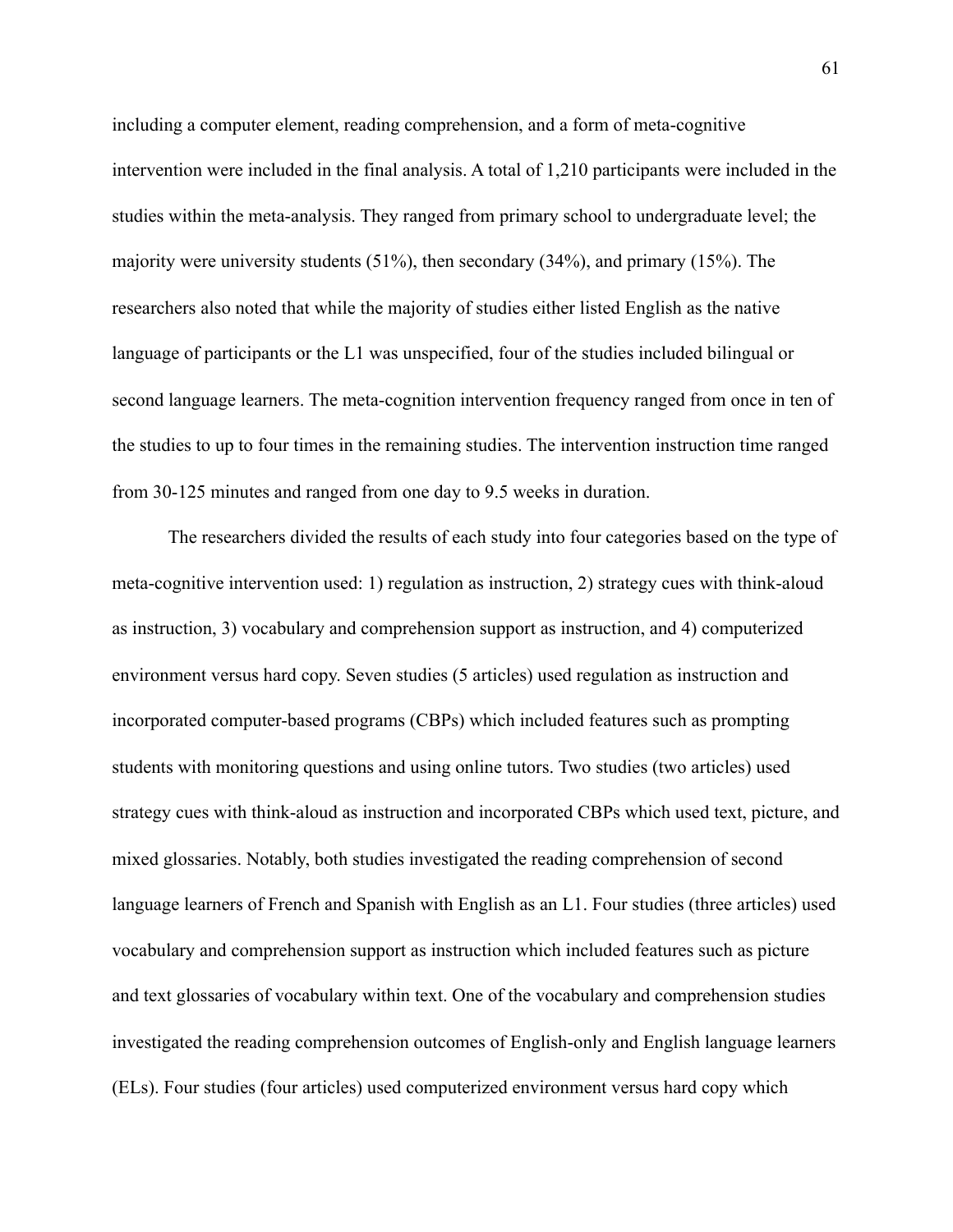provided both intervention and control groups with the same type of meta-cognitive intervention. These varied in delivery; intervention groups received computerized formats and controls received manual formats (ie: digital highlighter tool vs. traditional highlighter marker on paper).

 Of the 17 studies, five regulation as instruction, one strategy cues with think-aloud as instruction, two vocabulary and comprehension support as instruction, and one computerized environment versus hard copy studies revealed statistically significant improvements for intervention groups as compared to controls. The metacognitive strategy with the highest ratio of statistically significant findings in favor of the intervention group was regulation as instruction with 71%, then strategy cues and vocabulary (both 50%), and finally computer versus hard copy with 25%. Regarding second language learners (L2s), six studies investigated the reading comprehension of bilingual English language learners (ELs), French, Spanish, and English L2s, as well as English as a foreign language learners (EFLs); two of the four studies with L2s showed statistically significant results. Specifically, a study using strategy cues with think-aloud as instruction for Spanish L2s and a study investigating computer-based versus hard copy intervention for EFLs showed statistically significant outcomes for language learners.

#### **Metacognition Intervention**

Van de Kamp, Admiraal, Van Drie, and Rijlaarsdam (2015) investigated the effects of a meta-cognition intervention on the divergent thinking abilities of 104 eleventh grade students (age range = 16-17 years) from five classes at a single school in the Netherlands. All eleventh grade students were invited to participate in the study, but only students completing both pretest and posttest were included in the analysis. The researchers used a waitlist control (WLC) method, meaning WLC students received mindfulness training only after all data had been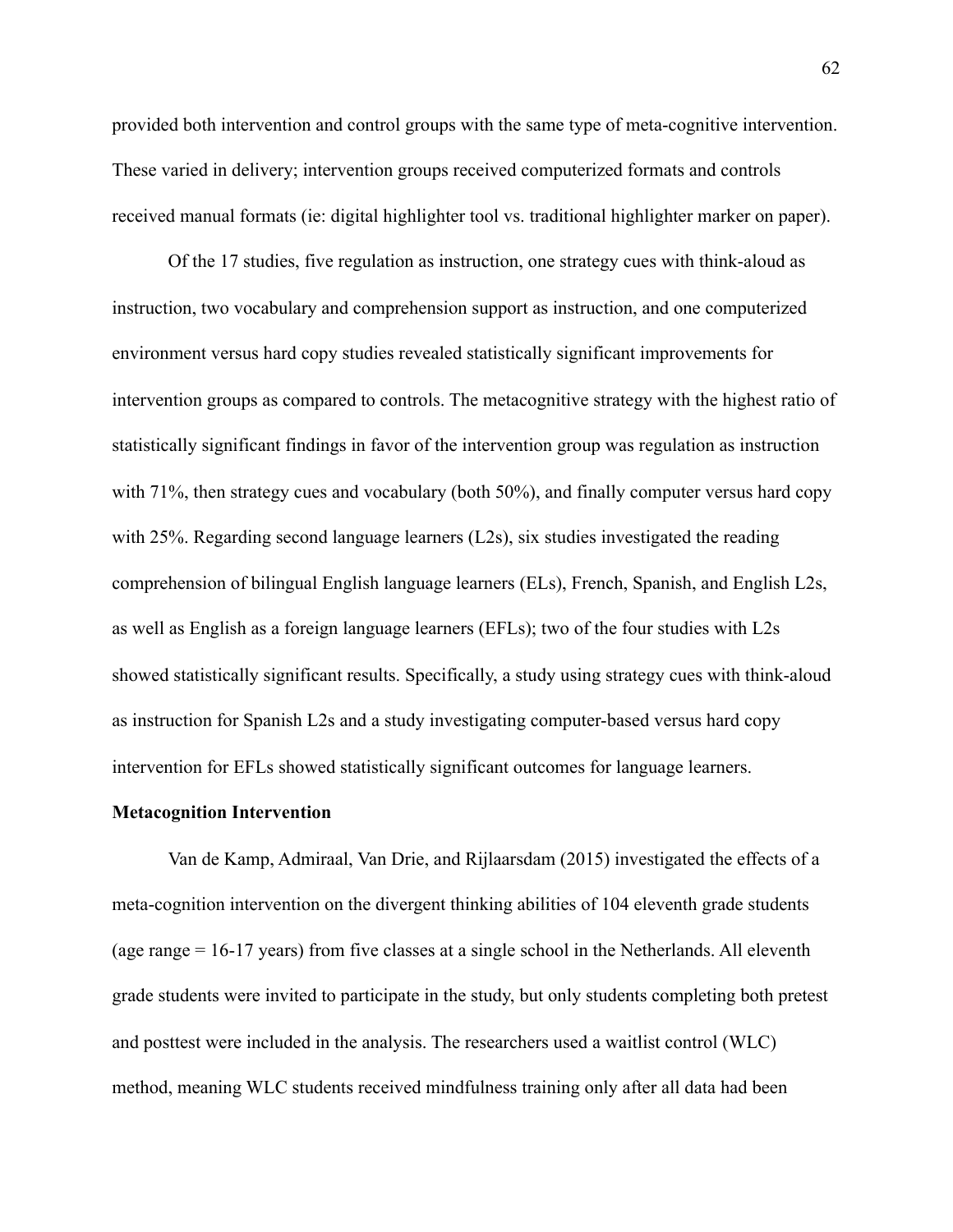collected for the study, so that researchers could identify any effects of the intervention against a control, while still providing a therapeutic intervention to all subjects; this method is often used in studies where it could be considered unethical to deny a potentially therapeutic intervention to all subjects in a study. Three classes received the intervention and two classes served as the control during the first half of the study, after which the two groups reversed and the original control group received the intervention during the last half of the study. The study was done as part of the school's regular arts curriculum and lasted for 19 weeks. Students attended regular art classes and received one 50-minute intervention class during the study either in the first half or second, depending on to which group they had belonged (intervention or WLC). The intervention consisted of explicit meta-cognitive instruction on divergent thinking within the scope of the regular classroom curriculum.

 Measures were used in a pre/posttest manner and included a "computerized verbal instances test" and three independent measures for divergent thinking. The computerized verbal instances test required students to list as many novel ideas as they could within a five minute time frame and the divergent thinking assessments measured students' flexibility, fluency, and the originality of their responses given during the computerized verbal instances test. The researchers assessed fluency by the number of different responses, flexibility by the number of different categories of response, and originality by the statistical novelty of the response in comparison to other students within the test study. Positive statistically significant results for fluency and flexibility were found in the initial intervention group as compared to the control group. In the second round of study, in which the two groups reversed roles, the effect of the intervention became non-significant. The researchers noted the loss of statistical significance in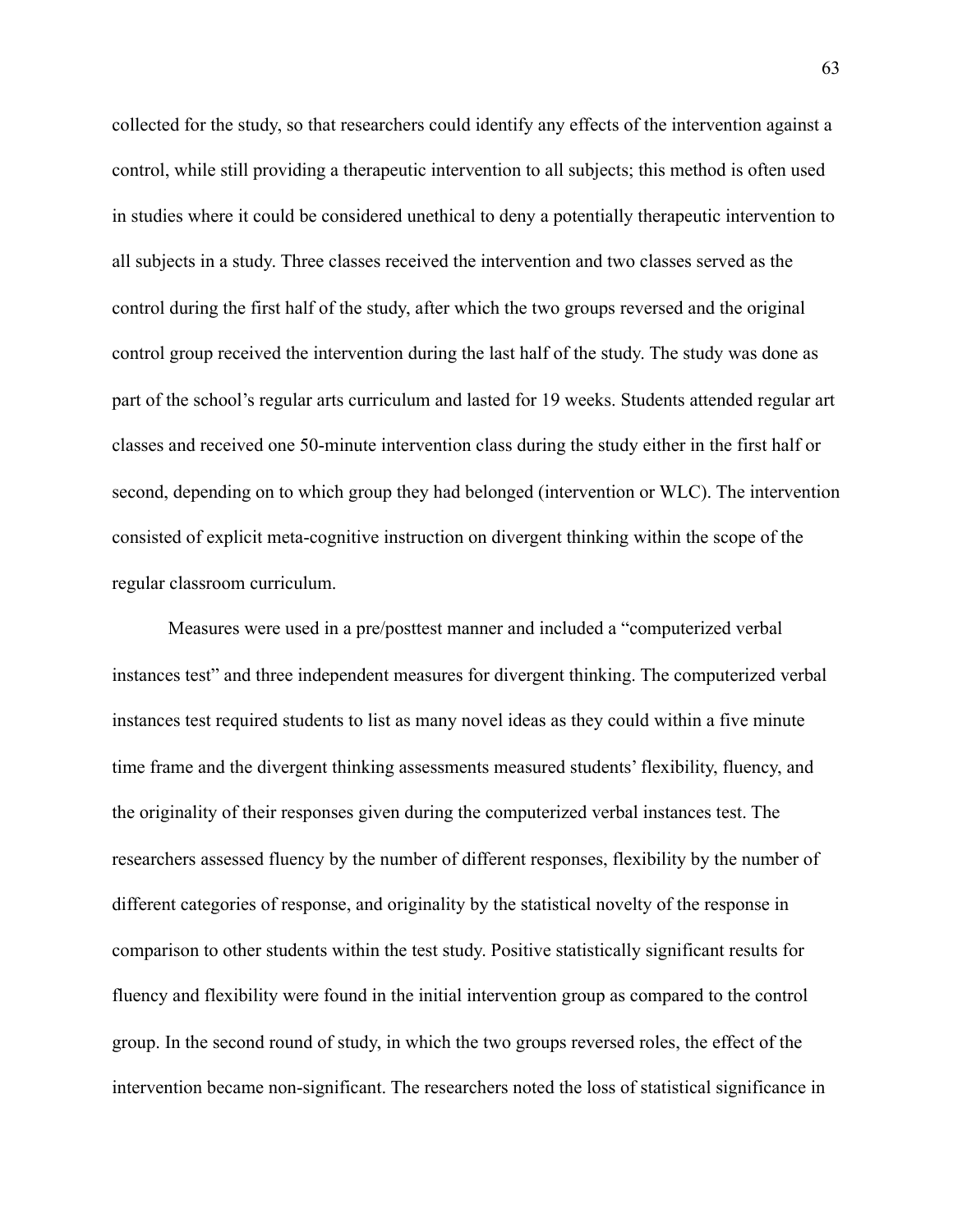the second round of the intervention may have been due to the fact that all students had received the intervention by that point in the study (since the original intervention group became the control for the second half of the study).

 Jaafar and Ayub (2010) investigated the relationship between meta-cognition and emotional outcomes on the academic performance of 203 undergraduate students from six groups who took the same calculus math course at a single university. The researchers used random sampling and student questionnaires to collect data; students' overall grades in math were also collected from the course professor to measure academic performance. Three measures were used to assess emotional, metacognitive, and academic outcomes of students. The Mathematics Self-Efficacy Questionnaire measured students' confidence in math studies, and the Mathematics Meta-Cognitive Questionnaire measured students' understanding of the learning strategies used in their calculus course. Both questionnaires used a four-point Likert scale. Math academic performance was measured by accessing student overall grades from the math professor. Researchers found a positive statistically significant relationship between metacognition and self-efficacy with math academic performance. The majority of students surveyed reported 3 out of 4 (moderately high) for mathematics self-efficacy and metacognition.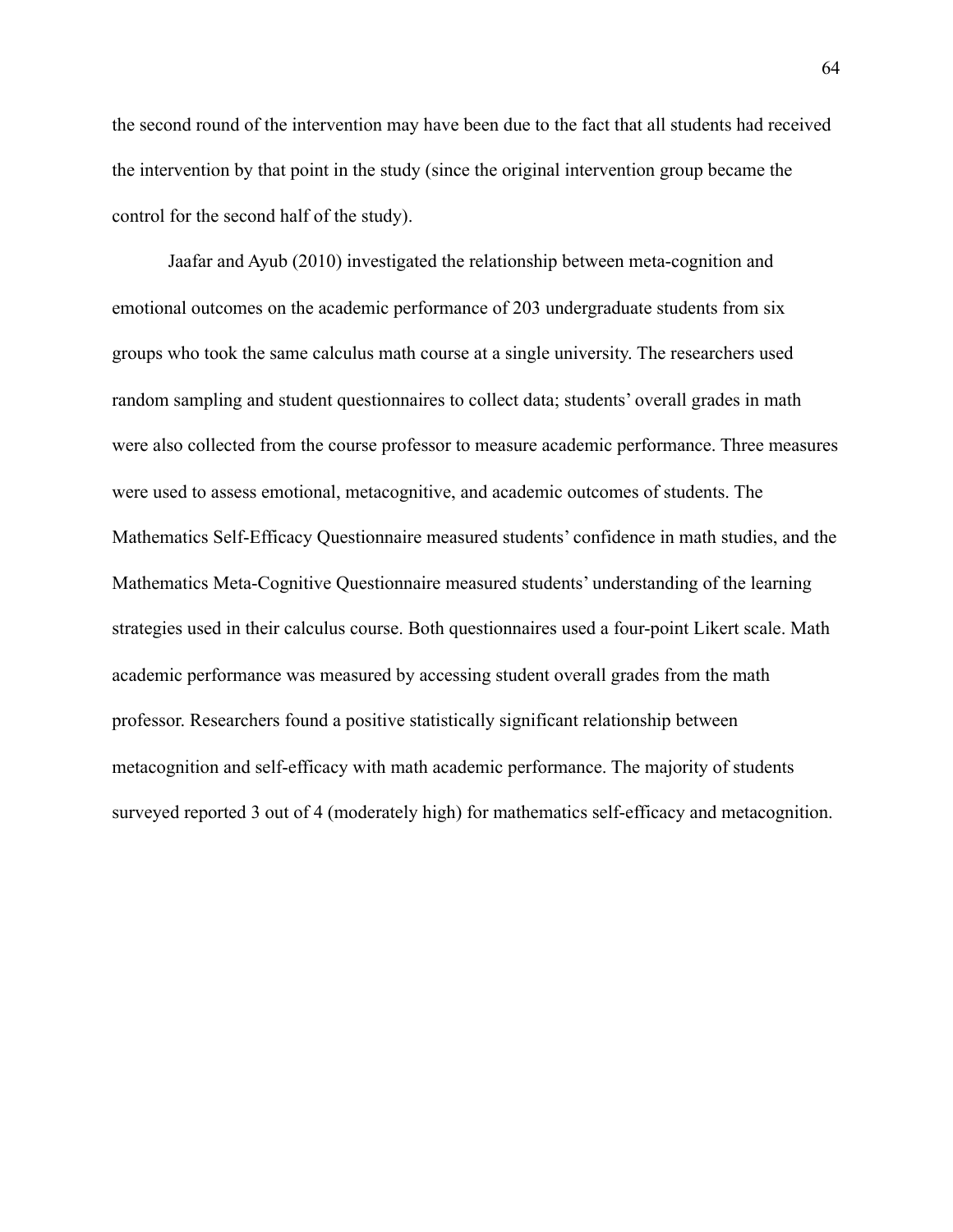#### **CHAPTER III: DISCUSSION AND CONCLUSION**

This study reviewed a total of 27 mindfulness and metacognitive studies (qualitative and quantitative) with 132 total outcomes either directly or indirectly related to the academic achievement of students who ranged from Kindergarten to the University level. Overall, mindfulness interventions proved efficacious in promoting positive changes for at least one measure (academic, cognitive, or psychological) in the majority of quantitative studies ( $n =$ 21/26; 80.8%) reviewed; one qualitative study (Finnan, 2014) also found mindfulness efficacious in students' academic performance.

 In studies providing individualized scores for psychological and cognitive standardized tests, the subscores were documented as outcomes, and the overall score was omitted in this review. As for gpa and composite scores on academic standards test, both composite/gpa scores and individualized grades were counted as outcomes in this review. Lastly, in the case where individualized scores were not provided for a standardized test, and the test measured more than one outcome type (academic, cognitive, psychological); the test was counted as two outcomes and one measure was given for both academic-related outcomes (ie: So and Orme-Johnson (2001) provided a composite score-only for the Group Embedded Figures Test (GEFT), which measures both cognitive and psychological outcomes; one outcome was given to psychological and one to cognitive, so the GEFT was divided into two outcomes. Refer to Table 2.1 in the Appendix for a breakdown of statistically significant outcomes by study and outcome type; specific outcomes not depicted in Table 2.1 will be cited throughout the Discussion and Conclusion.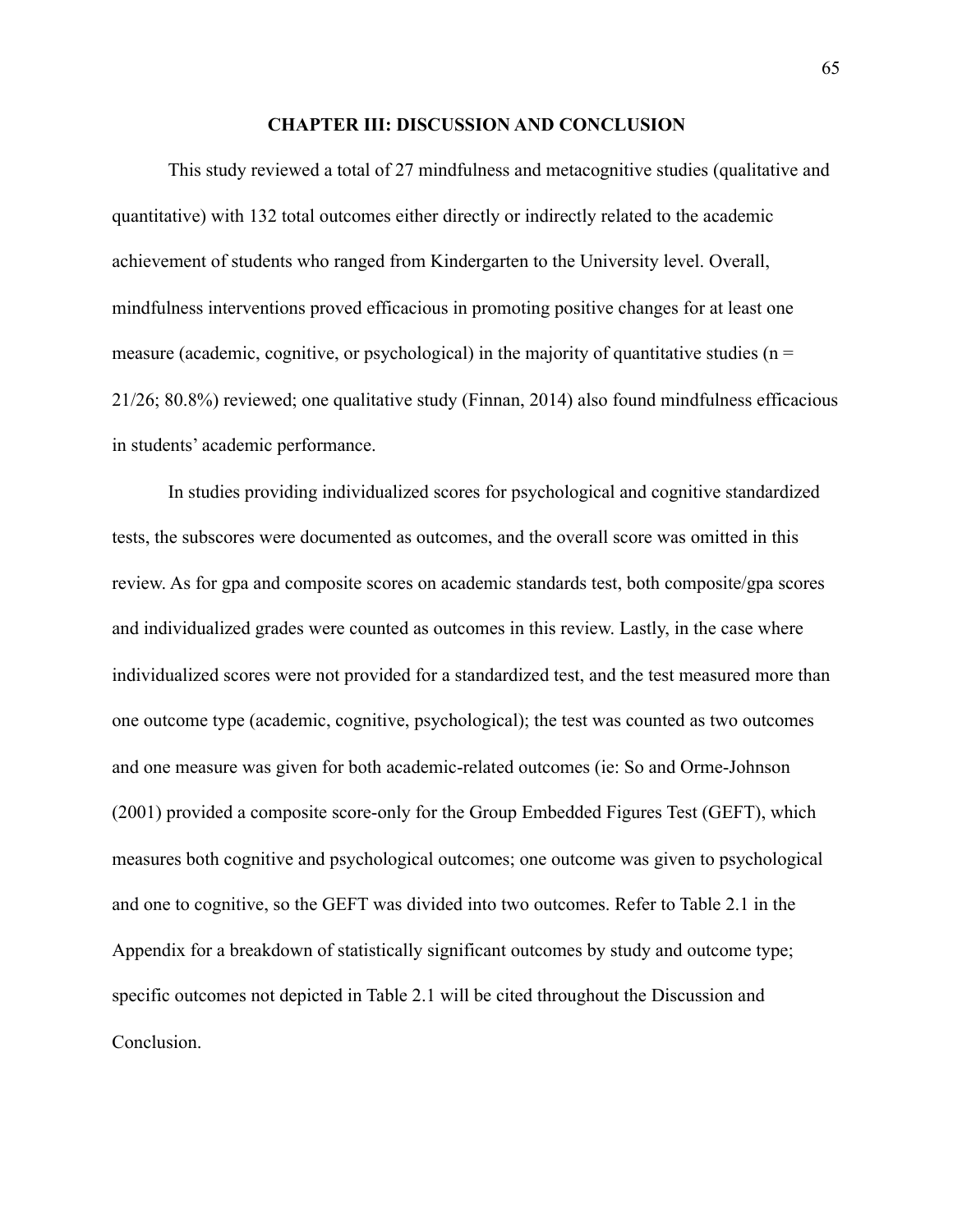### **Mindfulness' Impact on Academics**

Data on academic achievement in regards to mindfulness was conducted through the lens of true academic outcomes, cognitive outcomes, and psychological outcomes. Academic outcomes assessed overall grades, individual grades, teacher academic performance reviews, and state standardized test scores, including standardized tests measuring academic standards of kindergarten and students in countries outside of the United States. Cognitive outcomes included standardized tests used to measure executive function and intelligence, and psychological outcomes included measures of anxiety (STAI), behavioral outcomes, and well-being measures.

**Overall impact.** The review included a total of 38 outcomes across 16 studies measuring academic outcomes in regards to mindfulness and metacognition. Statistically significant findings ( $p \le .05$ ) were found for 23 of the outcomes (60.5%) across ten of the studies. When analyzing for type of academic outcome, the percent of significant outcomes increases for gpa, composite standards scores, and academic performance (7/11 outcomes  $p \le 0.05$ ; 63.6%) (Anila & Dhanalakshmi, 2016; Beauchemin et al., 2008; Bennett & Dorjee, 2015; Butzer et al., 2015; Franco et al., 2010; Harpin et al., 2016; Kauts & Sharma, 2009; Nidich et al., 2011), math (6/8 outcomes  $p \le 0.05$ ; 75.0%) (Bakosh et al., 2018; Jaafar & Ayub, 2010; Lu et al., 2017; Nidich et al., 2011; Shoval et al., 2018; ), second language (2/2 outcomes  $p \le 0.05$ ; 100%) (Franco et al., 2010; Lu et al., 2017), and all language and language arts (5/6 outcomes  $p \le .05$ ; 83.3%) (Franco et al., 2010; Lu et al., 2017; Nidich et al., 2011). The only academic measure that had a low correlation was reading (reading comprehension, oral fluency, and writing) with 1/5 outcomes having statistical significance at the  $p \le 0.05$  value (20.0%; Shoval et al.,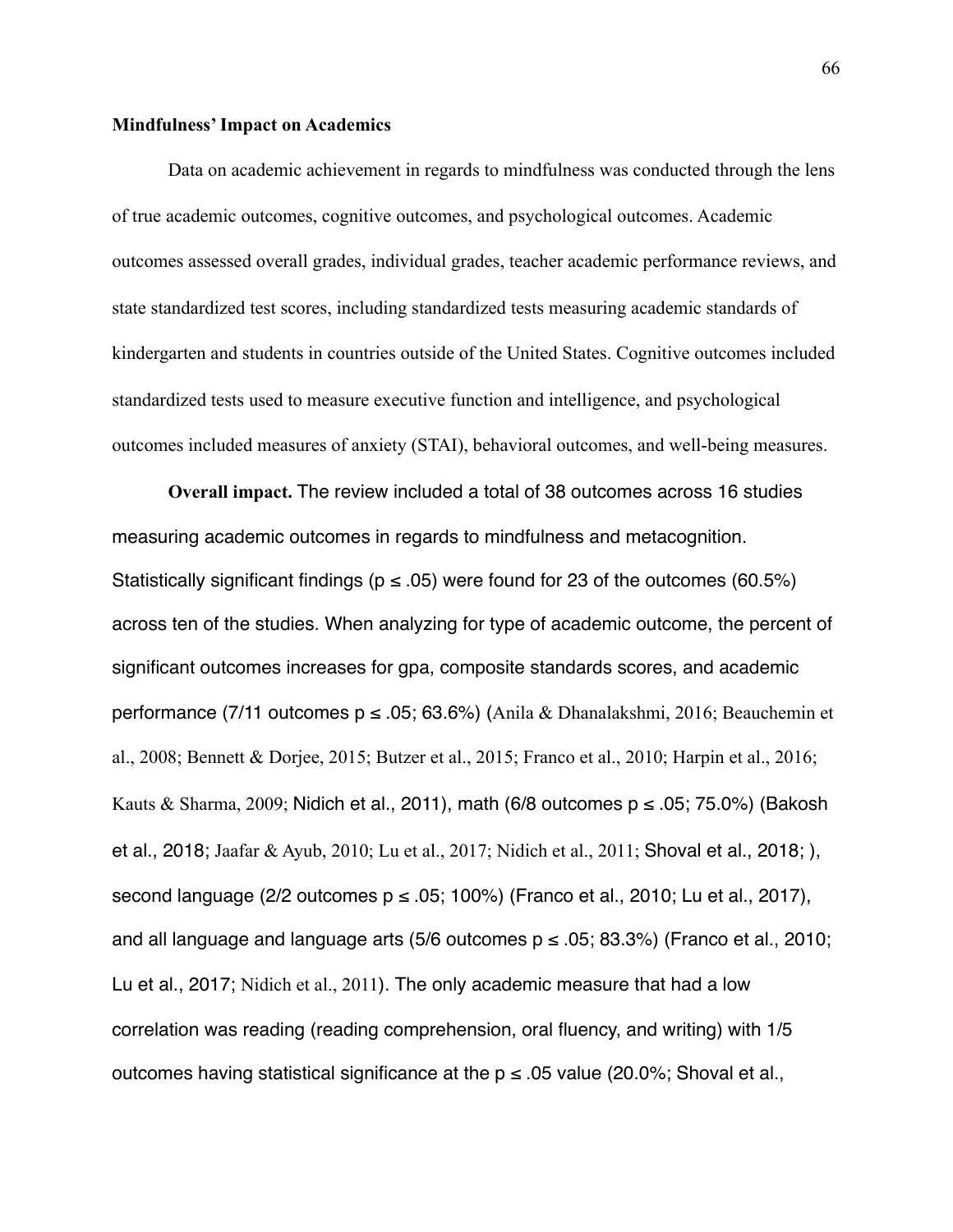2018). Compared to Maynard et al. (2017) in the Campbell meta-analysis on mindfulness, academic results of the present analysis on appear promising for mindfulness interventions. Regarding the meta-analysis on meta-cognition and reading comprehension, the present study did not reach the same level of statistically significant improvement, though the study did not focus explicitly on computer based intervention models like Lan et al. (2014).

A total of 28 outcomes across ten studies measured cognitive outcomes. Six out of ten (60.0%) of the studies had statistically significant ( $p \le 0.05$ ) results in cognitive measures. Both Rangan et al. (2018) and Telles et al. (2013) found statistically significant outcomes for the control and intervention groups; though the intervention groups in these two studies did not outperform their control counterparts. The intervention groups in these two studies had a within-group statistically significant improvement in cognitive outcomes ( $p \le 0.03$ ). Cognitive results of the present analysis are in line with the Maynard et al. (2017) meta-analysis of mindfulness interventions.

Psychological outcomes constituted the majority of the review's studies and outcomes, with 66 total outcomes across 17 studies, including Finnan (2014), a qualitative study. The following statistics reflect the results of the quantitative studies only. Statistically significant ( $p \le .05$ ) findings were found in 38 (57.6%) of the outcomes across 13 (76.5%) of the studies. STAI (subsections included) was the most frequently used outcome; STAI was measured in six of the studies (Anila & Dhanalakshmi, 2016; Beauchemin et al., 2008; Elder et al., 2011; Franco et al., 2010; So & Orme-Johnson, 2001; Spillios & Janzen, 1983). Four studies which measured STAI found mindfulness significantly ( $p \le 0.05$ ) reduced student anxiety level, as measured by the STAI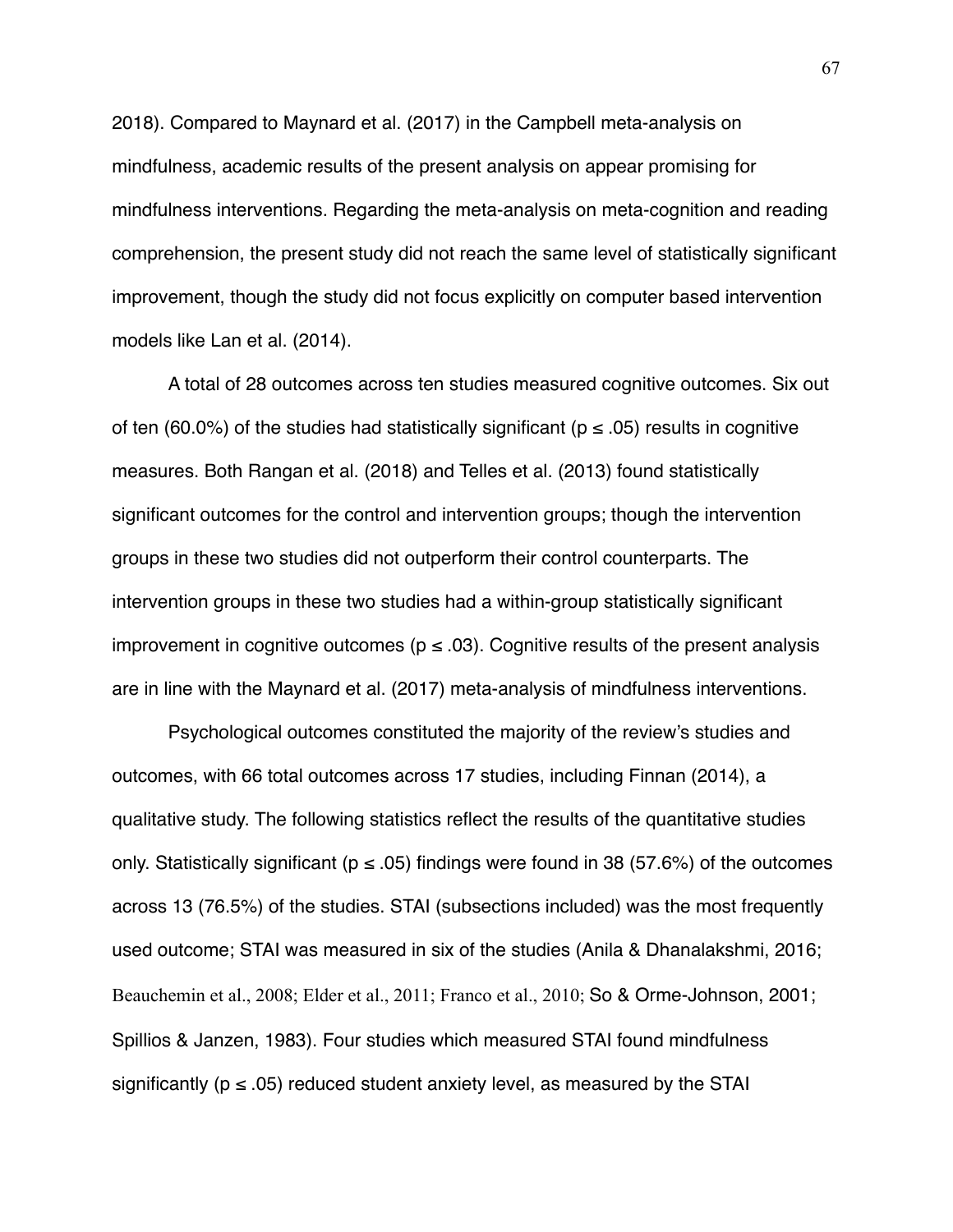assessment, in 4/5 (80%) STAI outcomes (Anila & Dhanalakshmi, 2016; Beauchemin et al., 2008; Elder et al., 2011; Franco et al., 2010; So & Orme-Johnson, 2001). Additionally, eight studies measured anxiety-related outcomes (including STAI), statistically significant ( $p \le 0.05$ ) findings in anxiety reduction was reached in 7/8 outcomes (87.5%) (Beauchemin et al., 2008; ; Elder et al., 2011; Fallah, 2017; Franco et al., 2010; So & Orme-Johnson, 2001; Tarrasch et al., 2017; Wendt et al., 2015). The Maynard et al. (2017) metaanalysis of mindfulness intervention reached similar conclusions regarding psychological outcomes.

**Impact on L2 learners.** The review included a total of four studies measuring academic outcomes of L2 students. Of these studies, two (50%) had statistically significant outcomes. Across the studies, ten total academic outcomes were measured, seven of which (70%) were statistically significant. Wendt et al. (2018) reported 14% and Schonert-Reichl et al. (2015) reported 34% of their subjects identified as L2s, while Fallah (2017) and Franco et al. (2010) reported 100% of participants identified as English as a foreign language (EFL) learners and foreign language (FL) learners, respectively. Seven out of seven (100%) academic outcomes reached statistical significance in L2-only participant studies.

 Two studies included cognitive outcomes for L2 subjects. Three out of three (100%) cognitive measures across the two studies reached statistical significance. Of these studies, Lu et al. (2017) had L2-only subjects, and Schonert-Reichl et al. (2015) reported 34% of their subjects identified as L2.

Psychological outcomes were measured in four of the studies with L2 students. Psychological outcomes reached statistical significance in all four studies; 17/21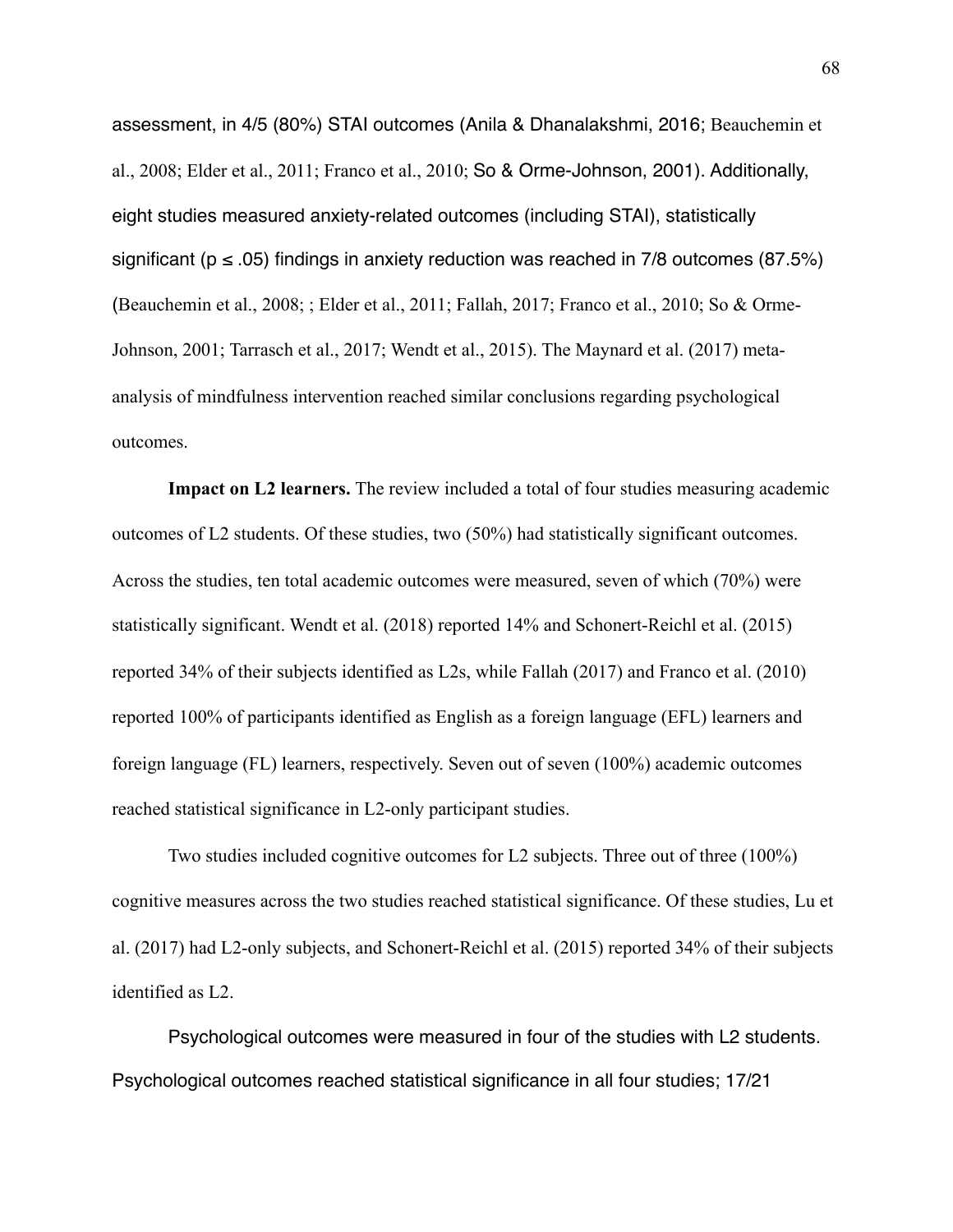(81.0%) outcomes across the studies reached statistical significance. Fallah (2017) and Franco et al. (2010) included L2-only participants, while Schonert-Reichl et al. (2015) and Wendt et al. (2015) had 14-34% L2 participants. Of the two studies with L2-only participants, 8/8 outcomes (100%) reached statistical significance ( $p \le 0.05$ ).

## **Comparing Techniques**

The techniques analyzed in the review are categorized into three main groups: meditation only, movement meditation, and meta-cognition. Within the meditation-only category, the most frequently used intervention across studies was TM (Elder et al., 2011; Nidich et al., 2011; So & Orme-Johnson, 2011; Wendt et al., 2015), followed by the MindUP program (Harpin et al., 2016; Shonert-Reichl et al., 2015). Other meditation-only practices did not have overlap across studies, but all meditation-only studies shared the quality that movement was not incorporated as an integral part of the meditation practice. Alternatively, movement meditation interventions comprised a total of 11 studies across this review, with ten teaching a form of yoga (Anila  $\&$ Dhanalakshmi, 2016; Bakosh et al., 2018; Bennett & Dorjee, 2015; Butzer et al., 2015; Ehud et al., 2010; Kauts & Sharma, 2009; Rangan et al., 2008; Telles et al., 2013; Thomas et al., 2016) and Shoval et al. (2018), who implemented a program called Mindful Movement. Both types of meditation study shared the quality that movement was interconnected with meditation practice during the intervention.

**Meditation only.** Of the four TM studies, all three academic-related outcomes were included. For academic outcomes, two studies measured five outcomes (Nidich et al., 2011; Wendt et al., 2015); three of the outcomes (60.0%) reached statistical significance. So and Orme-Johnson (2001) measured three out of three (100%) cognitive outcomes that reached statistical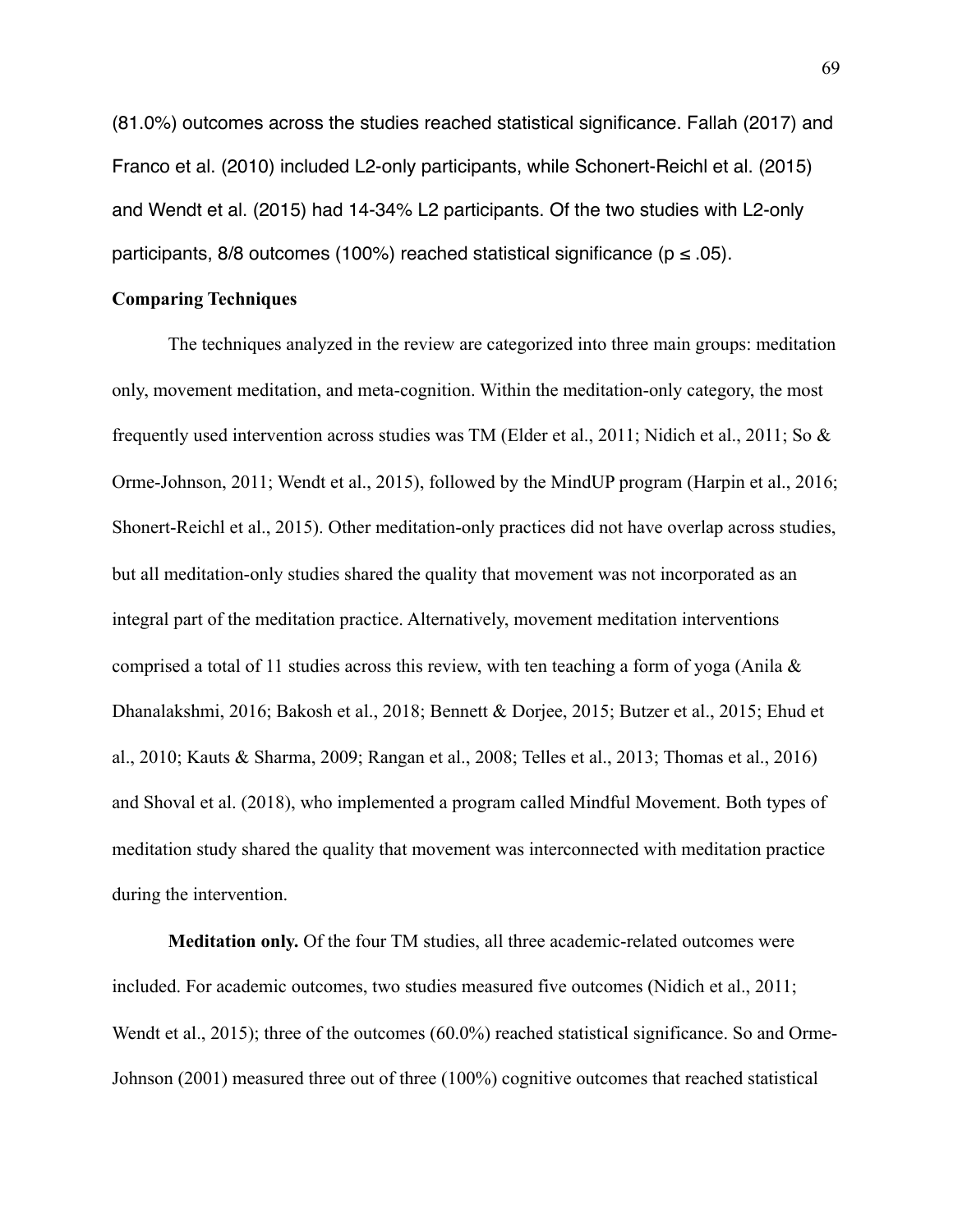significance. Lastly, 8/12 (66.7%) psychological outcomes reached statistical significance (Elder et al., 2011; So & Orme-Johnson, 2001; Wendt et al., 2015). Wendt et al. (2015) reported 14% of the subjects identified as EL; in this study 0/2 academic outcomes and 2/5 psychological outcomes reached statistical significance.

The MindUP meditation intervention was used in Harpin et al. (2016) and Schonert-Reichl et al. (2015), and measured all three academic-related outcomes. Both MindUP studies included an academic outcome; one out of two (50.0%) reached statistical significance. Cognitive outcomes were measured in Schonert-Reichl et al. (2015) and reached statistical significance for both measured outcomes (100%). For psychological outcomes, both studies included a total of eleven outcomes across both studies; nine out of eleven (82.0%) psychological outcomes reached statistical significance. Within the MindUP studies, Schonert et al. (2015) reported outcomes for an EL population (34% of participants). For the EL study, 0/1 (0%) academic outcome, 2/2 (100%) cognitive outcomes, and 7/8 (87.5%) psychological outcomes reached statistical significance.

Overall, meditation-only interventions comprised a total of 11 studies. Eight of the 12 (66.7%) academic outcomes across seven studies, 7/14 (50%) cognitive outcomes across five studies, and 28/42 (66.7%) psychological outcomes across ten studies reached statistical significance. Of these, Franco et al. (2010), Schonert-Reichl et al. (2015, and Wendt et al. (2015) reported a minimum of 14% of participants identifying as L2s. Of the L2 studies overall, 4/7 (57.1%) academic outcomes across three studies, 2/2 (100%) cognitive outcomes in one study, and 15/19 (78.9%) psychological outcomes across the three studies reached statistical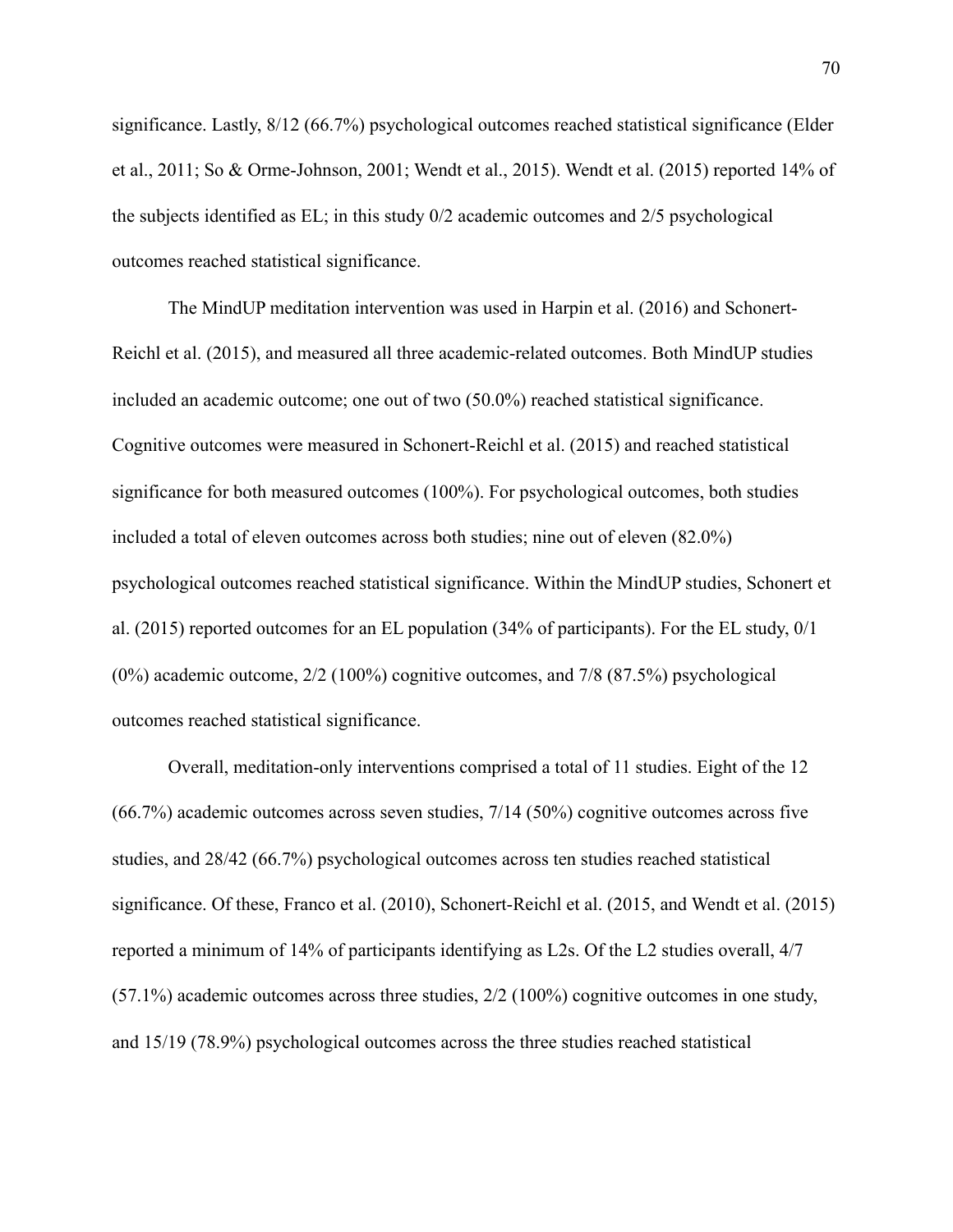significance. Franco et al. (2010) reported an L2-only population with statistically significant findings in 4/9 (44.4%) academic outcomes and 6/6 (100.0%) psychological outcomes.

**Movement meditation.** Of the ten movement meditation studies that used yoga or MBSR as an intervention, all three academic-related outcomes were measured; though Finnan (2014) conducted qualitative outcomes only, and it will not be included in the following data report. Academic outcomes reached statistical significance in 5/16 (31.3%) across seven studies (sig. Anila & Dhanalakshmi, 2016; Bakosh et al., 2018; Butzer et al., 2015; Kauts & Sharma, 2009; not sig. Bennett & Dorjee, 2015; Telles et al., 2013; Thomas et al., 2016). Cognitive outcomes were measured in Rangan et al. (2008), Telles et al. (2013), and Thomas et al. (2016), but none reached statistical significance. For psychological outcomes, 6/16 (37.5%) outcomes reached across four studies statistical significance (sig. Anila & Dhanalakshmi, 2016; Ehud et al., 2010; Telles et al., 2013; not sig. Bennett & Dorjee, 2015).

One study within the movement section of the review, Shoval et al. (2018), utilized a specially designed program called Mindful Movement. This study measured five academic outcomes; all five (100%) outcomes reached statistical significance.

Overall, the movement meditation interventions (with quantitative data) comprised ten studies. Statistical significance was reached for 10/22 (45.5%) academic outcomes across eight studies, 3/10 (30.0%) cognitive outcomes across three studies, and 6/20 (30.0%) psychological outcomes in four studies. Studies within the movement meditation category did not report having any second language learners in their subject demographics.

**Metacognition.** Jaafar & Ayub (2010) and Van De Kamp et al. (2015) used a metacognitive intervention and assessed one academic and three total cognitive outcomes for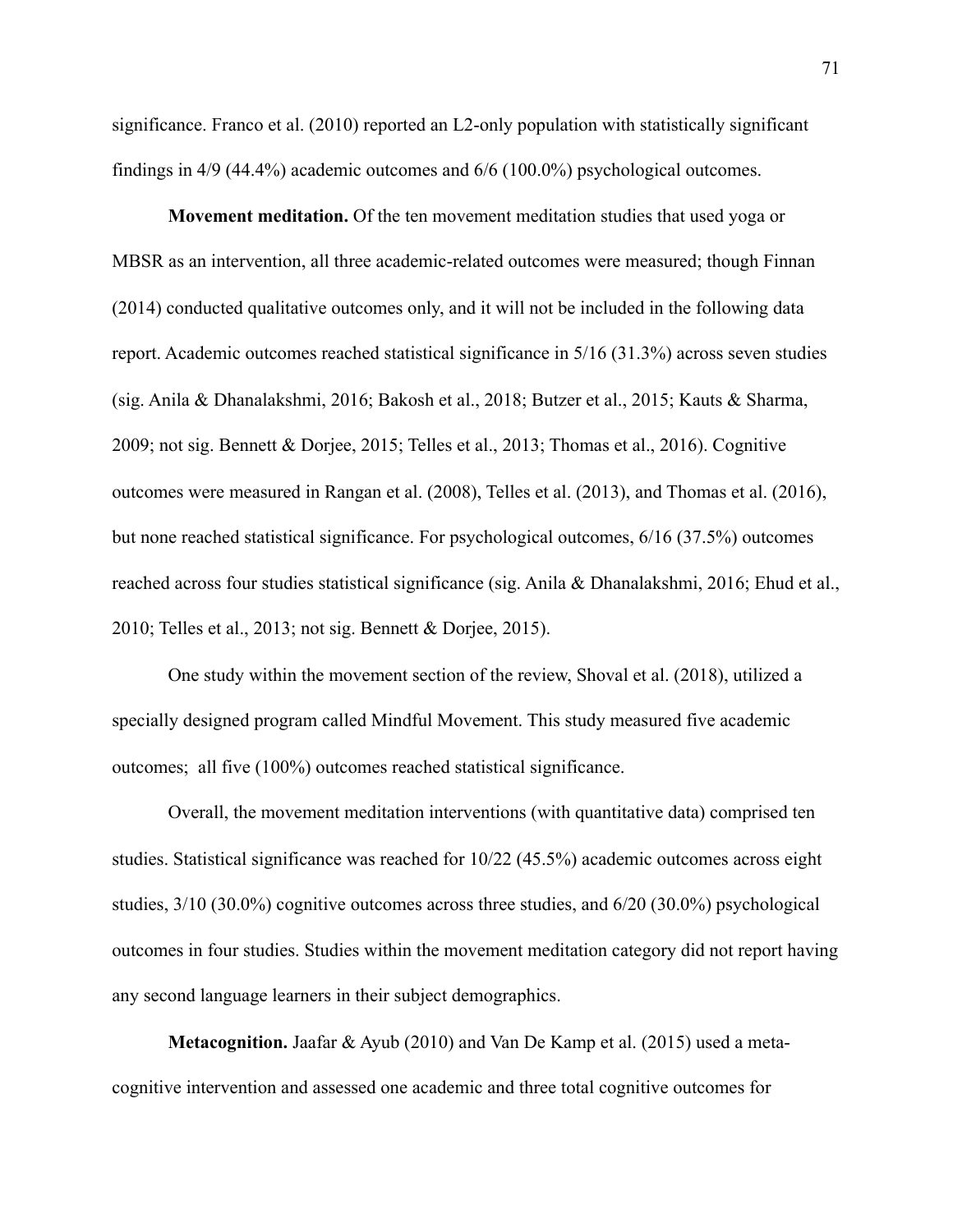participants. In Van De Kamp et al. (2015), 2/3 (66.7%) cognitive outcomes reached statistical significance and in Jaafar & Ayub (2010) 1/1 (100.0%) academic outcomes reached statistical significance in the remaining study. No L2 learners were reported in either metacognition study.

# **Professional Application**

Based on the overall data, mindfulness practice can be beneficial in improving academicrelated outcomes for students of all ages and may prove to be particularly beneficial to second language (L2) learners, though data specifically on L2 learners is quite limited at the current time. Within the various mindfulness techniques used across studies, TM and MindUP preliminarily appear to be more effective in improving students' academic-related outcomes than yoga across all measures. Though only Shoval et al. (2018) used the Mindful Movement program, MM is also promising in its effectiveness in improving students' academic performance. It should be noted that while the outcomes for the yoga intervention studies appear relatively ineffective, the yoga intervention was actually as effective as the regular physical exercise control groups in two out of six of the studies.

Both TM and MindUP could be easily adapted to any K12 school curriculum. Both of these programs have a well-defined curriculum and are taught by trained professionals, whether that be either by outside staff or specialized training for school staff (as is the case with MindUP).

**TM.** The TM program consists of a short, four-consecutive-day training by a certified TM instructor; with lessons that last approximately 1-1.5 hours depending on student age (ages 10+ have 90-minute sessions per day for four days). After the initial training, students and classroom teachers continue practicing TM on their own twice daily in the classroom or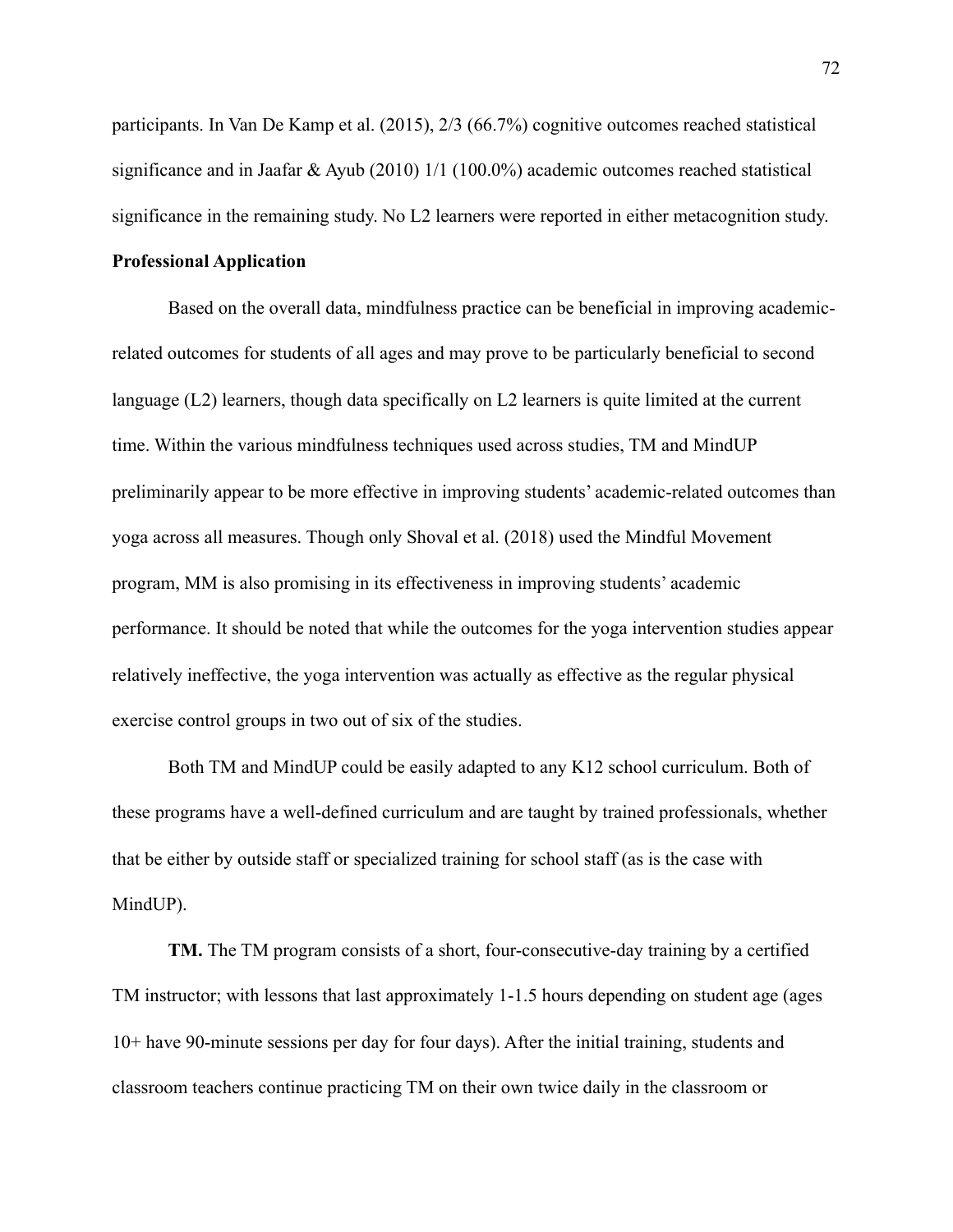sometimes at home, depending on the amount of time available during the school day. Based on email communication with the author from the Maharishi TM foundation, the initial four-day training costs \$380 per student over the age of ten, but some scholarships and discounts may be available by contacting the local TM instructor in a given area. For students under the age of ten, the cost per student is \$120 and meditation practice is five minutes, twice daily. As TM offers meditation instruction for all grade levels k12 and has a relatively low cost per student, TM could be a prudent choice for any school, especially for a school district seeking to implement a unified mindfulness program across all grade levels. One consideration for schools, however, is that the initial TM sessions may only be taught by a certified instructor, so schools incur the cost of instruction each time a new student arrives to a TM classroom.

**MindUP.** Alternatively, The MindUP program has a one-year initial training period and is taught school-wide by a certified MindUP instructor to the school staff. After school staff learn the MindUP program, school staff then instructs the students. MindUP consists of 15 initial lessons; thereafter, teachers are recommended to continue two to three minute "brain breaks" three times per day in their classrooms. Courses are scaffolded and broken into grade clusters of PreK-2, 3-5, and 6-8. The initial cost for a school-wide MindUP certification is \$6,000-\$8,000 and varies depending on the number of teachers being trained. Currently, there are no scholarships or discounts available, but there is special funding for Title 1 schools. Additionally, the MindUP organization expects to switch over to district-wide training in the United States. As MindUP offers instruction for grades PreK-8, it is ideal for primary and middle schools and may be preferred by some school districts, since school staff administers the mindfulness instruction and schools would not need to incur additional cost each year when new students enroll.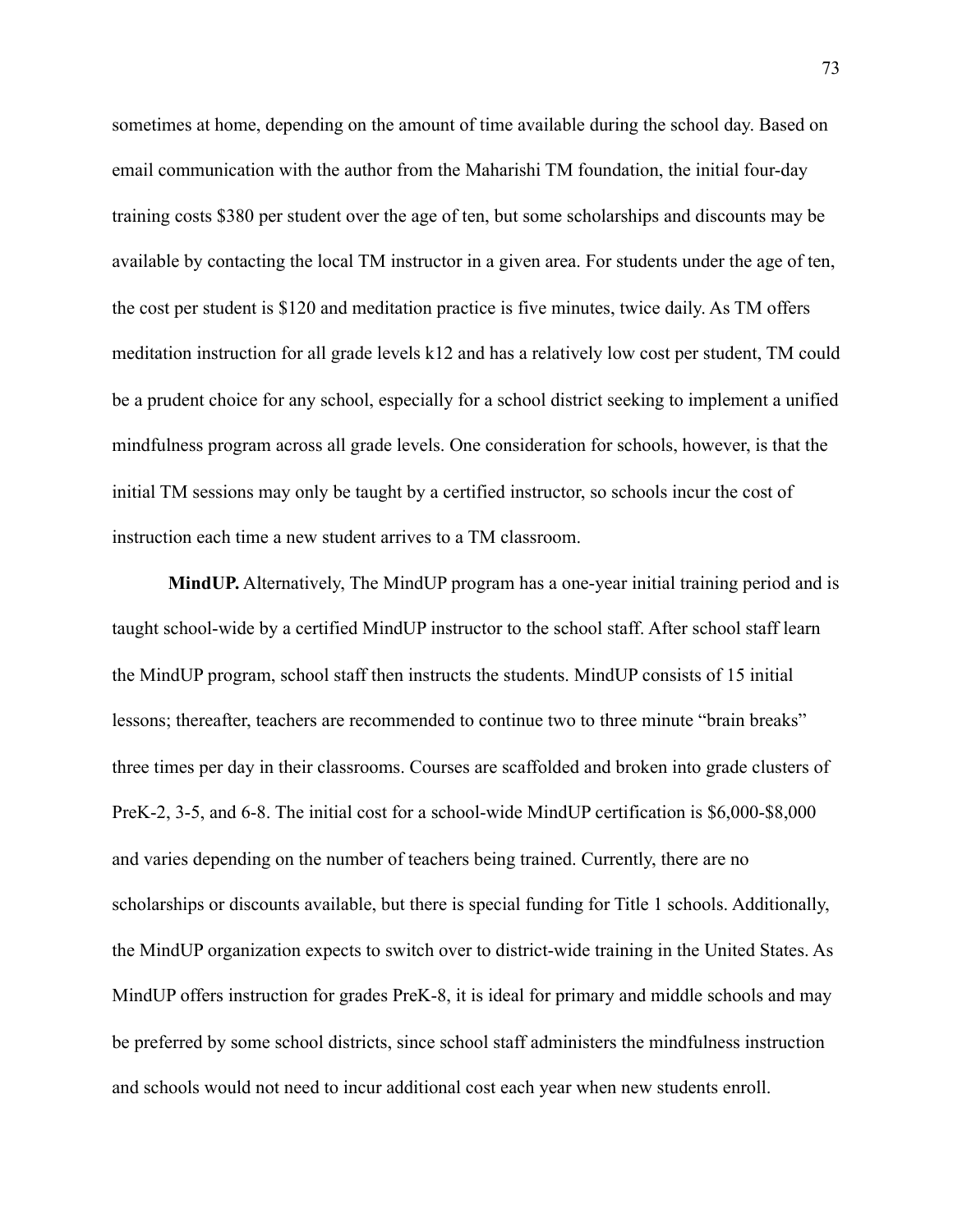## **Limitations**

Within each category of intervention type, aside from the TM intervention, there was a wide range in length and frequency of intervention, from a couple of weeks to a multi-year longitudinal study. Additionally, studies in the review spanned several countries and multiple continents; students were from a variety of types of community and socio-economic backgrounds. With such external variance between subject backgrounds, it can be difficult to determine the magnitude of the effect the intervention solely had on participants in comparison to other externalizing factors. This seems to be compounded by the fact that many of the studies conducted outside of the U.S. and India were the only studies conducted in those particular countries.

Additionally, aside from TM and MindUP, intervention methodologies varied greatly across studies, even within the same type of intervention category. For example, many of the yoga interventions incorporated similar elements, but each yoga intervention was unique (e.g. length, frequency, subject age). Academic-related outcomes across studies also varied greatly. Cognitive and psychological outcomes had the greatest amount of unique outcomes (specific outcomes that were not measured by more than one study). Even within the academic outcome category, which had the least variance of outcome types, there was quite a bit of variance. For instance, academic outcomes included overall gpa, individual student grades both per semester and at the end of the year, state standardized tests used by schools, teacher reports of academic achievement, and a cluster of standardized test results that were used to measure Kindergarten readiness. With such a wide range of outcomes, it may be difficult to pinpoint on what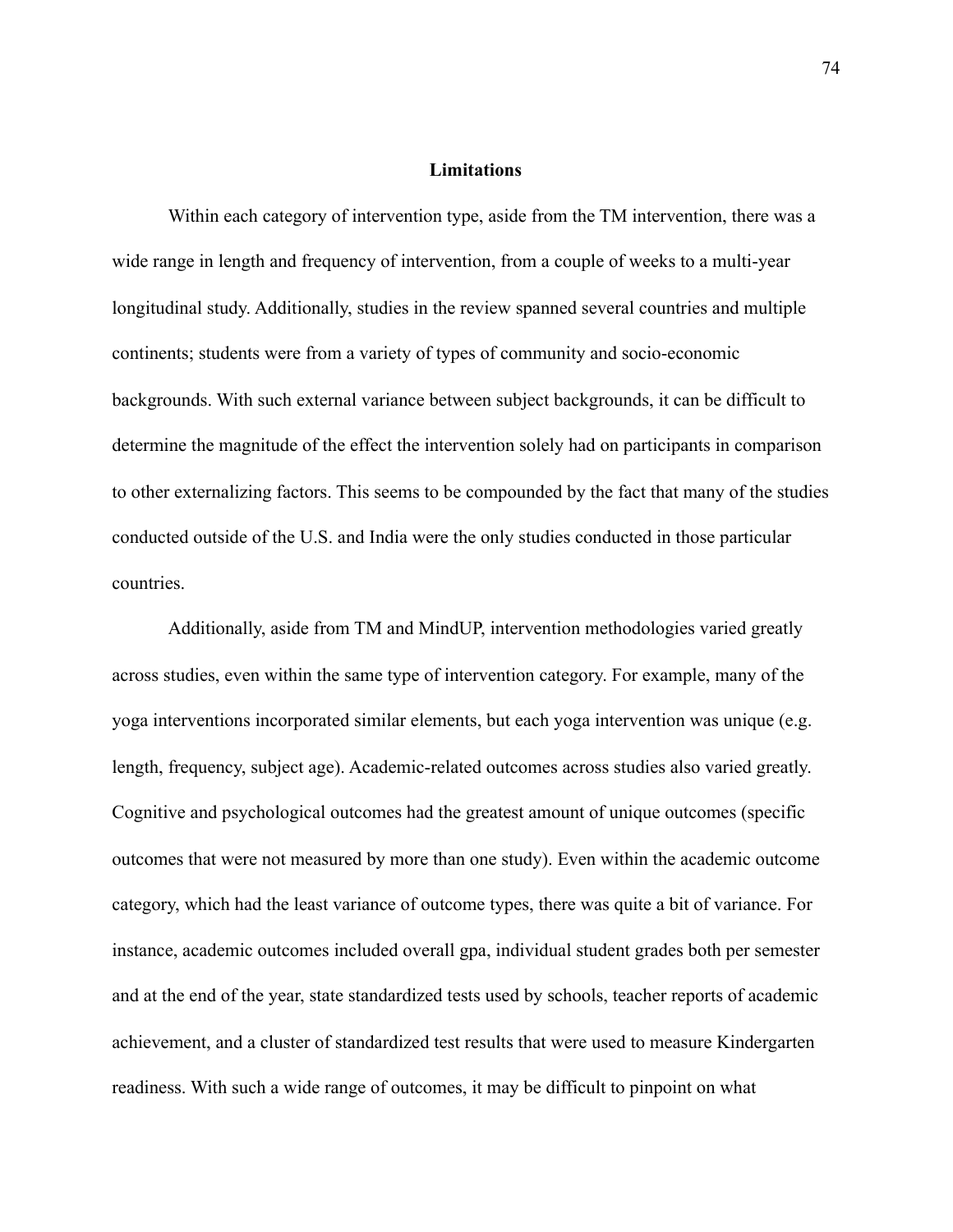mindfulness practice(s) have the greatest effect, especially when many of the outcome measures are unique to individual studies and not used across multiple studies.

Lastly, the number of studies measuring outcomes for L2s and meta-cognitive interventions was very low. Only five studies reported having any L2s, and two of these studies reported 14% and 34% respectively. According to the U.S. census for immigrant populations, this would be approximately the number of L2 students an average U.S. school would expect to have. As with meta-cognitive studies, only two articles consisted of empirical research, with a third article providing a meta-analysis of meta-cognitive strategies in relation to student reading comprehension. Due to the low number of studies related to these specific populations and outcomes, it is difficult to make accurate generalizations as to the effectiveness of mindfulness and meta-cognition on academic-related outcomes. Additionally, due to the limited amount of meta-cognitive studies, no data was able to be collected in order to make a connection between the influence of mindfulness on meta-cognitive teaching and student use. Though, since metacognition is a subcategory of mindfulness, it could be logically deduced (at least preliminarily), that students with higher levels of mindfulness would likely have or be able to develop greater meta-cognitive strategies and abilities in school.

## **Implications and Future Research**

Since 13/22 (59.1%) of the quantitative studies in this analysis on mindfulness and metacognition (survey and meta-analyses not included) investigated the effects of intervention over a relatively short period of time, it would be interesting for future researchers to investigate more longitudinal studies on its effects. Of these 13 studies, nine studies included interventions lasting between five and ten weeks (Anila & Dhanalakshmi, 2016; Bakosh et al., 2018;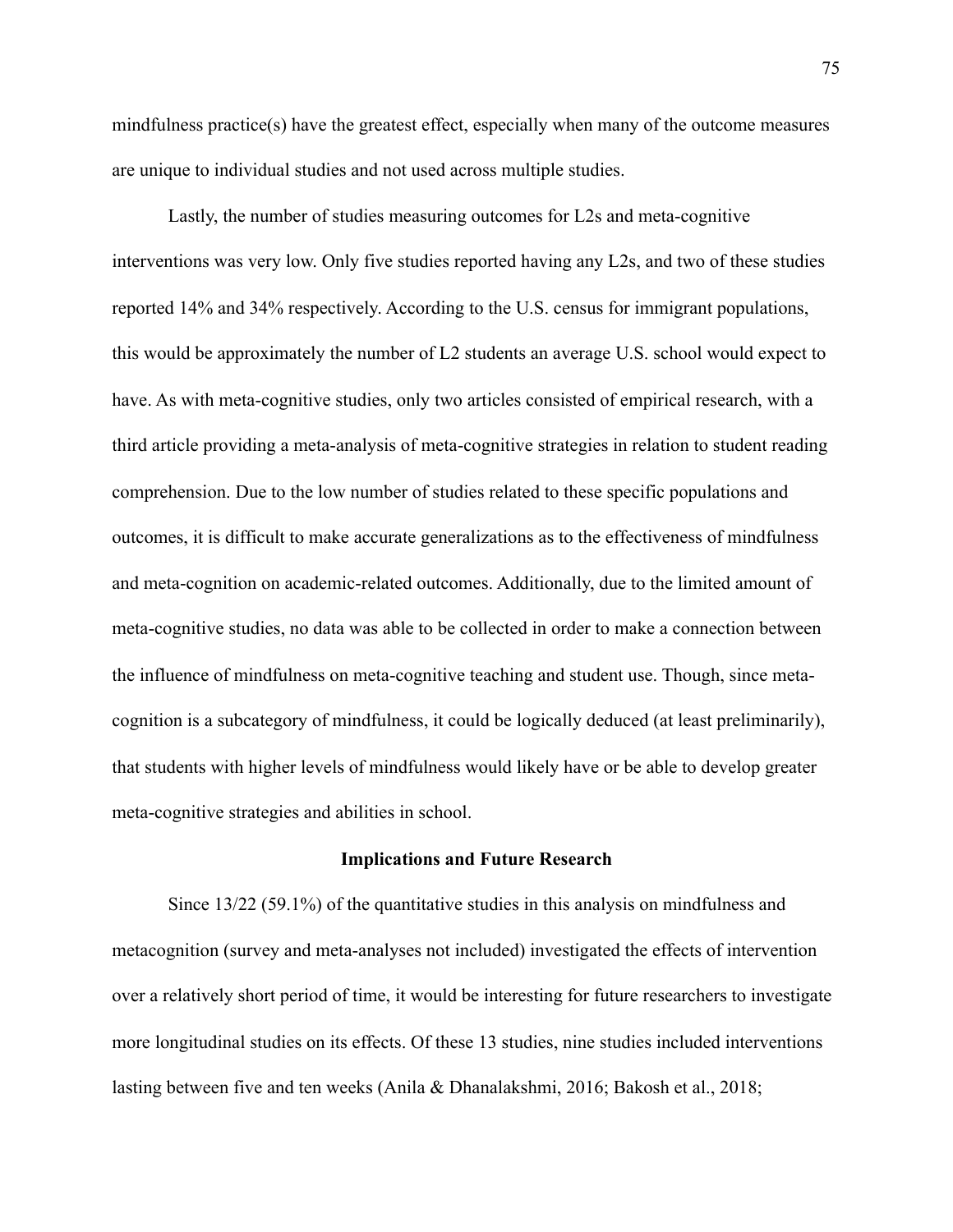Beauchemin et al., 2008; Bennett & Dorjee, 2015; Franco et al., 2010; Harpin et al., 2016; Kauts & Sharma, 2009; Spillios & Janzen, 1983; Thomas et al., 2016), and four studies included interventions lasting 12 weeks or three months (Butzer et al., 2015; Schonert-Reichl et al., 2015; Telles et al., 2013; Vickery & Dorjee, 2016). Likewise, less than half of the studies used schoolbased academic outcomes (gpa, individual grades, etc.) to measure the effects of mindfulness (Anila & Dhanalakshmi, 2016; Bakosh et al., 2018; Bennett & Dorjee, 2015; Butzer et al., 2015; Franco et al., 2010; Jaafar & Ayub, 2010; Kauts & Sharma, 2009; Schonert-Reichl et al., 2015; Telles et al., 2013; Wendt et al., 2015). Since many schools would be more likely to be on board with integrating a new program into their school curriculum if research could show its effects on academic achievement, it would be beneficial for future research to do more investigation on mindfulness, using school-based measures, such as gpa and student grades. This may be in addition to other cognitive and/or psychological outcomes or as a stand-alone outcome, as some studies chose in the present study.

 As for L2 populations, there are presently few studies that have investigated the effects of mindfulness on academic outcomes specifically for L2 students. Though, based on overwhelmingly positive findings from L2-only studies in Fallah (2017), Franco et al. (2010), and Lu et al. (2017), further research would be beneficial in determining whether mindfulness practice is truly more efficacious for this subpopulation. Since it may be difficult to find large groups of L2 students in the U.S., it may be useful for future researchers to simply report percent or number of L2 students within study samples and additionally provide specific data on the subpopulation of their study. Schonert-Reichl et al. (2015) and Wendt et al. (2015) from the present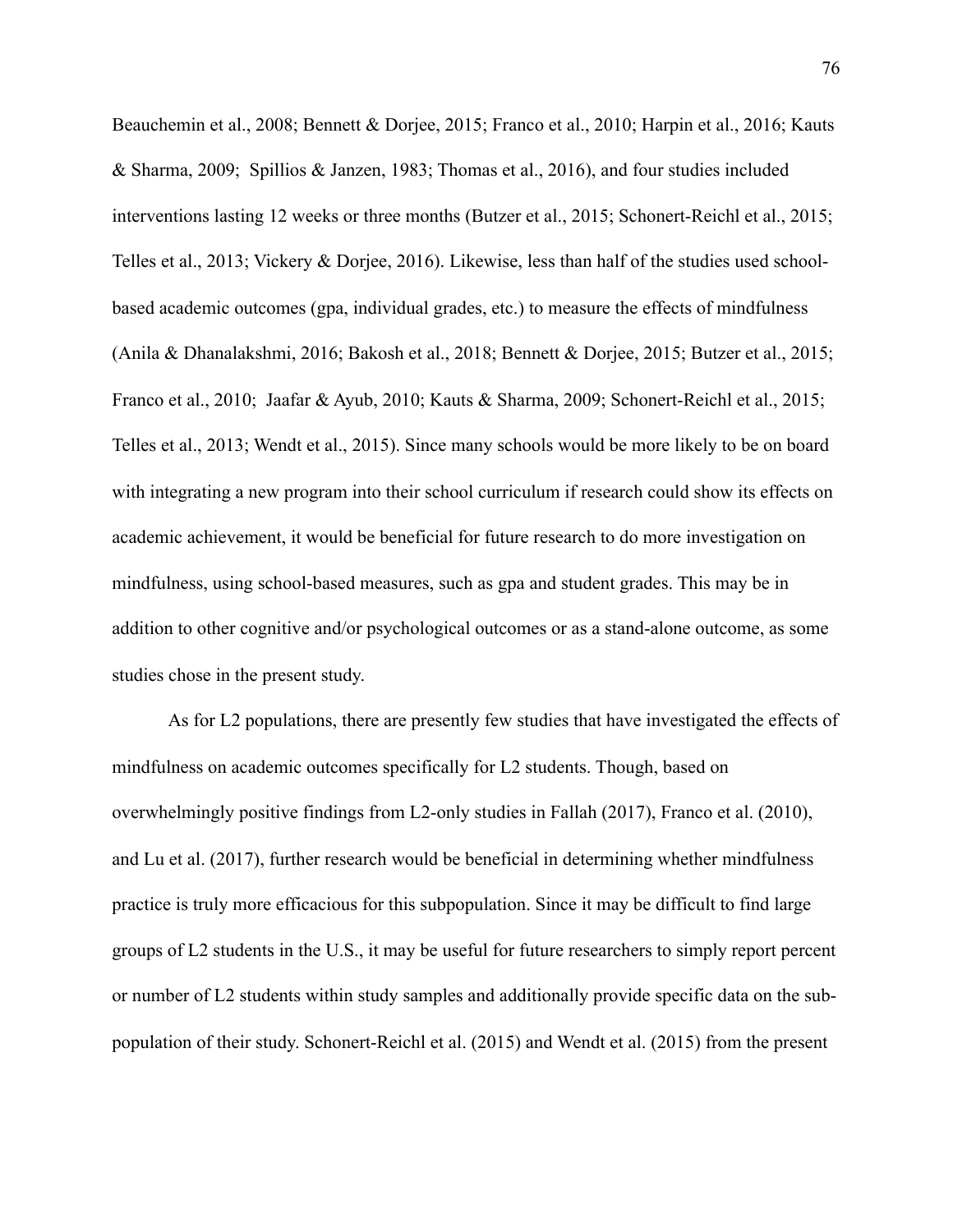review provided data on the percentage of L2s in their study, but did not provide specific outcome data regarding this population in the results.

 Lastly, ten of the studies in the review did not use a mindfulness vs. non-treatment control design. A waitlist control (WLC) design was used in Bakosh et al. (2018), Tarrasch et al. (2016), Van De Kamp et al. (2015), and Vickery and Dorjee (2016), while a no-control design was used in Beauchemin et al. (2008) and Ehud et al. (2010). Butzer et al. (2015) and Telles et al. (2013) used a yoga vs. physical education design, where control students participated in PE classes instead of yoga. Shoval et al. (2018) investigated a three-way design with a Mindful Movement, movement for its own sake, and true control group; similarly, So and Orme-Johnson (2001) investigated another three-way design of a Transcendental Meditation, napping, and true control groups. Since many of the yoga studies found yoga to be either more or as effective as regular physical exercise programs, it may be interesting for future researchers to conduct single studies that compare the effects of yoga and a meditation-only intervention, such as TM (which proved most prevalent and effective across meditation-only studies) in this review.

## **Conclusion**

This review sought to identify the impact of mindfulness intervention on general and L2 students' academic performance in school, to compare the effectiveness of various mindfulness techniques, and to explore how metacognitive instruction compares to mindfulness instruction in regards to student academics. Overall, mindfulness practice appears to have a positive impact on student academic-related outcomes; providing either positive or sometimes null effects on participants. Regarding all students, mindfulness meditation practice had the greatest impact on math, language studies, and psychological outcomes. Mindfulness meditation had a significant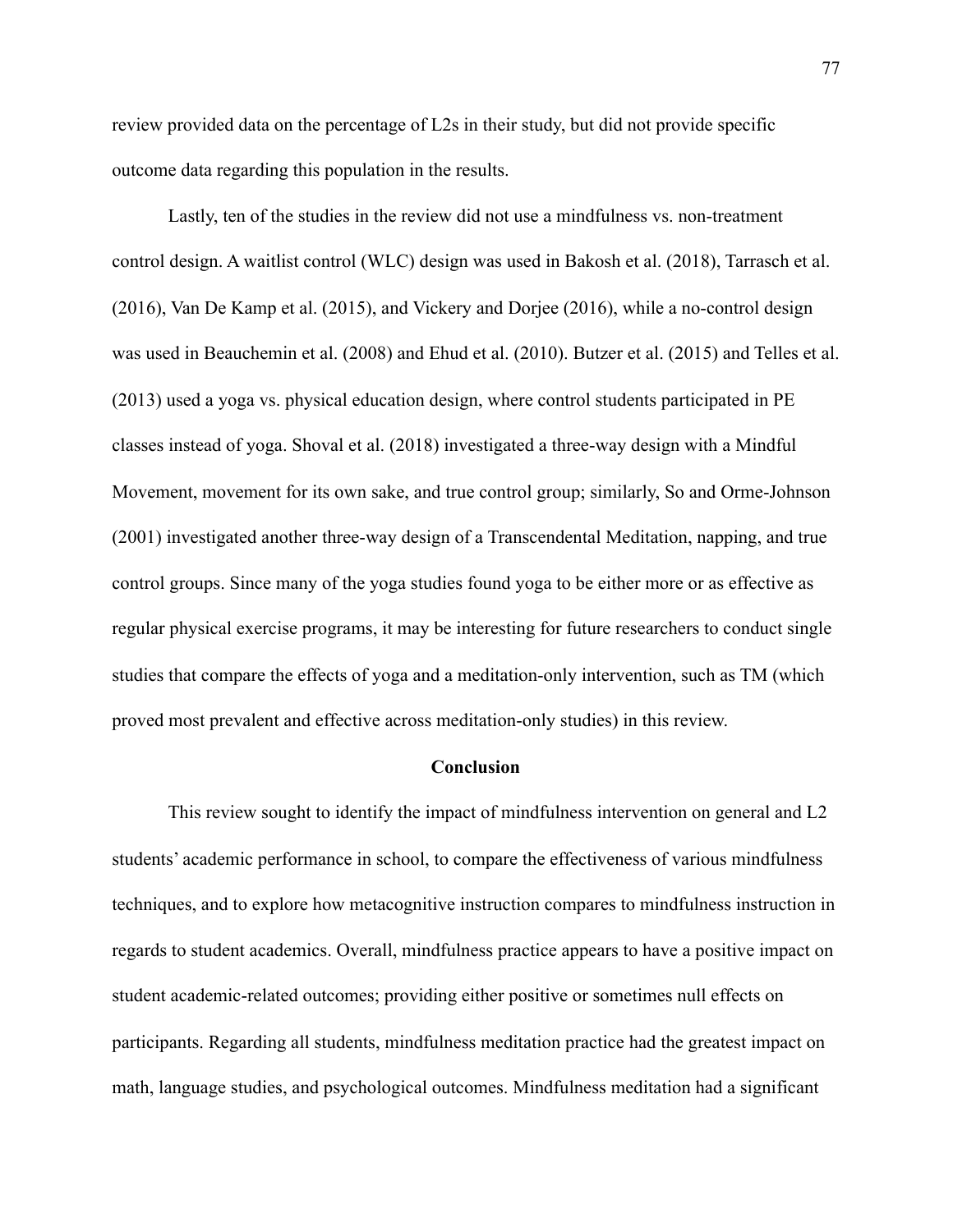impact on all academic-related outcomes for studies investigating L2-only populations; though the number of studies measuring L2-only subjects is few and these results should be viewed only as very preliminary findings. Overall, mindfulness meditation without movement proved more beneficial than yoga practice, but metacognitive practice was comparatively effective to overall outcomes of mindfulness meditation; though TM and MindUP specifically warranted greater success than the metacognitive intervention on student academic-related outcomes. In all, though research on mindfulness practice in schools, (specifically L2 students) is still in its preliminary stages of empirical research, the current literature on the effects of mindfulness practice on student academic-related outcomes appears promising. With careful consideration of the student population and mindfulness program used as an intervention, future researchers may help U.S. schools make more informed decisions regarding whether mindfulness practice could benefit their students and which mindfulness program would be the best fit for their schools.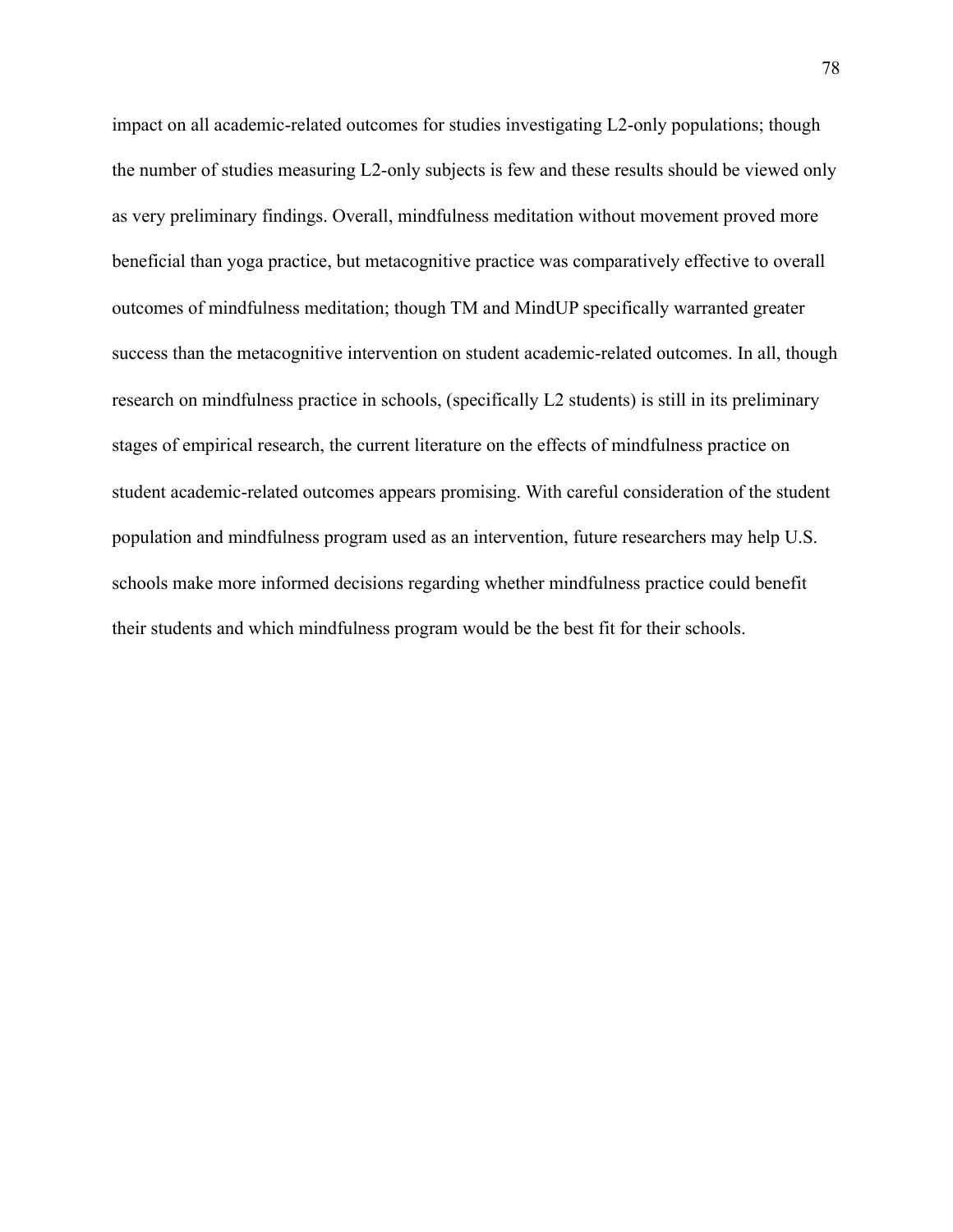- Ackerman, C. (2017). 23 Amazing health benefits of mindfulness for body and brain. Retrieved from https://positivepsychology.com/benefits-of-mindfulness/
- Anila, M. M. & Dhanalakshmi, D. (2016). Mindfulness based stress reduction for reducing anxiety, enhancing self-control, and improving academic performance among adolescent students. *Indian Journal of Positive Psychology*, 7(4), 390-397. Retrieved from http:// www.iahrw.com/index.php/home/journal\_detail/19#list
- Bakken, E. E. (2019). Center for Spirituality and Healing University of Minnesota [Mindfulness-Based Stress Reduction]. Retrieved from https://www.csh.umn.edu/MBSR
- Bakosh, L. S., Mortlock, J. M T., Querstret, D., & Morison, L. (2018). Audio-guided mindfulness training in schools and its effect on academic attainment: Contributing to theory and practice. *Learning and Instruction, 58*, 34-41. Doi:10.1016/j.learninstruc. 2018.04.012
- Bakosh, L. S., Snow, R. M., Tobias, J. M., Houlihan, J. L., & Barbosa-Leiker, C. (2015). Maximizing mindful learning: Mindful awareness intervention improves elementary school students' quarterly grades. *Mindfulness*, 7(1), 59-67. Doi: 10.1007/ s12671-015-0387
- Beauchemin, J., Hutchins, T. L., & Patterson, F. (2008). Mindfulness meditation may lessen anxiety, promote social skills, and improve academic performance among adolescents with learning disabilities. *Complementary Health Practice Review, 13*(1), 34-45. Doi: 10.1177/1533210107311624

Bennett, K & Dorjee, D. (2016). The impact of a mindfulness-based stress reduction course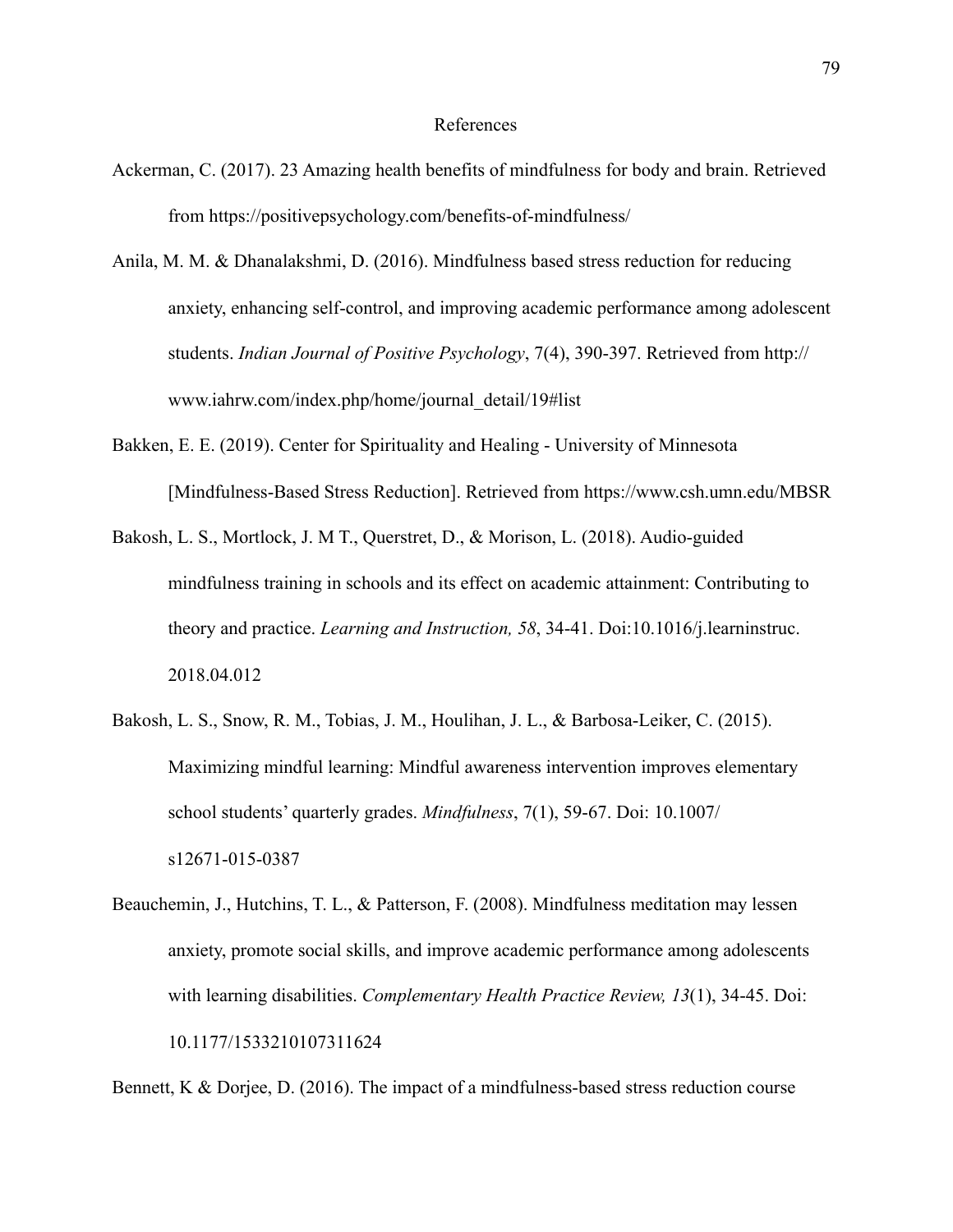(MBSR) on well-being and academic attainment of sixth-form students. *Mindfulness*, 7, 105-114. Doi: 10.1007/s12671-015-0430-7

- Butzer, B., Van Over, M, Noggle Taylor, J. J., & Khalsa, S. B. S. (2015). Yoga may mitigate decreases in high school grades. *Evidence-Based Complementary and Alternative Medicine*. Doi: 10.1155/2015/259814
- California Department of Education. (2015). *CAASPP paper based test results: Help: Term and score explanations.* Sacramento, CA: California Department of Education.
- David Lynch Foundation. (2019, June). Center for Health and Wellness. Retrieved from https://www.davidlynchfoundation.org
- Ehud, M., An, B., & Avshalom, S. (2010). Here and now: Yoga in Israeli schools. *International Journal of Yoga*, 3, 42-47. Doi: 10.4103/0973-6131.72629
- Elder, C., Nidich, S., Colbert, R., Hagelin, J., Grayshield, L., Oviedo-Lim, D., . . . Gerace, D. (2011). Reduced psychological distress in racial and ethnic minority students practicing transcendental meditation program. *Journal of Instructional Psychology*, *38*(2), 109-116. Retrieved from https://search-proquest-com.ezproxy.bethel.edu/docview/903978554? accountid=8593
- Fallah, N. (2017). Mindfulness, coping self-efficacy and foreign language anxiety: A mediation analysis. *Educational Psychology*, 37(6), 475-756. Doi: 10.1080/01443410.2016.1149549
- Finnan, C. (2015). Not a waste of time: Scheduling non-academic learning activities into the school day. *Urban Review*, 47, 26-44. Doi: 10.1007/s11256-014-0286-5

Franco, C., Mañas, I., Cangas, A. J., & Gallego, J. (2010). The applications of mindfulness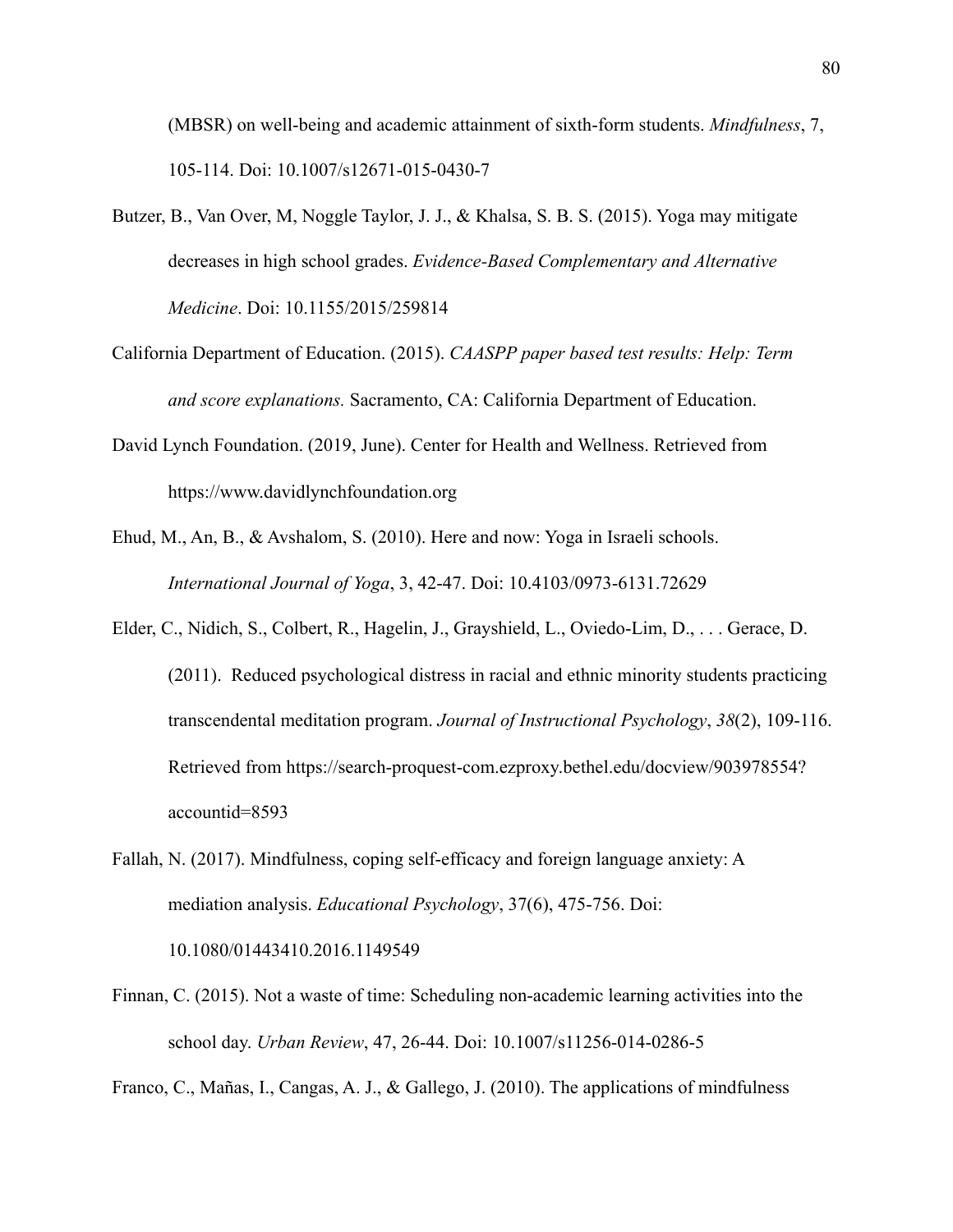with students of secondary school: Results on the academic performance, self-concept and anxiety. *Communications in Computer and Information Science, 111*, 83-97. Doi: 10.1007/978-3-642-16318-0\_10

- Frumos, F. (2015). Metacognitive monitoring accuracy and academic performance at university students. *Journal of Innovation in Psychology, Education, and Didactics*, 19(2), 307-314. Retrieved from https://search-proquest-com.ezproxy.bethel.edu/docview/2092793083/ fulltextPDF/BD55698307C0458CPQ/1?accountid=8593
- Garnefski, N. & Kraaij, V. (n.d.). Cognitive emotion regulation questionnaire (CERQ). *Universiteit Leiden*. Retrieved from https://www.universiteitleiden.nl/en/research/ research-projects/social-and-behavioral-sciences/cognitive-emotion-regulationquestionnaire-cerq
- Gifford-Smith, M. (2000). *Teacher social competence scale: Grade 4/Year 5 update (Fast Track Project Technical Report*. Retrieved from https://www.fasttrackproject.org

Goldie Hawn Foundation. (2018). MindUP: About Us. Retrieved from https://mindup.org/about/

- Hanley, A. W., Palejwala, M. H., Hanley, R. T., Canto, A. I., & Garland, E. L. (2015). A failure in mind: Dispositional mindfulness and positive reappraisal as predictors of academic self-efficacy following failure. *Personality and Individual Differences*, 86, 332-337. Doi: 10.1016/j.paid.2015.06.033
- Harlow, L. L. (2018). Significance. In B. B. Frey (Ed.), *The SAGE Encyclopedia of Educational Research, Measurement, and Evaluation* (pp. 1514-1516). Thousand Oaks: Sage Publications, Inc.

Harpin, S. B., Rossi, A., Kim, A. K., & Swanson, L. M. (2016). Behavioral impacts of a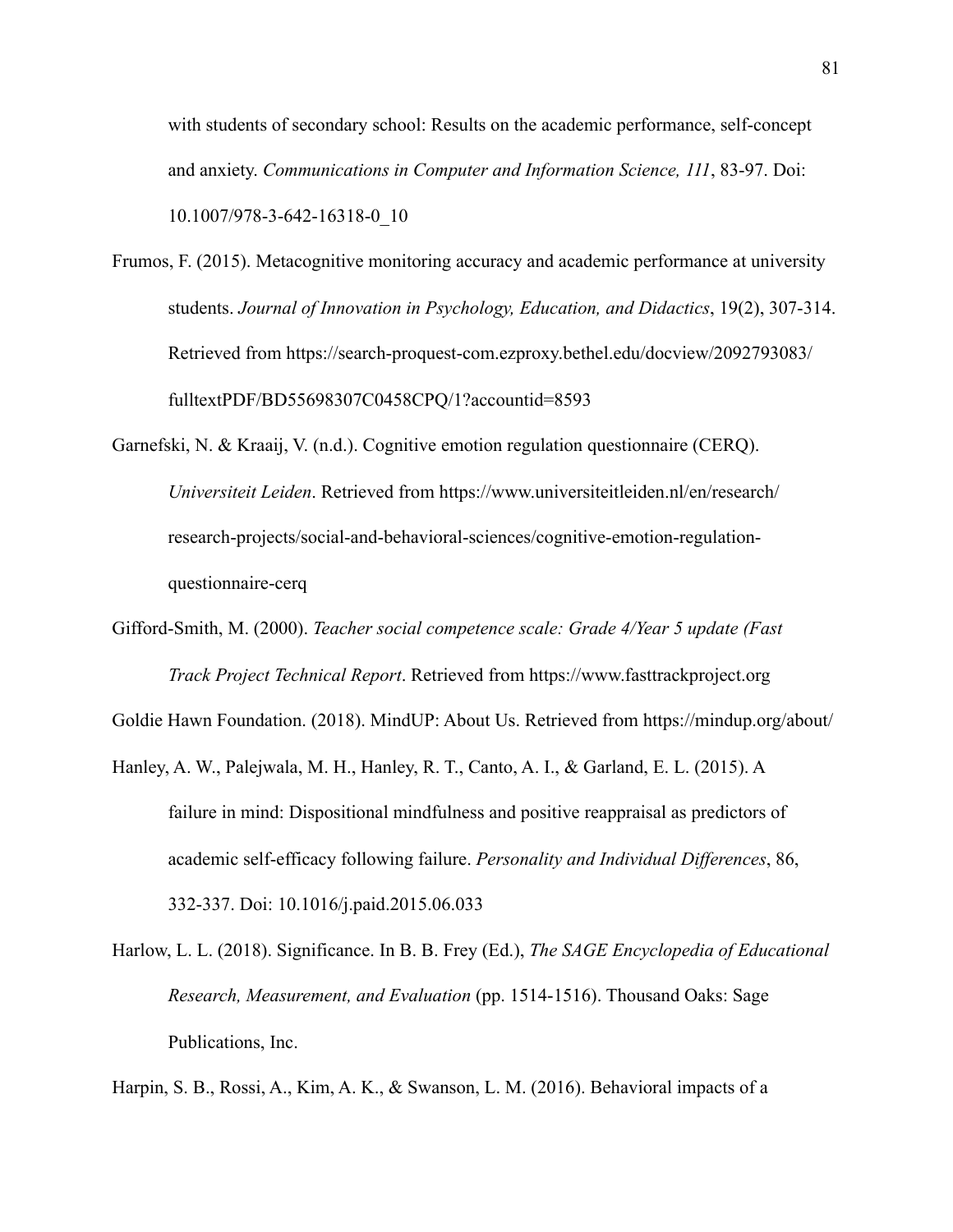mindfulness pilot intervention for elementary school students. *Education, 137*(2), 149-156. Retrieved from http://ezproxy.bethel.edu/login?url=https:// search.ebscohost.com/login.aspx?direct=true&db=keh&AN=120179274&site=ehostlive&scope=site

- Horwitz, E. K., Horwitz, M. B., and Cope, J. (1986). Foreign language classroom anxiety. The *Modern Language Journal*, 70(2), 125-132. Doi: 10.2307/327317
- Jaafar, W. M. W. & Ayub, A. F. M. (2010). Mathematics self-efficacy and meta-cognition among university students. *Procedia Social and Behavioral Sciences*, 8, 519-524. Doi: 10.1016/j.sbspro.2010.12.071
- Kabat-Zinn. (2005). *Coming to Our Senses: Healing Ourselves and the World Through Mindfulness.* New York: Hyperion.
- Kauts, A. & Sharma, N. (2009). Effect of yoga on academic performance in relation to stress. *International Journal of Yoga*, 2(1). Retrieved from http://www.ijoy.org.in/
- Kim, H. W. (2018). P value. In B. B. Frey (Ed.), *The SAGE Encyclopedia of Educational Research, Measurement, and Evaluation* (pp. 1195-1198). Thousand Oaks: SAGE Publications, Inc.
- Kukreja, N., Saini, S., & Vig, D. (2014). Exploratory analysis of intellectual abilities, metacognitive skills, and academic performance of rural adolescents. *Journal of Health and Wellbeing*. 5(4), 527-535. Retrieved from https://www.iahrw.com/index.php/home/ journal\_detail/19//list
- Lan, Y., Lo, Y., & Hsu, Y. (2014). The effects of meta-meta-cognitive instruction on students' reading comprehension in computerized reading contexts: A quantitative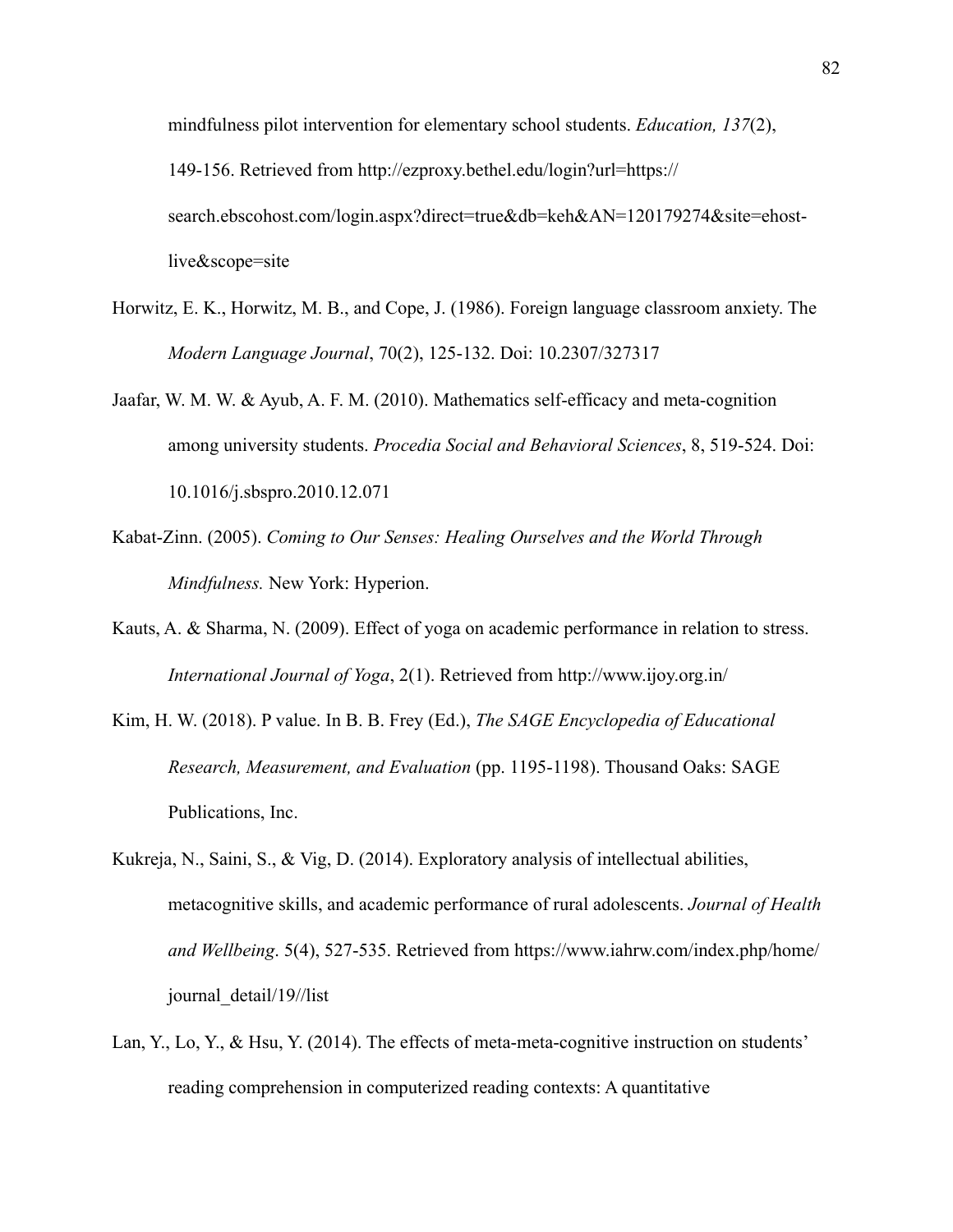meta-analysis. *International Forum of Educational Technology and Society*, 17(4), 186-202. Retrieved from https://www.jstor.org/stable/10.2307/jeductechsoci.17.4.186

- Lu, S., Huang, C., & Rios, J. (2017). Mindfulness and academic performance: An example of migrant children in China. *Children and Youth Services Review*, 82, 53-59. Doi: 10.1016/ j.childyouth.2017.09.008
- Maharishi Foundation USA. (2019). *Transcendental Meditation*. Retrieved from https://www.tm.org
- Maynard, B. R., Solis, M. R., Miller, V. L., & Brendel, K. E. (2017). Mindfulness-based interventions for improving cognition, academic achievement, behavior, and socioemotional functioning of primary and secondary school students. *The Campbell Collaboration*, 5-46. Doi: 10.4073/csr2017.5
- Merriam-Webster Dictionary. (2019). *Metacognition*. Retrieved from

https://www.merriam-webster.com/dictionary/metacogniton

Mind Life Institute. (n.d.) *Mission*. Retrieved from https://www.mindandlife.org

Mind Life Institute. (n.d.) *Programs and Events*. Retrieved from https://www.mindandlife.org

Mindfulness in Schools Project. (2019). *Bring mindfulness to your school [Step 3 - Teach* 

*Mindfulness]*. Retrieved from https://mindfulnessinschools.org

Nidich, S., Mjasiri, S., Nidich, R., Rainforth, M., Grant, J., Valosek, L., & . . . Zigler, R. (2011). Academic achievement and transcendental meditation: A study with at-risk urban middle school students. *Education, 131*(3), 556-564. Retrieved from http:// link.galegroup.com.ezproxy.bethel.edu/apps/doc/A253740215/PROF? u=clic\_bethel&sid=PROF&xid=73447500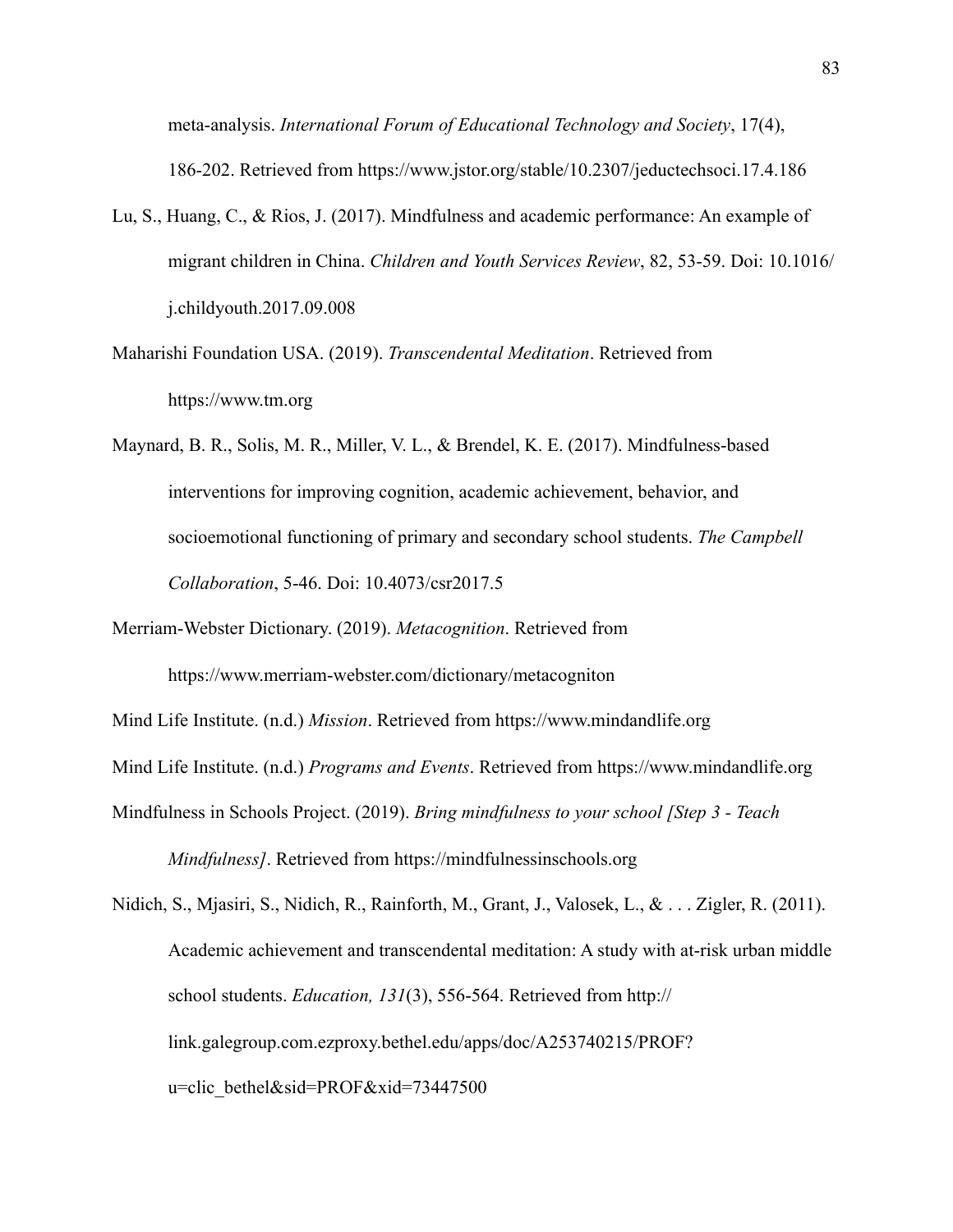- Onwuegbuzie, A. J., Bailey, P., and Daley, C. E. (2000). Cognitive, affective, personality, and demographic predictors of foreign-langauge achievement. *The Journal of Educational Research*, 94(1), 3-15. Retrieved from https://www.jstor.org/stable/27542298
- Rangan, R., Nagendra, H. R., & Bhat, G. R. (2008). Planning ability improves in a yogic education system compared to a modern. *International Journal of Yoga*, 1(2), 60-65.

Doi: 10.410310973-6131.41033

- Schonert-Reichl, K. A. & Lawlor, M. S. (2010). The effects of a mindfulness-based education program on pre- and early adolescents' well-being and social and emotional competence. *Mindfulness*, 1(3), 137-151. Doi: 10.1007/s12671-010-0011-8
- Schonert-Reichl, K. A., Oberle, E., Lawlor, M. S., Abbott, D., Thomson, K., Oberlander, T. F., & Diamond, A. (2015). Enhancing cognitive and socio-emotional development through a simple-to-administer mindfulness-based school program for elementary school children: A randomized controlled trial. *Developmental Psychology, 51*(1), 52-66. Doi:10.1037/ a0038454
- Sharkey, J. and Layzer, C. (2000). Whose definition of success? Identifying factors that affect English language learners' access to academic success and resources. *TESOL Quarterly*, 34(2), 352-368. Retrieved from https://www.jstor.org/stable/3587961
- Shoval, E., Sharir, T., Arnon, M, & Tenenbaum, G. (2018). The effects of integrating movement into the learning environment of kindergarten children in their academic achievements. *Early Childhood Education Journal*, 46, 355-364. Doi: 10.1007/ s10643-017-0870-x

So, K. T. & Orme-Johnson, D. W. (2001). Three randomized experiments on the longitudinal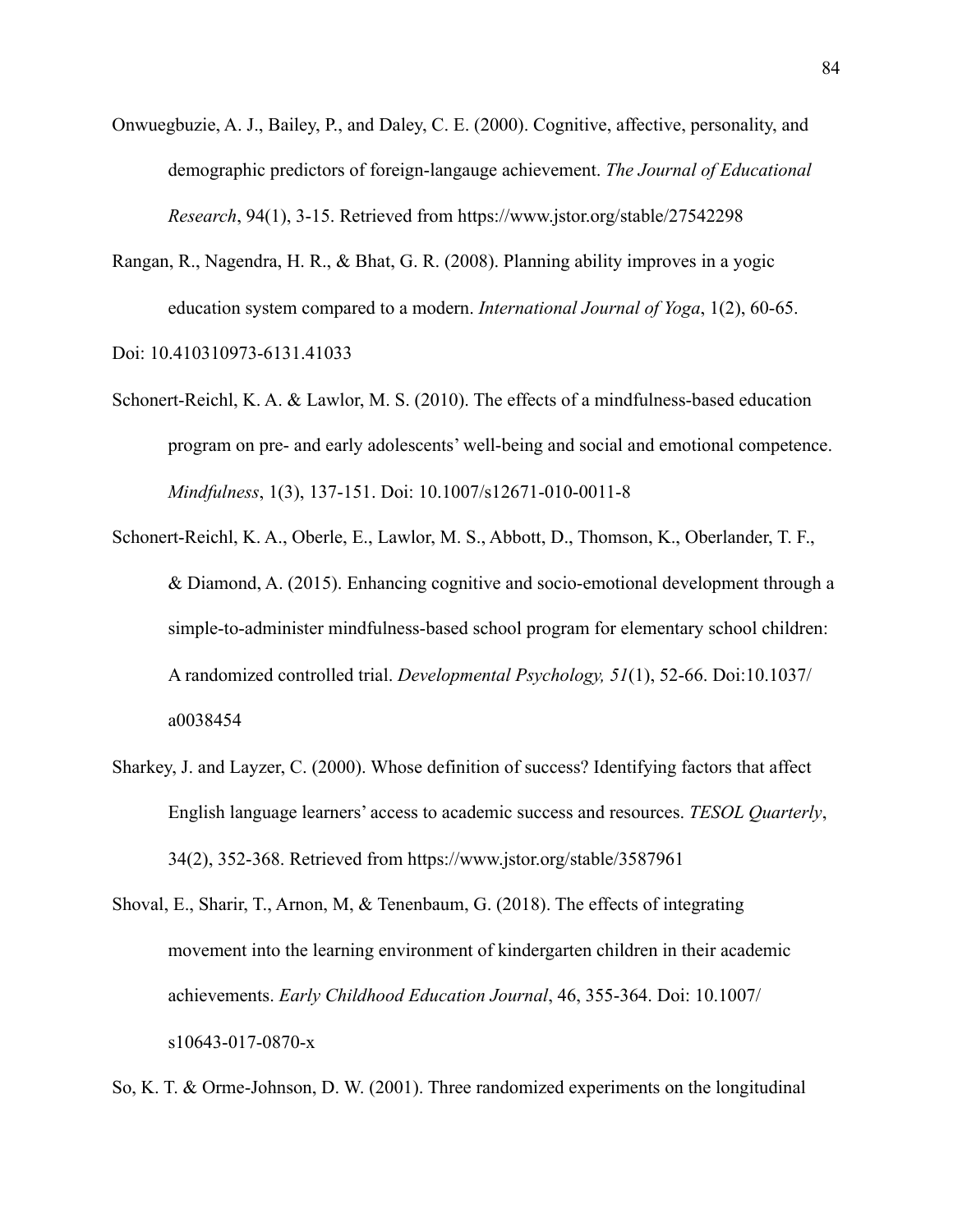effects of the transcendental meditation technique on cognition. *Intelligence, 29*, 419-440. https://doi.org/10.1016/S0160-2896(01)00070-8

- Spielberger, C. D., & Spielberger, C. D. (2010). State Trait anxiety inventory. In W. E. Craighead, & C. B. Nemerhoff (Eds.) The Corsini encyclopedia of psychology and behavioral science (4th ed.). Hoboken, NJ: Wiley. Retrieved from http:// ezproxy.bethel.edu/login?url=https://search.credoreference.com/content/entry/ wileycorsini/state trait anxiety inventory/0?institutionld=712
- Spillios, J. C. & Janzen, H. L. (1983). The effect of relaxation therapy on achievement for anxious learning disabled students. *School Psychology International, 4(2),* 101-107. Doi: 10.1177/0143034383042006
- Tarrasch, R., Margalit-Shalom, L., & Berger, R. (2017). Enhancing visual perception and motor accuracy among school children through a mindfulness and compassion program. *Frontiers in Psychology, 8*, 281. Doi:10.3389/fpsyg.2017.00281
- Telles, S., Singh, N., Bhardwaj, A. K., Kumar, A., & Balkrishna, A. (2013). Effect of yoga or physical exercise on physical, cognitive and emotional measures in children: A

randomized controlled trial. *Child and Adolescent Psychiatry and Mental Health*,

7(37). Doi: 10.1186/1753-2000-7-37

Thomas, E. M., Centeio, E. E., Kulik, N, Somers, C., & McCaughtry, N. (2016). Effects of a classroom-based yoga intervention on academic achievement and cognition. *Research Quarterly for Exercise and Sport Supplement*, 87(2), A-68. Retrieved from ProQuest.

UMASS Medical School. (2017). Center for Mindfulness in Medicine, Health Care, and Society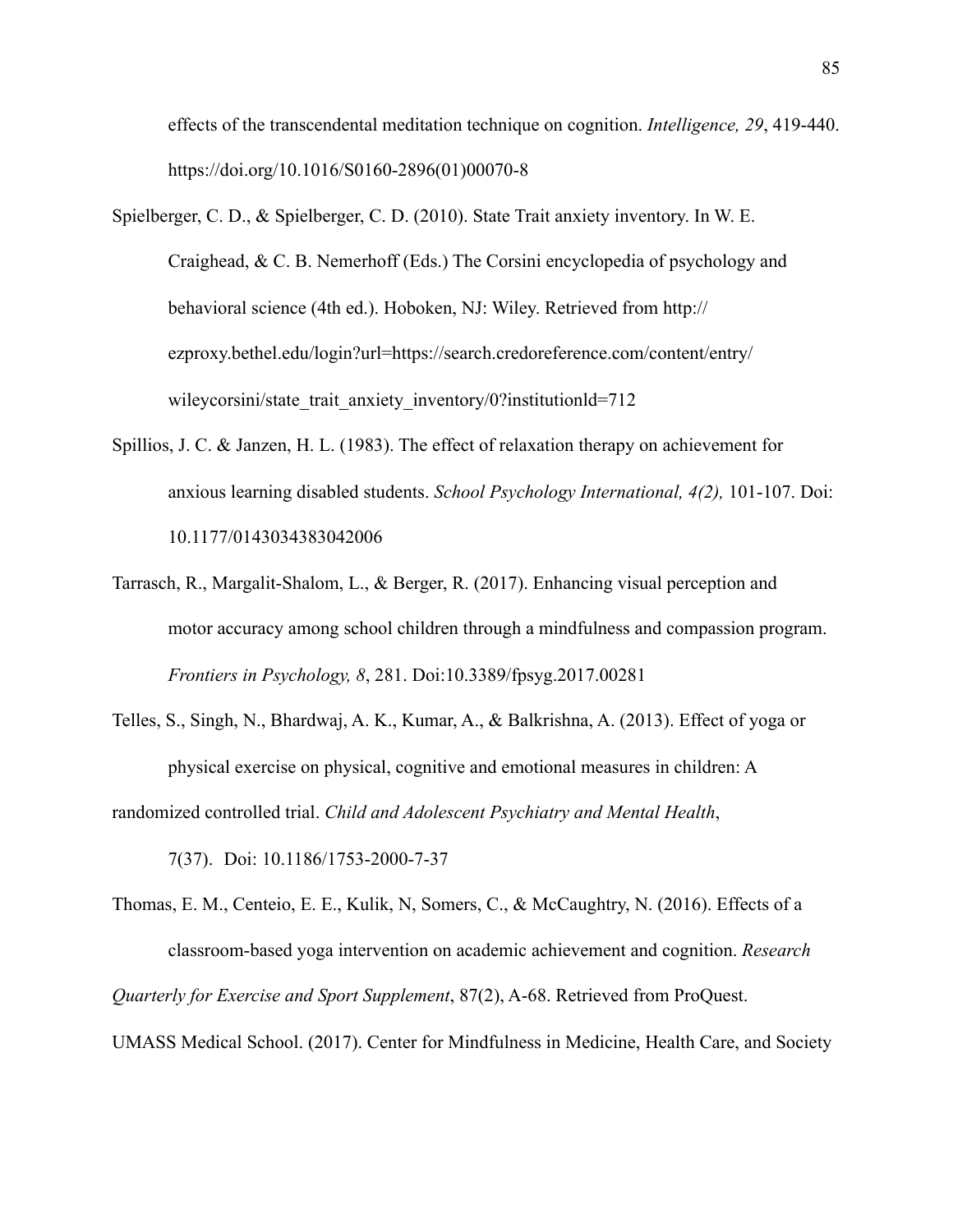[History of MBSR]. Retrieved from https://www.umassmed.edu/cfm/mindfulness-basedprograms/mbsr-courses/about-mbsr/

history-of-mbsr/

- Van de Kamp, M., Admiraal, W., Van Drie, J., & Rijlaarsdam, G. (2015). Enhancing divergent thinking in visual arts education: Effects of explicit instruction on metacognition. *British Journal of Educational Psychology*, 85, 47-58. Doi: 10.1111/bjep. 12061
- Vickery, C. E. & Dorjee, D. (2016). Mindfulness training in primary schools decreases negative affect and increases meta-cognition in children. *Frontiers in Psychology, 6*, 2025. Doi:10.3389/fpsyg.2015.02025
- Wagener, B. (2016). Metacognitive monitoring and academic performance in college. *College Teaching*, 64(2). Retrieved from https://web-b-ebscohost-com.ezproxy.bethel.edu/ehost/ detail/detail?vid=0&sid=88daa5ce-39db-40ae-be7bbe020952bbb3%40sessionmgr102&bdata=JnNpdGU9ZWhvc3QtbGl2ZSZzY29wZT1za XRl#AN=114245370&db=keh
- Wendt, S., Hipps, J., Abrams, A., Grant, J., Valosek, L, & Nidich, S. (2015). Practicing transcendental meditation in high schools: Relationship to well-being and academic achievement among students. *Contemporary School Psychology*, *19*(4), 312-319. doi: 10.1007/s40688-015-0066-6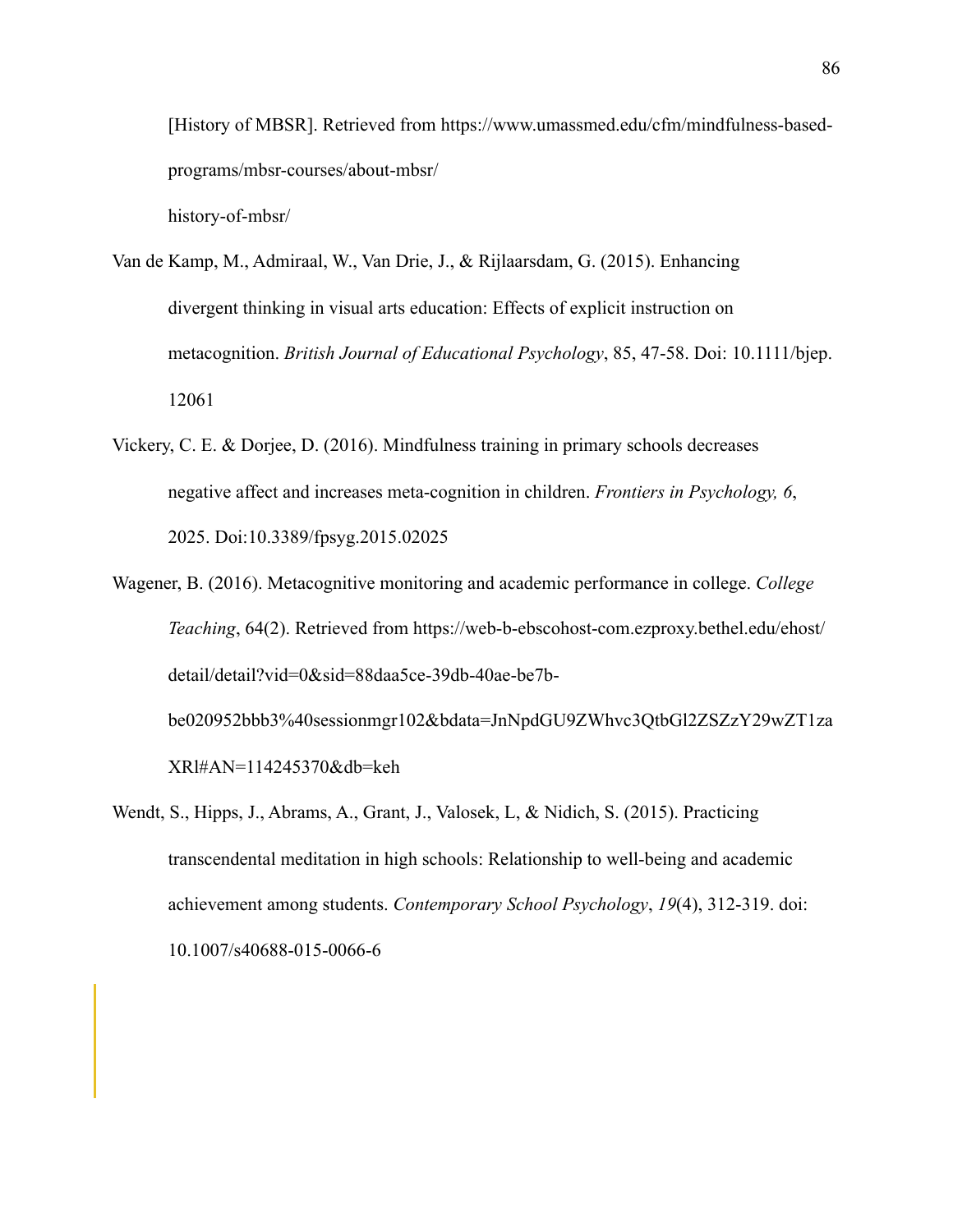# Appendix

Table 1 *Summary of Transcendental Meditation (TM) Intervention* 

| <b>Step</b>    | Description                                                                      | Length       |
|----------------|----------------------------------------------------------------------------------|--------------|
| 1              | Lecture on TM benefits                                                           | 1-hour       |
| $\overline{2}$ | Lecture on TM mechanics and background                                           | 1-hour       |
| 3              | One-on-one interview with TM instructor                                          | <b>Brief</b> |
| $\overline{4}$ | One-on-one lesson with TM instructor                                             | 2-hours      |
| 5              | Group check-in with TM instructor<br>about proper TM technique                   | 2-hours      |
| 6              | Group check-in with TM instructor<br>about body-mind connection                  | 2-hours      |
| 7              | Group check-in with TM instructor<br>about the importance of regular TM practice | 2-hours      |

*Note*: TM initial training described in So and Orme-Johnson (2001).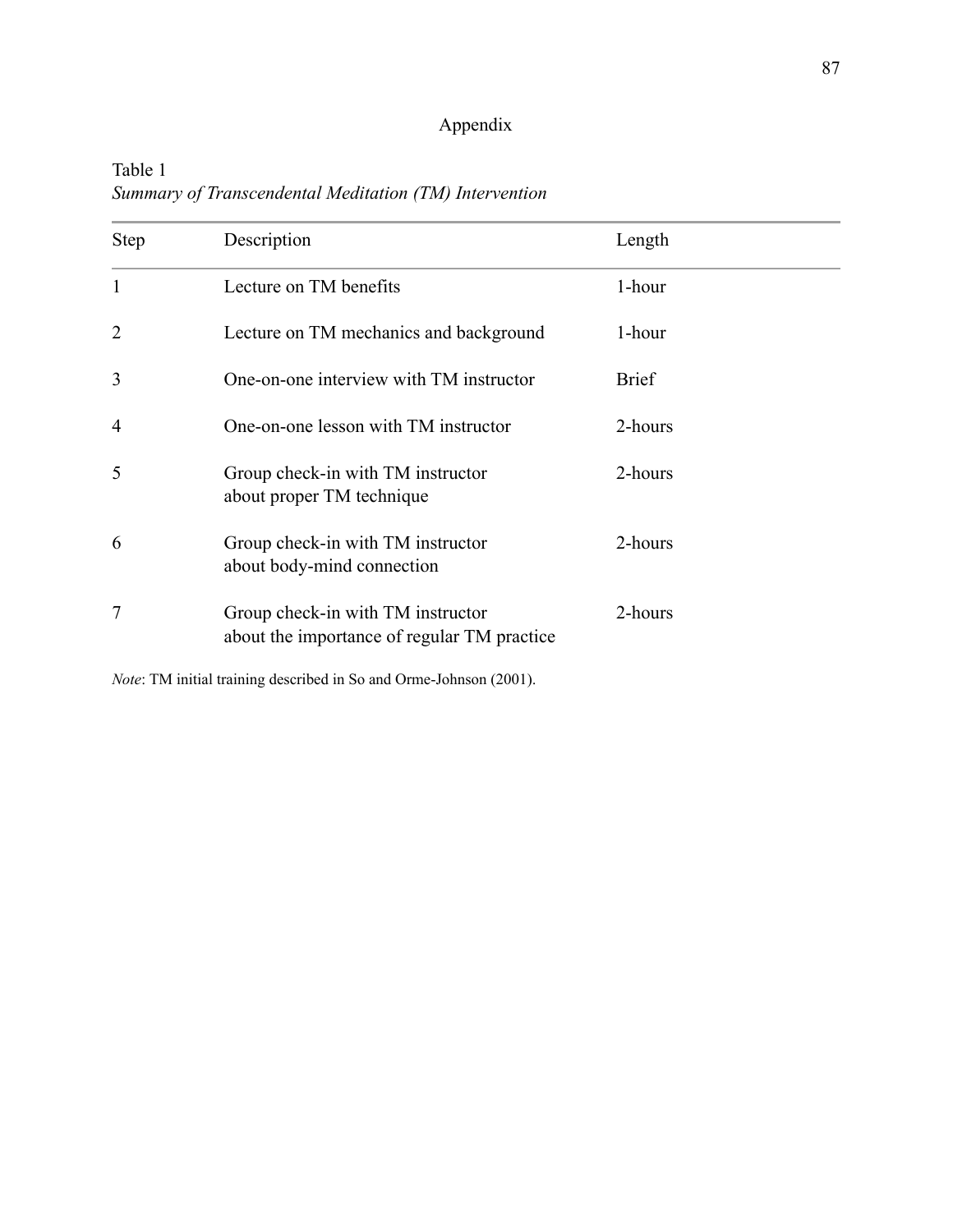Table 2.1

|  | Summary of Outcomes Reaching Statistical Significance in Mindfulness Studies |
|--|------------------------------------------------------------------------------|
|  |                                                                              |

|                                  | Academic       |               | Cognitive      |               | Psychological  |               |
|----------------------------------|----------------|---------------|----------------|---------------|----------------|---------------|
| Group                            | $\#$           | $\frac{0}{0}$ | #              | $\frac{0}{0}$ | #              | $\frac{0}{0}$ |
| <b>TM</b>                        |                |               |                |               |                |               |
| Elder et al. (2011)              |                |               |                |               | $\overline{3}$ | 0.667         |
| Wendt et al. $(2015)~$           | $\overline{2}$ | 0.000         |                |               | 5              | 0.400         |
| So & Orme-Johnson (2001)         |                |               | 3              | 1.000         | $\overline{4}$ | 1.000         |
| Nidich et al. (2011)             | 3              | 1.000         |                |               |                |               |
| <b>MindUP</b>                    |                |               |                |               |                |               |
| Schonert-Reichl et al. $(2015)~$ | $\mathbf{1}$   | 0.000         | $\overline{2}$ | 1.000         | 8              | 0.875         |
| Harpin et al. (2016)             | $\mathbf{1}$   | 1.000         |                |               | 3              | 0.667         |
| Other                            |                |               |                |               |                |               |
| Franco et al. $(2010)~$          | $\overline{4}$ | 1.000         |                |               | 6              | 1.000         |
| Vickery & Dorjee (2016)          |                |               | $\overline{2}$ | 0.000         | 6              | 0.000         |
| Tarrasch et al. (2017)           |                |               | $\overline{2}$ | 1.000         | $\overline{2}$ | 0.500         |
| Spillios & Janzen (1983)         |                |               | 5              | 0.000         | $\mathbf{1}$   | 0.000         |
| Beauchemin et al. (2008)         | $\mathbf{1}$   | 1.000         |                |               | 4              | 1.000         |
| Yoga                             |                |               |                |               |                |               |
| Butzer et al. (2015)             | $\overline{2}$ | 1.000         |                |               |                |               |
| Ehud et al. (2010)               |                |               |                |               | 9              | 0.333         |
| Finnan $(2015)$                  |                |               |                |               |                |               |
| Kauts & Sharma (2009)            | $\mathbf{1}$   | 1.000         |                |               |                |               |
| Rangan et al. (2008)             |                |               | $\overline{4}$ | 0.500         |                |               |
| Telles et al. (2013)             | $\mathbf{1}$   | 0.000         | 3              | 0.000         | 5              | 0.200         |
| Thomas et al. $(2016)$           | 3              | 0.000         | 3              | 0.000         |                |               |
| Bakosh et al. (2018)             | 6              | 0.167         |                |               |                |               |
| Anila & Dhanalakshmi (2016)      | $\mathbf{1}$   | 1.000         |                |               | $\overline{2}$ | 1.000         |
| Bennett & Dorjee (2015)          | 3              | 0.000         |                |               | $\overline{4}$ | 0.000         |
| <b>Mindful Movement</b>          |                |               |                |               |                |               |
| Shoval et al. (2018)             | 5              | 1.000         |                |               |                |               |
| <b>Survey</b>                    |                |               |                |               |                |               |
| Fallah (2016) $\sim$             |                |               |                |               | $\overline{2}$ | 1.000         |
| Hanley et al. (2015)             |                |               |                |               | $\overline{2}$ | 1.000         |
| Lu et al. $(2017)$ ~             | 3              | 1.000         | $\mathbf{1}$   | 1.000         |                |               |
| Metacognition                    |                |               |                |               |                |               |
| Van De Kamp et al. (2015)        |                |               | 3              | 0.667         |                |               |
| Jaafar et al. (2010)             | $\mathbf{1}$   | 1.000         |                |               |                |               |

*Note*. # = total number of outcomes measured. % = total percent of statistically significant outcomes, shown as a decimal.  $\sim$  = L2 subjects in study. Statistical significance = p < .05. -- = qualitative data. No data input = n/a